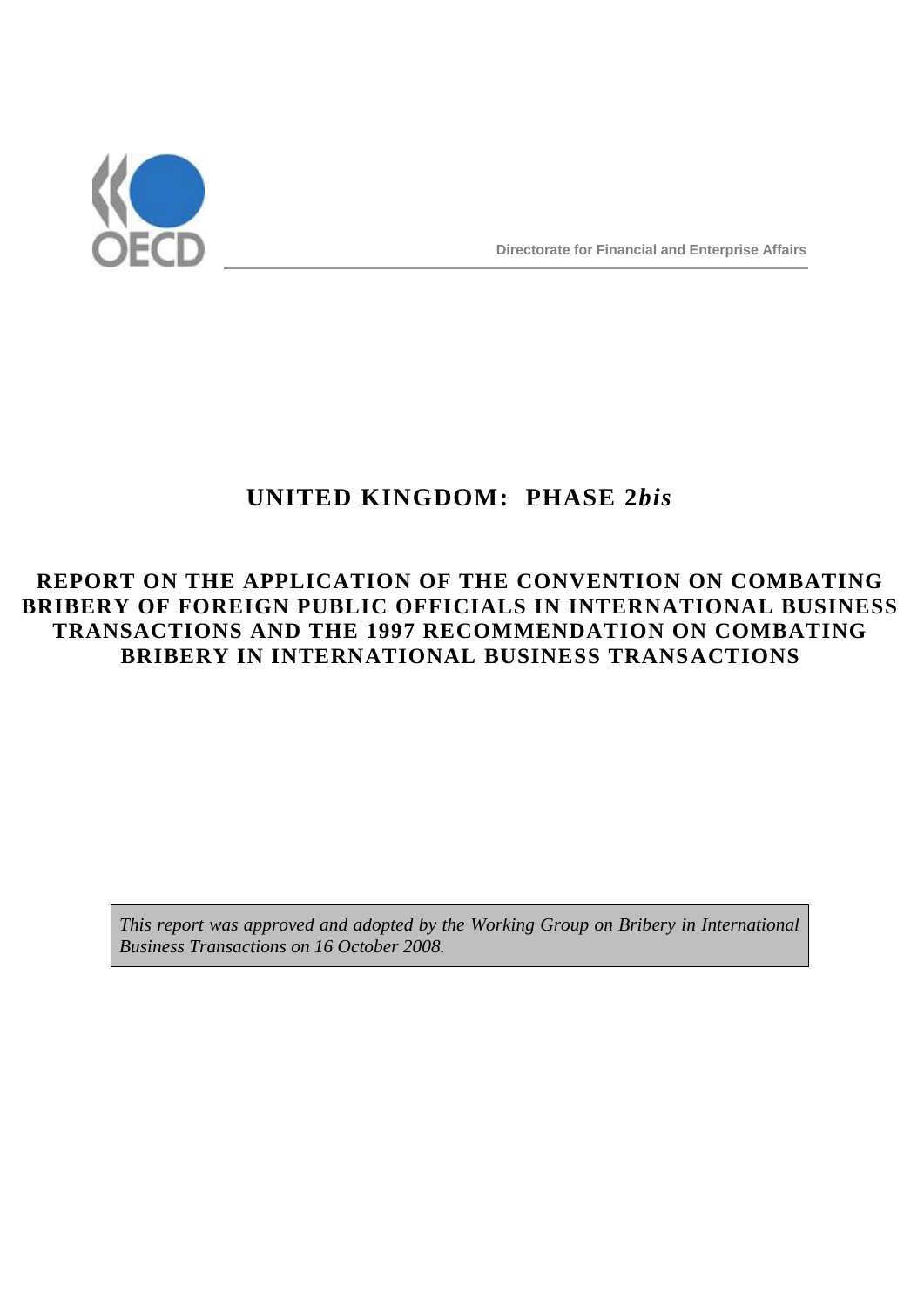## **TABLE OF CONTENTS**

| A.                                                                     |                                                                                                                                                                                             |     |
|------------------------------------------------------------------------|---------------------------------------------------------------------------------------------------------------------------------------------------------------------------------------------|-----|
| 1.<br>2.<br>3.<br>4.<br>5.                                             |                                                                                                                                                                                             |     |
| <b>B.</b>                                                              |                                                                                                                                                                                             |     |
| 1.<br>2.<br>3.<br>(a)<br>(b)<br>(c)<br>(a)<br>(b)<br>(c)<br>(d)<br>(e) | (i)<br>(d)<br>Foreign bribery through an intermediary and the defences of preventing an offence/harm<br>Defences of "emergency" and reasonable belief that an act of bribery is required or |     |
| C.                                                                     |                                                                                                                                                                                             |     |
| 1.<br>(a)<br>(b)                                                       | The Law Commission's treatment of corporate liability for bribery and the Working                                                                                                           |     |
| (a)<br>3.<br>4.                                                        | (b) Government explanations for the lack of reform                                                                                                                                          | .22 |
| D.                                                                     |                                                                                                                                                                                             |     |
| 1.<br>2.                                                               | Procedural and practical aspects of the application of Article 5 in the domestic sphere 27                                                                                                  |     |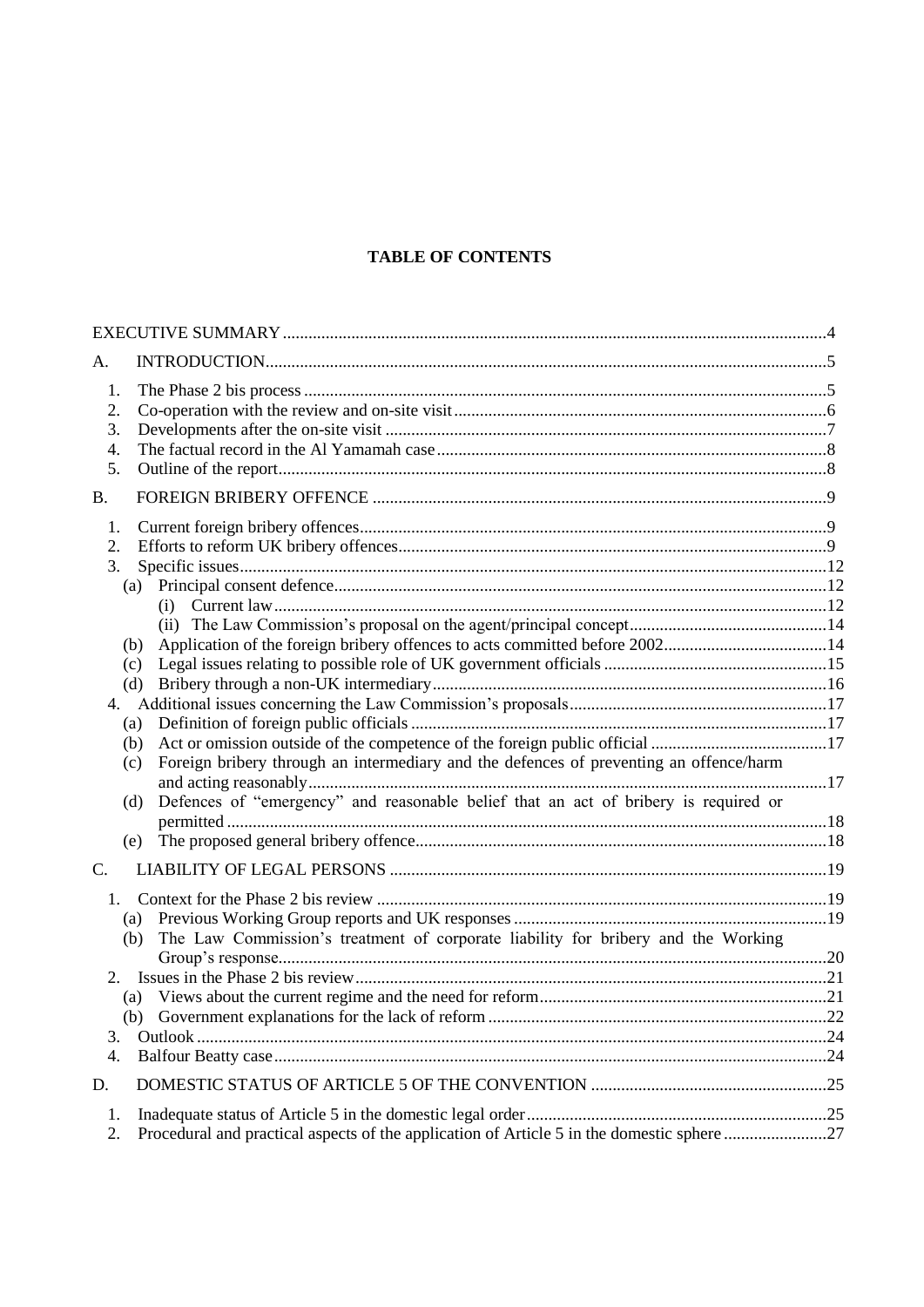| Ε. | THE ATTORNEY GENERAL, THE SFO AND DECISIONS ABOUT INDIVIDUAL                               |  |
|----|--------------------------------------------------------------------------------------------|--|
| 1. |                                                                                            |  |
|    | (a)                                                                                        |  |
|    | (b)                                                                                        |  |
| 2. | Appointment and removal of the Director of the SFO by the Attorney General 30              |  |
| 3. |                                                                                            |  |
|    | (a)                                                                                        |  |
|    | (b)                                                                                        |  |
|    | (c)                                                                                        |  |
| 4. | (a)                                                                                        |  |
|    | (b)                                                                                        |  |
|    | (i)                                                                                        |  |
|    | Advocacy of discontinuance of foreign bribery cases based on the national economic<br>(ii) |  |
|    | interest and other Article 5 factors by government officials other than prosecutors36      |  |
|    | (iii) Consideration and action with regard to alternatives other than terminating the      |  |
|    |                                                                                            |  |
| 5. |                                                                                            |  |
| F. | <b>CURRENT REFORM PROPOSALS WITH REGARD TO THE ATTORNEY GENERAL 42</b>                     |  |
| 1. |                                                                                            |  |
| 2. |                                                                                            |  |
|    | (a)                                                                                        |  |
|    | Creation of an explicit statutory power allowing the Attorney General to terminate<br>(i)  |  |
|    |                                                                                            |  |
|    |                                                                                            |  |
|    | (iii) Consideration of other policy options before discontinuing a foreign bribery case46  |  |
|    | (b)                                                                                        |  |
|    | (i)                                                                                        |  |
|    | (c)                                                                                        |  |
|    |                                                                                            |  |
| G. |                                                                                            |  |
| Ī. |                                                                                            |  |
| 2. |                                                                                            |  |
| H. |                                                                                            |  |
| 1. |                                                                                            |  |
|    | (a)                                                                                        |  |
|    | (b)                                                                                        |  |
|    | (c)                                                                                        |  |
|    | (i)                                                                                        |  |
|    |                                                                                            |  |
| 2. |                                                                                            |  |
|    | (a)                                                                                        |  |
|    | (i)                                                                                        |  |
|    |                                                                                            |  |
|    |                                                                                            |  |
|    |                                                                                            |  |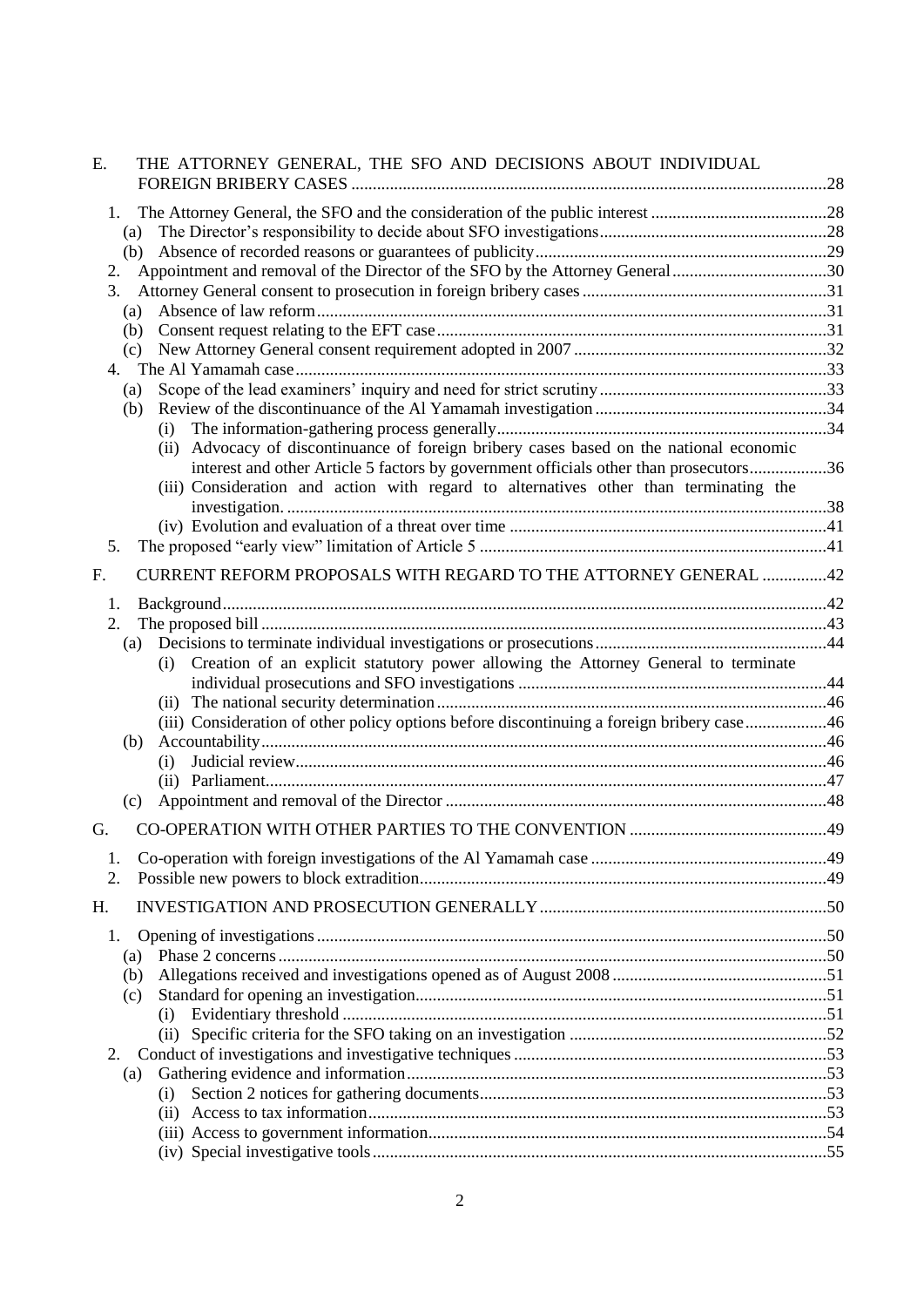|         | (b)                                                                                         |  |
|---------|---------------------------------------------------------------------------------------------|--|
|         |                                                                                             |  |
|         |                                                                                             |  |
| 3.      |                                                                                             |  |
|         | (a)                                                                                         |  |
|         | (b)                                                                                         |  |
|         | (c)                                                                                         |  |
|         |                                                                                             |  |
|         | Nationality jurisdiction over legal persons from the Crown Dependencies and Overseas<br>(a) |  |
|         |                                                                                             |  |
|         |                                                                                             |  |
| 5.      |                                                                                             |  |
| I.      |                                                                                             |  |
| 1.      | ECGD's reaction to the receipt of alleged evidence of bribery-related fraud with regard to  |  |
| 2.      | ECGD's policy response to address foreign bribery allegations relating to ECGD-             |  |
| K.      |                                                                                             |  |
| Part I. |                                                                                             |  |
|         | Part II.                                                                                    |  |
|         |                                                                                             |  |
|         |                                                                                             |  |
|         |                                                                                             |  |
|         |                                                                                             |  |
|         |                                                                                             |  |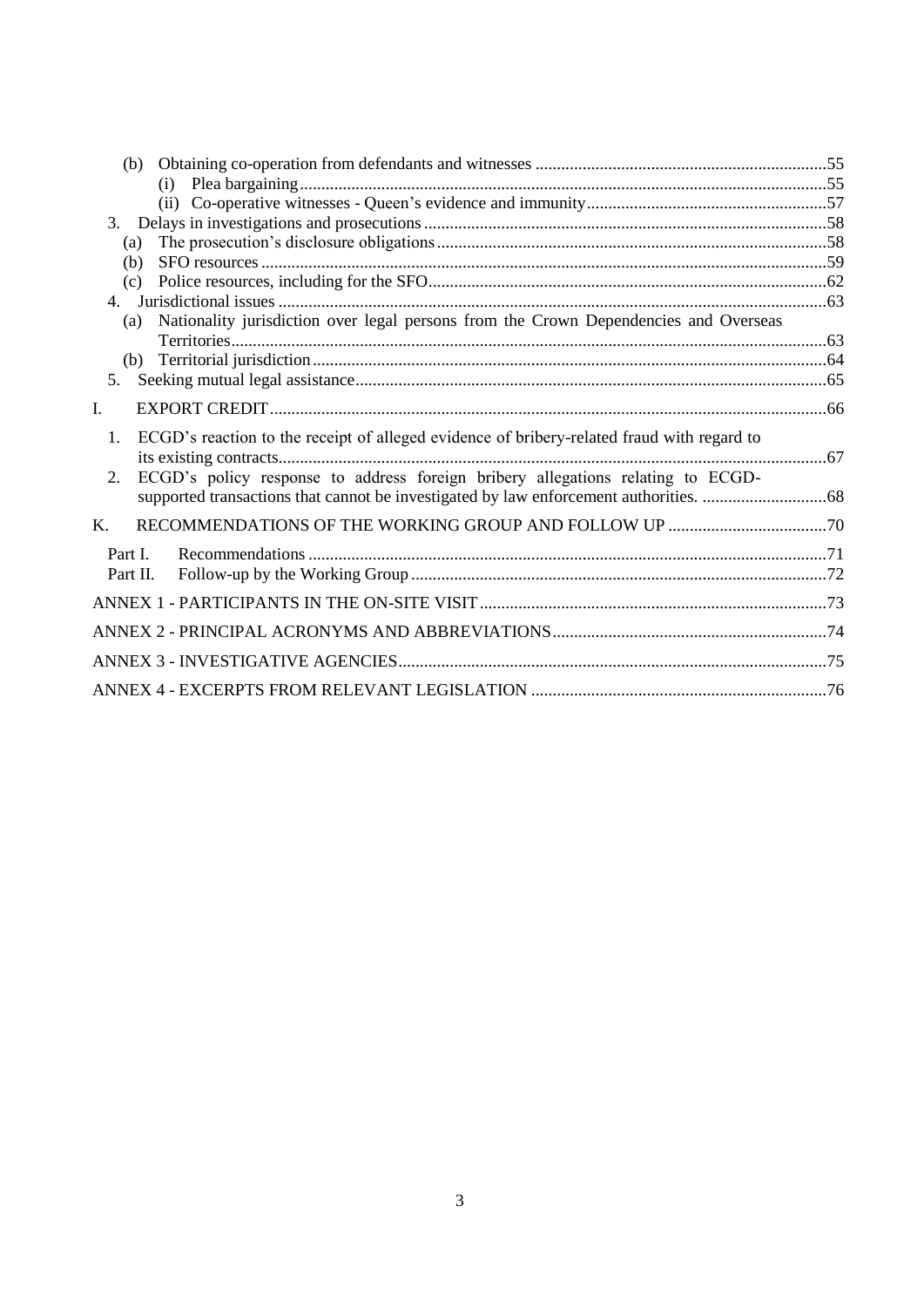#### **EXECUTIVE SUMMARY**

The Phase 2 bis Report on the United Kingdom evaluates certain aspects of the UK's track record of implementation of the OECD Anti-Bribery Convention that are of particular concern to the member states of the OECD Working Group on Bribery. Overall, the Group is disappointed and seriously concerned with the unsatisfactory implementation of the Convention by the UK.

The Working Group is particularly concerned that the UK's continued failure to address deficiencies in its laws on bribery of foreign public officials and on corporate liability for foreign bribery has hindered investigations. The Working Group reiterates its previous 2003, 2005 and 2007 recommendations that the UK enact new foreign bribery legislation at the earliest possible date. The Group also strongly regrets the uncertainty about the UK's commitment to establish an effective corporate liability regime in accordance with the Convention, as recommended in 2005, and urges the UK to adopt appropriate legislation as a matter of high priority.

The Report finds that the unsatisfactory treatment of certain cases since the 2005 Phase 2 report has revealed systemic deficiencies, including the uncertainty over the application of Article 5 to all stages of the investigation and prosecution of foreign bribery cases, and the hurdle created by the special Attorney General consent requirement for foreign bribery prosecutions. The Report finds that these issues should be addressed and that the independence of the Serious Fraud Office should be strengthened. The Working Group also recommends that the UK ensure that the SFO attributes a high priority to foreign bribery cases and has sufficient resources to address such cases effectively.

The Working Group also highlights some positive aspects in the UK's fight against foreign bribery including the allocation of significant financial resources and nation-wide jurisdiction to a specialised unit of the City of London Police for foreign bribery investigations. The Group notes the UK's first conviction in September 2008 for foreign bribery in international business transactions, and its recent anti-corruption strategy to improve and strengthen the UK's law and structures to tackle foreign bribery. Reforms are urgently needed and should be dealt with as a matter of political priority.

In light of the numerous issues of serious concern, the Working Group has requested the UK to provide quarterly written reports on legislative progress for each Working Group meeting and may carry out follow-up visits to the UK. The Working Group may also take further appropriate action after it considers the reports or any on-site visits. The Working Group stresses that failing to enact effective and comprehensive legislation undermines the credibility of the UK legal framework and potentially triggers the need for increased due diligence over UK companies by their commercial partners or Multilateral Development Banks.

The Phase 2 bis Report, which reflects findings of experts from Canada and France, was adopted by the Working Group along with recommendations. This Report is based on the laws, regulations and other materials supplied by the UK, and information obtained by the evaluation team during its on-site visit to London. During the three-day on-site visit in April 2008, the evaluation team met with representatives of UK government agencies, the private sector, and civil society. A list of these bodies is set out in an annex to the Report.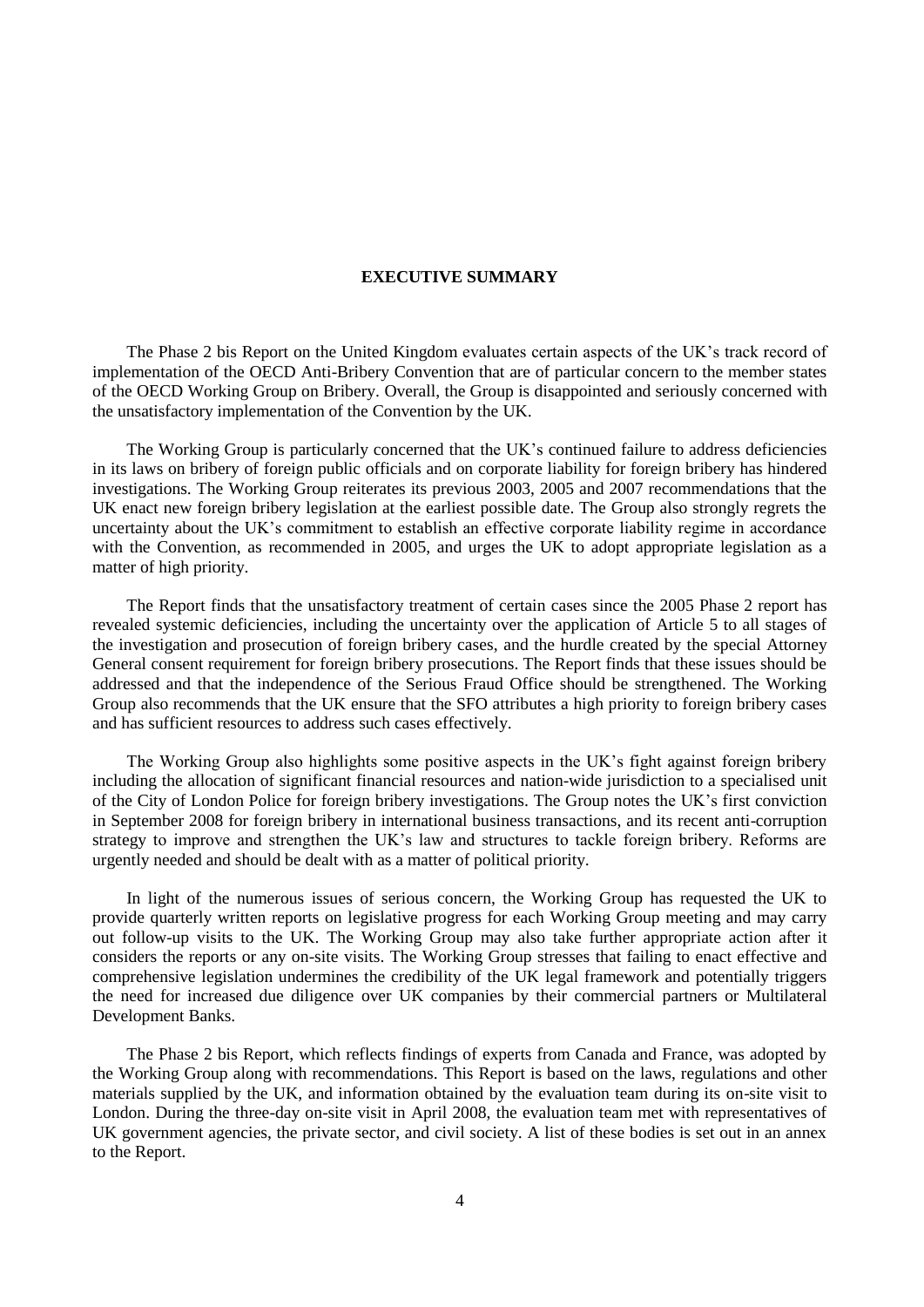## **A. INTRODUCTION**

1. This Phase 2 bis report evaluates certain aspects of the United Kingdom's track record of implementation of the OECD Anti-Bribery Convention that are of particular concern to the member states of the OECD Working Group on Bribery (WGB or Working Group). It reflects the UK authorities' written responses to the Phase 2 bis questionnaire (hereinafter, the "UK Memo"), interviews with government experts, representatives of the business community, lawyers and representatives of civil society encountered during the on-site visit in London from 1-3 April 2008 (see attached list of participants encountered in Annex 1), information provided by the UK after the on-site visit, and review of relevant legislation and independent analyses conducted by the lead examiners and the Secretariat.<sup>1</sup>

#### **1. The Phase 2 bis process**

2. The Working Group has reviewed the UK's implementation of the OECD Convention on previous occasions. In the December 1999 Phase 1 Review, the Group expressed "serious concerns" over the UK's foreign bribery legislation and urged the UK to "enact appropriate legislation ... as a matter of priority". The UK amended its law in some respects in 2001. This led the Group to conduct a Phase 1 bis Review in October 2002, and to recommend that the UK "proceed at the earliest opportunity to enact a comprehensive anti-corruption statute" to address several outstanding concerns.

3. A Phase 2 Review followed in March 2005 in which the Group again recommended that the UK adopt modern foreign bribery legislation. The Group also made recommendations on the liability of legal persons for foreign bribery, and the investigation and prosecution of foreign bribery. In accordance with established procedures, the UK was asked to provide a Written Follow-up Report in March 2007 on the implementation of the Phase 2 Recommendations (UK Written Follow-up Report). 2

4. In December 2006, prior to the UK Written Follow-up Report, the UK terminated a major foreign bribery investigation concerning the Al Yamamah arms sales contract involving BAE Systems plc and the government of Saudi Arabia. At its January 2007 meeting, the Working Group issued a press release expressing serious concerns about the discontinuance of the investigation. The Group indicated that it would consider the matter further in conjunction with the UK Written Follow-up Report.

5. In March 2007, the Working Group accordingly considered both the UK's implementation of the Phase 2 Recommendations and the termination of the Al Yamamah case. The Group reviewed the

 $\mathbf{1}$ <sup>1</sup> The examining team was composed of three lead examiners from Canada (Ms Lisette Lafontaine, Senior Counsel, Criminal Law Policy, Department of Justice Canada; Mr. Stephen Doust, Legal Officer, Criminal, Security and Treaty Law Division, Department of Foreign Affairs and International Trade; and Inspector Frank Smart, Officer-in-Charge, Calgary Commercial Crime Section, Royal Canadian Mounted Police), three lead examiners from France (Mr. Guillaume Vanderheyden, Adjoint au Chef de bureau "système" financier international et préparation des Sommets", Direction générale du Trésor et de la politique économique, Ministère de l'Economie, de l'Industrie et de l'Emploi; Ms Valérie Dervieux, Vice président, Tribunal de grande instance de Paris; and Ms Patricia Dufour, Magistrat, Service Central de Prévention de la Corruption), one member of the Legal Directorate, OECD Secretariat (Mr. Nicola Bonucci, Director), and three members of the Anti-Corruption Division, Directorate for Financial and Enterprise Affairs, OECD Secretariat (Mr. Patrick Moulette, Head of Division; Mr. David Gaukrodger, Principal Administrator - Senior Legal Expert, Co-ordinator Phase 2 bis Examination of the UK; and Mr. William Loo, Legal Analyst).

<sup>&</sup>lt;sup>2</sup> The UK Written Follow-up Report and the Working Group's Summary and Conclusions thereof are available at [www.oecd.org/dataoecd/43/13/38962457.pdf.](http://www.oecd.org/dataoecd/43/13/38962457.pdf)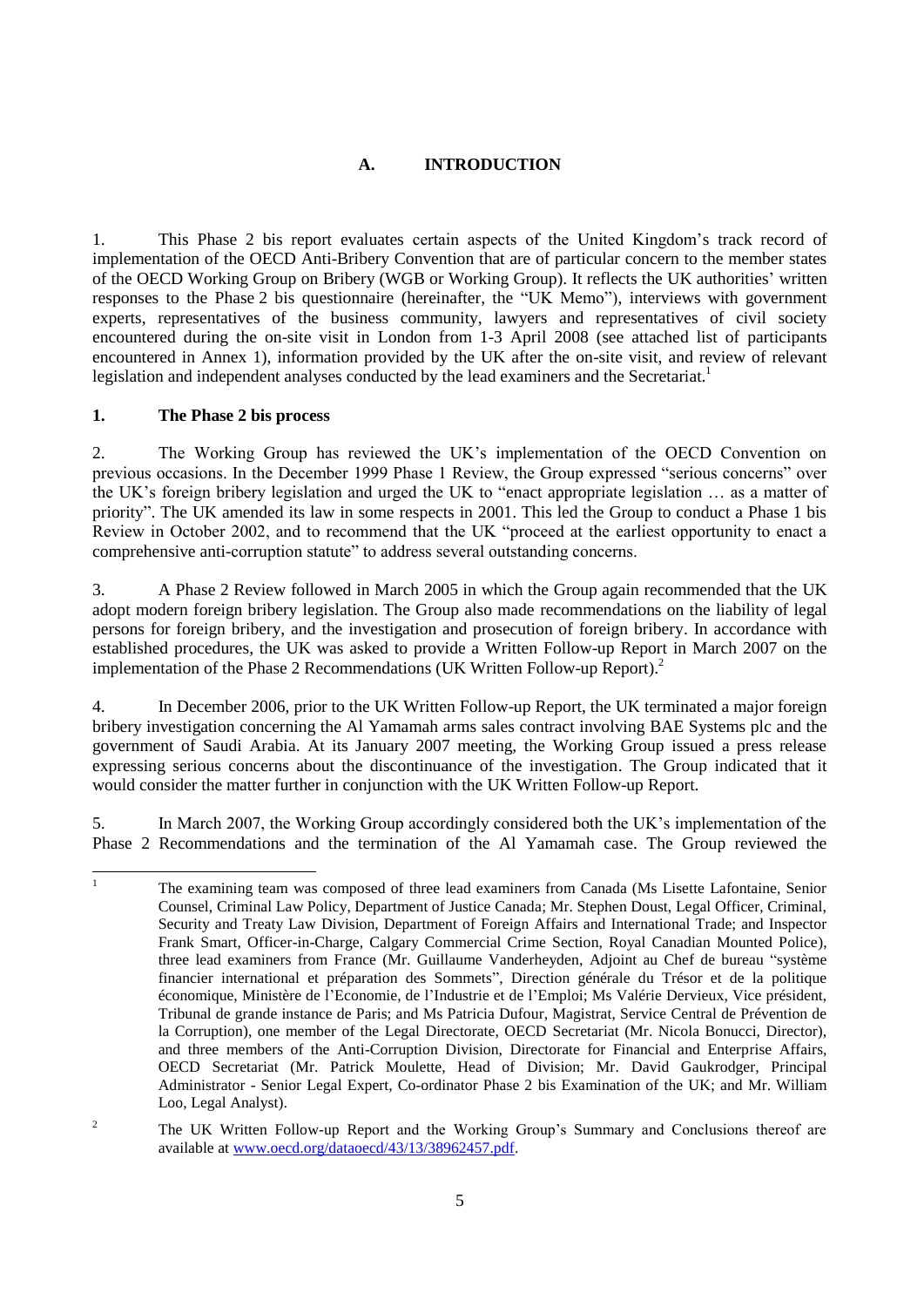materials submitted by the UK and discussed them with the UK delegation. It concluded that the UK had not fully implemented several Phase 2 recommendations and requested the UK to report orally on developments regarding these recommendations in one year. In addition, because of serious concerns in several areas, the Group decided to conduct a supplementary Phase 2 bis Review that would focus on certain identified issues:

> In light of these outstanding issues, the Working Group has decided to conduct a supplementary review of the United Kingdom ("Phase 2 bis") focused on progress in enacting a new foreign bribery law and in broadening the liability of legal persons for foreign bribery. The Phase 2 bis review will also examine whether systemic problems (including some issues addressed in the general part above) explain the lack of foreign bribery cases brought to prosecution. The review will also address matters raised in the context of the discontinuance of the BAE Al Yamamah investigation. The Phase 2 bis review will include an on-site visit to be conducted within one year, *i.e.* by March 2008.<sup>3</sup>

## **2. Co-operation with the review and on-site visit**

6. The UK provided a degree of co-operation leading up to the on-site visit. In the UK Memo, the UK provided, at the conclusion of a two-month period, a substantial amount of information in response to a detailed 125-question Phase 2 bis questionnaire. In the areas it addressed, the UK Memo generally provided helpful and responsive information. However, many questions were not answered, including in areas such as the Al Yamamah case, corporate liability, export credit policy and other matters. The examiners note that the Phase 2 bis review was contemporaneous with judicial review proceedings in the UK regarding the Al Yamamah case. Information produced by the parties in the judicial review was made available by the UK over time and it frequently allowed analysis of the issues notwithstanding the limitations of the responses to the questionnaire.

7. Because the UK Memo in response to the questionnaire did not refer to the questionnaire or any questions, it was difficult for the examining team to review the responses to particular questions or to identify unanswered questions. Requests by the examining team prior to the on-site visit for additional answers, or for inclusion of references to question numbers in the existing text, were not followed up.

8. Almost all key government agencies as well as business and civil society were ultimately well represented at the on-site visit. The examiners had extensive discussions with officials, including both senior and operational officials, from key agencies such as the Serious Fraud Office (SFO), the Attorney General's Office (AGO) and the police. Representatives of different ministries and government agencies were generally co-operative during the on-site visit although there were varying degrees of openness.

9. In response to questions at the on-site visit and subsequently, the UK provided an additional memorandum in the same format as previously and accompanying documents on 18 July 2008, shortly before the draft report was sent to the UK (the "UK Supp. Memo"). The examining team notes that a more prompt provision of requested and promised information would have facilitated the preparation of the report. On 27 August 2008, one week ahead of the agreed deadline, the UK provided additional information and its comments on a draft of the report ("UK Second Supp. Memo").

Summary and Conclusions of the Working Group on the UK's Written Follow-up Report, para. 24. The visit ultimately took place from 1-3 April 2008 by mutual agreement of UK and the examining team with the consent of the Management Group.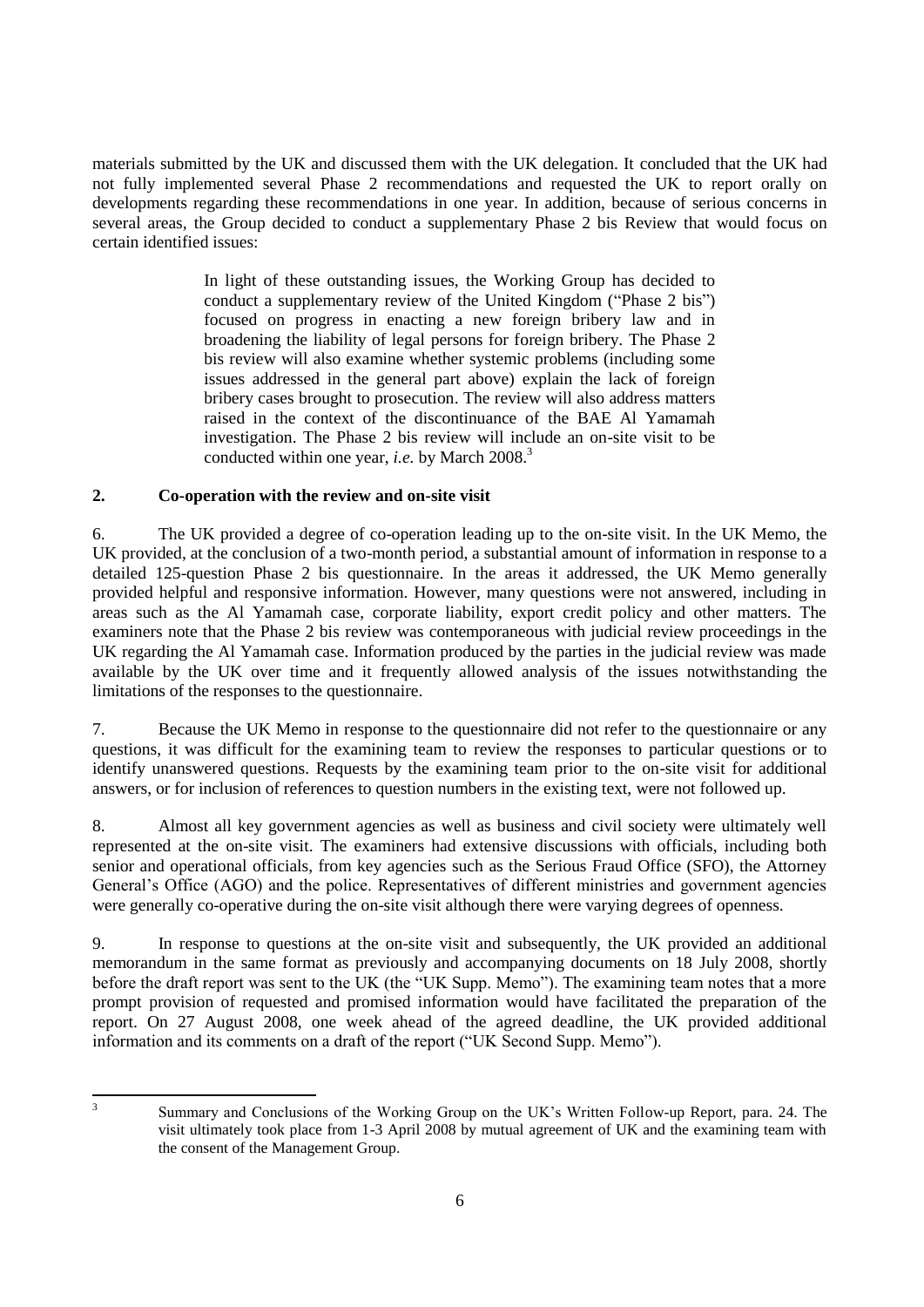## **3. Developments after the on-site visit**

10. A number of significant developments took place after the April 2008 on-site visit. The UK reported that the number of open investigations continued to climb significantly and by August 2008 had reached a total of 17 SFO cases plus seven cases conducted by the City of London Police Overseas Anti-Corruption Unit (OACU). The increase in the number of open investigations is an important sign of commitment to enforce the foreign bribery offence.

11. In August 2008, the UK also reported its first conviction for foreign bribery in the context of a plea agreement in a case investigated by the OACU. This is also a positive development with regard to the UK's commitment to implementing the Convention. According to media reports, the case involved the 65 year-old managing director of CBRN Team, a UK security company, who paid GBP 83 000 in bribes in 2007-2008 to two Ugandan officials in relation to a GBP 210 000 contract. The briber received a fivemonth jail sentence suspended for one year.<sup>4</sup> In a public statement, Ministers underlined the importance the government attaches to enforcement of the foreign bribery offence and to the funding of the OACU.<sup>5</sup>

12. The SFO is the lead agency responsible for investigating and prosecuting foreign bribery in the UK. In September 2007, the SFO submitted its first foreign bribery case (the EFT case) to the Attorney General for her consent to prosecute. Before the Attorney made her decision, a new SFO Director took office in April 2008. The new Director concluded that there was no reasonable prospect of conviction in the EFT case and withdrew the request for consent to prosecute in early June 2008. The case raises serious concerns about both substantive law and applicable procedures and is addressed below in the sections on application of the law to events occurring before 2002; the Attorney General consent requirement for foreign bribery prosecutions; and jurisdictional requirements.

13. Other developments related to the SFO's structure and policies. Around the time when the EFT case was terminated, the actual or expected departures of the Deputy Director and four senior prosecutors from the SFO were announced. The new Director also stated publicly that the SFO would place greater emphasis on consumer fraud and fraud prevention.<sup>6</sup> Shortly thereafter, the UK advised the Working Group that an SFO request for ring-fenced funding for its overseas corruption unit had been refused. The SFO Director was also considering disbanding the unit and assigning foreign bribery cases to all units in the Office. These developments raise serious questions about the SFO's ability to investigate and prosecute foreign bribery cases effectively. The UK has explained that the ongoing reorganisation seeks to enable the SFO to conduct more timely investigations and prosecutions in cases of serious fraud and overseas corruption, that the appointment of the new Director with a remit to reform the department is a major statement of confidence in the future of the organisation and that the Director has already committed himself to ensuring that sufficient resources are provided to investigating and prosecuting overseas corruption.

 $\frac{1}{4}$ ―Government official guilty of corruption‖, City of London Police News Release (22 September 2008) [\(www.cityoflondon.police.uk\)](http://www.cityoflondon.police.uk/); "Security boss escapes jail over Ugandan bribes", The Times (26 September 2008); "First executive convicted of foreign bribery escapes jail term", The Guardian (27) September 2008); "Ugandan is jailed in UK bribery crackdown", The Guardian (23 September 2008); ―Government official guilty of £50,000 corruption‖, The London Daily News (23 September 2008).

<sup>5</sup> See "Corruption case success celebrated", BERR website press release (22 August 2008) [\(www.wired](http://www.wired-gov.net/wg/wg-wlabel-dti.nsf/wfArticle?ReadForm&unid=D56A2D4D9E790848802574AD00585A16)[gov.net/wg/wg-wlabel-dti.nsf/wfArticle?ReadForm&unid=D56A2D4D9E790848802574AD00585A16\)](http://www.wired-gov.net/wg/wg-wlabel-dti.nsf/wfArticle?ReadForm&unid=D56A2D4D9E790848802574AD00585A16).

<sup>6</sup> See "SFO chief stands firm on consumer fraud", Accountancy Age (15 May 2008); "Fraud boss has smaller fish to fry", Financial Mail (25 May 2008); "White-collar crime: SFO boss plans to cut back on prosecutions and investigations", The Guardian (17 July 2008).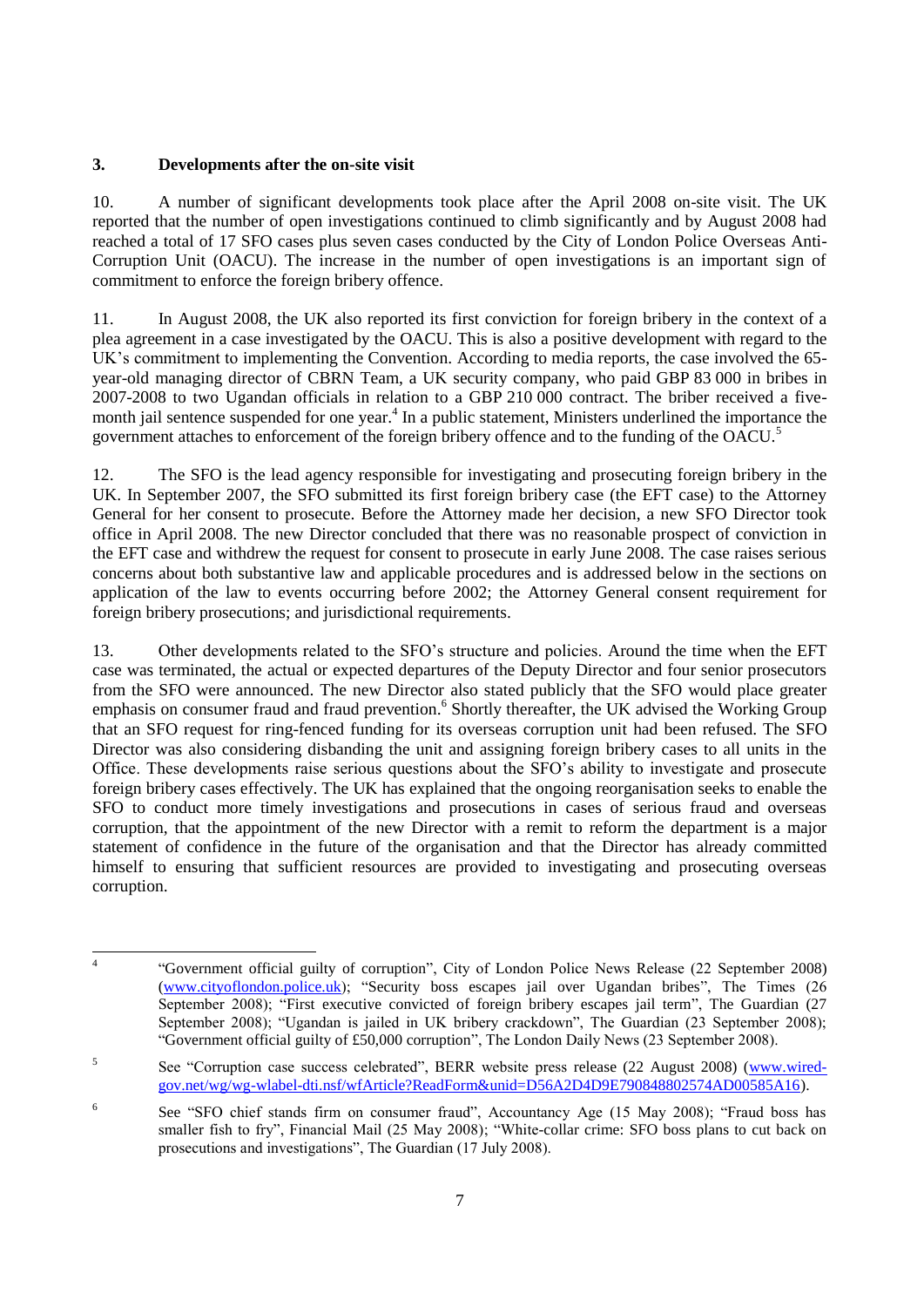14. The UK reported another significant development very recently, during the week of the October 2008 Working Group meeting. In the context of a settlement with the SFO in October 2008, Balfour Beatty, a UK construction company, consented to a civil court order providing for a GBP 2.25 million payment pursuant to a law (the Proceeds of Crime Act) allowing the SFO to seek, in a civil proceeding, the recovery of proceeds of unlawful conduct. There was insufficient time and information to address this very recent matter in any detail in this report, but it is briefly discussed below in the section on the liability of legal persons.

## **4. The factual record in the Al Yamamah case**

15. The Al Yamamah case and its discontinuance are relevant to a number of aspects of this review. The case raises important issues relating to investigation and prosecution, as well as to defects in the foreign bribery offence in the UK. At the time the WGB was considering the discontinuance in March 2007, the UK indicated to the WGB that judicial review proceedings in the UK would be considering the discontinuance of the case including with regard to the Convention. Since that time, the judicial review has resulted in the disclosure by the UK government of a number of contemporaneous documents, redacted in certain cases, that shed light on the events at issue.

16. In the judicial review proceeding, both the Divisional Court and the House of Lords relied on a written record primarily composed of the documents released by the government and the witness statements submitted to the Court by the Director and other government officials. As noted in more detail below, after the Divisional Court's decision, the Director submitted some additional written evidence to the House of Lords.

17. The general factual background to the discontinuance is recounted in the decisions of the Divisional Court and the House of Lords, which were rendered after the on-site visit. The examining team has used the factual record relied on by those courts in this evaluation, including in particular the basic chronology of events set forth at paras. 2-5 and 8-38 of the Divisional Court judgement and paras. 2-22 of the opinion of Lord Bingham of Cornhill in the House of Lords.<sup>7</sup> Familiarity with the chronology is assumed. Additional facts are identified as necessary in the discussion below, in particular from the bundle of witness statements and documents jointly supplied by the parties to the UK court (the Bundle). The judicial review proceeded on the basis that threats were issued by Saudi officials because the claimants so alleged, the government did not deny the allegations, and the defendant's lawyer indicated that the Court should proceed to review the case on the basis of the facts as alleged by the claimants. The examining team has relied on the same basis for its analysis herein. Similarly, the examiners note that the issue in the judicial review was not related to the merits of the criminal case against BAE or any individual. They underline that this report also does not address the merits of any specific case.

## **5. Outline of the report**

18. The balance of this report is structured as follows. The next two sections address the foreign bribery offence and the liability of legal persons for foreign bribery, including the explanations for the lack of reforms recommended by the Working Group. The report next reviews the domestic status in the UK of Article 5 of the Convention including in light of the arguments in the judicial review proceeding arising out of the discontinuance of the Al Yamamah investigation. The following sections review the issues raised by the roles of the Attorney General and Serious Fraud Office with regard to individual foreign bribery cases, including the Al Yamamah case, and reviews relevant current reform proposals in the UK. The body of the

 $\overline{7}$ 

<sup>7</sup> The Divisional Court judgement is available at [www.bailii.org/ew/cases/EWHC/Admin/2008/714.html.](http://www.bailii.org/ew/cases/EWHC/Admin/2008/714.html) The House of Lords judgement is available at [www.publications.parliament.uk/pa/ld200708/ldjudgmt/jd080730/corner.pdf.](http://www.publications.parliament.uk/pa/ld200708/ldjudgmt/jd080730/corner.pdf)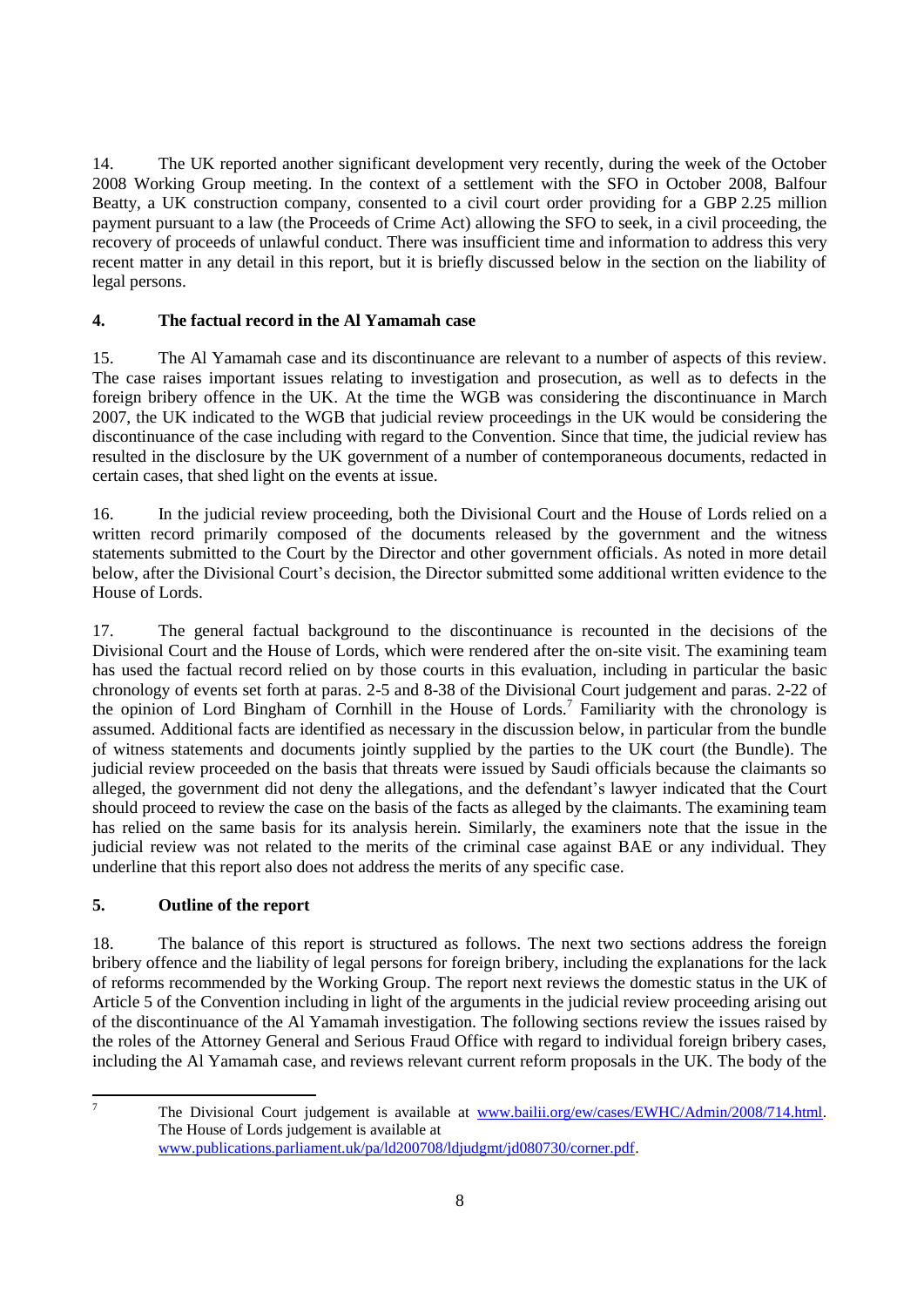report concludes with sections on certain issues relating to co-operation by the UK with other Parties to the Convention, the investigation and prosecution of foreign bribery generally, and export credit policies. Part K sets forth the recommendations of the Working Group and the issues that it has identified for follow-up.

19. A list of the principal acronyms and abbreviations used in the report is included in Annex 2. The role of the various investigative agencies is described in the Phase 2 Report and is summarised in Annex 3. The principal legislative provisions are reproduced in Annex 4.

## **B. FOREIGN BRIBERY OFFENCE**

## **1. Current foreign bribery offences**

20. The UK has two statutory offences that apply to foreign bribery as well as a common law offence. The offence in the Prevention of Corruption Act 1906 (the 1906 Act) is based on an agent/principal concept. It is an offence, *inter alia*, to give any consideration to any *agent* as an inducement for doing any act to show favour or disfavour to any person, in relation to his/her *principal's* affairs or business. Under the Public Bodies Corrupt Practices Act 1889 (the 1889 Act), it is a crime to corruptly give, promise or offer any gift, advantage etc. to officials of a public body.

21. Foreign bribery can also be covered by the common law offence of bribery, which does not rely on the agent/principal construct. A leading treatise defines this offence as "the receiving or offering [of] any undue reward by or to any person whatsoever, in a public office, in order to influence his behaviour in office, and incline him to act contrary to the known rules of honesty and integrity."<sup>8</sup>

22. Originally, none of these offences expressly referred to bribery of *foreign* public officials. In 2001, Part 12 of the Anti-terrorism, Crime and Security Act 2001 (the 2001 Act) amended the 1906 Act and the common law offence to expressly cover bribe recipients whose functions have no connection with the UK and are carried out outside the UK. The 1889 Act was also amended to extend the definition of public bodies to equivalent institutions outside the UK.<sup>9</sup>

#### **2. Efforts to reform UK bribery offences**

23. Efforts to reform the UK's patchwork of bribery offences date back over many years. A 1998 Law Commission report found that the law was "uncertain and inconsistent". In accepting the need for reform in 2000, the Government "accept[ed] that there are difficulties of interpreting the language and concepts used in the statutes".<sup>10</sup> Multiple consultation papers, reports, studies and draft laws have been produced by the government, Parliamentary committees, a Royal Commission, the Law Commission, and NGOs. None have yet resulted in significant revisions to the substantive requirements of the law or any clarifications to make prosecution easier.

<sup>8</sup> *Russell on Crime*,  $12^{th}$  ed. (1964), p. 381.

<sup>9</sup> Part 12 of the Anti-terrorism, Crime and Security Act 2001.

<sup>10</sup> Home Office (2000), *Raising Standards and Upholding Integrity: The Prevention of Corruption*, Cm 4759, Chapter 2.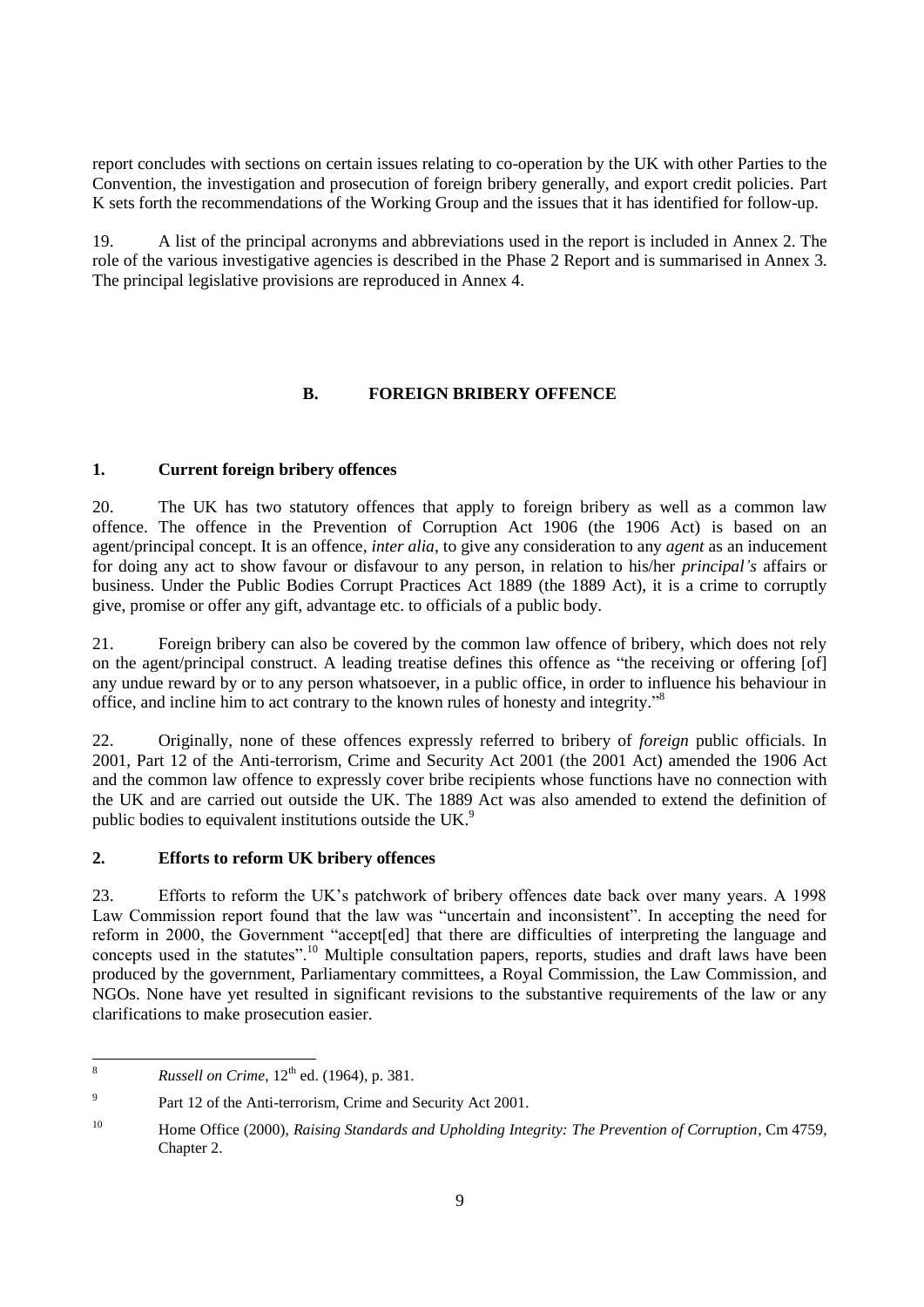24. The UK deposited its instrument of ratification of the Convention in December 1998. In the Phase 1 examination in December 1999, the Working Group raised serious concerns that the UK's bribery offences applied only to domestic bribery. It therefore urged the UK to enact "a statute specifically prohibiting the bribery of foreign public officials". The UK strongly contested this view, expressly maintaining that its law prohibited foreign bribery as well as domestic bribery.<sup>11</sup>

25. In June 2000, following the Law Commission's 1998 recommendations and draft bill, the government published its own reform proposal largely based on the Commission's recommendations. The government also committed to bringing forward legislation that would be modelled on the Commission's draft bill, but only when Parliamentary time allowed.<sup>12</sup>

26. Before a bill was drafted to consolidate the law and address the general substantive difficulties with the law, the three bribery offences were amended by the 2001 Act to clarify that they apply to foreign bribery. In its subsequent October 2002 Phase 1 bis review, the Working Group noted that several areas of uncertainty remained because the 2001 Act left the essential elements of the various offences unchanged. The report noted that the UK government had committed to pursuing the wider reform of corruption law, and that the 2001 Act would be repealed and replaced as a part of that reform. The Working Group recommended (at pp. 16-17) that the UK "proceed at the earliest opportunity to enact a comprehensive anti-corruption statute". This recommendation has not been implemented in the six years since it was made.

27. The government's draft Corruption Bill arrived only in March 2003. A Joint Committee of the House of Commons and House of Lords sharply criticised a number of aspects of the bill, including its complexity and its reliance on an agent/principal construct. In December 2003, the government accepted some of the Committee's recommendations (but not its suggested elimination of the agent/principal construct) and undertook to introduce a revised Bill in Parliament.<sup>13</sup> No revised bill was produced.

28. The Working Group's March 2005 Phase 2 Report on the UK "share[d] the widely-held view that the current substantive law on foreign bribery in the UK is characterised by complexity and uncertainty". Because of the deficiencies in the law, the report again recommended (§§ 181-194, 248) that the UK enact foreign bribery legislation at the "earliest possible date".

29. Two years after undertaking to revise the draft Bill, the government abandoned this course of action in December 2005. Instead, it opted for another consultation paper because it considered that there was no consensus on a bill. A number of NGO representatives at the Phase 2 bis on-site visit stated that the government had done little to achieve consensus. Notwithstanding the Phase 2 Report and recommendations, the December 2005 consultation paper stated that the existing law complied with the OECD Convention and opposed a standalone foreign bribery offence.<sup>14</sup> The comment period ended in March 2006, but there was no government response to the comments in 2006.

 $11$ See, *e.g.*, Phase 1 Report at 24 ("It is the view of the UK government that the 1906 Act applies to foreign public officials.")

<sup>12</sup> Home Office (2000), *Raising Standards and Upholding Integrity: The Prevention of Corruption*, Cm 4759.

<sup>13</sup> Joint Committee on the Draft Corruption Bill (2003), *Report and Evidence*, HL Paper 157 / HC 705; Secretary of State (2003), *The Government Reply to the Report from the Joint Committee on the Draft Corruption Bill Session 2002-2003 HL Paper 157, HC 705*.

<sup>14</sup> Home Office (2005), *Reform of the Prevention of Corruption Acts and SFO Powers in Cases of Bribery of Foreign Officials: A Consultation Paper*, paras. 24-25.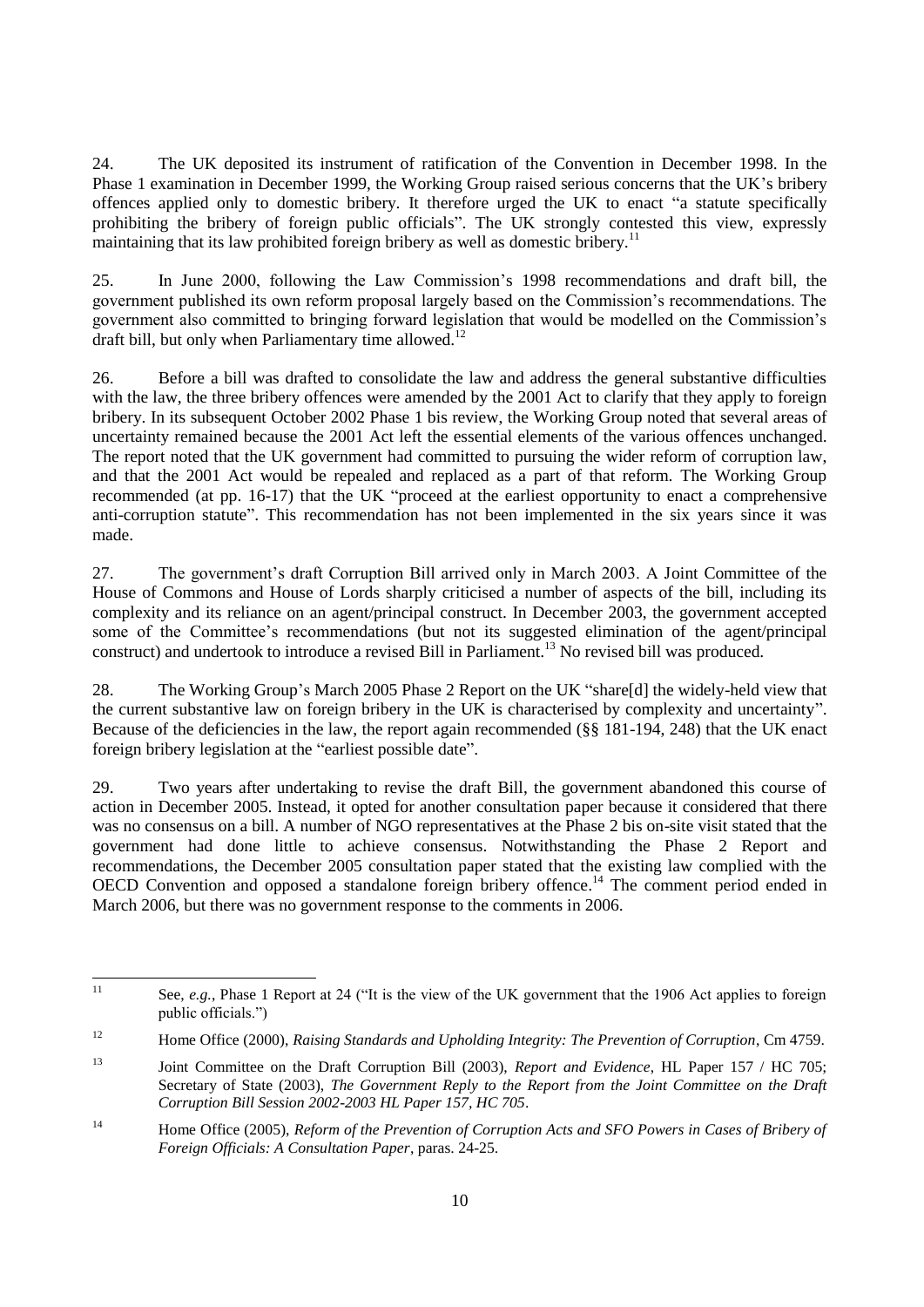30. In March 2007, a year after the end of the comment period and shortly before its Written Followup Report, the government published the results of its consultation and concluded that there was significant opposition to submitting the 2003 Bill to Parliament. The UK reiterated the undesirability of separate foreign and domestic bribery offences. Instead of drafting a new bill, the government referred the matter to the Law Commission for the second time on the grounds that the Commission was best placed to seek consensus on the model for reform. 15

31. In its conclusions on the UK's March 2007 Written Follow-up Report, the Working Group decided that a supplemental on-site visit and report on the UK's implementation of the Convention were necessary because of, *inter alia*, the lack of meaningful progress with regard to reform of foreign bribery law. The lack of reform appeared to be attributable at least in part to the UK's view that "its current law complies with the Convention and that change is only a 'desirable measure of law reform," a position that the WGB found to be "surprising and of serious concern". The SFO Director had repeatedly stated in public that the UK corruption law was antiquated and "in need of overhaul".<sup>16</sup> The Group again urged the UK to accelerate the reform process.

32. In November 2007, the Law Commission published a second consultation paper on bribery reform. The paper proposed a new general bribery offence and a separate foreign bribery offence, contrary to the government's position in 2005 and 2007.<sup>17</sup> The consultation closed on 20 March 2008. At the on-site visit, the Law Commission stated that it expected to publish a report and draft bill by October 2008. After the visit, the UK stated that the Law Commission report was expected by early November 2008, *i.e.* shortly after the Working Group adopted the present Phase 2 bis Report.<sup>18</sup>

33. After the Law Commission publishes its report, the matter will revert again to the government. In an open letter to the Prime Minister, the UK government's "international anti-corruption champion" stated that ―[o]nce [the Law Commission's] review is complete we will be seeking to bring forward legislative proposals as soon as we are in a position to do so. The challenge for the Government is to bring the Bill before Parliament in the 4<sup>th</sup> session [November 2008 to November 2009] and to be in a position to announce this in [the November 2008] Queen's speech."<sup>19</sup> The examiners note that the UK has explained that this letter does not amount to a statement of Government intent.

34. The government's May 2008 draft legislative programme published after the on-site visit already signalled a longer timetable. The document only envisioned a draft bill being published – as opposed to a bill being considered by Parliament - during the 2008-2009 legislative session.

74.

 $15$ <sup>15</sup> Home Office (2007), *Consultation on Bribery: Reform of the Prevention of Corruption Acts and SFO Powers in Cases of Bribery of Foreign Officials – Summary of Responses and Next Steps*, paras. 2, 70 and 99.

<sup>&</sup>lt;sup>16</sup> Summary and Conclusions of the Working Group on the UK's Written Follow-up Report, para. 20: Interviews of Robert Wardle, then SFO Director in "Call for Reform of Anti-Corruption Laws" Financial Times (26 February 2007); "My Job Was Never on the Line over BAE 'Bribes' Case", The Mail on Sunday (18 March 2007). See also "Time Runs out for SFO Dogged by Delays and Embarrassment", The Guardian (17 July 2007); "The Fall Guy", The Guardian (18 April 2008).

<sup>17</sup> Law Commission (2007), *Reforming Bribery – A Consultation Paper*, Consultation Paper No. 185.

<sup>&</sup>lt;sup>18</sup> UK Second Supp. Memo at p. 5.

<sup>19</sup> Secretary of State for Business Enterprise & Regulatory Reform (December 2007), *UK Anti-Corruption Action Plan*. The Secretary of State was named by the Prime Minister as the government's international anti-corruption champion in the summer of 2007.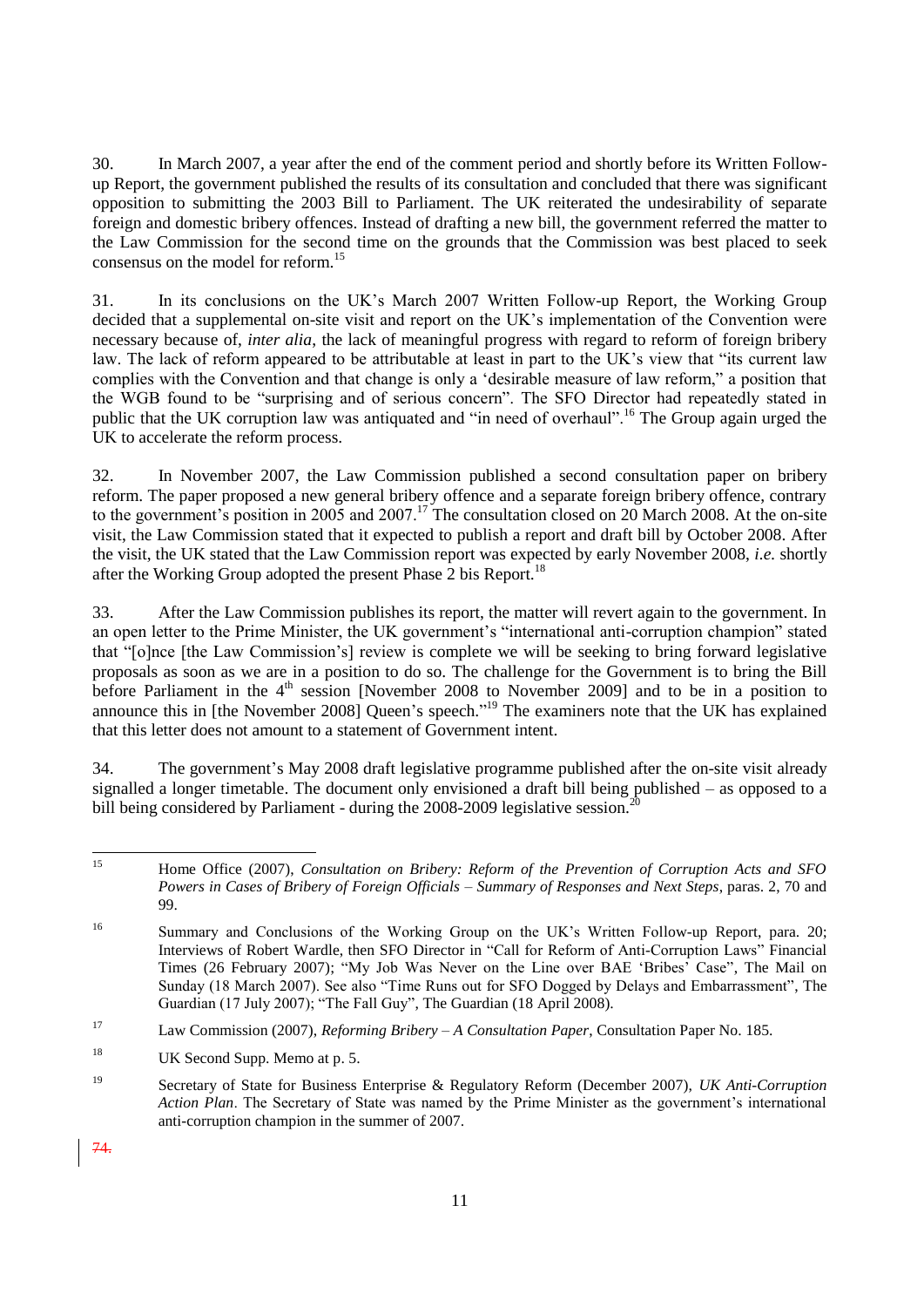35. In an October 2008 letter to the Working Group Chair, the Lord Chancellor and Secretary of State for Justice "underlined [the UK's] commitment to bribery law reform by announcing in May [2008] in the Draft legislative programme [the UK's] intention to publish a draft Bill for pre-legislative scrutiny during the 2008/9 Parliamentary session. The scrutiny process should take about three months to complete. The next steps to implement law reform will be determined following the scrutiny exercise." The examiners note with serious concern that no firm timetable is yet available.

#### *Commentary:*

*The lead examiners are extremely disappointed and gravely concerned by the continuing lack of implementation of previous Working Group recommendations going back to the 1999 Phase 1 and 2002 Phase 1 bis Reviews that the UK enact foreign bribery legislation at the "earliest possible date". The government has not yet even presented a bill to Parliament to address longstanding deficiencies. The lead examiners strongly recommend that the UK enact effective and modern foreign bribery legislation as a matter of high priority and make all possible efforts to ensure that the process is as speedy and effective as possible.* 

#### **3. Specific issues**

- *(a) Principal consent defence*
- *(i) Current law*

36. As noted above, the bribery offence in the 1906 Act is based on an agent/principal concept. Under the general principles of the law of agency, the informed consent of the principal to the agent's actions is a defence to the agent's liability for breach of trust. Article 1 of the Convention does not contemplate an exception to the offence of foreign bribery where the person bribed acts with the consent of his/her principal. The question thus arises whether principal consent is a defence to foreign bribery under the 1906 Act.

37. The UK was categorical in Phase 2 that principal consent could not be a defence. In a letter to the Working Group in March 2005, the UK stated that principal consent was a "non-issue":

> There is […] no ground in the [1906] Act for the idea that the principal's consent makes any difference, nor in nearly 100 years of case law has there been any known attempt to allege that it does. This is a non-issue and we believe it could be counter-productive for the [Phase 2] report to raise it and suggest follow-up. While prosecutors have confirmed there is no ground for the view [that principal consent is a defence], and will rightly disregard it, some people could be misled. It will be unhelpful to our awareness-raising efforts if the Working Group lends its name to a view that the law does not apply on the spurious ground of "principal's consent".

> It should be added that the 1906 Act is not the only offence that could be used in any case: there is a common law offence that applies to the bribery of anyone in a public office. Both were amended in 2001 to make clear their foreign application, and Phase 1bis concluded that "UK law now addresses the requirements set forth in the Convention".<sup>21</sup>

<sup>21</sup> UK's submission to the Working Group dated 10 March 2005 concerning the draft Phase 2 Report. See also *Phase 2 Report: United Kingdom*, para. 182.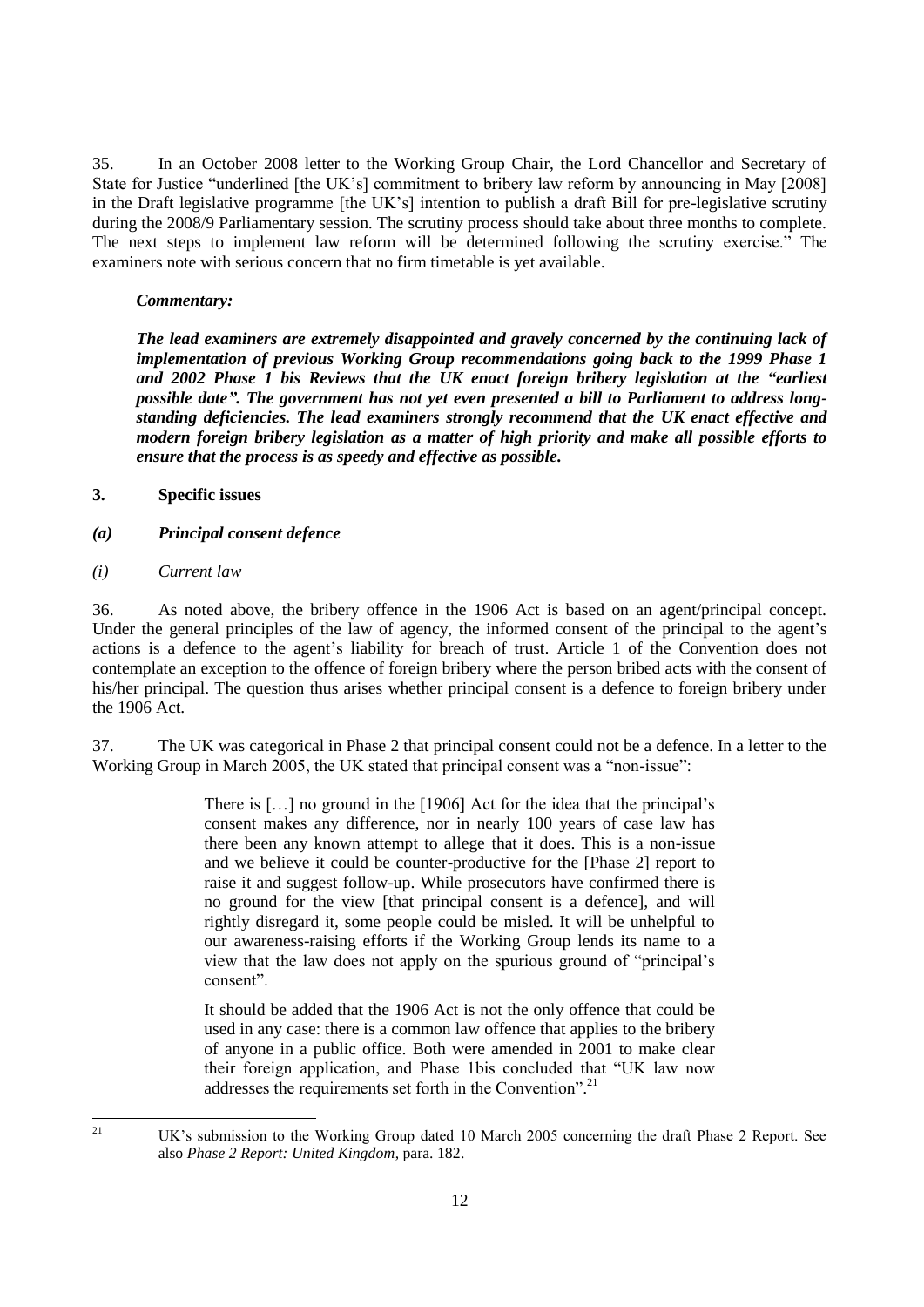38. This position sharply contrasts with the views of the Attorney General when the Al Yamamah investigation was dropped in late 2006. In a January 2007 interview, the Attorney stated that principal consent was the "principal obstacle" to the prosecution:

> AG: […] I very carefully considered this case. I talked it through over a matter of days with the SFO investigators and their lawyers. I had independent legal advice from a senior experienced criminal QC. My judgement was that this case at the end of the day wouldn't have led to a successful prosecution.

Interviewer: Can I just take you back...

AG: Let me just finish the point here. I just want to make this clear because I know the SFO have said something different. I entirely respect the SFO. They recognise they weren't going to prosecute for anything pre-2002. A lot of the stuff that's been in the newspapers and the comment has been about "this payment has been made here, that payment has been made there". People saying, "what about this invoice and that invoice?" It's all pre-2002.

The SFO accepted that they wouldn't prosecute in relation to pre-2002 because that's when we changed the law. They said they would need another 18 months to investigate. They were clear that there remained, as they put it, issues to determine. My judgement was there were obstacles they would not overcome.

Interviewer: What were those obstacles?

AG: The principal obstacle, BAE were asserting that the payments they were making had been authorised at the highest level.

Interviewer: The highest level of the Saudi monarchy?

AG: Yes, the Saudis. I am using that in a general sense ... [pauses] ... Normally to produce a corruption case you normally will call somebody senior from the company to say, "good heavens, I never knew the marketing director was taking used £50 notes, or getting a free subscription to the golf club, or having his roof done", or whatever it may be. That's the first person you call. How were the SFO going to deal with that in this case? Were they going to be able to call someone from Saudi to say this wasn't authorised? That's an insuperable problem.<sup>22</sup>

39. At the on-site visit, several panellists disagreed with this view and did not see principal consent as a valid defence. As noted in the UK's submissions quoted above, the principal consent defence arises only for an offence under the 1906 Act. Offences under the common law and the 1889 Act (as amended) do not rely on the agent/principal concept and should thus be unaffected by principal consent. But regardless of the defence's status or scope in UK law, the Al Yamamah case shows that principal consent at a minimum interferes with the investigation and prosecution of foreign bribery cases in practice.

40. Another case corroborates these concerns over the principal consent defence. Sometime before 2004, Jersey investigated several major UK defence companies for bribing Qatari officials. It eventually

<sup>&</sup>quot;Interview Transcript: Lord Goldsmith", Financial Times (31 January 2007). The discussion of both the pre-2002 nature of the events and principal consent is included to ensure the full context is provided. The issue of the application of the law to pre-2002 events is addressed below.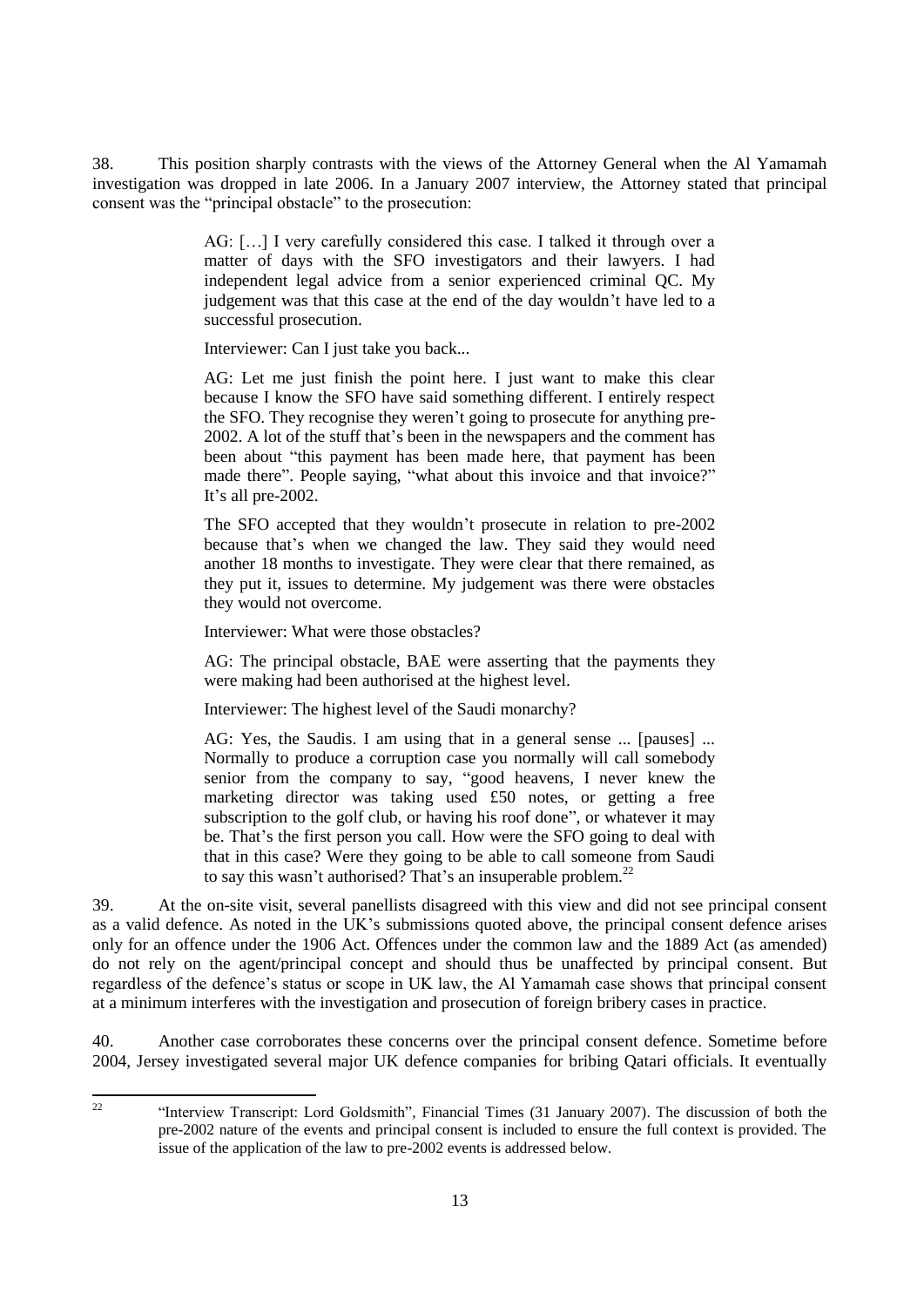discontinued the investigation because "written confirmation provided by the Emir of Qatar that the commission payments, made under the single advisor agreement that was under investigation, had been made with his knowledge and approval." The UK considered and decided against opening its own investigation because the Emir's confirmation was also "a material obstacle to any prosecution" in the UK for corruption.<sup>23</sup>

41. To conclude, the examiners are concerned about the impact of this defence on the two cases referred to above. Whether principal consent is a valid defence in UK law may not be entirely clear. What is clear is that the defence has become a basis for terminating foreign bribery investigations and prosecutions. The UK should therefore promptly amend its law to expressly clarify that the defence does not exist with regard to foreign bribery.

#### *Commentary:*

## *The examiners recommend that the UK ensure that its legislation applicable to foreign bribery does not permit principal consent as a defence.*

*(ii) The Law Commission's proposal on the agent/principal concept*

42. The Law Commission has proposed a new foreign bribery offence which, on its face, does not rely on the agent/principal concept.<sup>24</sup> This is a major step forward, but it is questionable whether the principal consent defence has been fully eliminated.

43. The principal consent defence could reappear through two proposed defences. The Law Commission asked consultees to consider a defence of reasonable belief that an act of bribery is legally *permitted*. The Law Commission further proposed a defence of reasonable belief that an act of bribery is legally *required*. It is debatable whether these defences would apply to a briber who believes that a principal has consented to the payment of an advantage. Further concerns over these defences are discussed below.

## *(b) Application of the foreign bribery offences to acts committed before 2002*

44. As noted above, at the time of the 1999 Phase 1 Review, the UK's statutory and common law bribery offences did not expressly refer to foreign bribery. The Working Group accordingly expressed "serious concerns" that the offences did not apply to the bribery of foreign public officials. The UK strongly disagreed and maintained that its statutory and common law bribery offences applied to foreign bribery.<sup>25</sup> The question was resolved for the future when the 2001 Act came into force in 2002, which expressly added a foreign element to the offences.

45. The issue of whether the pre-2002 legislation applied to foreign bribery re-emerged in the Al Yamamah case. In addressing the House of Lords in December 2006 on the termination of the Al Yamamah investigation case, the Attorney General stated that the common law and statutory bribery offences did not cover pre-2002 conduct:

> The SFO has divided its investigation of these matters into three periods. The first period, which it has termed phase one, runs from the mid-1980s

 $23$ <sup>23</sup> *Phase 2 Report: United Kingdom*, para. 140.

<sup>24</sup> Law Commission Consultation Paper, paras. 7.36-7.37.

<sup>25</sup> *Phase 1 Report: United Kingdom*, pp. 26-27.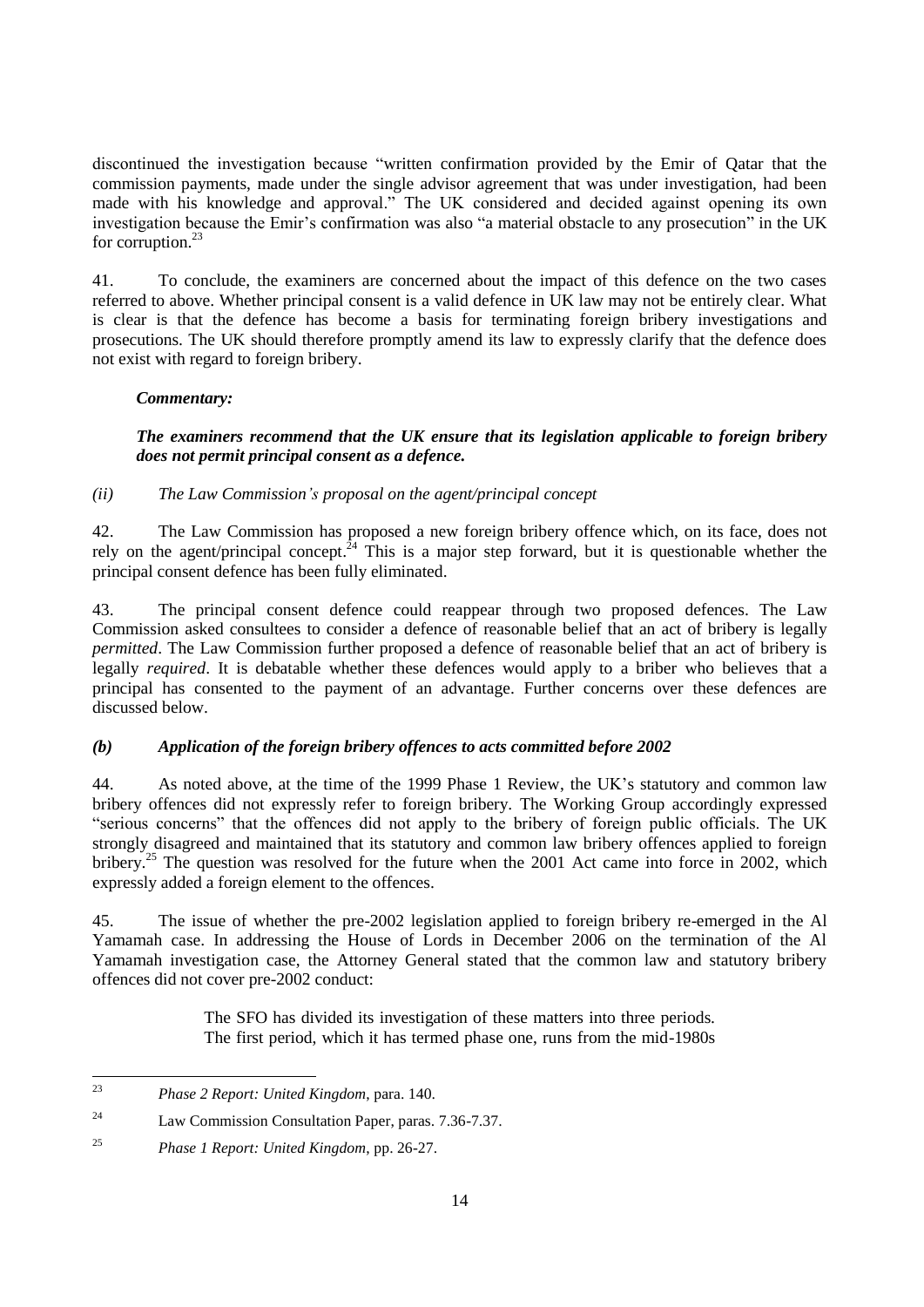until the coming into force of the Anti-terrorism, Crime and Security Act 2001. This Act extended the pre-existing law of corruption to the bribery of overseas officials. The view of the SFO in relation to these payments is that no prosecution should be brought before the coming into force of the new Act. That is a view with which I concur.<sup>26</sup>

46. Subsequent events suggest that the SFO's position may be more nuanced. In any event, by September 2007 the SFO believed that it could prosecute pre-2002 conduct. At the on-site visit, the Director stated that there were three investigations involving alleged foreign bribery committed before 2002. Barrister's advice was sought in each case on whether prosecution of pre-2002 conduct is viable. One of the cases (the EFT case) was submitted to the new Attorney General (appointed in June 2007) in September 2007 to seek her consent to prosecute. The Attorney also sought independent legal advice and was expected to consider whether the statutory and common law bribery offences cover pre-2002 conduct. As discussed elsewhere in this report, the Director of the SFO appointed in April 2008 ultimately withdrew the request for consent to prosecute because he considered that the case lacked sufficient merit. The UK has stated that this decision was not based on the pre-2002 nature of the events, but was rather based on uncertainties relating to jurisdiction.

47. A second issue is whether the UK's bribery offences apply to bribe payments made after 2002 pursuant to an agreement made prior to that date. In the Al Yamamah case, the SFO uncovered evidence of GBP 3 million of undue payments of this nature.<sup>27</sup> The Attorney General appeared to have disregarded these payments when evaluating the strength of the Al Yamamah case.<sup>28</sup> The Working Group has insisted that bribes paid after the entry into force of the implementing legislation constitute bribery regardless of whether they are made pursuant to agreements that pre- or post-date the legislation.<sup>29</sup>

48. The explanation of the termination of the Al Yamamah case casts doubt on whether the UK is prepared to act in practice on its view that its common law and statutory bribery offences apply to acts committed before 2002. This is especially unfortunate since there have been no judicial rulings to the contrary.

#### *Commentary:*

*The UK has consistently stated to the Working Group that its common law and statutory bribery offences applied to foreign bribery that occurred before 2002. However, as noted above, some uncertainty on this issue has also been expressed. In cases where there is otherwise sufficient evidence, prosecution of cases to test and clarify the law on this point through court decisions should be considered to be in the public interest.*

#### *(c) Legal issues relating to possible role of UK government officials*

49. In certain industries, a government can be closely involved in a business transaction between a company in that country and a foreign entity. If the transaction allegedly involves bribery, sensitive legal issues could arise. There are two aspects to the problem. First, the government's officials may know or

<sup>26</sup> <sup>26</sup> Statement of the Attorney General in the House of Lords, Hansard HL vol. 687 cols 1711-3 (14 December 2006). As set forth above, the Attorney repeated this view in an interview in January 2007.

<sup>&</sup>lt;sup>27</sup> SFO presentation to the Working Group, January 2007.

<sup>&</sup>lt;sup>28</sup> Statement of the Attorney General in the House of Lords, Hansard HL vol. 687 cols 1711-3 (14 December 2006).

<sup>29</sup> For example, see Convention Art. 1; *Phase 1 Report: France*, pp. 5-6 and 30; and *Phase 1 Report: Chile*, para. 11.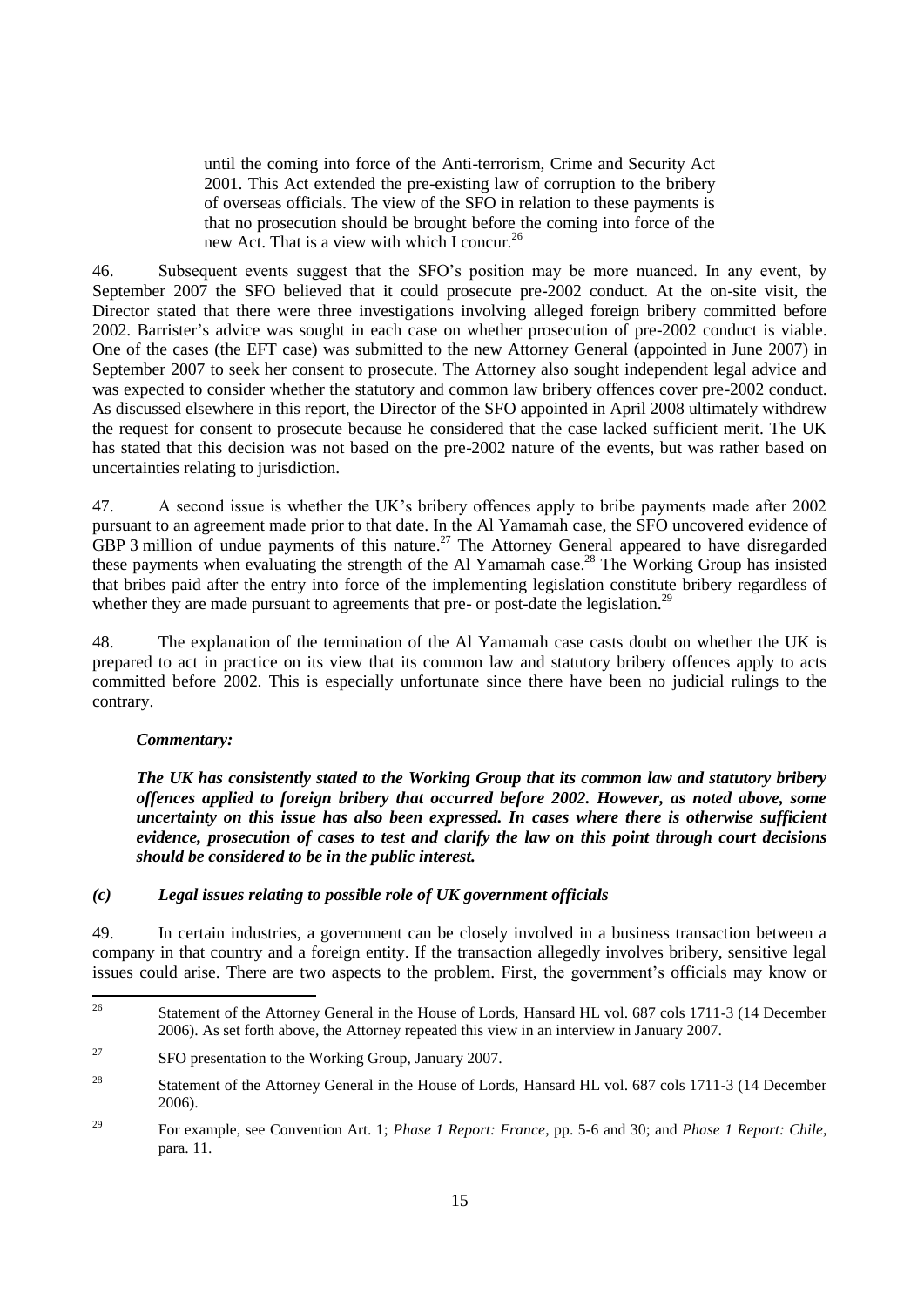even approve of the briber's actions. The briber may then assert alleged defences (or contend that he/she lacks the necessary intent) because the bribes paid were allegedly consistent with the government's policy.<sup>30</sup> Second, there may be complicity by government officials. The UK indicates that a UK public official who aids, abets, counsels or procures the commission of foreign bribery by a company is guilty of an offence $31$ 

50. SFO investigators were aware from the outset of the issues of possible official approval or complicity in the Al Yamamah case. They indicated that they spent a lot of time examining government records and had not found any evidence of complicity at the time the investigation was discontinued.

## *(d) Bribery through a non-UK intermediary*

51. The recent Law Commission consultation paper has identified a shortcoming that has so far been overlooked. Under UK law, it may not be a crime for a person to use a non-UK national as an intermediary to bribe a foreign public official if the act of bribery takes place outside the UK. This is because the UK has implemented bribery through intermediaries under Article 1 of the OECD Convention via the doctrine of secondary liability. Under this doctrine, when the act of bribery takes place outside UK territory, the intermediary has not committed a crime under UK law since he/she is not a UK national. It follows that the person who used the intermediary cannot be secondarily liable for aiding or encouraging the commission of a crime.<sup>32</sup> At the on-site visit, the Ministry of Justice agreed that this is a correct statement of the law.

52. This is a significant shortcoming in the current UK law. It is widely accepted that the use of foreign intermediaries is a common *modus operandi* for companies that bribe foreign public officials. The present UK law may allow such companies to do so with impunity, which would clearly contravene Article 1 of the Convention. The Law Commission has made a series of proposals that would rectify this situation. $33$  But given the general concerns over the delay in implementing the Law Commission's recommendations, the examiners believe that the UK should promptly amend its laws in order to eliminate this specific loophole.

53. On the eve of the Working Group meeting to discuss the draft Phase 2 bis report, the UK referred the lead examiners to the provisions on assisting and encouraging crime in the Serious Crime Act 2007. These provisions came into force on 1 October 2008 and, according to the UK, may resolve some of the problems with the current UK law on extraterritorial foreign bribery through non-UK intermediaries. Unfortunately, the lead examiners were unable to evaluate these provisions given the limited time.

 $30$ <sup>30</sup> A similar argument was raised in a U.S. prosecution under the FCPA: *United States of America v. Giffen*, (8 December 2006), Court of Appeal 2d Cir. No. 05-5782-cr at pp. 3 and 7 [\(www.ca2.uscourts.gov:8080/isysnative/RDpcT3BpbnNcT1BOXDA1LTU3ODItY3Jfb3BuLnBkZg==/05-](http://www.ca2.uscourts.gov:8080/isysnative/RDpcT3BpbnNcT1BOXDA1LTU3ODItY3Jfb3BuLnBkZg==/05-5782-cr_opn.pdf) [5782-cr\\_opn.pdf\)](http://www.ca2.uscourts.gov:8080/isysnative/RDpcT3BpbnNcT1BOXDA1LTU3ODItY3Jfb3BuLnBkZg==/05-5782-cr_opn.pdf).

<sup>&</sup>lt;sup>31</sup> Section 8 of the Accessories and Abettors Act 1861 states that "Whoever shall aid, abet, counsel or procure the commission of any indictable offence, whether the same be an offence at common law or by virtue of any Act passed or to be passed, shall be tried, indicted and punished as a principal offender".

<sup>&</sup>lt;sup>32</sup> ATCSA 2001, Section 109; Law Commission Consultation Paper, paras. 7.23-7.24, 10.2-10.5, 10.13, 11.11-11.24 and 11.43.

<sup>33</sup> Law Commission Consultation Paper, paras. 11.54-11.66.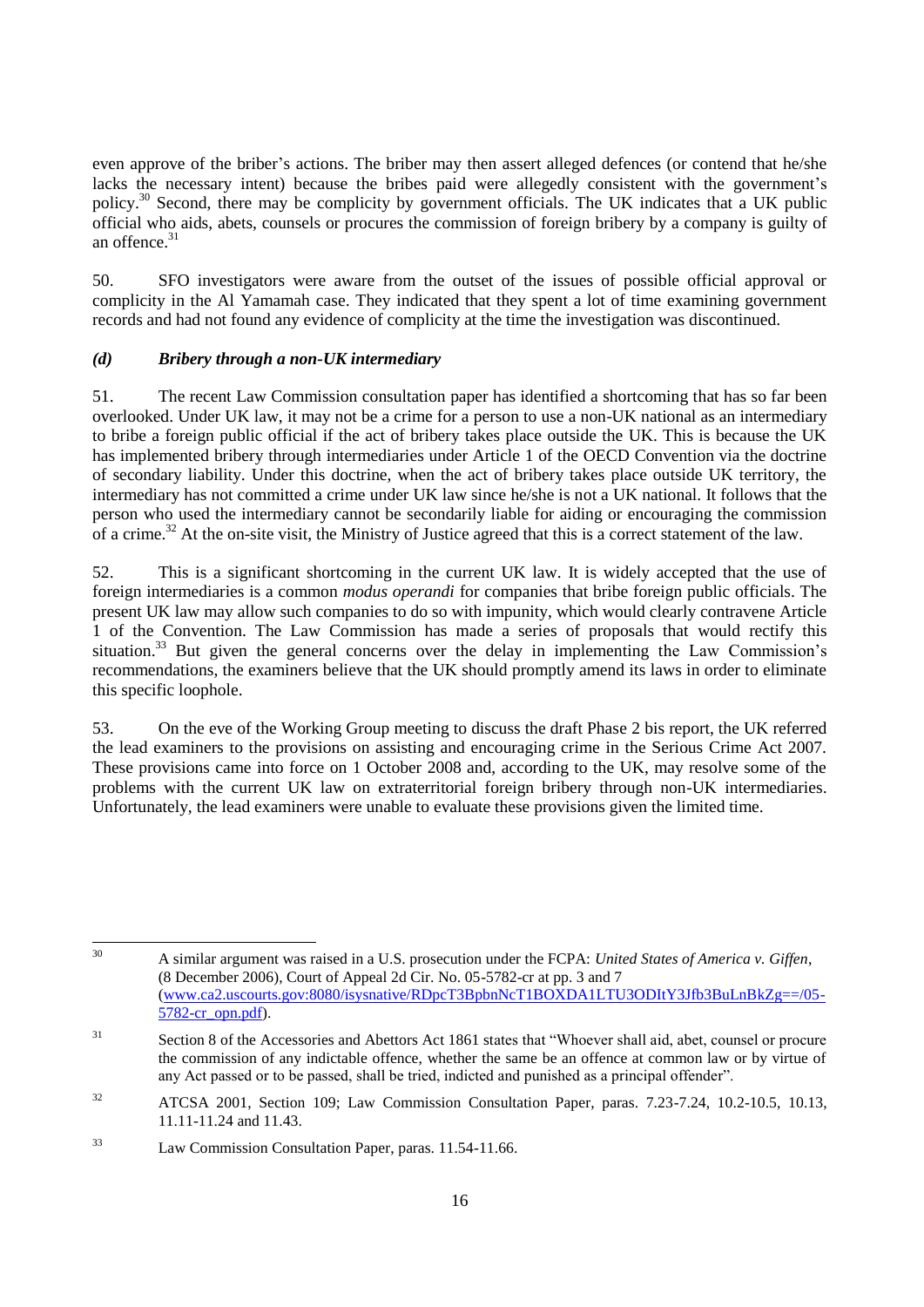## *Commentary:*

## *In light of the prevalence of bribery committed through intermediaries, the examiners recommend that the UK ensure that it criminalises extraterritorial foreign bribery committed through an intermediary who is not a UK national.*

## **4. Additional issues concerning the Law Commission's proposals**

54. Consistent with previous Working Group practice, the examiners did not give the same level of scrutiny to the Law Commission's proposals as to the present law. They note that the Law Commission's proposals are of a preliminary nature. However, they did discuss several features of the proposals with various panellists during the on-site visit.

## *(a) Definition of foreign public officials*

55. The present UK statutory bribery offences do not autonomously define foreign public officials, while the common law offence covers persons in public office. When the 2001 Act was debated in Parliament, the Attorney General gave assurance that these offences taken together would "cover all the categories of public officials that the OECD Convention require[s] to be covered".<sup>34</sup> The Phase 2 Report noted that bribery of members of Parliament is covered by the common law offence but not the statutory one.<sup>35</sup>

56. The Law Commission's proposed foreign bribery offence does not define foreign public officials. At the on-site visit, the Law Commission stated that it would consider including a definition of foreign public official in its final report and draft bill.

## *(b) Act or omission outside of the competence of the foreign public official*

57. The Convention covers bribery in order that an official "act or refrain from acting in relation to the performance of official duties‖. This includes any use of the public official's position, whether or not within the official's authorised competence. For instance, as Commentary 19 notes, the offence should apply to the case where "an executive of a company gives a bribe to a senior official of a government, in order that this official use his office - though acting outside his competence - to make another official award a contract to that company". In this regard, it appears that the proposed offence may be narrower than the Convention. It covers bribery in order that a foreign official act or omit to act in his/her *capacity* as a foreign public official. On its face, the offence does not cover an official who acts outside his/her competence.

## *(c) Foreign bribery through an intermediary and the defences of preventing an offence/harm and acting reasonably*

58. As noted above, the present UK law criminalises bribery through an intermediary via the concept of secondary liability. The intermediary is guilty of foreign bribery as a principal offender. The briber is liable as an accessory who assists or encourages the intermediary (secondary liability).<sup>36</sup> The Law Commission has proposed a defence to secondary liability. A briber who uses an intermediary would not be guilty if (a) he/she acts "for the purpose of preventing the commission of an offence or to prevent or

 $34$ <sup>34</sup> Hansard HL vol. 629 cols. 818-9 (4 December 2001).

<sup>35</sup> *Phase 2 Report: United Kingdom*, paras. 184-185.

<sup>36</sup> Law Commission Consultation Paper, paras. 7.24, 10.2-10.5 and 10.13.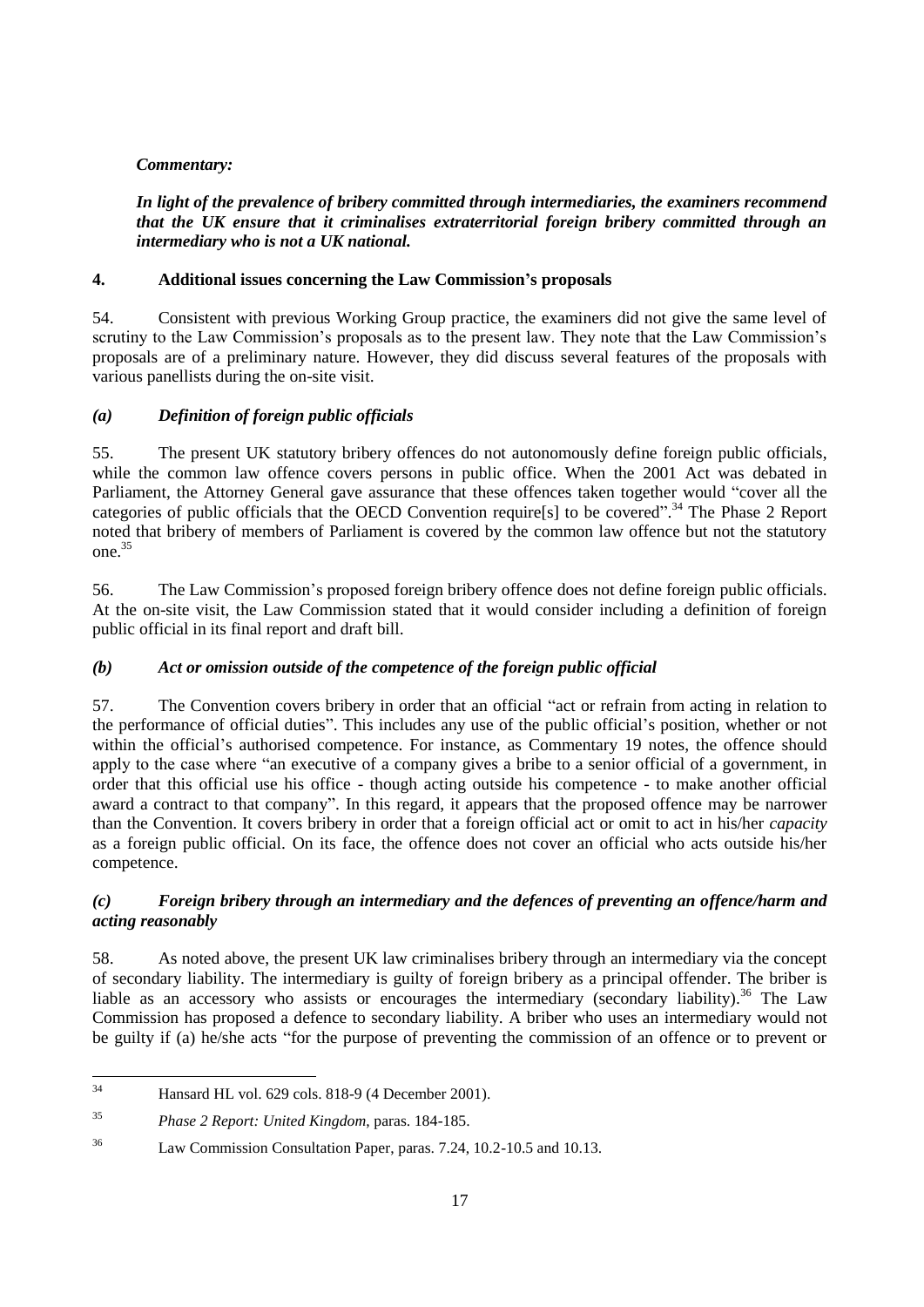limit the occurrence of harm<sup>"</sup>, and (b) it was reasonable to so act in the circumstances. Put differently, the briber is not liable if he/she "was seeking to prevent greater harm."<sup>37</sup>

59. The defence could contravene the Convention. Article 1 does not contemplate liability being qualified in such terms. Furthermore, the Consultation Paper does not delimit the scope of "harm". The defence presumably goes beyond the prevention of *physical* harm, which is the subject of a separate proposal by the Law Commission (see defence of emergency below). If so, the defence could arguably have broad application, *e.g.*, bribery in order to avoid losing a contract and jobs, which could be economically harmful to a community.

#### *(d) Defences of "emergency" and reasonable belief that an act of bribery is required or permitted*

60. The Law Commission proposes two new defences for bribery cases, including foreign bribery, and invites comment on a third. First, it proposes a defence for a person who reasonably believes that the act of bribery is legally required. The onus would be on the prosecution to disprove the defence once the defendant has met an evidential burden. The Law Commission also invited submissions on a defence of reasonable belief that an act of bribery is legally *permitted*. <sup>38</sup> These defences of mistaken belief go beyond Commentary 8, which allows bribes permitted or required by the law of the foreign public official's country only under specific circumstances; it does not include a mistaken belief that a bribe is legally permitted or required. Commentary 8 is limited to the *written* law or regulation of the foreign public official's country, including case law. The defences of reasonable belief do not have such a requirement. As noted above, the defences could also reintroduce a de facto defence of principal consent.

61. Second, the Law Commission proposes a defence of "emergency". The generally applicable defences of duress by threats and duress of circumstances arise when a person commits a crime in order to avoid imminent threats of *death* or *serious* injury. The proposed defence of emergency, which would apply only to bribery offences, would extend the principle to imminent danger to any physical harm to the offender or someone else. The offender must also reasonably believe that bribery is the only realistic way of avoiding the threat.<sup>39</sup>

62. These defences raise several questions. Article 1 of the Convention does not contemplate defences of this nature. As well, all three defences are not general defences under UK law; they would be specific defences applying only to (domestic and foreign) bribery. The reason for this special treatment is not clear. From a policy perspective, the defences could have broad application and could be open to abuse.

#### *(e) The proposed general bribery offence*

63. The Law Commission proposes the creation of two bribery offences: a general bribery offence and a foreign bribery offence. However, the former can still be applied to bribery of foreign public officials. In other words, the prosecution may choose between the two offences.<sup>40</sup> This proposed flexibility is welcome particularly since the general offence may evolve over time. The general offence also avoids some of the potential pitfalls in the foreign bribery offence. For instance, there is no requirement that a bribed official act or omit to act in his/her capacity as an official.

 $37$ Law Commission Consultation Paper, paras. 10.15-10.16 and 10.24; Law Commission (2007), *Participating in Crime*, Law Com No. 305, paras. 5.1-5.23.

<sup>38</sup> Law Commission Consultation Paper, paras. 8.15-8.32.

<sup>39</sup> Law Commission Consultation Paper, paras. 8.9-8.14.

<sup>40</sup> Law Commission Consultation Paper, paras. 7.1-7.6 and 7.42.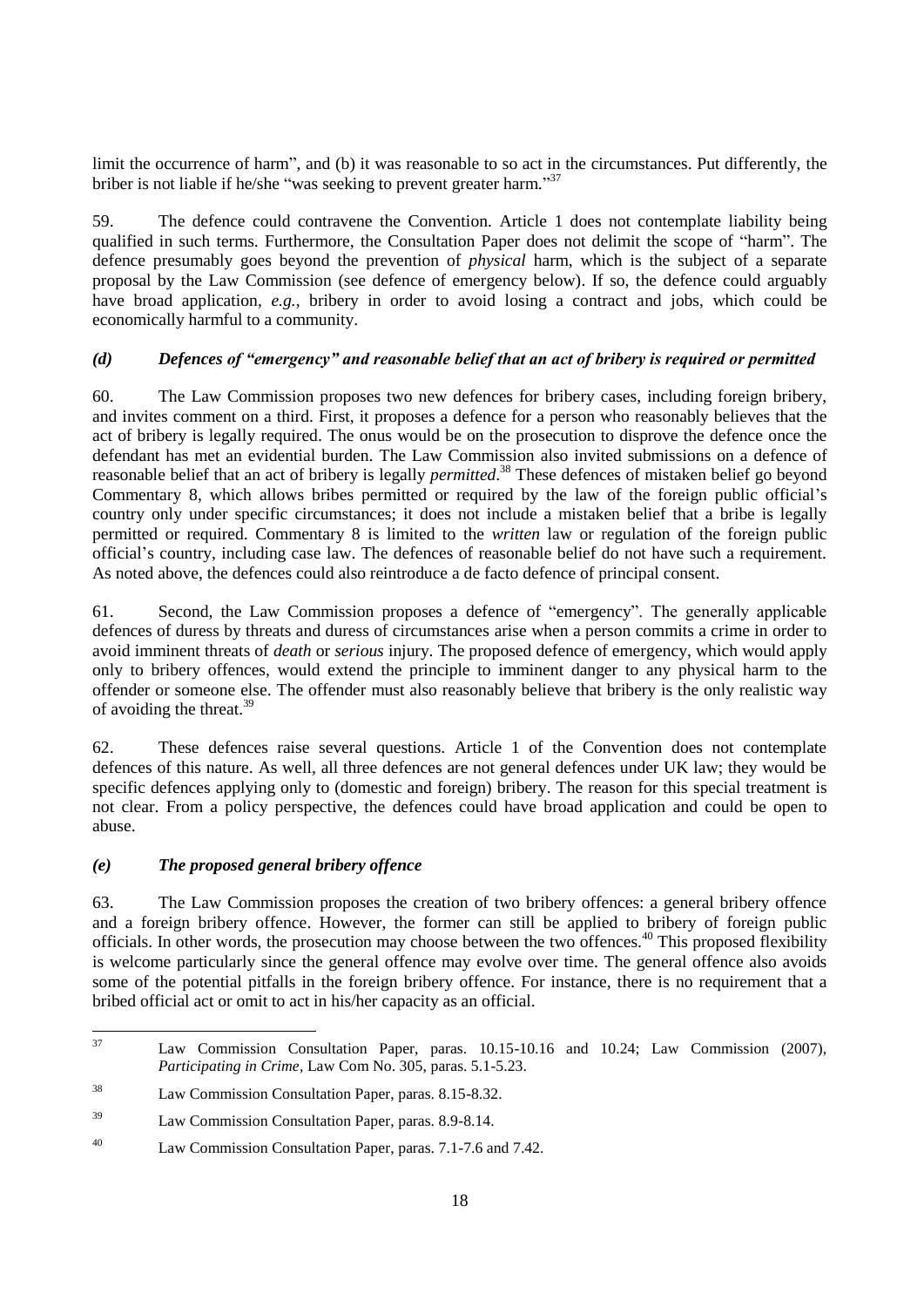64. On the other hand, the general offence may have its own shortcomings when applied to foreign bribery. The prosecution is required to prove that the official breached a legal or equitable duty. The Law Commission acknowledges that this would create "an unacceptable burden" in the case of foreign bribery. It would also require proof of foreign law and thus render the offence non-autonomous. Furthermore, the offence does not define a public official and hence may not cover all types of foreign public officials contemplated by the Convention. As well, the Law Commission acknowledges that the proposed offence will not cover all cases in which a person bribes an official "to do the right thing", *e.g.*, when the payment made no difference to the official's performance of his/her functions.<sup>41</sup> Finally, the briber must also intend or foresee a serious risk that the advantage would be the *primary reason* for the official to perform an improper act. The Phase 2 Report (para. 191) criticised a similar requirement in the 2003 Draft Corruption Bill.

#### *Commentary:*

*In conformity with standard procedures, the Working Group will assess any relevant new bribery legislation after it is enacted.*

## **C. LIABILITY OF LEGAL PERSONS**

65. The issues in this area primarily involve an evaluation of the UK explanations for its lack of action with regard to the Phase 2 recommendation to strengthen the rules on liability. An understanding of the context for the Phase 2 bis review is relevant to evaluating the UK explanations. The context includes in the first instance both previous Working Group reports and the UK responses thereto. It also includes a WGB response to a Law Commission description of the WGB's alleged prior findings concerning the UK. This section then addresses whether there is any evidence that the regime has become more effective since the Phase 2 review and the experience of law enforcement authorities, and particularly the SFO, with corporate liability; and evaluates the government's explanations for its lack of action to date with regard to the recommendation.

#### **1. Context for the Phase 2 bis review**

#### *(a) Previous Working Group reports and UK responses*

66. The March 2005 Phase 2 Report on the UK by the WGB analysed the law on the liability of legal persons in the UK. It found that (1) only one company has ever been prosecuted for bribery since the UK adopted bribery legislation in 1906 and the conviction was overturned on appeal; (2) the doctrinal requirements for corporate liability preclude any likelihood of liability for most companies; and (3) the law was such as to dissuade in practice any attempts to prosecute. Based on this finding that the law did not create effective liability, the WGB, citing Article 2 of the Convention, recommended that the UK "broaden" the level of persons engaging the criminal liability of legal persons for foreign bribery offences".<sup>42</sup>

 $41$ Law Commission Consultation Paper, paras. 4.51-4.53, 5.18-5.19 and 5.47-5.55.

<sup>&</sup>lt;sup>42</sup> UK Phase 2 Report § 255(c).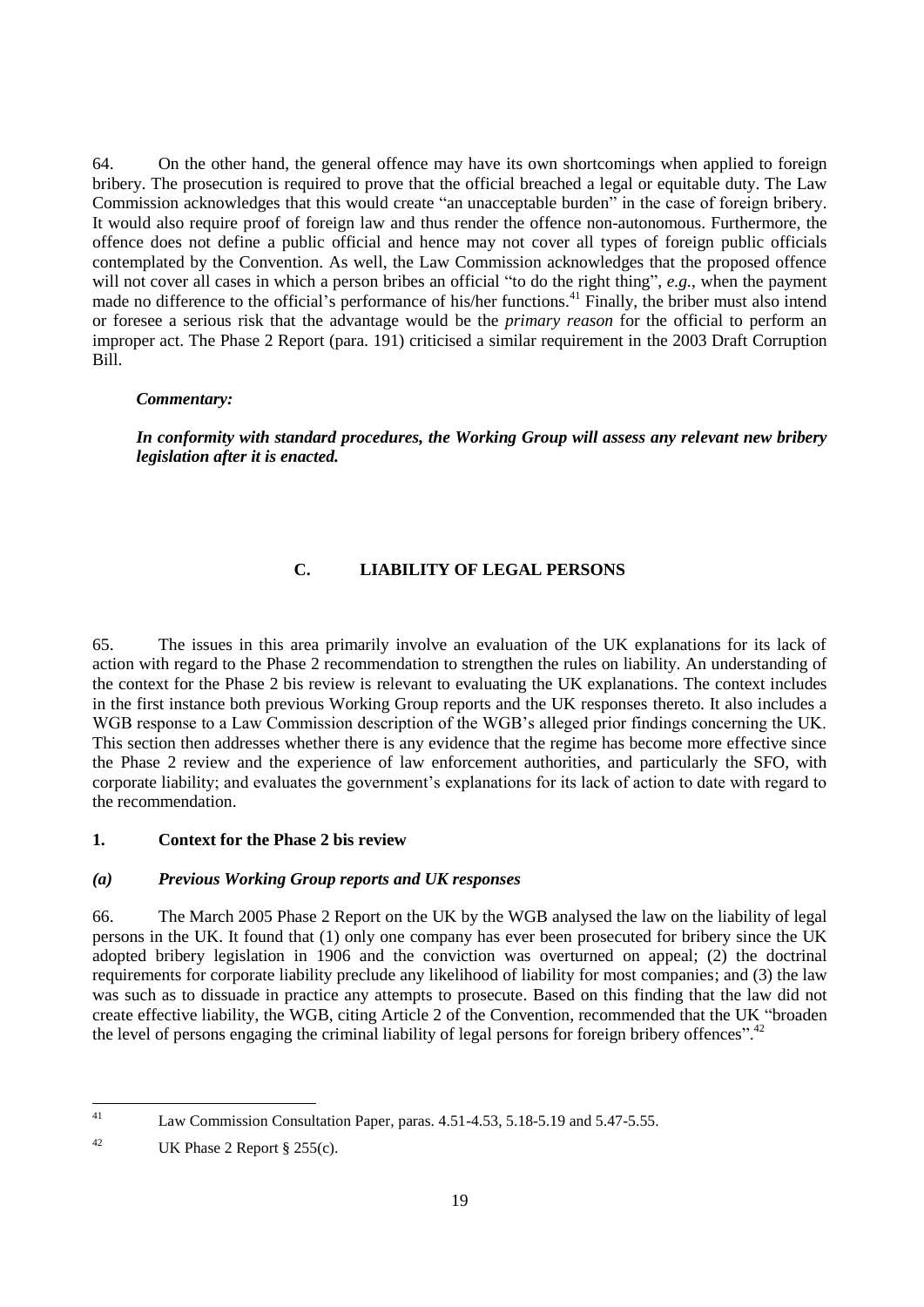67. A November 2005 Home Office consultation paper on bribery law reform stated the government position that the UK is in compliance with Article 2 notwithstanding the lack of effectiveness of the liability of legal persons.<sup>43</sup> It stated (§ 26) that the Phase 2 recommendation "does not imply noncompliance with the OECD Convention, as it goes beyond its scope". No reform efforts were undertaken and the 2005 consultation paper did not seek input on the issue of corporate liability.

68. Under normal WGB procedures, in March 2007, approximately two years after its Phase 2 Report, the UK produced a Written Follow-up Report for the Working Group's review. The UK restated its 2005 view that it is in compliance with Article 2 and that reform is not required. Based in part on the deficiency of UK law, the Working Group decided to conduct a supplementary Phase 2 bis review specifically focused on "progress ... in broadening the liability of legal persons for foreign bribery".<sup>44</sup>

## *(b) The Law Commission's treatment of corporate liability for bribery and the Working Group's response*

69. A long-standing Law Commission project involving codification of UK criminal law (which is currently found in a large number of discrete statutes as well as in judicial decisions comprising the common law) was re-launched in 2002.<sup>45</sup> The Law Commission agreed with the government that it would review of Part 1 of its 1989 Draft Criminal Code, which focuses on a series of broad issues including corporate liability. As of March 2008, however, the Law Commission website on the codification project did not refer to any ongoing work on corporate liability.<sup>46</sup>

70. The government's March 2007 reference to the Law Commission with regard to bribery law did not refer to corporate liability. However, the Commission's November 2007 consultation paper does address corporate liability to some degree because the Commission was concerned about whether current law adequately met the UK's international commitments in relation to bribery. The Commission, however, found that the no attention to corporate liability is required to meet the standards of the Convention because it considered that the OECD (in practice the WGB) accepted in the Mid-term Study of Phase 2 Reports that UK law complies with the Convention in this area.<sup>47</sup>

71. In January 2008, the WGB responded by a letter to the Commission.<sup>48</sup> The letter quoted the Phase 2 findings and recommendation. It also pointed out that the Phase 2 bis review was directed at, *inter alia*, deficiencies in corporate liability. The letter disagreed with the suggestion that the Mid-term study

 $\overline{43}$ See Home Office (2005), *Reform of the Prevention of Corruption Acts and SFO Powers in Cases of Bribery of Foreign Officials: A Consultation Paper* [\(www.homeoffice.gov.uk/documents/450272/2005](http://www.homeoffice.gov.uk/documents/450272/2005-cons-bribery?view=Binary) [cons-bribery?view=Binary\)](http://www.homeoffice.gov.uk/documents/450272/2005-cons-bribery?view=Binary).

<sup>&</sup>lt;sup>44</sup> Summary and Conclusions of Working Group with regard to the UK's Written Follow-up Report § 24.

<sup>&</sup>lt;sup>45</sup> See Secretary of State for the Home Department, the Lord Chancellor and the Attorney General (July 2002), *Justice for All*, para. 7.16, CM 5563 [\(www.cjsonline.gov.uk/downloads/application/pdf/CJS%20White%20Paper%20-](http://www.cjsonline.gov.uk/downloads/application/pdf/CJS%20White%20Paper%20-%20Justice%20For%20All.pdf) [%20Justice%20For%20All.pdf\)](http://www.cjsonline.gov.uk/downloads/application/pdf/CJS%20White%20Paper%20-%20Justice%20For%20All.pdf). In addition to corporate liability, the issues are the external elements of offences (including causation); fault; corporate liability; defences; incapacity and mental disorder; and the inchoate offences of attempt and conspiracy.

<sup>46</sup> See [www.lawcom.gov.uk/codification.htm](http://www.lawcom.gov.uk/codification.htm) (reviewed in March 2008).

 $47$  The Mid-term study, a review of the first 21 Phase 2 country reports, is available at [www.oecd.org/dataoecd/19/39/36872226.pdf.](http://www.oecd.org/dataoecd/19/39/36872226.pdf)

<sup>48</sup> This background section describes only the pre-on-site visit WGB response to the paper. The paper's proposals are discussed more generally below.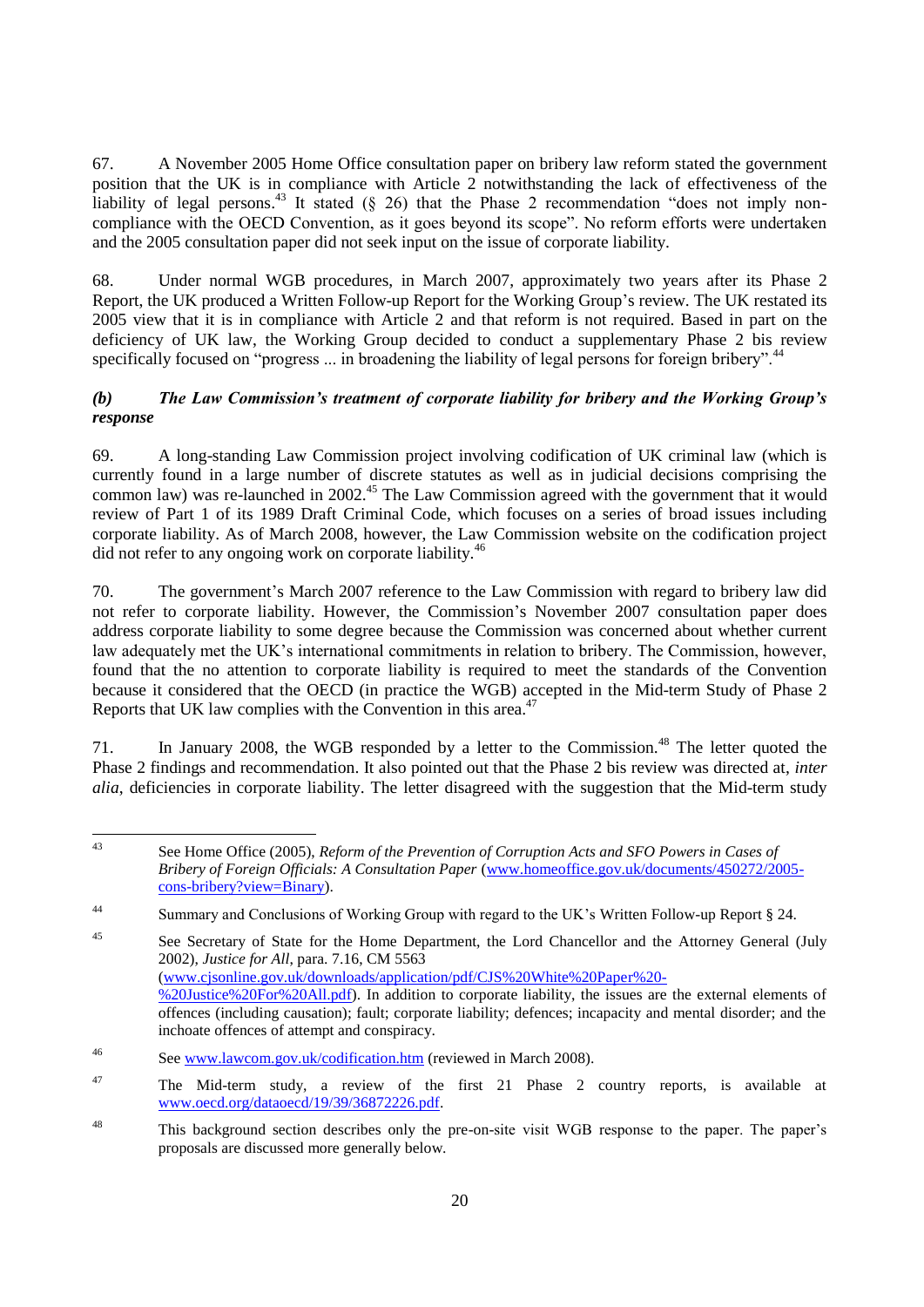constituted a finding that UK law is compliant with the Convention. The letter also noted relevant parts of other Working Group reports and in particular the 2006 *Phase 2 Report: New Zealand*:

> [T]he 2006 Phase 2 report on New Zealand notes that New Zealand applies the same case law principles as in the UK to the liability of legal persons (in particular *Tesco v. Nattrass* and *Andrews-Weatherfoil*). The Working Group, including the UK, approved the report stating that "[t]he lead examiners consider that the current regime of liability of legal persons for foreign bribery in New Zealand is inconsistent with Article 2 of the Convention."<sup>49</sup> It recommended that New Zealand "broaden the criteria for the criminal liability of legal persons for foreign bribery".<sup>50</sup>

72. At the time of the on-site visit, the Law Commission had not issued its final report or otherwise responded to the letter. As noted above, its final report is expected to be issued in November 2008.

## **2. Issues in the Phase 2 bis review**

73. In this context, the Phase 2 bis review examined (1) whether there was any evidence that the regime had become more effective since the Phase 2 review and the experience of law enforcement authorities, and particularly the SFO, with corporate liability; (2) the reasons for the lack of government action to date with regard to the recommendation; and (3) the outlook for the future.

## *(a) Views about the current regime and the need for reform*

74. This review has further confirmed the ineffectiveness of the existing regime of corporate liability for bribery. The UK Memo confirms that there has still only been one (unsuccessful) prosecution of a company for domestic or foreign bribery since the introduction of the 1906 Act. Neither the SFO nor CPS have any record of carrying out any recent prosecution where a company was the intended subject of a prosecution for bribery, domestic or foreign. The UK has never sanctioned a company for engaging in bribery.

75. During the on-site visit, SFO representatives made clear that the SFO considers that current law on corporate liability for bribery is ineffective and unsatisfactory. The SFO's written response to the Law Commission consultation paper underlined the vital importance of corporate liability to meaningful enforcement of anti-bribery law and cast doubt about the UK's compliance with applicable international conventions:

> We are very concerned that there is a missed opportunity to address the real nature and scale of the problem: corporate liability. […]

> Anti-bribery measures are directed in general at *corporate* activities, it is in the pursuit of corporate objectives that individual employees use bribes. Individuals do the bribing, corporations benefit. Thus to sideline the key player/offender is to ignore the essence of the problem. This is not a case of an offence which *sometimes corporations also commit*, such as for example fraud or even manslaughter. The mischief at which the bribery offences are directed is almost entirely confined within business activity (or organisational activity if public authorities [are] included). […]

<sup>49</sup> <sup>49</sup> *Phase 2 Report: New Zealand* at 59 [\(www.oecd.org/dataoecd/57/38/37658136.pdf\)](http://www.oecd.org/dataoecd/57/38/37658136.pdf).

<sup>50</sup> *Id*. at 70.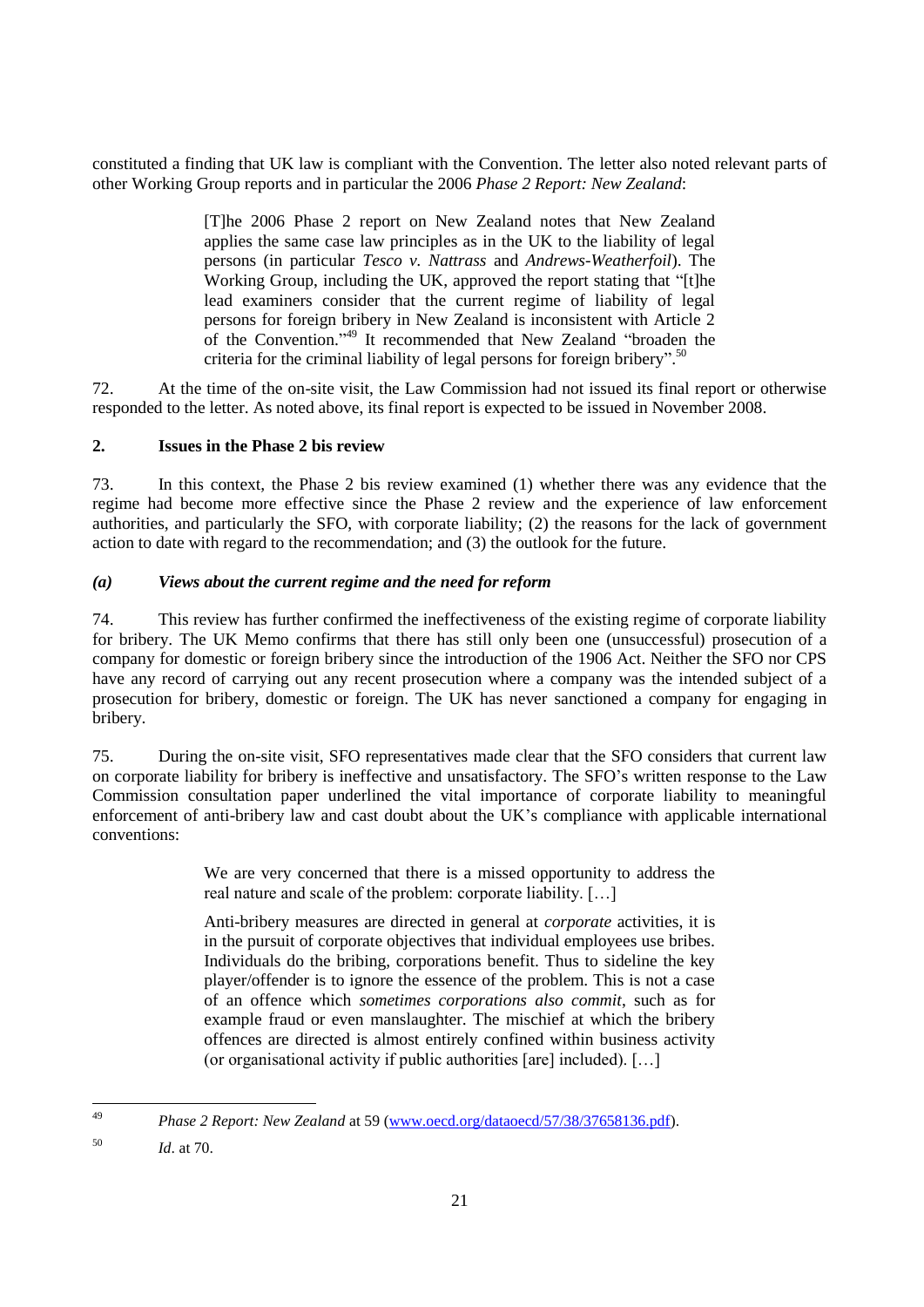We do not believe that [the Law Commission proposal] will comply with our international Conventions.<sup>51</sup>

76. The SFO made clear in its submission to the Law Commission and at the on-site visit that it considers that ―[t]he urgency in reforming corporate liability for bribery is much greater than in relation to other offences". It underlines that many other business related offences are already subject to strict liability.

77. Current SFO policy with regard to whether it is appropriate to prosecute only individuals, only the company, or both, is unclear.

78. The Law Commission emphasised that there was intense business interest in the issue of corporate liability for bribery and business representatives made clear they favoured delaying the issue until, at some later date, it can be considered for all intentional offences. While it is recognised that it might be desirable for the regime to apply to all intentional offences, this argument is no longer acceptable in light of the time the UK is taking to introduce the reform. As many on-site panellists noted, any appropriate harmonisation of the law relating to bribery with a broader corporate liability regime could be addressed if broader reform is subsequently achieved.

## *(b) Government explanations for the lack of reform*

79. As noted above, the UK has not taken any significant action since 2005 with regard to the Phase 2 recommendation. The UK authorities have defended the UK's decision not to proceed with reform of corporate liability notwithstanding the March 2005 WGB recommendation by contending that the WGB recommendation allegedly goes beyond the scope of Article 2 of the Convention. The examining team does not find this to be a satisfactory explanation for the lack of implementation of the WGB's March 2005 Recommendation. They consider that there is a lack of political will to achieve compliance with the Convention.

80. The UK suggestion that the March 2005 recommendation is beyond the scope of Article 2 of the Convention raises important issues. The Working Group has repeatedly indicated that it disagrees with that position, most recently in its June 2007 Summary and Conclusions with regard to the UK's Phase 2 followup Report and in deciding to conduct a Phase 2 bis review on the issue of corporate liability. However, because the UK position is the asserted basis for the UK's lack of action with regard to the March 2005 Recommendation, it is briefly reviewed further herein.

81. Article 2 provides that "[e]ach Party shall take such measures as may be necessary, in accordance with its legal principles, to establish the liability of legal persons for the bribery of a foreign public official‖. The object and purpose of Article 2 of the Convention was to require countries to establish regimes of corporate liability for foreign bribery that would help achieve the overall purpose of the Convention, fighting foreign bribery. Article 2 left member States latitude in choosing how to attain the required liability. In particular, it does not mandate either criminal or administrative liability. However, the form of liability must be effective in order to achieve the purpose of the Convention. Liability that exists only in theory and that cannot be applied in practice to companies that bribe does not achieve the purpose of Article 2.

82. The UK does not suggest that liability in the UK is effective and, as set forth above, such a claim would be inconsistent with the findings in the Phase 2 review and this review.<sup>52</sup> The UK suggests instead

<sup>51</sup> Response of the Serious Fraud Office to the Law Commission Consultation paper Number 185 Reforming Bribery at pp. 1, 14 (emphasis in original).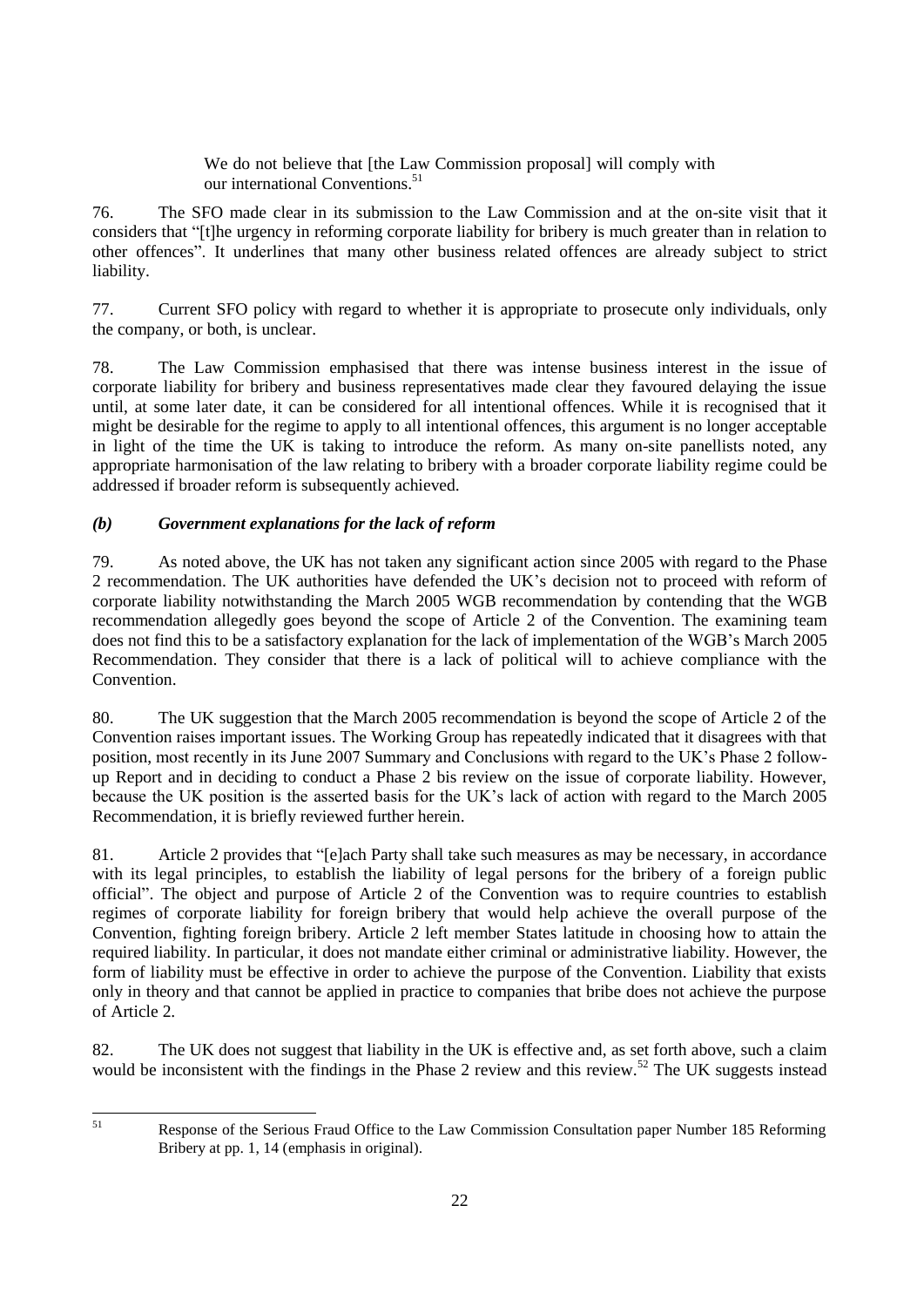that Article 2 requires only that the treatment of corporate liability for foreign bribery be the same, *i.e.* proportionate, to that for other intentional offences.

83. However, it is well established that treaties must be interpreted as a whole. Article 3 requires that sanctions on legal persons must be effective, proportional and dissuasive. As the Working Group has found, only an effective system of corporate liability allows a member country to meet its Article 3 obligation to impose effective and dissuasive sanctions.<sup>53</sup> No matter how severe they are in theory, sanctions that cannot be applied in practice are neither effective or dissuasive. Only a requirement of effective liability under Article 2 is consistent with Article 3 of the Convention.

84. The examining team does not consider that the reference in Article 2 to liability being established ―in accordance with its legal principles‖ permits a member state to avoid its obligation to establish effective corporate liability for foreign bribery. This interpretation would defeat the purpose of Article 2, which is to hold companies responsible for engaging in bribery. Article 2 does not specifically require criminal liability in order to allow member countries for which criminal liability of legal persons was unknown and considered inconsistent with its legal tradition to adopt or apply administrative liability of legal persons. This option is reflected in the Commentary to Article 2 and in Article 3(2). While the reference and the generality of the terms of Article 2 allows significant flexibility in terms of how effective liability is achieved, it would undermine the entire structure and purpose of the Convention if it were interpreted to allow for ineffective liability for some countries. The UK has not provided information on any existing non-criminal corporate liability regime that could apply to foreign bribery.

85. As a number of NGO representatives underlined, the UK has created a new regime of statutory corporate criminal liability for manslaughter as a separate offence. The regime eliminates the directing mind requirement to "allow[] an organisation's liability to be assessed on a wider basis  $\ldots$ <sup>54</sup> It is also noteworthy that administrative law regimes allow for substantial financial sanctions against companies in other areas.

86. The March 2008 UK Memo did not refer to any actual or planned government work on corporate liability for bribery. Shortly thereafter, however, during the April 2008 on-site visit, representatives of BERR referred to the government having commenced consideration of some possible administrative or civil law measures that might be developed for companies that engage in bribery. Although the time frame and scope of the activity remain unclear, the examiners note this recent government attention to considering corporate liability. They also note that development of a new administrative law regime could also be a positive undertaking.

<sup>&</sup>lt;sup>52</sup> Following the on-site visit, the UK indicated that there had been 16 prosecutions and three convictions of companies (for offences other than bribery) between 2002 and 2006. The facts and legal reasoning have not been supplied. Given the limited information and the absence of any opportunity to discuss the cases during the on-site visit, the examiners' conclusions about the effectiveness of the regime for bribery remain unchanged.

<sup>53</sup> See *Phase 2 Report: Chile*, para. 184 ("The absence of effective liability [for legal persons] precludes effective sanctions."); *Phase 2 Report: New Zealand*, Commentary following para. 206 ("The examiners") consider that New Zealand does not apply effective, proportionate and dissuasive sanctions on legal persons for foreign bribery as required by the Convention principally because of the considerations set forth above relating to the regime for the liability of legal persons.")

<sup>54</sup> Ministry of Justice (2007), *A Guide to the Corporate Manslaughter and Corporate Homicide Act 2007* at p. 3.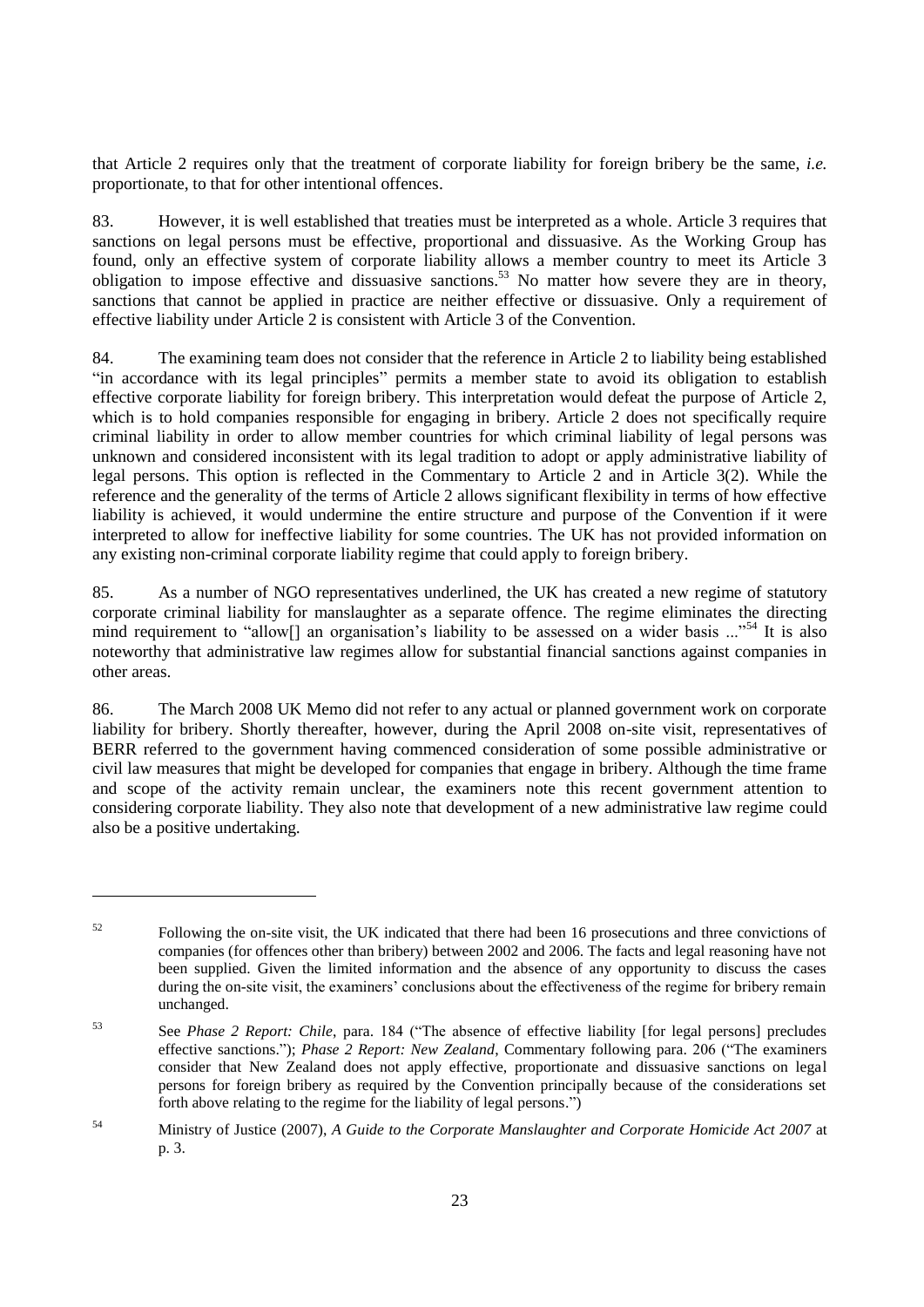## **3. Outlook**

87. With regard to the existing regime of corporate criminal liability for foreign bribery that was the subject of the Phase 2 Report, the Law Commission indicated at the on-site visit that its general work on corporate criminal liability has begun. However, it does not expect to complete it for another two years and more time could be required if other priorities arise. The Commission could not indicate when the government would respond to a future report of this type; the Commission frequently has to attempt to draw attention to unaddressed reports.

88. The examiners note that the government has committed to give prompt attention to the Law Commission's forthcoming November 2008 report on bribery law. This report could include proposals on corporate criminal liability if the Law Commission reconsiders its decision in its initial consultation to not develop concrete proposals for reforming the law in this area.

## **4. Balfour Beatty case**

89. The examiners note also that the UK reported on the Balfour Beatty case during the week of the October 2008 Working Group meeting. The case related to "irregular payments" by a subsidiary of Balfour Beatty, a UK construction company, relating to a construction project in Egypt and their accounting treatment. The SFO settled the case with Balfour Beatty in October 2008. The SFO discontinued its criminal investigation with regard to both the company and individuals in the context of the settlement. The company consented to a court order providing for a GBP 2.25 million payment pursuant to a law (the Proceeds of Crime Act) allowing the SFO to seek, in a civil proceeding, the recovery of proceeds of unlawful conduct. In the context of the settlement, the unlawful conduct was identified as being the accounting treatment of the payments. It was the first such civil recovery order obtained by the SFO since it became empowered to seek such orders in April 2008.<sup>55</sup>

90. These new SFO powers add an important tool for the treatment of foreign bribery cases, including in cases involving companies. At this time, it is not possible to make any judgement about the relationship between the recovery order amount and the seriousness of the allegations in the Balfour Beatty case because of the very limited factual disclosure about the case. No underlying documents or court papers have been made available and the SFO press release provides only skeletal information. Because the case was only settled days before the October 2008 meeting of the Working Group, the examiners also did not have a chance to discuss it with experts at an on-site visit.

91. The company also "voluntarily agreed to introduce certain compliance systems, and to submit these systems to a form of external monitoring for an agreed period."<sup>56</sup> There are no sanctions for the company if it fails to comply with these voluntary undertakings. The Director of the SFO, however, indicated that the SFO could re-open its investigation.

92. As noted, because the SFO decided not to pursue its criminal proceedings in the context of the settlement, the provisions at issue in the court order permitted only the recovery of illegal gains, not fines. While this very recent development is of significant interest and importance, the focus of the Phase 2 bis

 $55$ <sup>55</sup> The powers were created in the Proceeds of Crime Act 2002 and were previously attributed to a different agency.

<sup>&</sup>lt;sup>56</sup> 
Serious Fraud Office successfully obtains first ever Civil Recovery Order involving major plc.", SFO press release (6 October 2008); "Balfour Beatty reaches full settlement of issues relating to Bibliotheca Alexandrina project", Balfour Beatty news release (6 October 2008); "Balfour Beatty agrees to £2.25m over allegations of bribery in Egypt", The Guardian (7 October 2008); "SFO uses new powers to penalise Balfour Beatty", The Telegraph (6 October 2008).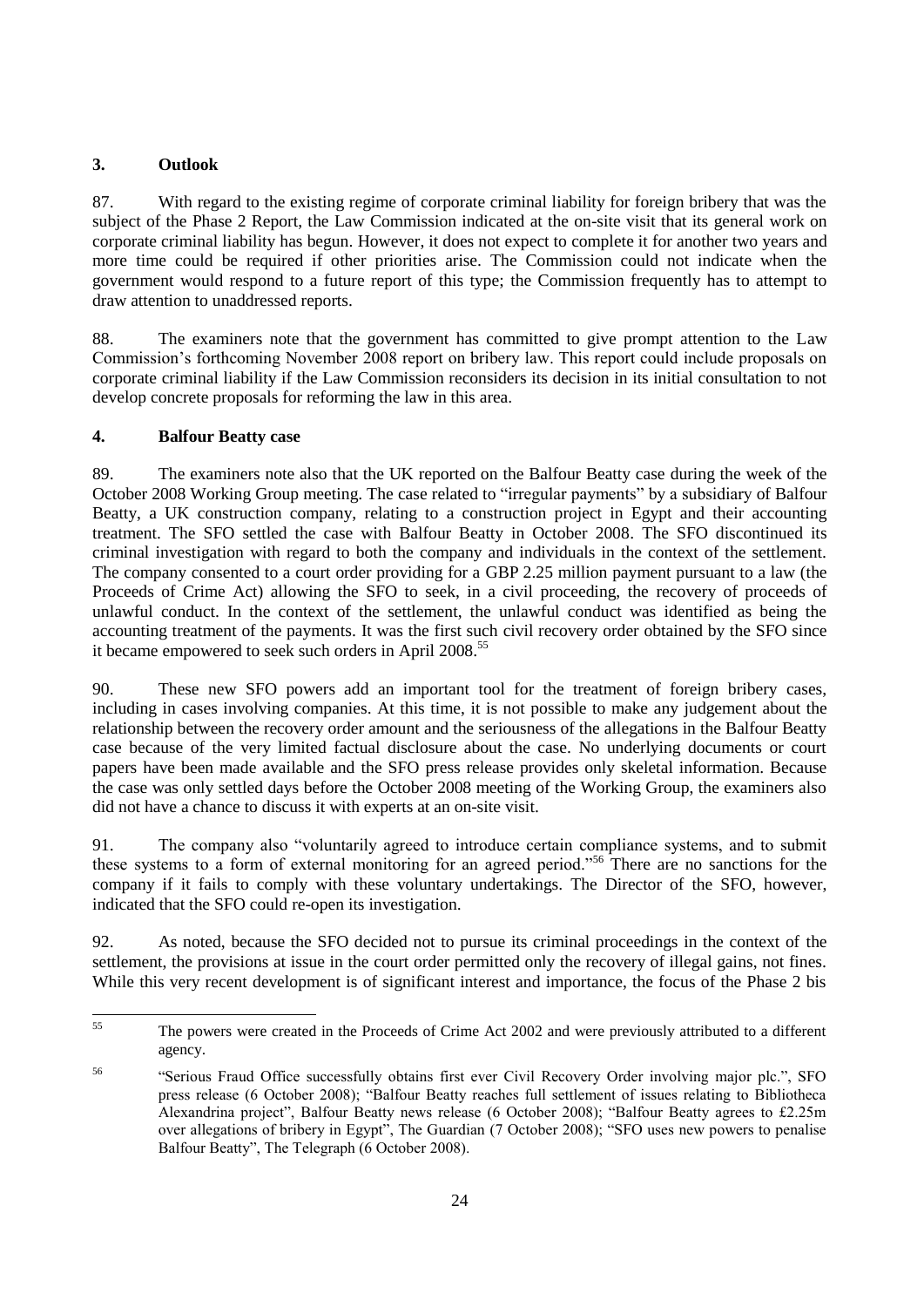inquiry has been about the regime for imposing liability on legal persons leading to the possibility of monetary sanctions such as fines as required under Article 3(2) of the Convention.

#### *Commentary:*

*The lead examiners are seriously concerned about the lack of reform of corporate criminal liability for foreign bribery and they consider UK law to be deficient with respect to Articles 2 and 3 of the Convention. Article 3 requires effective, proportionate and dissuasive sanctions on legal persons for foreign bribery, including monetary sanctions. The absence of effective liability in the UK precludes effective or dissuasive sanctions. The examiners recommend that the UK adopt appropriate legislation on a high priority basis irrespective of any broader reform efforts on corporate liability.* 

## **D. DOMESTIC STATUS OF ARTICLE 5 OF THE CONVENTION**

93. The status of Article 5 in domestic law and practice involves several aspects. It involves of course the status of Article 5 in the domestic legal order. But it also relates to the application of the requirements of Article 5 in practice including the invocation of the Article by prosecutors and others in appropriate cases and oversight mechanisms. The overall record in the UK in this critical area is mixed.

#### **1. Inadequate status of Article 5 in the domestic legal order**

94. Under current law, the Director of the SFO makes decisions about investigations of foreign bribery allegations in accordance with section 1(3) of the CJA 1987. It gives him/her a broad discretion, stating that the Director "may investigate any suspected offence which appears to him on reasonable grounds to involve serious or complex fraud". It does not refer to Article 5 or require that considerations of national economic interest, relations with other states or the identity of the persons at issue not influence the Director's decisions. Prosecutors in the CPS and SFO make decisions concerning foreign bribery prosecutions in accordance with the Code for Crown Prosecutors (CCP), which was issued pursuant to section 10 of the Prosecution of Offences Act 1985. As noted in the Phase 2 Report, the CCP contains public interest criteria that can be read to be inconsistent with Article 5.

95. Because Article 5 has not been incorporated in UK domestic legislation or in the CCP, the Director of the SFO is not generally subject to Article 5 with regard to the exercise of his/her discretionary powers over investigations and prosecutions under the CJA 1987.<sup>57</sup> It was common ground between the parties to the Al Yamamah case that the general rule under *Brind v. Secretary of State for the Home Dept* is that Article 5 does not apply in domestic law; the issue was only whether an exception applied to the

 $57$ 

<sup>57</sup> See *Brind v. Secretary of State for the Home Dept*, [1991] 1 AC 696 (decision-makers are under no obligation to exercise discretionary powers conferred upon them in domestic law so as to comply with unincorporated international obligations); *R (Hurst) v. London Northern District Coroner*, [2007] 2 AC 189 (HL) (same). It appears that a different approach may be taken in at least some other Commonwealth countries, as is noted in the New Zealand Phase 2 report. See New Zealand Phase 2 Report § 8 and note 4 (citing *Tavita v. Minister of Immigration*, [1994] 2 NZLR 257 (Ct. App.) (Minister should have considered treaty in exercising statutory discretion over deportation order)).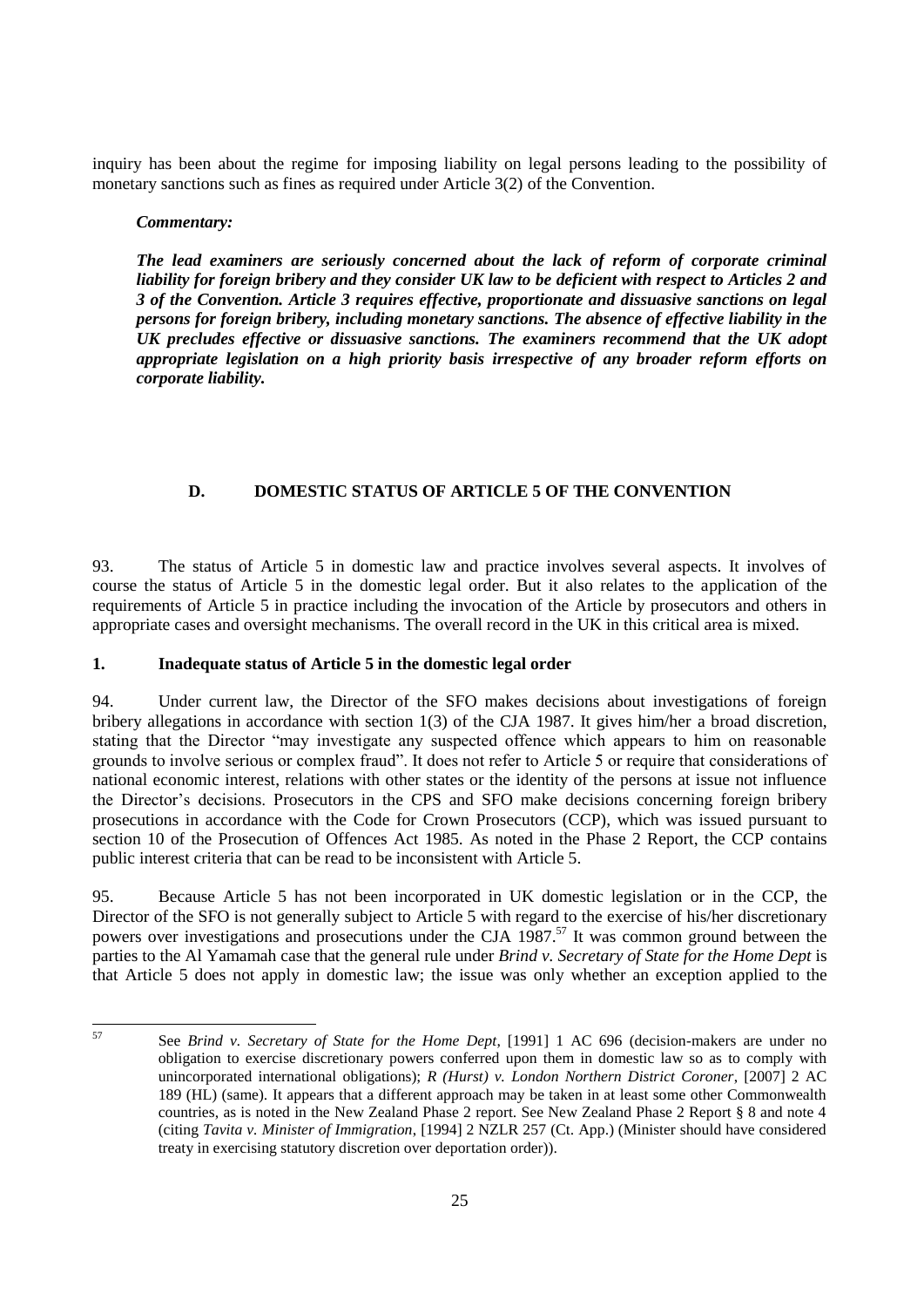decision to terminate the Al Yamamah investigations. The NGO claimants contended that Article 5 exceptionally applied while the Director argued that Article 5 was not applicable.

96. The Divisional Court found that Article 5 was applicable, as a matter of domestic law, to the decision to terminate based on an exception to the *Brind* principle established notably in *R v. Secretary of State for the Home Department, ex parte Launder*, [1997] 1 WLR 839 (HL). The court essentially found that although the decision-maker is not required to consider unincorporated international law, where he/she announces that he/she does so, he/she must, as a matter of UK domestic law, correctly interpret that law. On appeal, the House of Lords found to the contrary that Article 5 did not apply to the Director's decision. It reaffirmed the general *Brind* principle that unincorporated treaties do not limit the statutory discretion of decision-makers such as the Director. The opinions by the Lords cited a variety of reasons for distinguishing *Launder.* The precise distinctions with *Launder* under UK domestic law do not require extensive analysis here.

97. Neither the application of Article 5 nor its binding nature in the UK domestic sphere should depend on a discretionary decision to consider it in an individual foreign bribery case.<sup>58</sup> Article 5 does not leave any room for discretion with regard to its prohibited considerations.

98. One ground for distinguishing *Launder* is, however, of particular concern. In the Al Yamamah case, the then SFO Director did consider Article 5 and thought that he acted in accordance with it. The House of Lords distinguished *Launder*, however, based at least in part on the Director's further assertion that he would have taken the same decision to discontinue the case even if he had thought that it was contrary to Article 5. The same argument could be made if the Director considered Article 5, but decided that in his/her view the national economic interest nonetheless prevailed. The UK government has not explained how such action would be consistent with the Attorney General's commitment to the Working Group that Article 5 will apply (see Phase 2 Report, para. 171).

99. The UK has suggested that "[s]tatutory implementation of the UK's obligations under Article 5 is not required as the criteria set out therein are relevant to the exercise of prosecutorial policy in individual cases‖. (UK Memo at 33) However, the examining team considers that the UK recognition that Article 5 imposes obligations that directly address a critical issue of domestic policy – whether to prosecute in individual foreign bribery cases - underlines the need for the provision to be clearly binding in the UK domestic sphere (although not necessarily through legislation). Given that the commitment by the Attorney General to the Working Group noted above has not been modified, introducing Article 5 as a limit on prosecutorial discretion should not be difficult.

100. The March 2005 Phase 2 Report, which predated the debate about the domestic status of Article 5 in the Al Yamamah case, recommended that the UK "amend where appropriate the [CCP], the Crown Prosecution Service Manual and other relevant documents" to ensure compliance with Article 5.

101. The 2007 Working Group Summary and Conclusions with regard to the UK Phase 2 Follow-up Report noted that the UK had not implemented the recommendation. The CCP had not been amended. The Working Group noted that "particularly in light of intervening events since the Phase 2 Report, the text of the CCP remains of concern". The UK intended to amend the CPS Manual, but had not done so.

102. UK has indicated that it amended the CPS Manual in January 2008 to include a reference to Article 5. This is a significant step and should assist in raising awareness. However, the examiners consider that modification of the CCP also continues to be necessary, particularly in light of the Al Yamamah case.

As noted below, there is no requirement for any public disclosure of the reasons for a decision not to open or to terminate a foreign bribery case.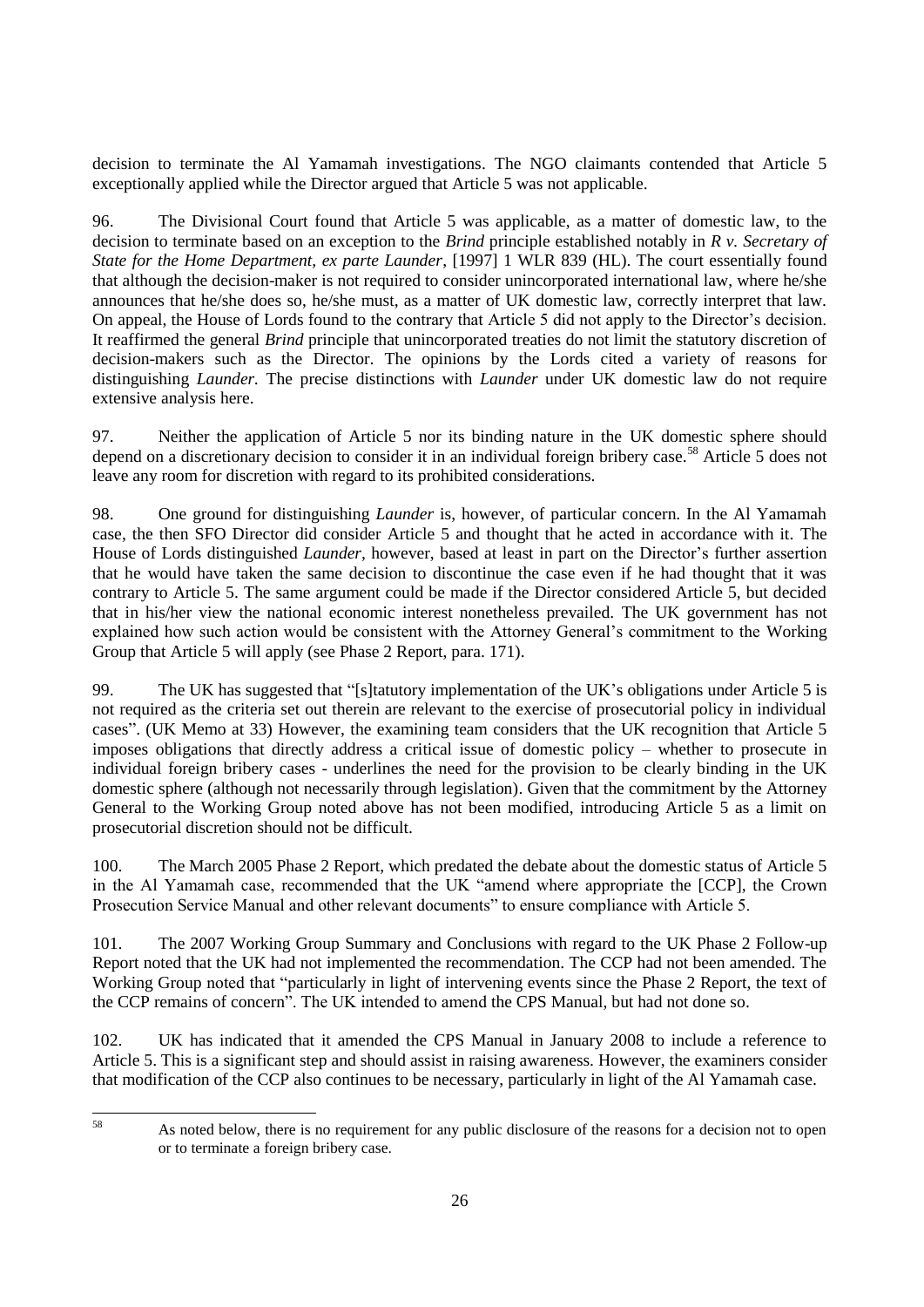103. The change to the CPS Manual also raises other concerns. First, the manual is addressed only to the CPS and not to other key agencies, such as the SFO, the police or the AGO. The SFO has its own manual, which does not refer to Article 5, and there is no evidence that relevant police manuals refer to Article 5. The AGO indicated in 2005 that it generally relies on the CCP; while the previous Attorney General then clarified to the Working Group that Article 5 would be respected, that commitment is not reflected in any internal AGO rule or document. After the on-site visit, the SFO stated that it was about to update its own manual and would look into including Article 5 in the manual. It also stated that it would raise the issue of Article 5 with the police through a Home Office circular. Second, presumably because of its target audience, the CPS Manual refers to Article 5 only with regard to the prosecution stage during which "the CPS decides to review a file for a possible prosecution". It does not refer to the application of Article 5 to investigations or Attorney General consent determinations.

## **2. Procedural and practical aspects of the application of Article 5 in the domestic sphere**

104. UK practice with regard to the status of Article 5 has improved substantially in one area since Phase 2 and has significant potential in another.

105. First, awareness and reliance on Article 5 by investigators and prosecutors has improved. Article 5 will be of little effect unless key constituencies – and in the first instance investigators and prosecutors are aware of it and rely on it in appropriate cases, which will often be sensitive cases. The Phase 2 Report expressed serious concern about Article 5 in connection with the absence of investigation in the 2001-2004 period of serious allegations relating to the Al Yamamah contracts. There was little evidence of any awareness of Article 5 among investigators and prosecutors, and there were serious concerns about the consideration by prosecutors of the national economic interest in a decision not to open an investigation of the allegations.<sup>5</sup>

106. The situation in this regard has improved. The documents in the Al Yamamah judicial review proceeding make clear that after the Phase 2 Report the Attorney General, SFO and MDP were generally aware of Article 5 of the Convention at all relevant times. The SFO, MDP and SFO outside counsel relied generally on Article 5 in arguing in December 2005 and January 2006 that suggestions by BAE and Ministers that the investigation should be discontinued because of the economic consequences should be rejected. The Attorney General affirmed that the investigation should continue in January 2006 notwithstanding the economic interest and national security arguments put forward at that time. In September 2006 the Attorney General reaffirmed that the investigation should continue notwithstanding ‗representations by Saudi representatives about repercussions which they say will ensue if the investigations proceeds'. (See Bundle at 157).

107. As discussed elsewhere in this report, a number of very serious issues exist about the events of November-December 2006 and the discontinuance of the Al Yamamah investigation. But the overall record, as disclosed in the judicial review proceedings, shows a strong improvement in general awareness of Article 5 and general reference to it by prosecutors.

108. Second, providing the issues concerning the status of Article 5 in the domestic legal order are resolved, mechanisms to provide accountability with regard to Article 5 are well-developed. It is evident that judicial review in the UK has the potential to provide an effective procedural basis for reviewing the application in practice of Article 5 including by providing a forum in which the basis of decisions can be carefully reviewed in light of relevant facts and documents (including, importantly, facts and documents not made available by the government to parliament or the public). The combination of broad standing

<sup>59</sup> The investigation was opened in late July 2004, shortly after the Phase 2 on-site visit. See First Wardle Witness Statement § 4, Bundle at 88.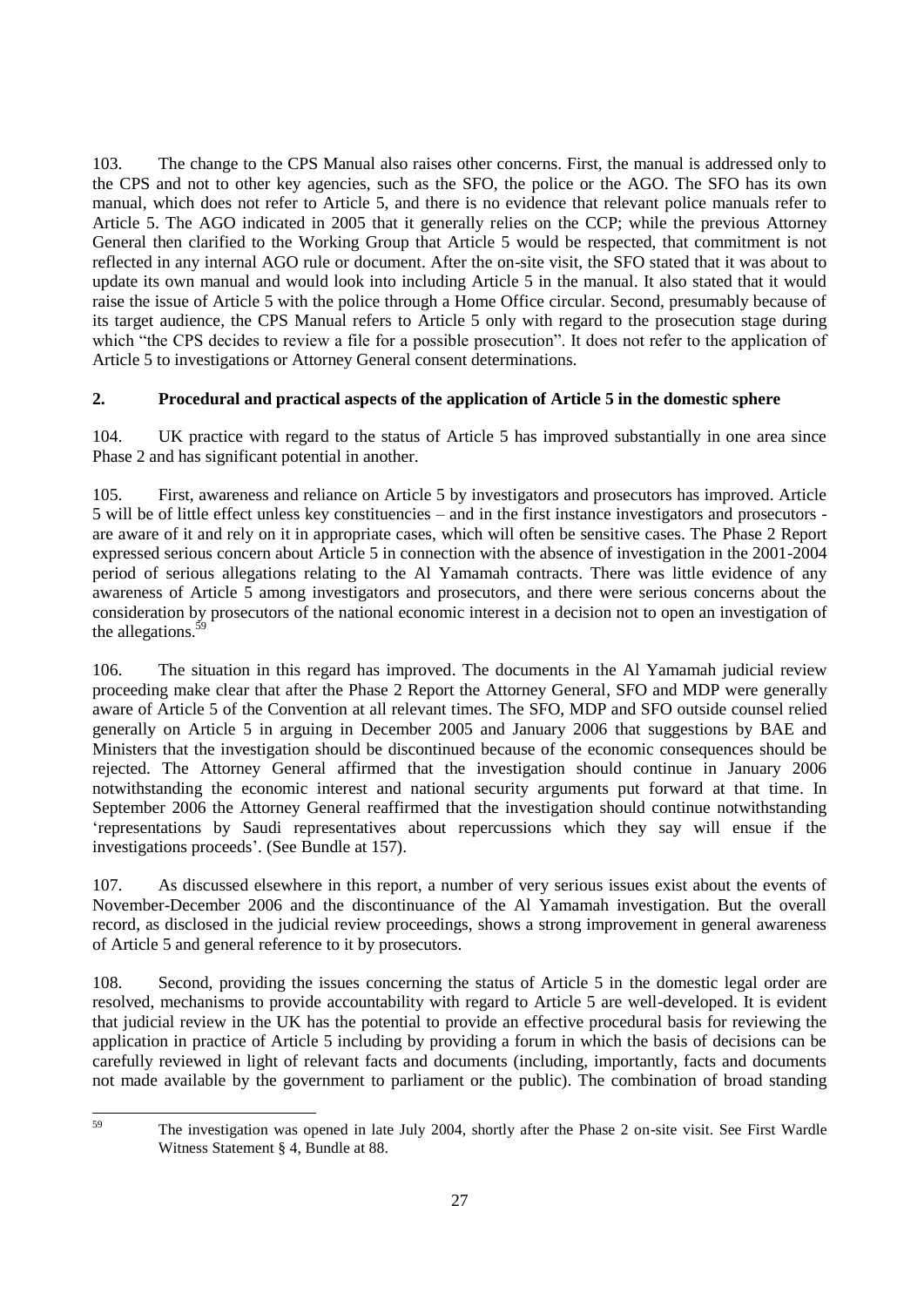rules allowing NGOs to bring judicial review proceedings in appropriate cases and public-interest based costs rules that makes cases possible in practice has demonstrated its effectiveness in providing accountability. (See further below, however, in the section on proposed reforms relating to the Attorney General regarding concerns about proposals that would curtail judicial review).

#### *Commentary:*

*The lead examiners consider that Article 5 must be equally applicable in all member states of the Working Group. Because the Article addresses investigation and prosecution decisions taken in the domestic legal order, it must apply with full force and effect in that sphere, both as a practical and legal matter, in order for its purposes to be achieved.* 

*The lead examiners consider that the uncertain application of Article 5 in the domestic sphere as a substantive matter is inconsistent with the Convention. Rather than being generally applicable, Article 5 may only apply at most in highly specific factual contexts of uncertain boundaries. They note the January 2008 amendments to the CPS Manual to refer to Article 5, but, for the reasons stated above, do not consider this to sufficiently address the need for effective application of Article 5. The lead examiners accordingly recommend that the UK take all necessary measures to ensure that Article 5 applies to all investigation and prosecution decisions in foreign bribery cases.*

## **E. THE ATTORNEY GENERAL, THE SFO AND DECISIONS ABOUT INDIVIDUAL FOREIGN BRIBERY CASES**

## **1. The Attorney General, the SFO and the consideration of the public interest<sup>60</sup>**

#### *(a) The Director's responsibility to decide about SFO investigations*

109. The UK authorities have consistently underlined that the Criminal Justice Act 1987 makes the Director the proper party to decide about the opening, continuation and closing of an SFO investigation, including in cases that may raise questions about national security:

> By section 1(2) of the Criminal Justice Act 1987, the Director of the SFO discharges his functions under the "superintendence" of the Attorney General. In that capacity the Attorney General is routinely briefed and consulted by the SFO about sensitive cases; but in such cases the SFO and its Director remain the actual decision-maker.<sup>61</sup>

110. The Director also decides on SFO cases that give rise to an exceptional procedure known as a ―Shawcross exercise‖. Under UK practice, a Shawcross exercise is the means by which facts including any consideration affecting public policy can be sought from Government ministers by the Attorney General in order to acquaint himself with all that is relevant to his decision whether it is in the public interest to

<sup>60</sup> As outlined above, familiarity with the chronology of events as set forth in the Divisional Court decision is assumed.

<sup>61</sup> UK January 2007 Note for WGB.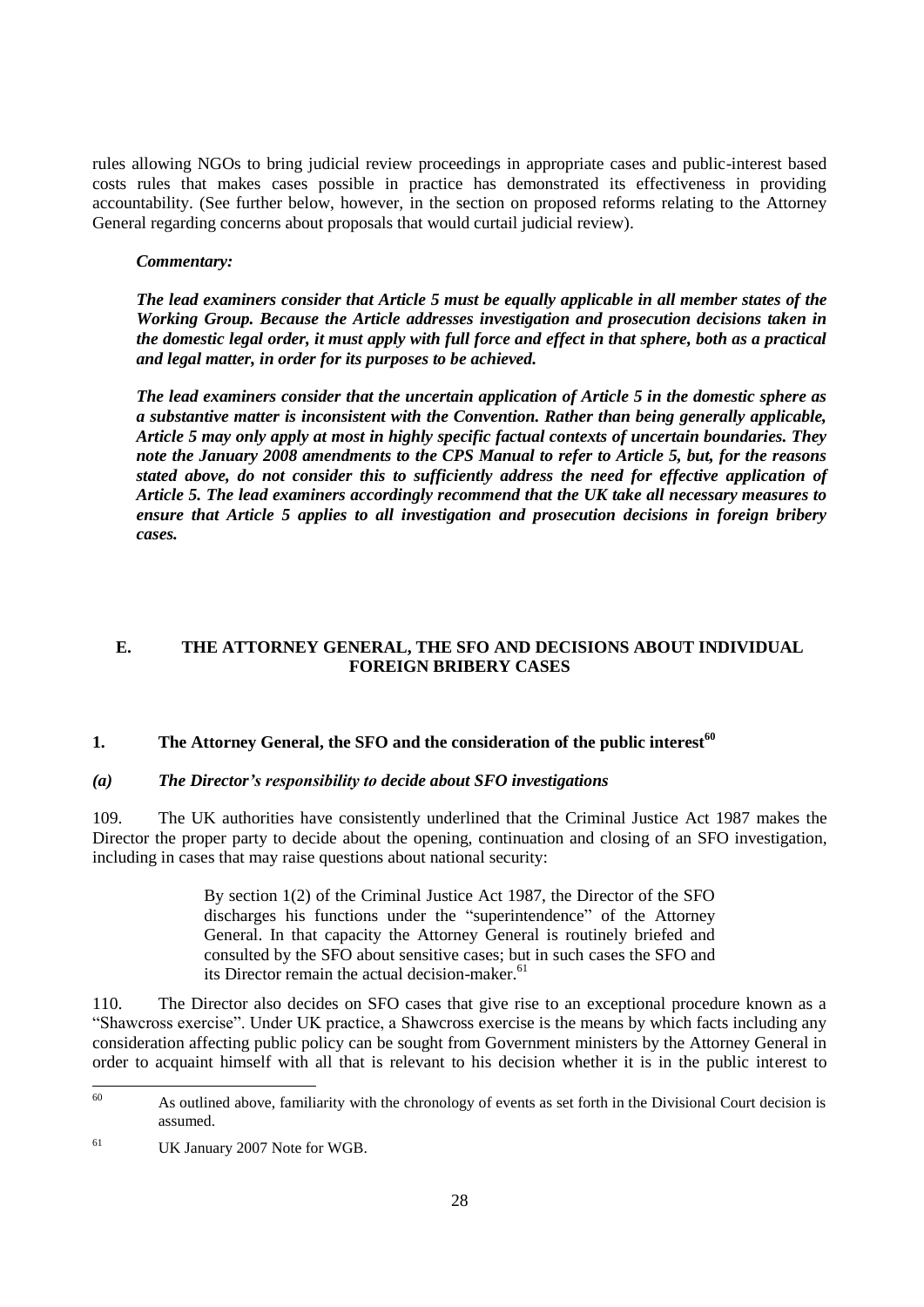pursue a prosecution. (The exercise was described in a 1951 statement by then Attorney General Hartley Shawcross, known as the Shawcross statement.) According to the UK, the Director decides about an SFO investigation at the conclusion of a Shawcross exercise as in other cases:

> Where … views are provided [pursuant to a Shawcross exercise], it is well understood that the final decision is a matter for the relevant prosecuting authority (in this case, the SFO). Both the SFO and (in carrying out his superintendence function) the Attorney General act independently of government.

111. These views expressed to the WGB in January 2007, shortly after the discontinuance, were reaffirmed in the March  $2008$  UK Memo.<sup>62</sup> The government's view that decisions about individual SFO investigations are properly for the Director is thus clear. While Attorneys General have asserted a power to issue directions in individual cases, the power has not been exercised in recent times. The UK Memo notes that "in practice, this point has never been settled definitively and successive Attorneys General have not sought to give formal directions to the prosecuting authorities." At the on-site visit, the then-Director indicated that the Director (and others subject to Attorney General superintendence, such as the DPP) have not conceded the existence of such a power.<sup>63</sup> He indicated that if such a direction were given, he would have had to resign. The judicial review proceeding, in which the Director is the sole defendant, was similarly based on the government's position that the Director properly took the decision.

112. In the Al Yamamah case, a critical point may have been reached the day before the decision to terminate was made (13 December 2006) after (1) the Attorney General had reviewed the case in detail and confirmed his view that the case was weak on the merits because of the principal consent issue; and (2) the SFO made clear that it could not accept a decision to discontinue based on the view that the case was weak. (Bundle at 178-79). The SFO Director was faced with the possible uncomfortable prospect of a superintending Minister intervening to terminate a two-year GBP 2 million SFO investigation as meritless. It is troubling that this merits-based argument arose from views about a possible principal consent defence. As discussed above, such a defence would be contrary to the Convention and to previous UK descriptions of its law to the WGB.

## *(b) Absence of recorded reasons or guarantees of publicity*

113. There is no guarantee of publicity for decisions in the UK to shut down viable investigations based on the public interest (or not to open investigations for the same reason). No statistics are kept. The existence of allegations not investigated for public interest reasons may never become known to the public; if the allegations were received in confidence by the SFO, they also may remain secret after the case is closed.

114. There is also no general requirement for any written recording of the public interest reasons for termination of the investigation. The only written recording of reasons by the Director of the SFO in the Al Yamamah case is in the very short SFO press release. (Bundle at 180). The Director has explained that he did not record other reasons in light of the Attorney General's statement to the House of Lords and because the claimants in the judicial review proceeding first issued their letters of claim to the Director and others

 $62$ See UK Memo at 9 ("The note dated 12 January [2007] referred to above also dealt with how decisions on prosecutions are reached and the respective roles of the Attorney General and the Director of the SFO. In short, whilst the Attorney General is routinely briefed and consulted by the SFO about sensitive cases, the SFO and its Director take the final decision."

<sup>63</sup> All references herein to the Director's statements at the on-site visit refer to the then-Director. The current Director took office after the on-site visit on 21 April 2008.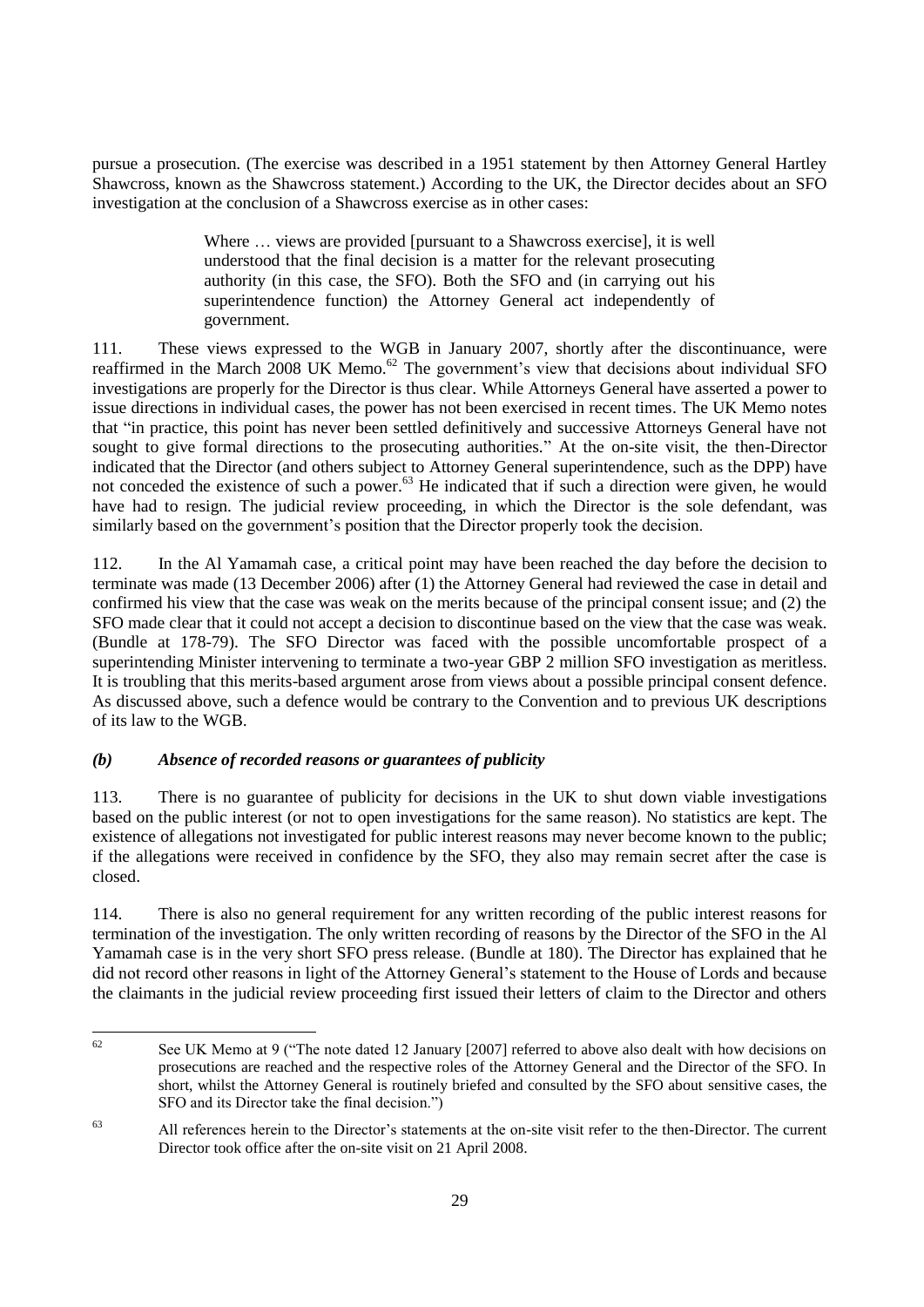on 18 December 2006, just four days after the decision was taken. The Director felt that a recording of reasons after the letter was received could look self-serving.<sup>64</sup>

115. Those who issue threats to obtain the discontinuance of legal proceedings may well also seek to ensure that there is little or no publicity given to the matter. In these cases, the public interest decision may never come to light particularly since certain national authorities may also not have any strong incentive to disclose the matter. This did not occur in the Al Yamamah case because of some special conditions. The investigation was public knowledge and the company's shares were publicly traded, so the information was market-sensitive and needed to be promptly disclosed. Intense parliamentary, media and international interest resulted in numerous relatively contemporaneous public explanations of the discontinuance by the principal parties.<sup>65</sup>

## **2. Appointment and removal of the Director of the SFO by the Attorney General**

116. The appointment of the Director of the SFO was renewed for only one year in February 2007. This decision occurred shortly after the Attorney General and Director publicly disagreed about the merits of the Al Yamamah case. In response to questions, the UK Memo provided information about the general rules for appointment of the Director, but did not explain the legal basis or circumstances of the one year extension.

117. The Director of the SFO is appointed by the Attorney General. The UK has indicated that there is an open competition supervised by Civil Service Commissioners and involving a recruitment panel. The person specification, job advertisements etc. are drawn up in consultation with the Law Officers and approved by them and by the First Civil Service Commissioner. For the appointment of the present Director, the recruitment panel was chaired by the First Civil Service Commissioner. The other members of the Panel comprised the Senior Presiding Judge of England and Wales, the Treasury Solicitor and one of the SFO's non-executive Directors. The interview panel makes a recommendation to the Attorney General. The degree to which the Attorney General is or can be active during the process, by such means as his/her own contacts with the candidates or rejection of the recommended candidate, remains unclear. The rules regarding the openness of the process have also not been explained.

118. The Director's contract can be of any length and can be terminated by the Attorney General at any time.<sup>66</sup> The appointment may also be renewed by the Attorney General for any period.<sup>67</sup> (See further below the section on current reform proposals with regard to the Attorney General for proposed changes with regard to the nomination of the Director).

#### *Commentary:*

## *In order to ensure the independence of the Director, the lead examiners recommend that the UK clarify that the Attorney General's superintendence role does not include the power to give*

<sup>64</sup> Second Wardle Witness Statement § 214, Bundle at 113.

<sup>65</sup> As discussed further below, however, a number of key documents relating to the discontinuance did not become public for almost a year and did so only in the context of the judicial review proceeding.

<sup>&</sup>lt;sup>66</sup> The UK has indicated that the contract of the Director as of March 2008 stated as follows: "Your employment requires performance consistent with the high standards expected of members of the senior Civil Service. Your performance will be subject to regular reviews, with an opportunity to discuss that performance with the Attorney General who may terminate your employment as Director of the Serious Fraud Office if he considers you have not met these high standards." (UK Memo at 8)

<sup>67</sup> See Ministry of Justice (2008), *The Governance of Britain – Constitutional Renewal*, Part 1 of 3, § 82.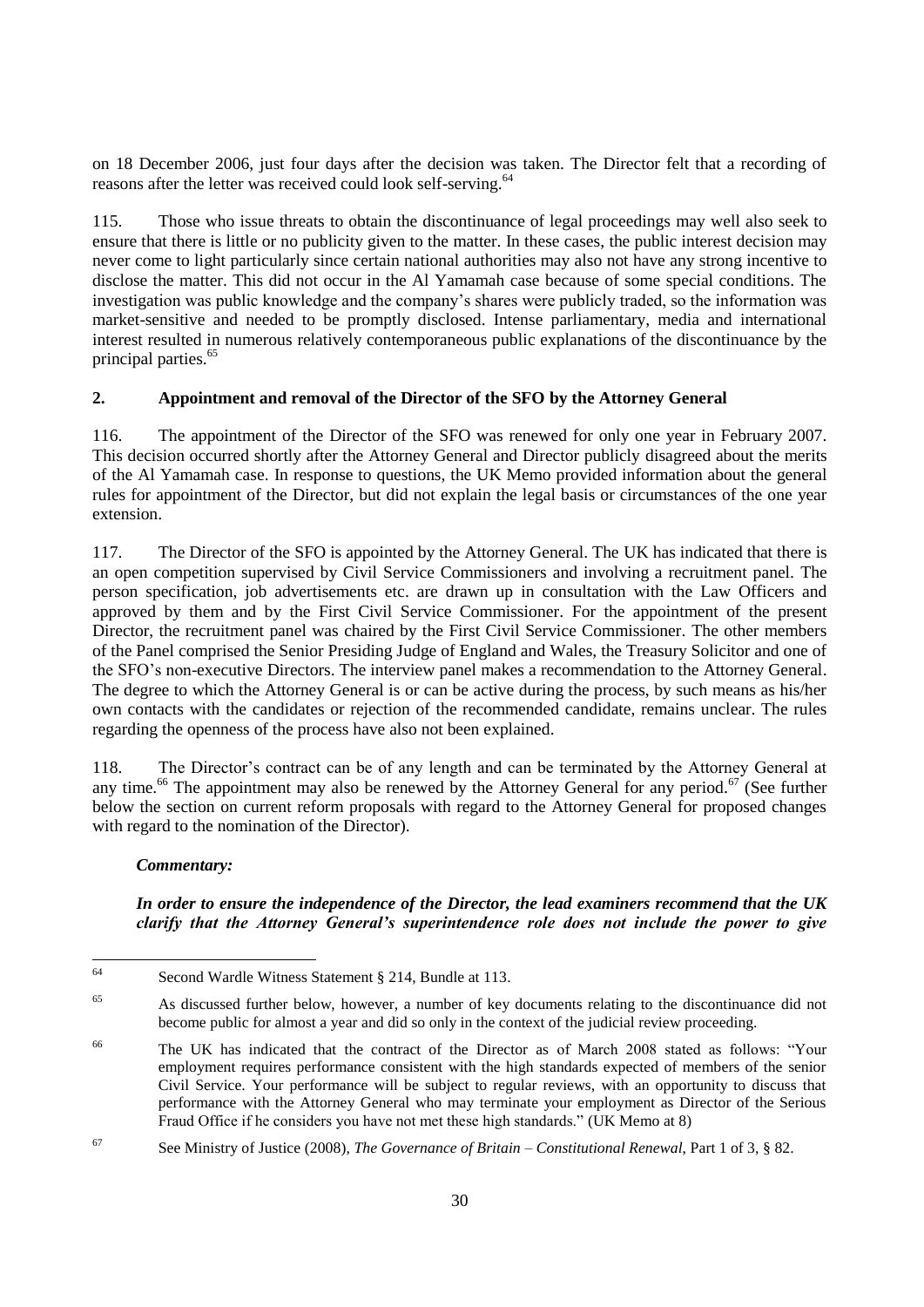*directions to the Director in individual foreign bribery cases. The lead examiners also consider that the rules for the appointment and removal of the Director should reinforce his/her independence in making sensitive decisions about foreign bribery cases. They note recent government attention to these issues and recommend that the Working Group follow up with regard to developments relating to the governing statutes for the Attorney General and Director, and with regard to their powers.* 

## **3. Attorney General consent to prosecution in foreign bribery cases**

119. The issue of Attorney General consent was extensively discussed in the Phase 2 Report and general reference is made to that discussion. The issues raised by Attorney General consent to prosecution raise many of the same issues as with regard to Attorney General intervention in individual investigations. However, the consent requirement is based on statute and its elimination would require parliamentary action.

120. The common law offence of bribery (which also applies to foreign bribery) continues to apply without a consent requirement. As at the time of the Phase 2 review, there is no evidence of any abusive prosecutions for that offence.

## *(a) Absence of law reform*

121. During Phase 2, the UK assured the WGB that the government had publicly indicated its intent to eliminate the Attorney General consent requirement for foreign bribery and replace it with a requirement that prosecution be approved by the DPP.

122. The UK assurances to the WGB in Phase 2 were still reflected in the Home Office December 2005 consultation on bribery which explicitly expanded the persons empowered to give consent to the Director of the SFO as well as the DPP.<sup>68</sup> In February 2007, the UK again affirmed to the WGB the Government "will replace the existing statutory requirement for the Attorney General's consent with a requirement for the consent of the Director of Public Prosecutions or a nominated deputy, [or] the Director of the SFO.... These changes will be taken forward in future legislation.<sup>769</sup>

123. The SFO considers that the prosecution of bribery offences should require the consent of the Director but not the Attorney General.<sup>70</sup> However, the government has not made any changes to the applicable rules and Attorney General consent continues to be required. (See below for current reform proposals in this area.)

## *(b) Consent request relating to the EFT case*

124. At the time of the April 2008 on-site visit, the consent requirement was delaying the prosecution of a foreign bribery case that the SFO considered to be ready for prosecution. The SFO proposed criminal charges for foreign bribery to the Attorney General in September 2007. Seven months later, the Attorney

<sup>68</sup> <sup>68</sup> Home Office (2005), *Reform of the Prevention of Corruption Acts and SFO Powers in Cases of Bribery of Foreign Officials: A Consultation Paper*, para. 18 [\(www.homeoffice.gov.uk/documents/450272/2005-cons-bribery?view=Binary\)](http://www.homeoffice.gov.uk/documents/450272/2005-cons-bribery?view=Binary); see also [www.archive2.official-documents.co.uk/document/cm60/6086/6086.pdf](http://www.archive2.official-documents.co.uk/document/cm60/6086/6086.pdf) (Government's 2003 public acceptance of the change).

<sup>69</sup> See February 2007 UK Written Follow-up Report at pp. 14-15.

<sup>&</sup>lt;sup>70</sup> Response of the SFO to the Law Commission Consultation Paper Number 185 Reforming Bribery at p. 12.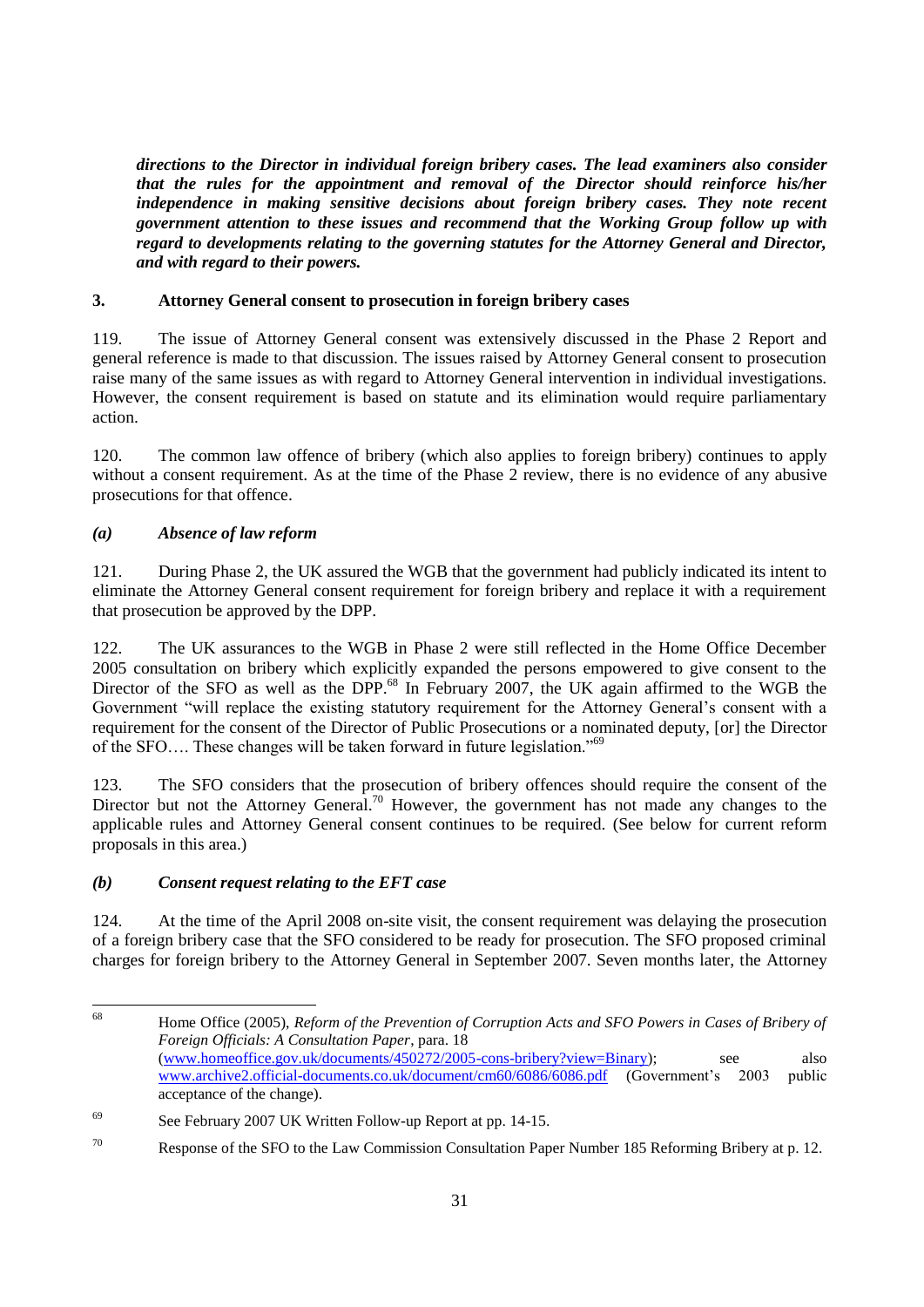General had still not decided on the request for consent. The reasons for the delay have not been satisfactorily explained.

125. The matter then took another twist in June 2008, after the on-site visit. Before the Attorney decided whether to consent, a new SFO Director took office in April 2008 (shortly after the on-site visit). On 1 June 2008, after considering a new outside legal opinion that the Attorney General had obtained, the new Director decided that the case lacked sufficient merit for prosecution. The principal weakness related to establishing territorial jurisdiction which was necessary because the facts pre-dated the entry into force of the 2001 legislation creating nationality jurisdiction. (See below section on territorial jurisdiction for the legal issues relating to jurisdiction).

126. The EFT case raises further serious questions about the consent process. It is difficult to sustain momentum or even a case team over an uncertain and lengthy period of inactivity. The consent process adds yet more layers of review, especially if, as in the EFT case, the Attorney General has recourse to additional outside counsel to personally advise him/her both on the merits and the public interest. The SFO has access to expert counsel including outside counsel, and regularly use them in complex cases. Recourse to further levels of review at the Attorney General level should not be needed to obtain expertise.

127. The consent request had been pending for over seven months at the time the former Director left the SFO in April 2008. The UK did not indicate when the Attorney General obtained new outside legal advice, but did state that the former Director saw the advice before leaving office.<sup>71</sup> It is evident that the advice was not sufficient to cause him to change his mind about the merits of the case.

128. The examiners are surprised that a lengthy investigation leading to a case team and Director of the SFO considering that it had a case suitable for prosecution could be dropped based on views about the merits from outsiders or newcomers. They note the explanation of the current SFO Director that, before withdrawing the case, he had extensive discussions with counsel on the case and reviewed the opinion of a second outside counsel. In any event, the examiners consider that a seven-month delay in responding to a request for consent before the case is returned to the SFO for it to be dropped by a new Director raises concerns.

#### *(c) New Attorney General consent requirement adopted in 2007*

129. Section 53 of the Serious Crime Act 2007 requires that the Attorney General's consent be obtained respecting any prosecution for assisting or encouraging crime, in circumstances where there is an extra-territorial dimension to the case (as defined in Schedule 4 to the 2007 Act). Section 53 will thus require consent if it is alleged that someone has assisted or encouraged foreign bribery. The Act has received royal assent but as of 22 May 2008 had not entered into force. Neither the foreign bribery offence nor the Phase 2 recommendation were considered in the context of preparing or adopting this law.

## *Commentary:*

*The lead examiners recommend that the UK eliminate the statutory requirements for Attorney General consent for prosecutions of foreign bribery or for assisting or encouraging foreign bribery.* 

UK Second Supp. Memo Annex A at p. 2.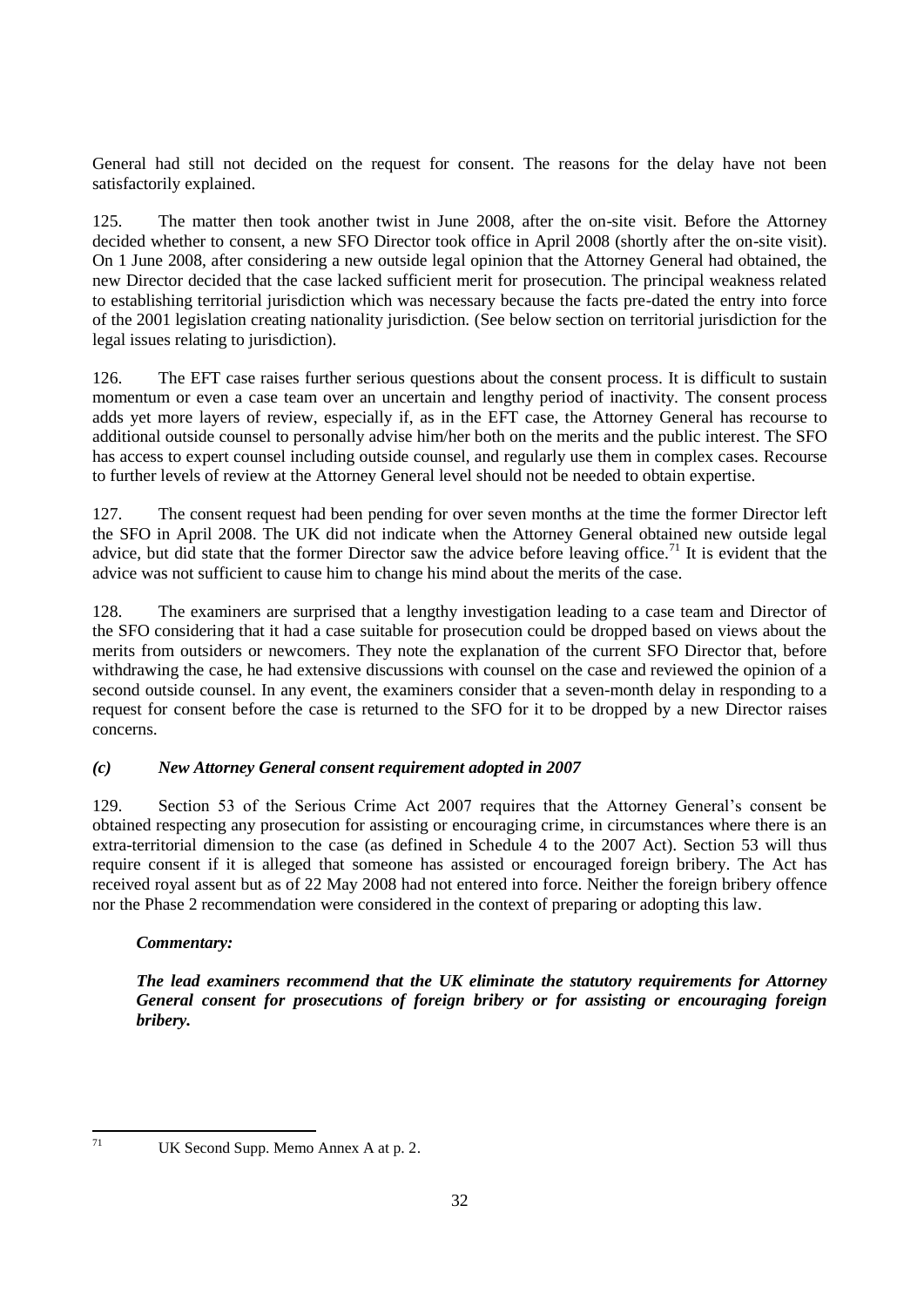## **4. The Al Yamamah case**

130. The discontinuance of the investigation or prosecution of serious allegations of foreign bribery for reasons other than on the merits of the case is subject to very close scrutiny by the Working Group. It has been one of the issues of most concern to the WGB, as illustrated by the two press releases issued by the WGB with regard to the termination of the Al Yamamah case.

## *(a) Scope of the lead examiners' inquiry and need for strict scrutiny*

131. The UK has sought to draw broad conclusions about the application of Article 5 to national security from prior WGB reports in the UK judicial review proceeding arising out of the Al Yamamah case. The Divisional Court noted these arguments in its judgement. (§ 125, 157) Similar arguments were made to the House of Lords.

132. The lead examiners do not consider that the WGB's prior reports resolve the issues in broad terms. The WGB has been confronted to date with a number of situations in which national laws or guidelines may include provisions which permit or invite consideration of factors with regard to investigations or prosecutions that raise concerns about Article 5. In these cases, the primary response of the Group to date has been to insist that the provisions reflect the text of Article 5. The Group generally notes provisions that could raise Article 5 issues and that Article 5 is not reflected in them. It accordingly recommends that Article 5 be reflected. In this area, it has generally adopted the same approach, without engaging in analysis of the scope of Article 5, with regard to references to consideration of international relations or national security.

133. It does not seem appropriate to propose an interpretation of the scope of Article 5 in the context of a country report. However, assuming solely for purposes of analysis that national security could constitute an exception under Article 5 as the UK suggests, the Al Yamamah case would then conceivably present a situation in which a prosecutor was being advised to drop a major case based on both Article 5 and non-Article 5 factors. In such cases, the lead examiners consider that prosecutors must subject the non-Article 5 factors to strict scrutiny in order to dispel doubts that the Article 5 factors are in fact influencing the decision. The strength of the Article 5 interests and arguments will be a factor in reviewing how prosecutors have acted with regard to the case: generally the stronger the interests and arguments relating to Article 5 factors, the more intensively prosecutors should review proffered non-Article 5 justifications for dropping a case.

134. Review in this area is focused on investigative and prosecutorial authorities in the first instance, but also encompasses the role of the broader government in at least two respects where relevant: (1) the search for alternatives to dropping a case; and (2) efforts to refrain from making arguments to prosecutors based on Article 5 factors. In both these areas, proper government action may be necessary to assist prosecutors in their efforts to comply with Article 5.

135. The lead examiners' views expressed below are based on a review of the information-gathering process leading to the decision to discontinue the investigation; the advocacy of discontinuance of foreign bribery cases based on the UK economic interest and other Article 5 factors by government officials other than prosecutors; and the action by prosecutors and the government generally with regard to alternative options to dropping the investigation.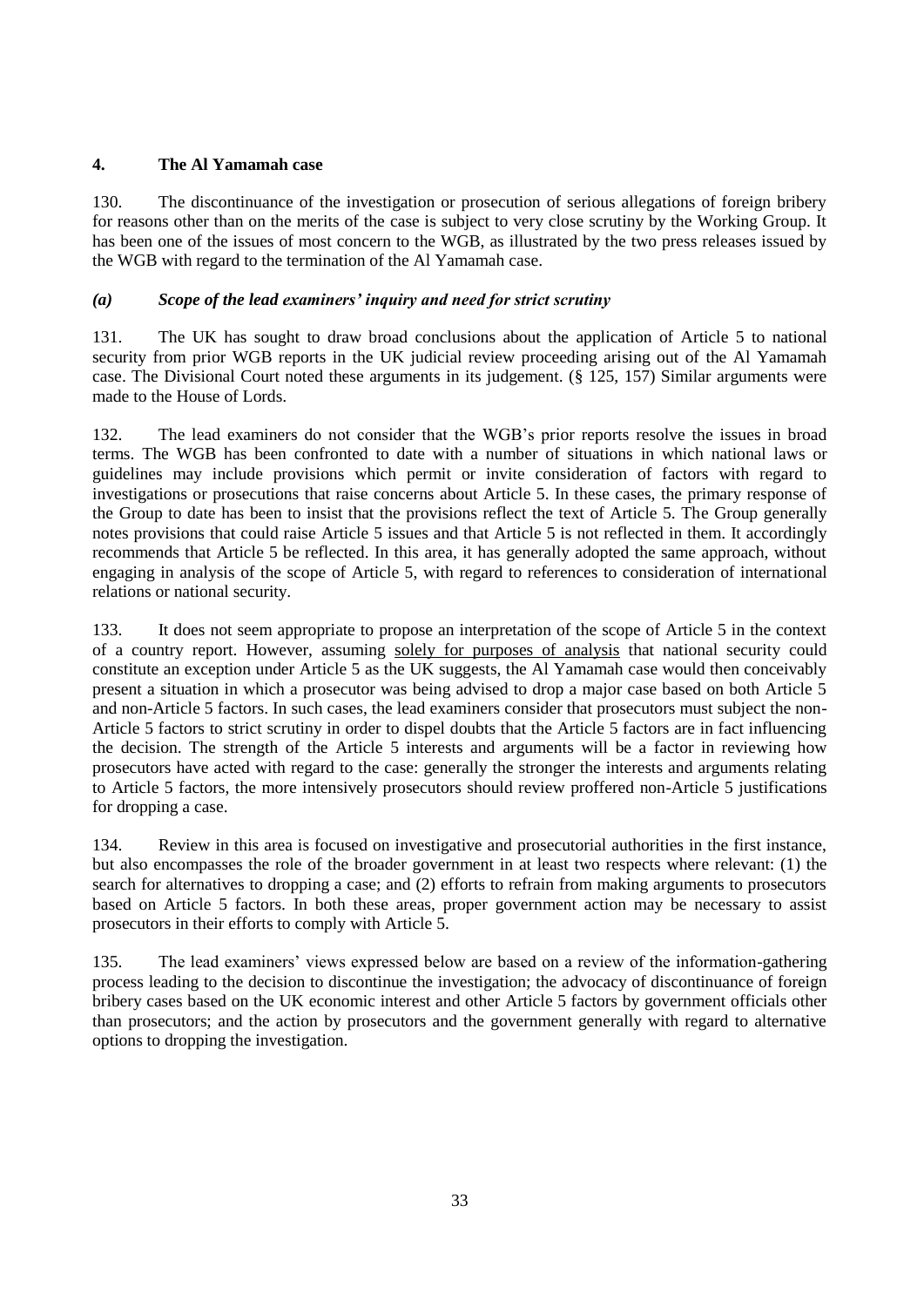## *(b) Review of the discontinuance of the Al Yamamah investigation*

#### *(i) The information-gathering process generally*

136. At least as conducted in the Al Yamamah case with regard to an SFO investigation, the Shawcross process involved very limited consultations about the public interest. Although the Director was the ultimate decision-maker, he indicated that the Attorney General organised the consultation process regarding the public interest, including national security, in the context of a Shawcross exercise. Overall, the process seems disjointed and somewhat incoherent.

137. First, and most importantly, there was practically no consideration given to alternative responses to the Saudi threats other than discontinuing the case. With regard to the role of the Attorney General and/or Director, they could have asked searching questions on the assessment of the risk in this area of the security services as well as Ministers and others before deciding to terminate a major case.<sup>72</sup> But the government, and not just the prosecutorial authorities, should have been involved in the search for alternatives. This critical issue is addressed further below.

138. Second, the SFO minute from 14 December 2006 -- the day the discontinuance decision was taken -- suggests that the SFO recognised that it had very limited information on security. The SFO assumed that the Attorney General's views on that issue were based on more information, including advice from the Security Services:

> On questions of security, we had to take the advice of others. The SFO had only heard first hand from HM ambassador, we assumed that the AG had better advice, including advice from the Security Services. At the meeting at FCO attended by [a senior AGO official] we had been told that "British lives on British streets" were at risk  $\ldots$ <sup>73</sup>

139. Third, while some consultations with the UK Ambassador to Saudi Arabia may have been appropriate, it is unclear why he was the sole expert consulted first hand by the SFO. As noted in the 14 December 2006 SFO minute, the agency had identified the security services as a "better" source of information. The threats dated from September 2006 and there was time to consult other experts. In addition, the original BAE submission to the SFO on the public interest had highlighted the apparent role of the UK Ambassador in the commercial negotiations with the Saudi government concerning the government-to-government Typhoon contract;<sup>74</sup> such direct involvement in negotiating an immensely important export contract could give rise to concerns about unconscious bias or perceptions of partiality, and should have led to broader consultations.

140. The Attorney General, but not the Director, called and attended a meeting with the security services on 14 December 2006, the day the discontinuance was announced. This appears to be the only

 $72$ Although the memo from the Cabinet Office refers to the "Government's" view, at least one key minister, the government's Anti-Corruption Champion, was apparently not consulted.

<sup>73</sup> Note dated 14 December 2006, of meeting on 13 December 2006 between the Attorney General, Director and others by Assistant SFO Director Helen Garlick, Bundle 178 (emphasis added).

<sup>&</sup>lt;sup>74</sup> See Memorandum for Director of Serious Fraud Office from BAE Systems plc dated 8 December 2005, Bundle at 151-152 (referring to 25 November 2005 meeting between Saudi government and UK Ambassador that made arrangements for a December 2005 visit by UK Secretary of State for Defence to Saudi Arabia for meeting with a view to signing a memorandum of understanding for sale of 72 Typhoons); see also UK Memo at 16 (MOU relating to the Typhoons signed by UK Defence Secretary and Saudi Minister of Defence and Aviation in December 2005).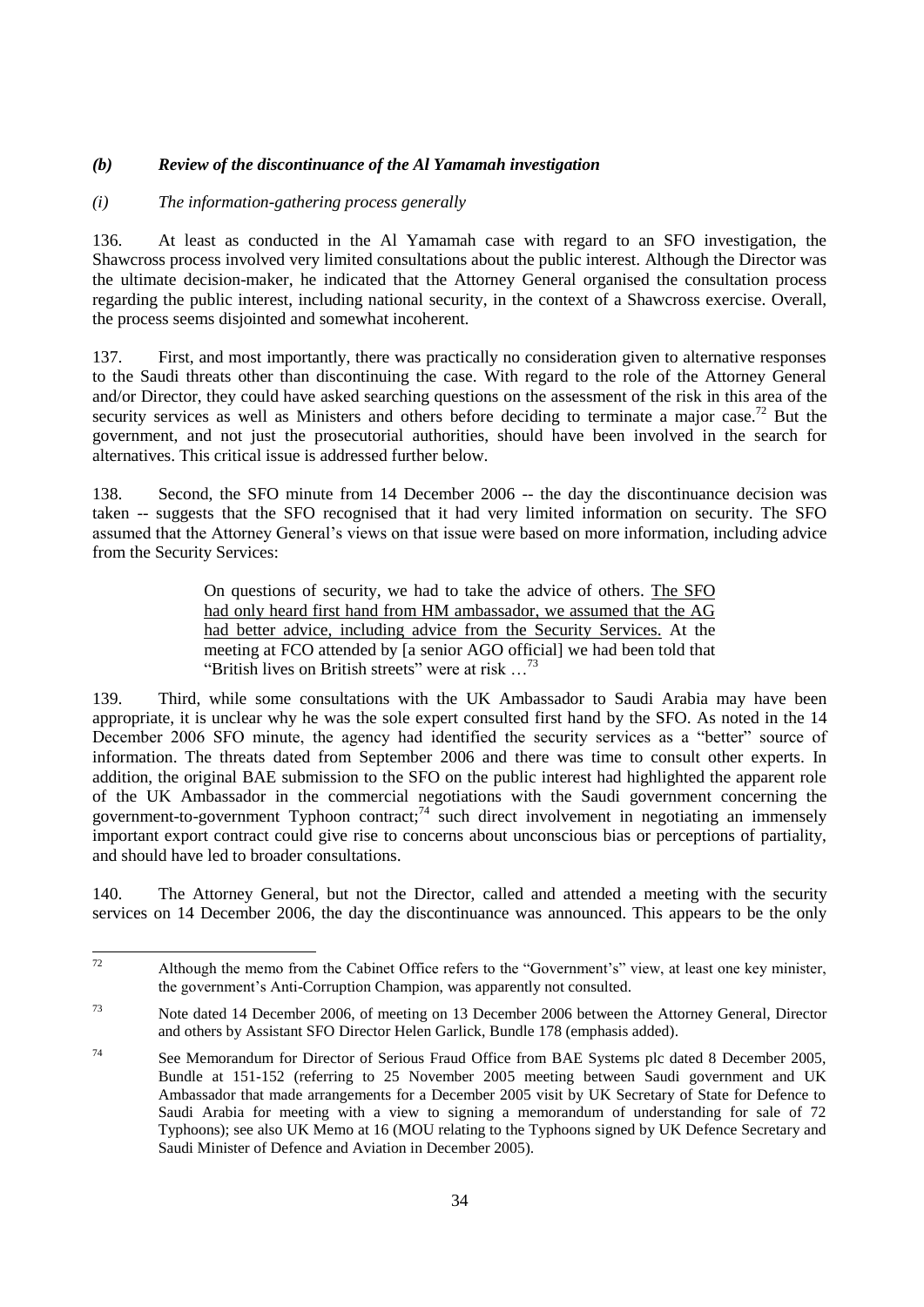time the security services were directly consulted by the Attorney General; they were never directly consulted by the SFO. It is unclear if the Director was aware of the meeting at the time because he has indicated that his decision to discontinue was not based upon or made with reference to any views expressed at the 14 December meeting of the Attorney General with the security services. (See Bundle at 53) At the on-site visit, the Director indicated that he was not in charge of the fact-finding process relating to the public interest. He also indicated that he felt under intense time pressure in the final days because he was being told that co-operation was shutting down. However, even in the final weeks before the discontinuance, the Director met three times with the Ambassador so there was time to seek other views at that stage. The representations made by the Ambassador appear to have played a decisive role in the Director's thinking.

141. It also appears that the choice of the Ambassador as the person to consult with respect to security issues was not the result of any considered decision by the SFO. From the SFO's perspective, its consultations with the Ambassador were initiated for reasons related to the merits of the case. The SFO did not share the Attorney General's strong concerns about a possible principal consent defence because it considered that even if consent were possible and legally relevant, the company would be unable to show that any possibly relevant official had provided consent on an informed basis. Because of the Attorney General's concerns, however, the SFO "reluctantly" agreed to contact the Ambassador to review the possibility of contacting the relevant Saudi official. It quickly became apparent, as the SFO expected, that contacts with any possibly relevant public official to obtain evidence were not feasible. While from the perspective of the SFO this meeting thus resolved little from the perspective of the merits,<sup>75</sup> the Ambassador also made representations about the public interest and national security. The two subsequent meetings with the Ambassador then apparently focussed only on the public interest.

142. The lack of SFO consultation of the security services is also noteworthy because the public statements about their views do not appear to have squarely addressed the likelihood of the realisation of the risk. (See Bundle 51-52) The statements focus on their views about the fact that the threats were real, *i.e.* not imagined, and that if carried out, the consequences would be serious. There is little public information about their views about the likelihood that they would be carried out. The then-Attorney General, for example, referred to the security services' views as follows:

> The SIS has made it clear publicly that it shares the concerns of others within government over the possible consequences for the public interest of the SFO investigation. Naturally, it did not say that the Saudis would be bound to withdraw co-operation, but certainly no one disagreed with the overall assessment that the Saudi threats were real. Before the SFO decision was taken, I discussed the matter with the head of the [security services], whose view was that the Saudis might withdraw their cooperation if the SFO investigation continued and that they could decide to do so at any time.  $[\dots]^{76}$

143. The statement that the "Saudis might withdraw their co-operation if the SFO investigation continued and that they could decide to do so at any time" is very general and does not appear to express any position with regard to the likelihood of realisation of the risk. In the absence of direct consultation of the security services, the Director principally relied instead on the views of the Ambassador who

<sup>75</sup> <sup>75</sup> As indicated by the 14 December 2006 memo describing the SFO's views about the merits at the time the case was discontinued, the inability to obtain evidence from a senior Saudi official disproving alleged consent was not dispositive for the SFO.

<sup>76</sup> Statement to the House of Lords (18 January 2007).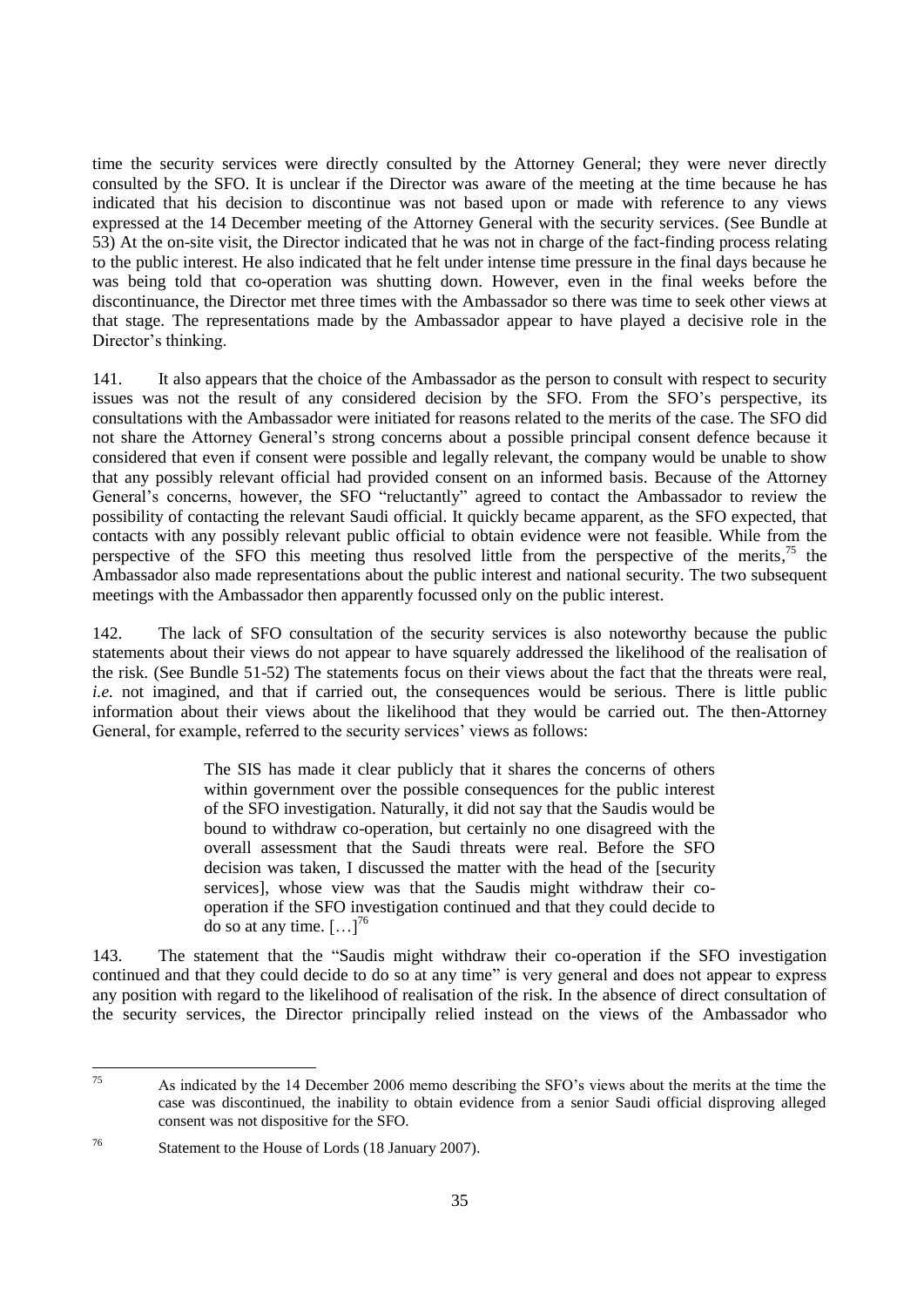considered that the risk of a cessation of co-operation was "acute" and that "in his opinion the authorities in Saudi Arabia would simply cease to co-operate on the intelligence and security issues".<sup>77</sup>

144. Fourth, other than from the Ambassador, public interest input was provided directly to the Attorney General, not to the Director. For example, the Director was shown the Prime Minister's note to the Attorney General at a 11 December 2006 meeting, but apparently did not receive a copy for review.<sup>78</sup> The Director did not attend a meeting between the Prime Minister and the Attorney General on 11 December; the Divisional Court noted (§ 34) that it was also not clear whether the Director ever saw the 12 December note from the Prime Minister's principal Private Secretary to the Legal Secretary recording the highlights of the 11 December meeting. While the Director apparently thus had some access to most of the written materials supplied to the Attorney General, the Director might have felt constrained in asking questions about a process and meetings from which he was excluded.

145. Fifth, the consultations did not include any recourse to international law expertise or any significant analysis of the purpose or scope of Article 5. The only analysis of the scope of Article 5 that appears in the numerous internal memos about the case prior to its discontinuance is Ministers' suggestion that Article 5 might not apply to the "early stage" of determining the viability of an investigation. (see below). At the on-site visit, the SFO indicated that no specialised international law advice was sought by the SFO or provided by the AGO. Nor is there any indication that the Legal Adviser of the FCO was formally consulted by the Director.

146. Broader consultations could have improved the process by ensuring that critical issues, including whether there were alternative course of action available, were thoroughly explored before any consideration was given to discontinuing a serious case other than on the merits.

*(ii) Advocacy of discontinuance of foreign bribery cases based on the national economic interest and other Article 5 factors by government officials other than prosecutors*

147. At various times, Ministers or other public officials confidentially advised the Attorney General and SFO that the public interest supported discontinuance of the investigation based on the national economic interest or other Article 5 considerations.

148. The AGO initially indicated to Ministers that their Shawcross submissions should take account of Article 5. The initial 6 December 2005 AGO letter to Ministers seeking public interest input specifically drew attention to Article 5, quoted the Article in full and then stated that "you will need to have regard to the Convention in any comment made in response to this letter". (See Bundle at 143-145)

149. In their response, Ministers did not suggest that Article 5 was irrelevant to their submissions, but rather that it might have a narrow scope.<sup>79</sup> They considered that it might not apply for purposes of taking an "early view" on the viability of an investigation. On that basis, the note addressed Article  $\bar{5}$ considerations. Ministers referred extensively to the impact of the investigation on the UK economic interest and on relations with Saudi Arabia.<sup>80</sup> The AGO did not make further attempts to limit such

<sup>77</sup> First Wardle Witness Statement §§ 34, 40, Bundle at p. 96.

<sup>78</sup> First Wardle Witness Statement §35, Bundle at 96.

<sup>79</sup> Note attached to letter dated 16 December 2005 from Sir Gus O'Donnell, Secretary of the Cabinet and Head of the Home Civil Service, to Jonathan Jones, Legal Secretary to the Law Officers, Bundle at 145.

<sup>80</sup> See, *e.g.*, *id.*, Bundle at 146 (noting that the SFO investigation could lead to "a high risk that the Saudis would take their business elsewhere, at the least the Typhoon procurement, if not the maintenance of the existing equipment"); id. (referring to the "close bilateral relationship we have with the Saudi authorities" in a wide variety of fields being "endangered by an investigation of this kind").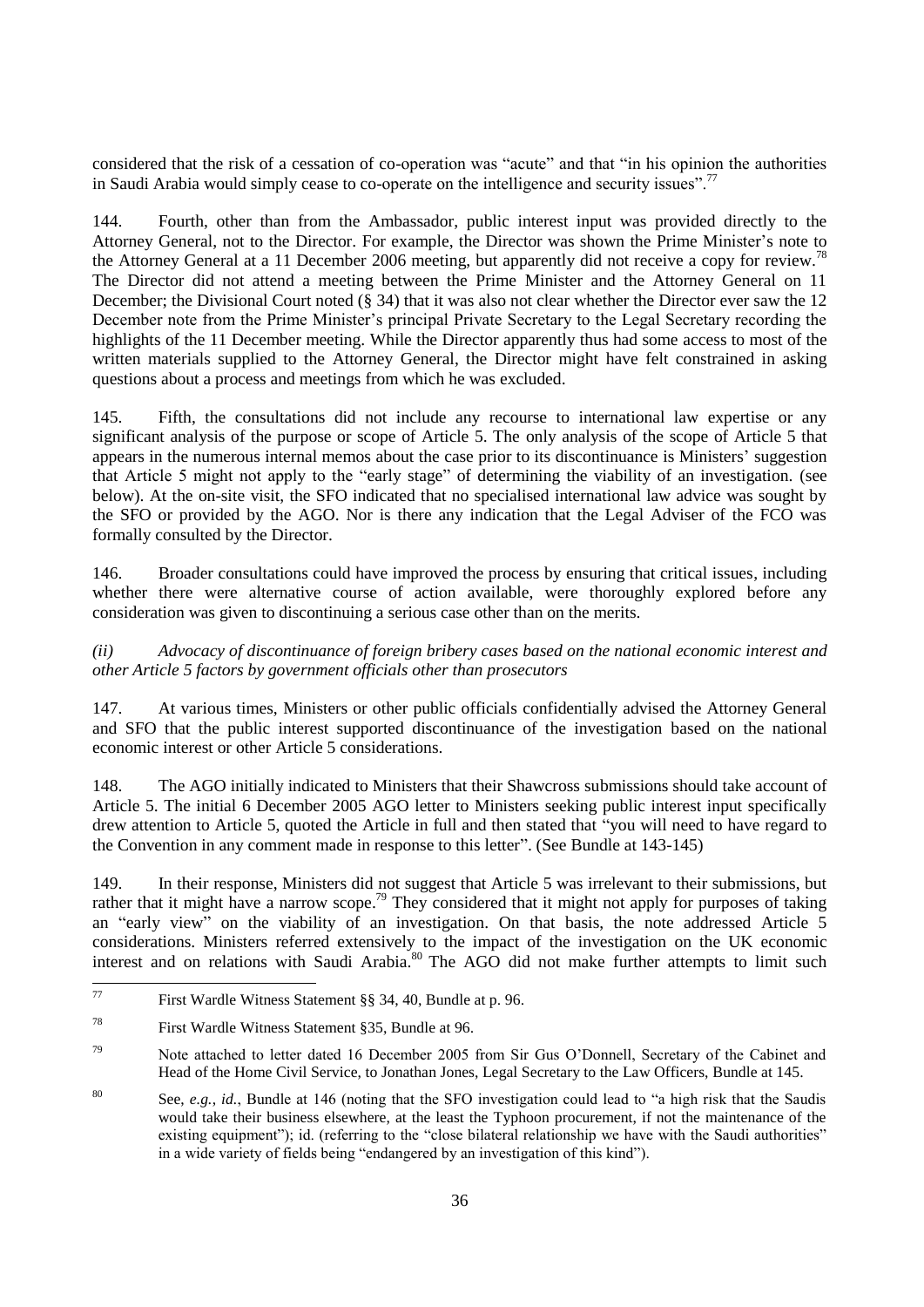arguments. Nine months later, in a 29 September 2006 note to the Attorney General, the Cabinet Secretary reaffirmed the Government's view that all of the public interest considerations set forth in the December 2005 note still applied. $81$ 

150. In its March 2007 Note to the WGB, the UK suggested that the issue of government arguments based on Article 5 fell outside the scope of the Convention and the Working Group's role because only the actions of the decision-maker are relevant:

> The fact that [persons other than the Attorney General or Director] may have ... expressed views about the commercial implications or other aspects of the case is unsurprising but is of no consequence: the Director alone, under the superintendence of the Attorney General, was responsible for taking the relevant decision. Article 5 of the Anti-Bribery Convention is concerned with decisions about "the investigation and prosecution" of bribery of foreign public officials. It is no part of the Convention or the OECD's role to govern what others inside or outside government may have thought or said about the case.<sup>82</sup>

151. The March 2007 Note did not refer to the then still-confidential December 2005 Attorney General advice to Ministers to have regard to the Convention or the Government response.<sup>83</sup> These documents became available to the public in February 2008 as a result of the judicial review proceeding.

152. In his minute of 8 December 2006 to the Attorney General, the Prime Minister referred to his personal concern about the Typhoon contract negotiations. The minute notes that Article 5 prohibits the Attorney General from being influenced by the national economic interest and only urges consideration of the public interest with regard to the national security considerations. However, it underlines the Prime Minister's personal concern with "the serious damage being done to our bilateral relationship [with Saudi Arabia] … not least because of the critical difficulty presented to the negotiations over the Typhoon contract". 84

153. In addition to the confidential documents forming part of the Shawcross exercise, there were also a number of public statements by senior government officials about the effect of the case on various British interests. For example, the Prime Minister repeatedly referred to the impact on British jobs if the investigation had continued. "This investigation, if it had gone ahead, would have involved the most serious allegations and investigations being made of the Saudi royal family, and my job is to give advice as to whether that is a sensible thing, in circumstances where I don't believe the investigation (inaudible) would have led anywhere, except to the complete wreckage of a vital strategic relationship for our country

 $\overline{81}$ Letter dated 29 September 2006 from Sir Gus O'Donnell, Secretary of the Cabinet and Head of the Home Civil Service, to Jonathan Jones, Legal Secretary to the Law Officers, Bundle at 155 ("The public interest considerations as the Government saw them in relation to the SFO investigations were set out fully in the paper attached to my letter to you of 16 December 2005. Those considerations still apply and if anything the significance of UK/Saudi co-operation on counter-terrorism and the broader search for stability in the Middle East has become even more compelling").

<sup>&</sup>lt;sup>82</sup> See Further Note to OECD by United Kingdom § 9 (8 March 2008).

<sup>&</sup>lt;sup>83</sup> The Phase 2 bis Questionnaire (Question 44) again asked about whether domestic law placed any restraints on advocacy of discontinuance of foreign bribery investigations based on the UK commercial interest by UK government officials. The UK Memo did not address this question.

<sup>&</sup>lt;sup>84</sup> Personal minute from the Prime Minister to the Attorney General, 8 December 2006, Bundle at 161.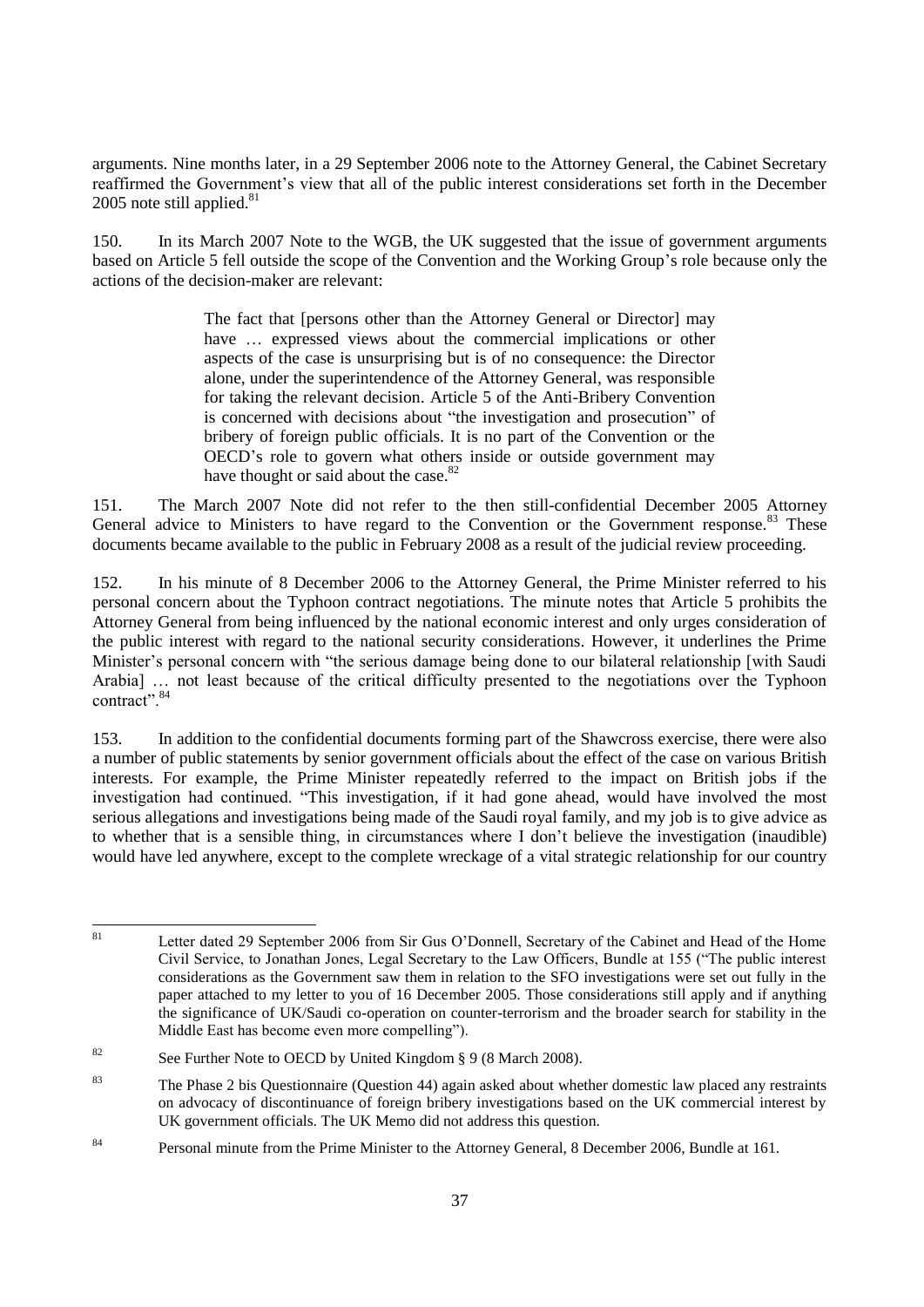in terms of fighting terrorism, in terms of the Middle East, in terms of British interests there. Quite apart from the fact that we would have lost thousands -- thousands -- of British jobs."<sup>85</sup>

154. Considerations advanced by Ministers also included references to broad foreign policy goals. For example, the Attorney General referred to "seriously negative consequences for the United Kingdom public interest in terms of both national security and our highest priority foreign policy objectives in the Middle East".<sup>86</sup> The Prime Minister also referred to the termination of the Al Yamamah case being appropriate because of the importance of the Saudi relationship with regard to UK policy "in terms of the broader Middle East, in terms of helping in respect of Israel-Palestine".<sup>87</sup>

155. All of these statements and representations form part of the context in which the Director had to operate. The lead examiners take note of the reassurances offered by the Director that these factors did not taint his final determination, but strongly regret their effect on the whole process.

## *(iii) Consideration and action with regard to alternatives other than terminating the investigation.*

156. Responses to a threat of withdrawal of co-operation could involve a broad range of political, diplomatic, economic and other action. Starting shortly after the discontinuance, in February 2007, the WGB asked a series of written questions to the UK relating to whether the "UK consider[ed] trying to deal with any pressure using a less drastic measure than stopping a Convention case [and to] [w]hat measures were considered and/or taken".<sup>88</sup> Working Group and lead examiner questions about possible alternative actions, including requests for explanations as to why they were not done or considered, have included the following:

- efforts to (i) engage bilaterally with Saudi Arabia in order to find out whether the investigation could continue without harming bilateral intelligence and security co-operation; and (ii) engage multilaterally to determine whether there were ways to ensure that the UK's national security interests would not be harmed if the UK proceeded with this case.
- consultation with any security allies with regard to the intelligence and security aspects of this matter, including with regard to the international security aspects.
- complaining to the Saudi government, privately or publicly, about the interference with the normal operation of the UK criminal justice system in a foreign bribery case, or informing the United Nations Security Council about threats to withhold anti-terrorism co-operation, including in relation to Security Council Resolution 1373.

157. Despite these WGB and lead examiner questions about alternative measures since February 2007, the UK did not provide any evidence of use of such alternatives to the Working Group either in its March 2007 memo (responding to the February 2007 WGB questionnaire) or in the March 2008 UK Memo.

<sup>85</sup> See President Bush Meets with Prime Minister Blair of the United Kingdom in Heiligendamm, Germany (transcript of 7 June 2007 press conference), [www.whitehouse.gov/news/releases/2007/06/20070607-](http://www.whitehouse.gov/news/releases/2007/06/20070607-2.html) [2.html.](http://www.whitehouse.gov/news/releases/2007/06/20070607-2.html)

<sup>86</sup> Statement of the Attorney General in the House of Lords, Hansard HL vol. 687 cols 1711-3 (14 December 2006).

<sup>87</sup> See [www.pm.gov.uk/output/Page10610.asp](http://www.pm.gov.uk/output/Page10610.asp) (statement of 15 December 2006).

<sup>&</sup>lt;sup>88</sup> See WGB Supplementary Questionnaire to the UK dated 15 February 2007.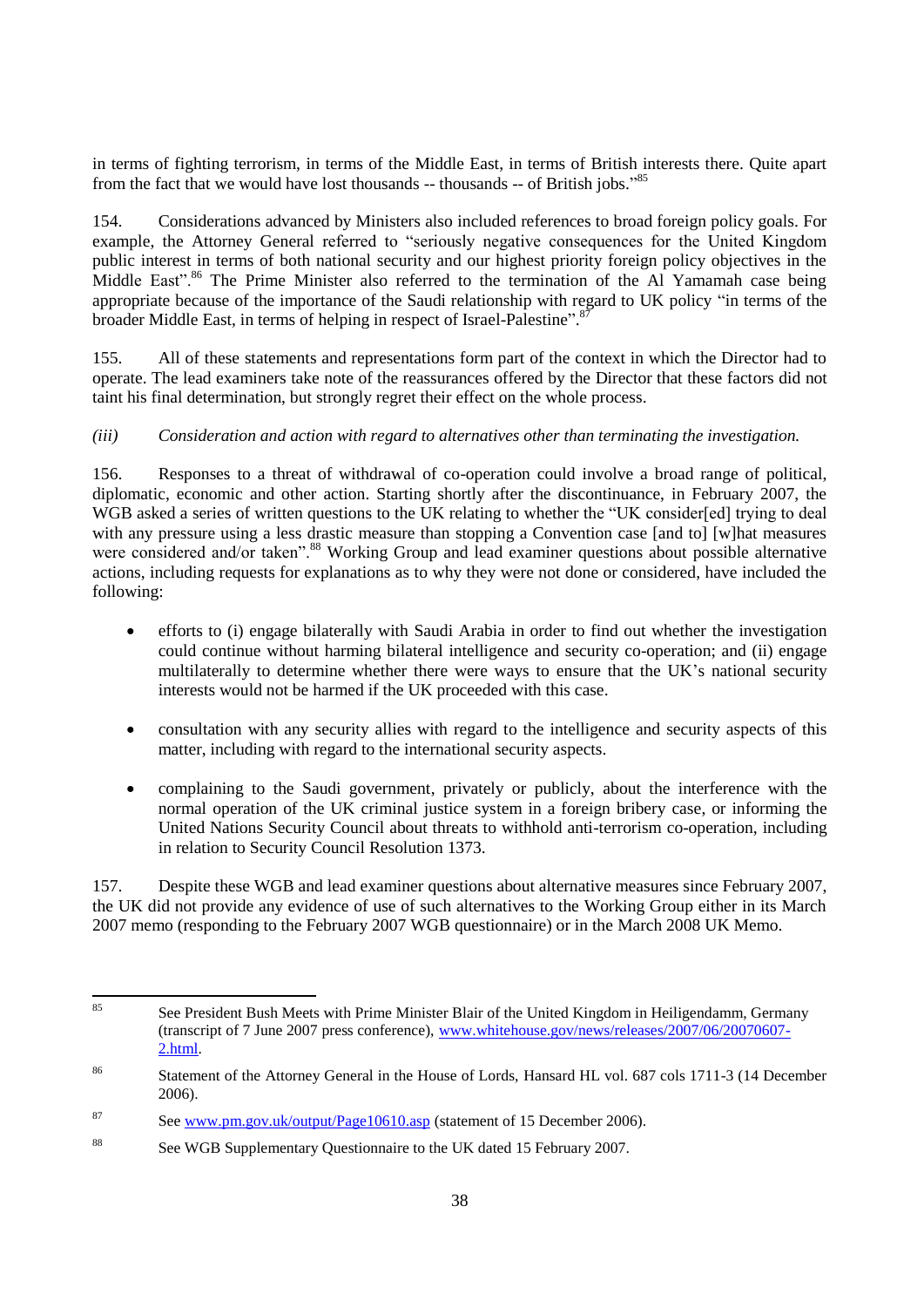158. The issue of whether the UK properly considered other options has also had significant importance in the judicial review proceeding. The Divisional Court clearly expressed its view that the UK government had failed to search for alternatives to discontinuing the case. The Court found (§ 87) that there was no evidence that anyone in the Government had meaningfully considered alternative courses of action. The Court considered this to be of critical importance in its analysis of the rule of law under domestic law.

159. Following the April 2008 decision of the Divisional Court, the Director exceptionally made new evidence available to the House of Lords in the context of the appeal. The new evidence addressed the consideration of alternatives.

160. In its decision of 30 July 2008, the House of Lords did not agree with the Divisional Court that the issue of whether other options were considered was of critical importance as a legal matter under applicable UK domestic law. It found (§§ 31, 38) that the Director had very broad discretion and that the issue was not whether there were alternative options; it was whether he was acting within the bounds of his discretion in deciding that the public interest in pursuing an important investigation was outweighed by the public interest in protecting the lives of British citizens.

161. Notwithstanding this finding, the Lords did address to some degree the question of the availability of other options. Different views were expressed. Four of the Lords expressed some doubt whether the Director could have responsibly decided otherwise. They considered in particular that the new evidence made the Divisional Court's finding untenable on the facts. Baroness Hale, however, found that terminating the investigation was not the only decision the Director could have taken. <sup>89</sup> The four Lords criticised the Divisional Court's finding that there was insufficient evidence of efforts to avoid terminating the case because the Court had "overlook[ed] the important fact that the Director was a prosecutor with no diplomatic access to representatives of the Government of Saudi Arabia".

162. As discussed above, the House of Lords was not considering Article 5 in this context. It was also considering only the proper role of the prosecutor and not that of the government. As noted above, the examiners consider that Article 5 encompasses the role of the broader government in searching for alternatives to dropping a case. In this context, lack of government action to explore other options in response to threats is not explained by limits on the action of a prosecutor.

163. The evidence before the courts is the only material provided by the UK in response to longstanding WGB questions in this area. The examiners are compelled to underline the very limited evidence of contemporaneous government consideration of options other than stopping the investigation.

164. For example, the principal option referred to in the new evidence presented to the House of Lords was to inform the Saudi authorities about SFO independence. The Divisional Court had pointed to this as an example of an option that had not been considered or employed.<sup>90</sup> As the House of Lords noted ( $\S$  40), the new evidence does include evidence of statements by UK officials to Saudi officials that the SFO is independent. However, it appears no actual representations were made to the Saudi authorities by the UK government after the threats were made or after the SFO met with the Ambassador.<sup>91</sup> In his discussions with the SFO after the threats were issued, the Ambassador considered that such an approach would not be

 $\overline{80}$ House of Lords judgement, paras. 42, 49, 50, 55, 58.

<sup>90</sup> See Divisional Court Judgement para. 90.

<sup>&</sup>lt;sup>91</sup> All of the documents in the new evidence on this issue predate the SFO's meetings with the Ambassador. All but one predate the threats; the one remaining document refers only to earlier undated conversations and does not refer to the threats.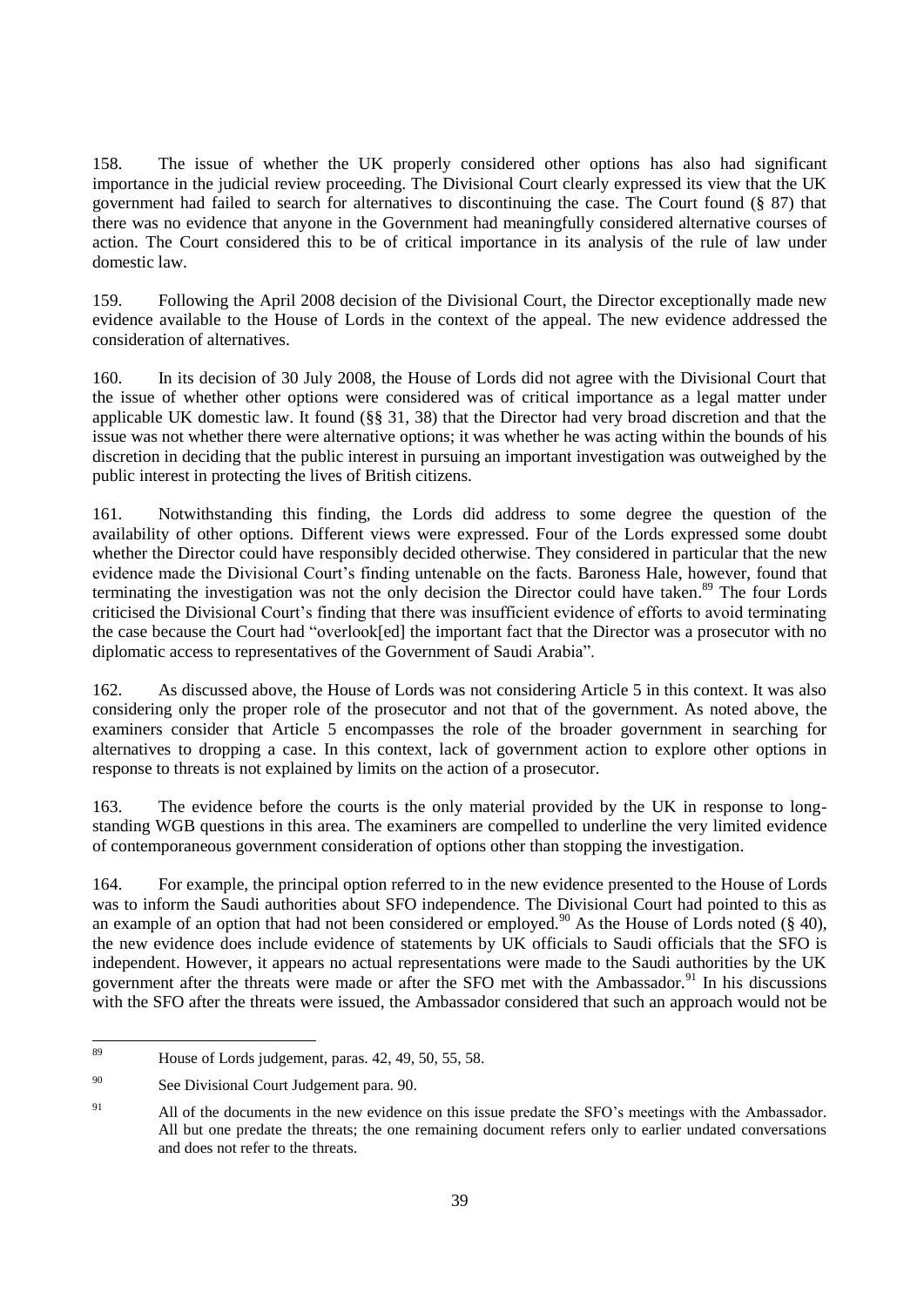successful because he thought (as recalled by a senior SFO official) that "the Saudis had a very different understanding of criminal justice systems and despite a great deal of experience in dealing with the West, the Saudis would find it difficult to accept, in comparison with their own system, that the UK Government and the Prime Minister could not stop the investigation if they chose to do so".<sup>92</sup> However, his hesitations do not adequately explain the lack of any effort, particularly in the absence of any expressed reasons not to  $try.<sup>93</sup>$ 

165. The new evidence also highlights the very limited government attention to making broader representations to persuade the Saudi authorities, such as about the possible damage from the threats to wider Saudi interests. As of October 2006, the SFO underlined the absence of any "reference ... to any risk analysis [by the UK government] as to why the Saudi government would allow the personal interests of [senior figures in Saudi Arabia] to result in damage that extends far beyond the Al Yamamah contract and other UK commercial interests, to wider bilateral and geo-political interests."<sup>94</sup> There is no evidence of any significant government attention to this issue even after it had been specifically raised by the SFO. At the on-site visit, the Director indicated that he spoke to the Ambassador about this issue, but such limited consultations and the reasons given by the Ambassador for inaction were insufficient to demonstrate that the question was properly explored.

166. Despite the exceptional new evidence presented to the House of Lords, there is also still no evidence of consideration by the UK of consultations with security allies or of engaging multilaterally to address the threat.

167. In light of Article 5 and the proper role of the government, prosecutors should resist dropping a case, unless, after strict scrutiny, they are satisfied that, under the circumstances, sufficient efforts have been made to explore and use other options or there are compelling reasons why efforts should not be made. While the House of Lords found that the Director's reliance on the Ambassador was acceptable in the context of the requirements of domestic law, which provides the Director with broad discretion, the examiners consider that Article 5 requires a more searching approach in foreign bribery cases where Article 5 factors are strongly present.

## *Commentary:*

*Based on the information provided by the UK to date, and for the reasons stated above, the lead examiners consider that the UK government did not engage in sufficient efforts to develop and explore alternatives to terminating the Al Yamamah investigation. They recommend that, in situations where dropping a foreign bribery case other than on the merits is being considered or recommended, the UK government thoroughly explore alternative solutions as appropriate.* 

*The lead examiners also consider that the UK government did not engage in sufficient efforts to restrict arguments to prosecutors based on Article 5 factors. The lead examiners consider that consultations of government ministers about individual criminal cases, as conducted in the* 

 $\overline{Q}$ Second Witness Statement of Helen Garlick § 5 (submitted to the House of Lords).

<sup>&</sup>lt;sup>93</sup> The only other alternative resolution that was considered was to approach the company to propose a plea bargain. It is noteworthy that this originated from the SFO. This reached an advanced stage of preparation but was postponed after further representations by the Prime Minister. (See First Wardle Witness Statement §§ 29-32, Bundle at 94-95) Again, it does not appear that this option was tested with the Saudi authorities. It was not pursued with the company.

<sup>&</sup>lt;sup>94</sup> The statement is a sentence previously redacted from a 27 October 2006 SFO letter to the AGO that was presented to the Divisional Court. See Bundle at 158-59; Second Witness Statement of Helen Garlick § 4. The reasons for the government's change in redaction policy are not explained.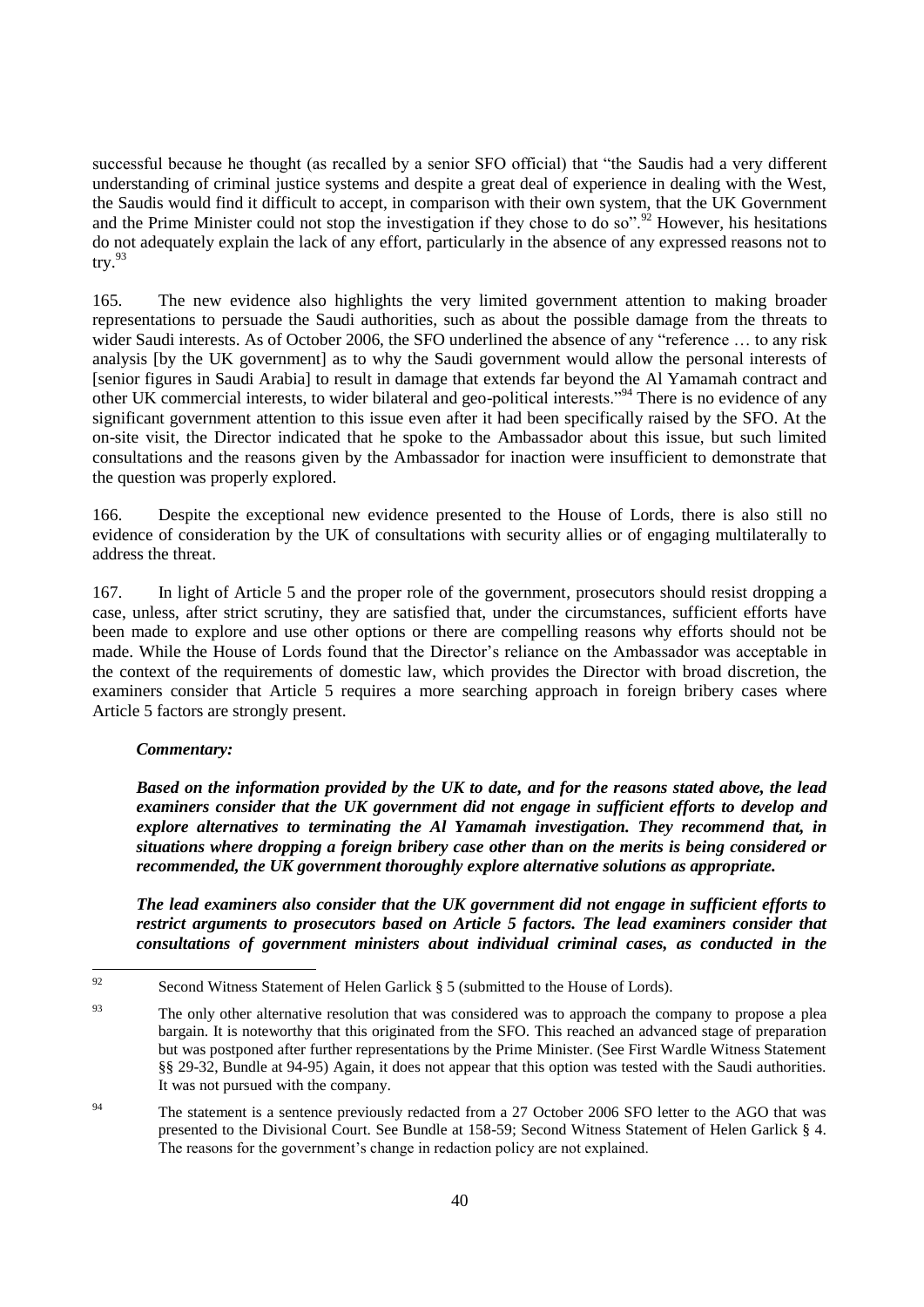*Shawcross procedure, may generally not be appropriate in foreign bribery cases, in which the national economic interest and relations with other states will frequently be involved. The circumstances in which such consultations may be requested or considered, if any, should be carefully and narrowly defined. Any exceptional consultation of the government with regard to an individual foreign bribery case should rigorously exclude any reference to Article 5 factors in order to the minimise the risk that decisions will be seen as based in reality on Article 5 factors notwithstanding a different stated rationale.*

*The lead examiners are also not convinced that the prosecutorial authorities sufficiently scrutinised the national security justifications with regard to the Al Yamamah case. Among other things, those authorities should have questioned more intensively whether the alternatives to terminating the case had been considered and tried, and should have sought other views beyond those of the Ambassador and especially from the security services.* 

*The lead examiners recall that the Working Group expressed serious concerns in January and March 2007 about whether the Al Yamamah discontinuance was consistent with the Convention. They consider that the new developments since then, including the additional information gathered in the context of the on-site visit and provided in connection with the judicial review proceeding, have reinforced and intensified the serious concerns with regard to its consistency with the Convention. They do not believe that the decision of the House of Lords in the Al Yamamah case allays these concerns.*

#### *(iv) Evolution and evaluation of a threat over time*

168. Where a threat may interfere with operation of the criminal justice system and have resulted in the discontinuance of a case, it is important to recognise that the situation relating to the threat may evolve over time.

## *Commentary:*

*The lead examiners recommend that the UK consider re-opening the Al Yamamah investigation if the UK were satisfied that the circumstances that led to the decision to discontinue the investigation sufficiently changed.*

## **5. The proposed "early view" limitation of Article 5**

169. As noted above, Ministers considered that Article 5 might not apply for purposes of taking an "early view" on the viability of an investigation, and the Attorney General did not ever expressly address this proposed interpretation. The examining team considers that Article 5 applies to all stages of the treatment of a foreign bribery allegation, including for purposes of taking an early view of the viability of an investigation. The Working Group has paid intensive interest to the standard for the opening of foreign bribery investigations in each jurisdiction and to ensuring that Article 5 factors do not influence decisions at that stage. Cases are perhaps particularly subject to being discontinued based on Article 5 factors at that early stage.

#### *Commentary:*

*The lead examiners do not consider that there is any early stage of consideration of the viability of an investigation during which Article 5 factors can be considered. They recommend that the UK government raise awareness about the broad application of Article 5 to all phases of a foreign bribery case from the initial receipt of the allegations.*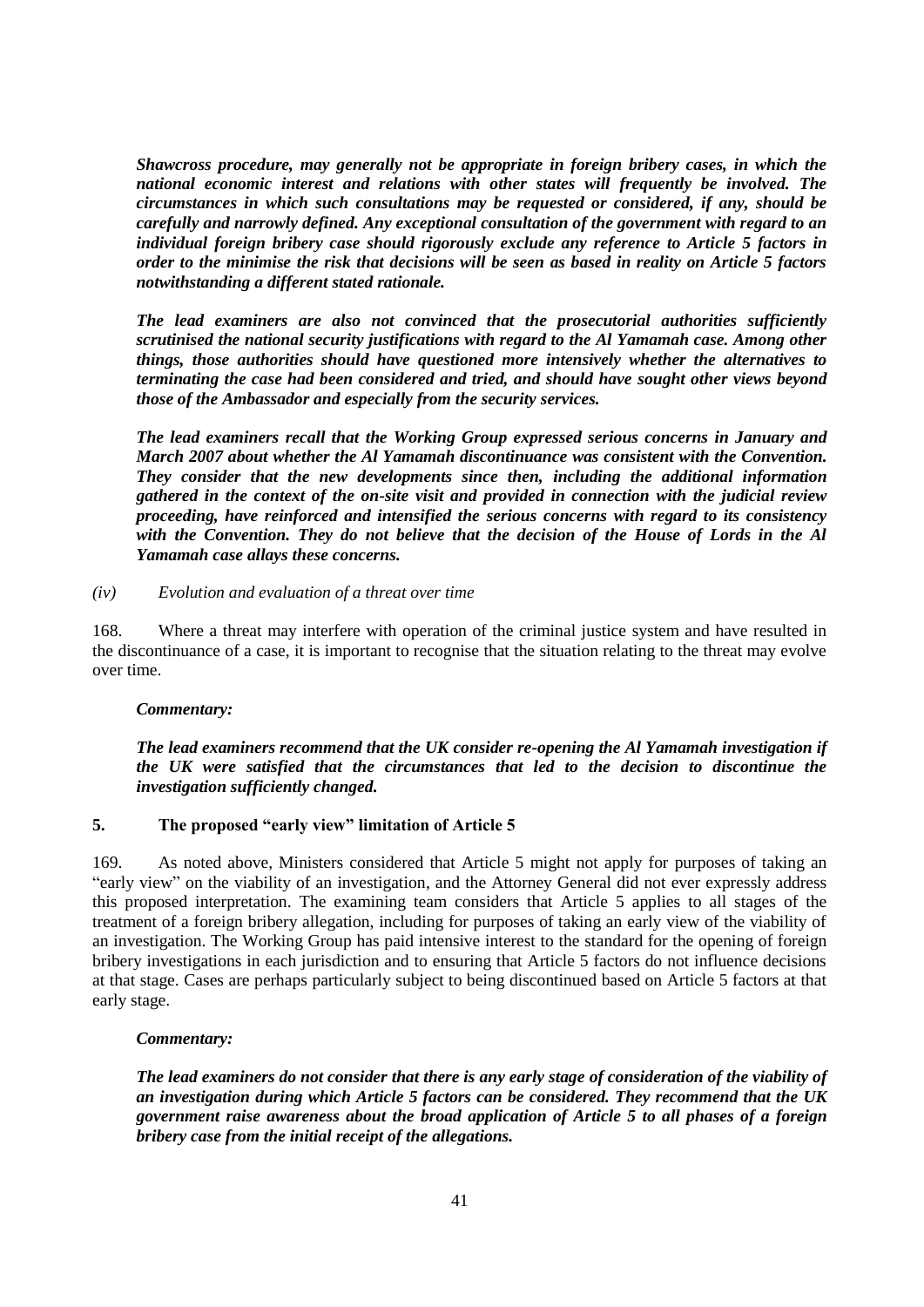# **F. CURRENT REFORM PROPOSALS WITH REGARD TO THE ATTORNEY GENERAL**

## **1. Background**

170. In December 2006 the House of Commons Constitutional Affairs Select Committee (now the Justice Committee) announced an inquiry into the constitutional role of the Attorney General. As described in the Committee's press release, the Committee's July 2007 report found that reform of the Attorney General's position was necessary, particularly in relation to his/her role in individual criminal cases:

> Current conditions make the tensions between the political and legal elements of the role of the Attorney General unsustainable and it must be reformed. Recent controversies over the ending of the BAE Systems fraud investigation and the Attorney General's potential deciding role in the "cash-for-peerages" investigation have compromised or appeared to compromise the position of the Attorney General and raised serious concerns about how independence and impartiality in the role can be guaranteed. Public confidence in the present system has been significantly affected by the issues around the … ending of the SFO investigation into the BAE Systems/Al Yamamah case. The heart of the problem of the Attorney General's role at present is the need for real and perceived independence in … making decisions about important and sensitive prosecutions that may involve Government, while sitting in that same Government as a Cabinet level office holder, appointed by the Prime Minister and taking the party whip. $95$

171. In this regard, it is noteworthy that the practice with regard to the Attorney General's attendance at Cabinet meetings has significantly changed in recent years. Prior to 2005, the Attorney General attended cabinet meetings on an ad hoc basis to advise on legal or constitutional aspects of matters being considered by Cabinet or when matters relating to the prosecutorial authorities or criminal justice policy were discussed. In 2005, the Prime Minister decided that the Attorney General should routinely be invited to attend Cabinet meetings, a practice that continues at present.<sup>96</sup> After the on-site visit, the UK indicated that as of October 2008 the Attorney General would again no longer routinely attend all cabinet meetings.

172. The Committee acknowledged that its report had not provided a "detailed blueprint for reform". However, it supported substantial change: "On balance we have concluded that legal decisions in prosecutions and the provision of legal advice should rest with someone who is appointed as a career lawyer and who is not a politician or a member of the Government". It concluded  $(\S$  104) that "depoliticising the prosecution role should one of the central purposes of reform".

<sup>95</sup> <sup>95</sup> Constitutional Affairs Committee, Press Release No. 42 of Session 2006-2007, Attorney General's Role ―Not Sustainable‖ Says Committee (internal quotations omitted) [\(www.parliament.uk/parliamentary\\_committees/conaffcom/cacpn190707.cfm\)](http://www.parliament.uk/parliamentary_committees/conaffcom/cacpn190707.cfm). Taking the party whip refers to an MP or Lord taking instructions from their political party with regard to attendance in Parliament or voting in a particular way. Breach of a whip can have serious consequences in extreme cases, such as expulsion from the parliamentary political group.

<sup>96</sup> See House of Lords Select Committee on the Constitution, Reform of the Office of Attorney General: Report with Evidence (April 2008), available at [www.publications.parliament.uk/pa/ld200708/ldselect/ldconst/93/93.pdf.](http://www.publications.parliament.uk/pa/ld200708/ldselect/ldconst/93/93.pdf)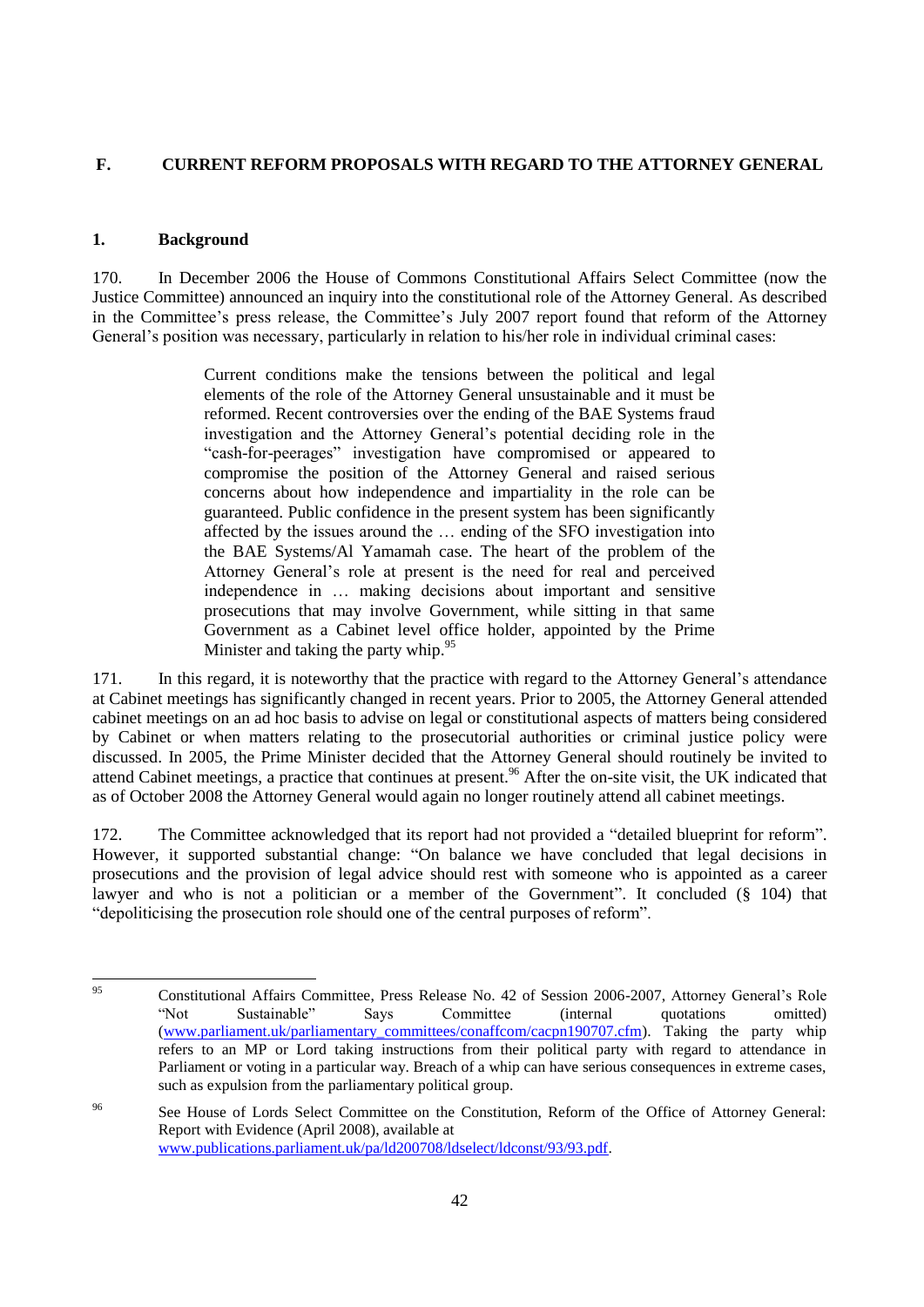173. The Ministry of Justice published a green paper on the Governance of Britain in July 2007 and indicated that the Government would "review the role of the Attorney General to ensure that the office retains the public's confidence."<sup>97</sup> The Green Paper indicated an intent to restrict the Attorney General's powers to direct prosecutors in individual cases:

> The Government will seek to surrender or limit powers which it considers should not, in a modern democracy, be exercised exclusively by the executive (subject to consultation with interested parties and, where necessary, legislation). These include powers to … direct prosecutors in individual criminal cases.<sup>98</sup>

174. In late July 2007, the AGO published a Consultation on the Role of the Attorney General*.* The Consultation paper proposed that Ministerial input into individual cases generally be eliminated. It contained an annex briefly reviewing the role of the Attorney General and senior prosecutorial officials in a variety of jurisdictions. But it proposed special rules for certain cases, including those considered to involve national security.<sup>99</sup>

## **2. The proposed bill**

175. The Draft Constitutional Renewal Bill (Draft Bill) and its lengthy accompanying materials were made public on 25 March 2008, less than a week before the on-site visit.<sup>100</sup> At the visit, many panellists had had only a limited or no opportunity to review them. However, the Draft Bill was subject some sharp criticism by a number of panellists who had been able to review it at least in part. Although the examiners thus did not have an opportunity to review and discuss the Draft Bill with a range of informed panellists, they have serious concerns about aspects of the Draft Bill that would affect the investigation and prosecution of foreign bribery.

176. Since the on-site visit, a number of parliamentary committees have expressed very different views about the parts of the Draft Bill relating to the Attorney General. A June 2008 Justice Committee report is highly critical and reaffirms many of the views of the earlier Justice Committee (Constitutional Affairs Committee) report.<sup>101</sup> A Joint Committee of the House of Commons and House of Lords specially struck to review the entire Draft Bill essentially argued in a July 2008 report that little or no change was required with regard to the current functions and role of the Attorney General.<sup>102</sup> The context for the

<sup>97</sup> The Green paper deals with a number of other issues as well, including an expanded role for Parliament in approving treaties.

<sup>98</sup> Ministry of Justice (2008), *The Governance of Britain – Constitutional Renewal* at p. 6 [\(www.official](http://www.official-documents.gov.uk/document/cm71/7170/7170.pdf)[documents.gov.uk/document/cm71/7170/7170.pdf\)](http://www.official-documents.gov.uk/document/cm71/7170/7170.pdf).

<sup>99</sup> *The Governance of Britain – A Consultation Paper on the Role of the Attorney General*, CM 7192, § 3.9. See also §§ 2.13-2.15, 3.16-3.18 [\(www.attorneygeneral.gov.uk/attachments/Consultation%20on%20the%20Role%20of%20the%20AGO.pd](http://www.attorneygeneral.gov.uk/attachments/Consultation%20on%20the%20Role%20of%20the%20AGO.pdf) [f\)](http://www.attorneygeneral.gov.uk/attachments/Consultation%20on%20the%20Role%20of%20the%20AGO.pdf).

<sup>100</sup> Ministry of Justice (2008), *The Governance of Britain – Constitutional Renewal* [\(www.justice.gov.uk/whatwedo/governance.htm\)](http://www.justice.gov.uk/whatwedo/governance.htm).

<sup>101</sup> House of Commons Justice Committee (June 2008), *Draft Constitutional Renewal Bill (Provisions Relating to the Attorney General) – Fourth Report of Session 2007-08*, HC 698. Available at [www.publications.parliament.uk/pa/cm200708/cmselect/cmjust/698/698.pdf.](http://www.publications.parliament.uk/pa/cm200708/cmselect/cmjust/698/698.pdf)

<sup>102</sup> Joint Committee on the Draft Constitutional Renewal Bill, *Draft Constitutional Renewal Bill Vol. 1: Report* (July 2008) and *Vol. 2 Evidence* (August 2008) are available at [www.parliament.uk/parliamentary\\_committees/jcdcrb.cfm.](http://www.parliament.uk/parliamentary_committees/jcdcrb.cfm)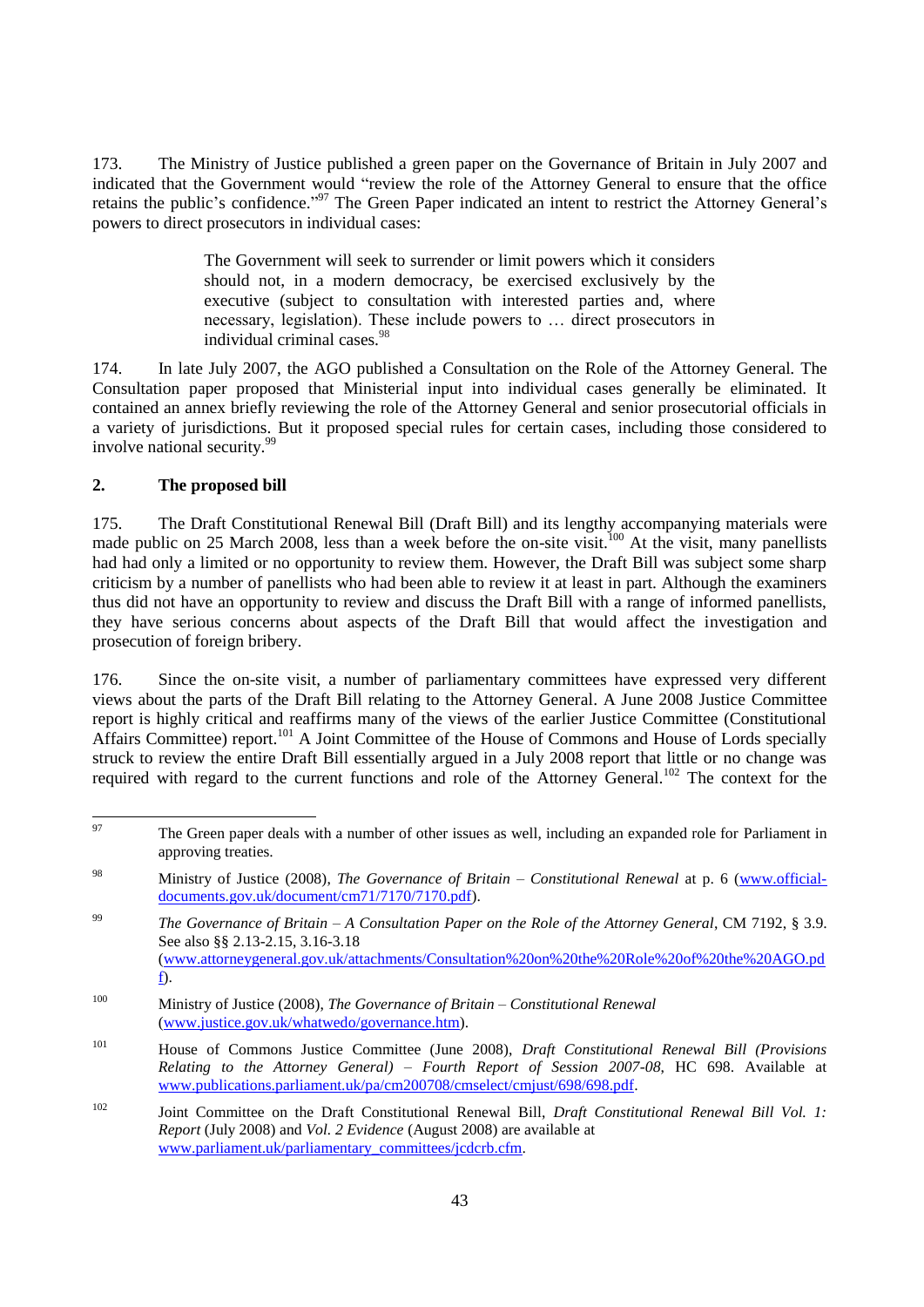various reports appears to include some uncertainty about the appropriate procedures for scrutiny of the draft bill: for example, the Justice Committee report criticises the government for deciding that a new special Joint Committee should review the draft bill rather than the existing Justice Committee.<sup>103</sup>

177. The government intends to present a bill on constitutional renewal (not just a draft bill) to Parliament during the 2008-2009 session. There is some evidence that the government appears to be proceeding on an expedited basis with regard to the reforms. For example, the Joint Committee report (§ 7) criticised the unusually short time given to the Committee to conduct its pre-legislative evidential inquiry and prepare its July 2008 report. Since it normally takes about two months for the government to respond to pre-legislative scrutiny and prepare its bill, it may produce a bill for presentation to Parliament in the autumn 2008. The UK has indicated, however, that the development of the bill is not subject to any fasttrack treatment.

178. It is apparent that there are sharply different views about the need for reform relating to the Attorney General. The Justice Committee reaffirmed that the major problem remains the difficulty of combining the political and legal duties of the Attorney General. In contrast, the Joint Committee was not persuaded of the case for separating the Attorney General's legal and political functions. A minority of the Joint Committee generally shared the Justice Committee's concerns.<sup>104</sup>

179. The discussion below focuses on the issues of particular interest to the WG and in particular whether the Attorney General will have a role in deciding on individual foreign bribery investigations and prosecutions, and accountability for any such decisions. But it is apparent that views on the proper Attorney General role in individual cases vary significantly depending on the nature of the Attorney General position and its degree of institutional and operational independence.

### *(a) Decisions to terminate individual investigations or prosecutions*

## *(i) Creation of an explicit statutory power allowing the Attorney General to terminate individual prosecutions and SFO investigations*

180. As noted above in the section on the Director's responsibility to decide about SFO investigations, the UK government has repeatedly emphasized that the Director was the proper official to take the decision to terminate an SFO investigation on national security grounds. The Divisional Court similarly found that Parliament intended for the Director to make decisions about individual investigations under the Act creating the SFO, including in cases involving national security:

> By the [Criminal Justice Act 1987], Parliament has conferred on [the Director] alone the power to reach an independent, professional judgment, subject only to the superintendence of the Attorney General. Whatever superintendence may mean, it does not permit the Attorney General to

 $103$ <sup>103</sup> Justice Committee report §§ 10-12. The Committee noted that the two committees were nonetheless cooperating and sharing evidence. An earlier April 2008 report by a House of Lords Committee seeks to provide a neutral overview of the issues; because of its timing, this report does not consider the specific proposals made by the government in late March. See House of Lords Select Committee on the Constitution, Reform of the Office of Attorney General: Report with Evidence (April 2008), available at [www.publications.parliament.uk/pa/ld200708/ldselect/ldconst/93/93.pdf.](http://www.publications.parliament.uk/pa/ld200708/ldselect/ldconst/93/93.pdf)

<sup>&</sup>lt;sup>104</sup> The minority sought to replace the entire section of the report on the Attorney General, but the proposed amendment was not accepted. See Joint Committee Report at p. 145, 148, 156.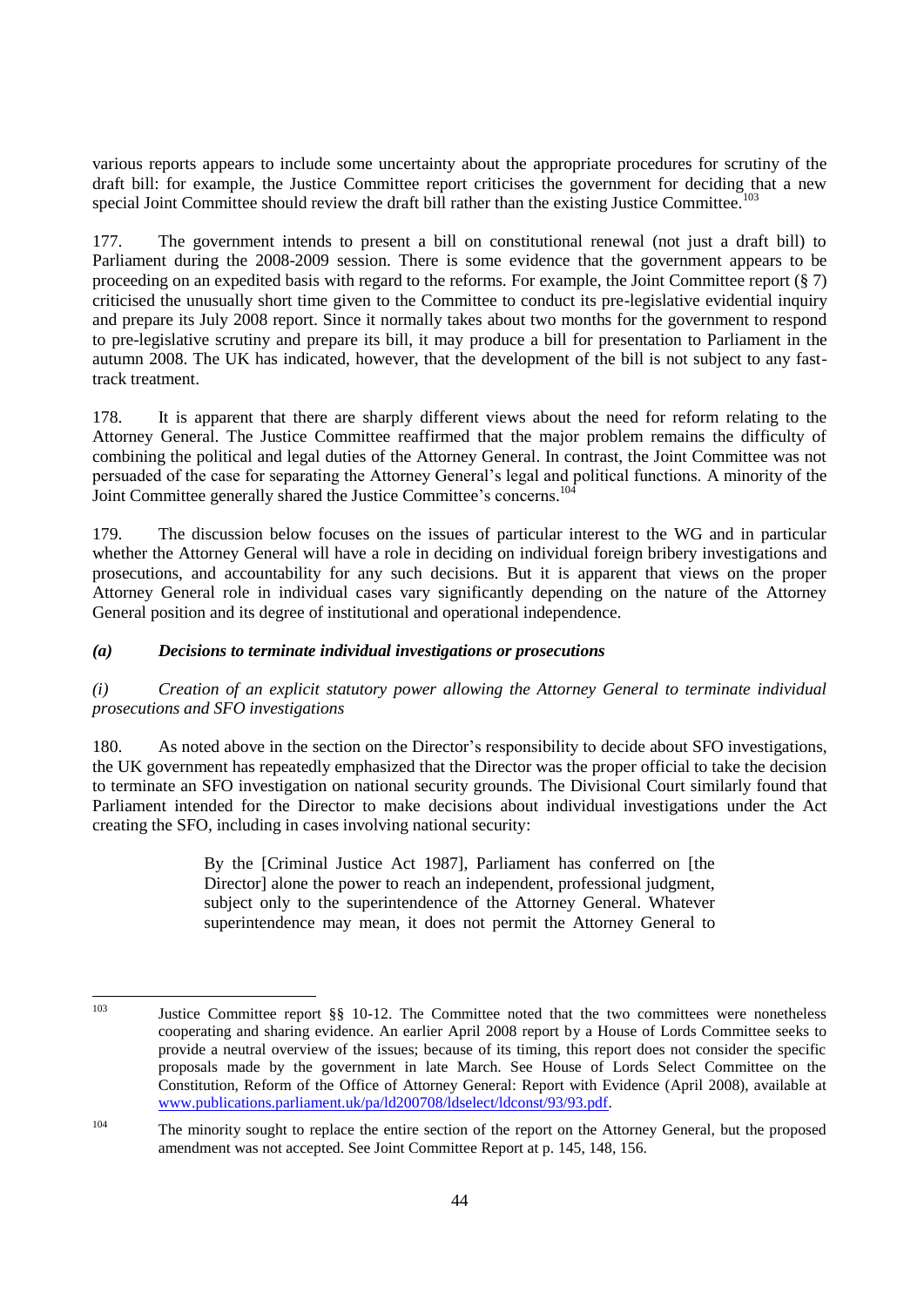exert pressure on the Director, let alone make a decision in relation to an investigation which the Director wishes to pursue.<sup>105</sup>

181. The proposals in the Draft Bill would change this law. Although it would make clear that the Attorney General generally does not have the power to intervene in individual investigations or prosecutions, the Draft Bill would give the Attorney General broad statutory powers to block any prosecution, regardless of the evidence or merits of the case, where he/she is satisfied that it is necessary to do so for national security. The Draft Bill would also allow the Attorney General to stop SFO investigations, but not other investigations, on the same basis. The Draft Bill would thus allow the Attorney General to stop an investigation or prosecution of a potential foreign bribery case carried out by the SFO. The lengthy explanatory materials do not fully address why the government considers that it is no longer appropriate for the Director to take the decision on SFO investigations and prosecutions where national security is at issue.

182. During the on-site visit, a wide variety of commentators expressed serious concerns about attributing the decisional role on investigations to the Attorney General in this context because of the risks of political interference. After questioning the Attorney General on this issue in June 2008, the Justice Committee was "not convinced that any Attorney General would substitute his or her judgement on national security so as to override that of the Prime Minister by whom they were appointed."<sup>106</sup>

183. The various committee reports express sharply different views in this area. The Justice Committee considered (§§ 39-40, 52, 81, 103) that the power to terminate cases in the national interest should exist, but that the power should be exercised by the Directors or, apparently, by an Attorney General without political functions. It expressed particular concerns about the special provisions allowing the Attorney General to terminate SFO investigations but not other investigations. In contrast, the Joint Committee recommended (§ 114) that the Attorney General should have the power to give directions in all cases and not just those involving national security. (Contrary to the views stated above, it considered that this power exists under current law and thus that no legislation is necessary.)<sup>107</sup>

184. Another concern relates to the manner in which alleged national security concerns would be raised in the context of individual cases. In the Al Yamamah case, the public interest considerations were first raised in a 7 November 2005 letter from BAE's Group Legal Director to the Attorney General attaching a "strictly private and confidential" memo for the Attorney General. The Legal Secretary to the Law Officers responded that it was "not appropriate for representations to be made to the Attorney General on such a private and confidential basis".<sup>108</sup> The Draft Bill does not make clear that submissions by parties to the Attorney General on the public interest in national security should not be made on a confidential basis. It is also unclear if prosecutors would be made aware of them.

185. As noted above, investigators and prosecutors in the UK are not bound by Article 5 of the Convention. None of the government or parliamentary reports to date give significant consideration to the UK's special obligations with regard to the investigation and prosecution of foreign bribery cases. For example, as noted in the Phase 2 Report, foreign bribery raises additional and different concerns relating to

<sup>105</sup> <sup>105</sup> Divisional Court judgement § 70. The House of Lords did not address the nature of the superintendence relationship in this regard.

<sup>106</sup> House of Commons Justice Committee (June 2008), *Draft Constitutional Renewal Bill (Provisions Relating to the Attorney General) – Fourth Report of Session 2007-08*, HC 698, para. 50.

<sup>&</sup>lt;sup>107</sup> As noted above, whether the AG currently actually has the power to direct in individual cases is the subject of debate. The power has not been exercised in recent times.

<sup>108</sup> See Letter from Jonathan Jones, Legal Secretary to the Law Officers, to Michael Lester of BAE Systems plc, 10 November 2005, Bundle at 132.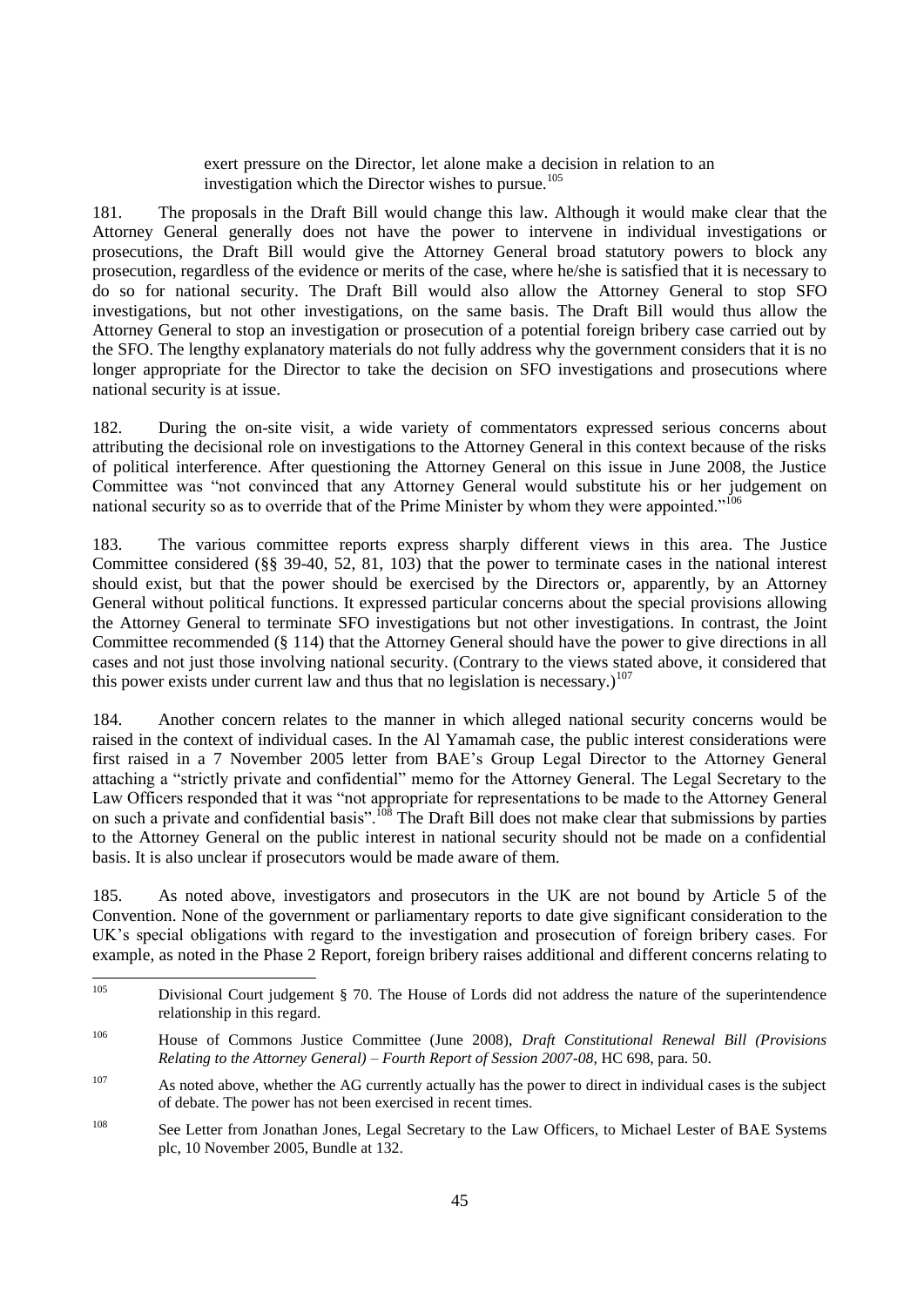the Attorney General from those in other cases: the traditional concern about the Attorney General is that he/she may allow him**/**herself to be swayed by party political advantage – this, for example, is the one (and only) consideration that is clearly banned in principle under the Shawcross process. Article 5, however, requires that the UK take action to ensure that considerations that may be normally permissible in ordinary cases, such as the impact on international relations expressly cited as a proper consideration in the CCP, cannot influence foreign bribery cases. The lack of attention to Article 5 is surprising because the Al Yamamah case is routinely cited, including in the various reports, as one of the two or three most controversial recent cases relating to the role of the Attorney General.<sup>109</sup> As also noted above, the Attorney General expressly committed to the WGB in 2005 that Article 5 factors would not be considered.

# *(ii) The national security determination*

186. National security is a concept that can be broadly interpreted by governments in various contexts. See, *e.g.*, *Rehman v. SSHD* [2003] 1 AC 153 (House of Lords 2001) (interests of national security could be threatened not only directly by action against the United Kingdom, its system of government or its people but also indirectly by activities directed against other states). As demonstrated by the Al Yamamah case, government officials may consider that co-operation of a particular state with regard to situations in third countries is important to national security. The draft Bill does not limit or define the notion of national security in any way. There is no requirement that the peril be serious or imminent.

# *(iii) Consideration of other policy options before discontinuing a foreign bribery case*

187. There is no requirement that the government engage in any efforts to resolve the national security peril at issue through the many policy tools available to the government other than discontinuing a criminal case. As noted above, the examining team is seriously concerned about the lack of any evidence of ministerial or government action to seek to resolve the threat in the Al Yamamah case (other than arguing that the public interest supported discontinuance).

188. The pre-decision procedural requirements could also be improved in other ways in the light of the Al Yamamah experience. There is no requirement that the security services be consulted. The public interest in prosecuting cases on the merits as a matter of the equal application of the law is not affirmed.

# *(b) Accountability*

189. The Draft Bill could seriously weaken public accountability for decisions to discontinue foreign bribery cases on asserted national security grounds. As noted above, current UK law and practice has demonstrated its effectiveness in ensuring accountability. The Draft Bill would represent a serious backward step in this area. Both judicial review and Parliamentary oversight with regard to the investigation and prosecution of foreign bribery would be weakened.

## *(i) Judicial review*

190. The Draft Bill provides that the national security determination – both the existence of the threat and the finding that it was necessary to discontinue the case – would be conclusively established in any judicial review proceeding by a certificate from any Minister. Coupled with the broad discretion of the Attorney General to terminate a prosecution or investigation "if satisfied" of the need to do so, these

109

See, *e.g.*, Joint Committee report § 78.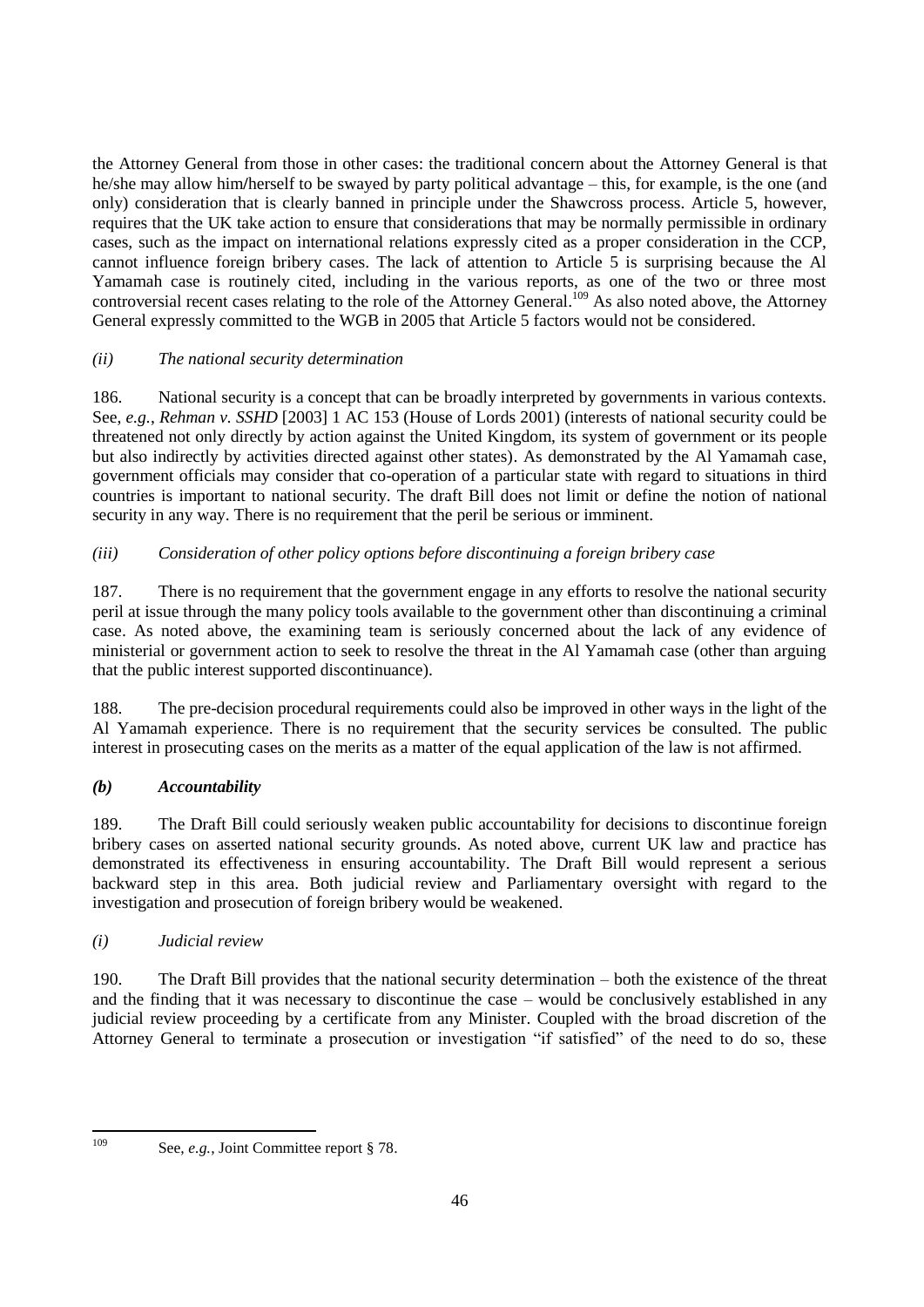provisions would exclude the Attorney's decision from judicial review in practical terms, according to the Justice Committee.<sup>110</sup>

191. The purpose of this proposal is unclear. During the on-site visit and subsequently, the examining team asked the UK government to identify any negative impact on national security from the existing procedures, as exemplified notably in the judicial review arising from the Al Yamamah discontinuance. The UK Supp. Memo recognised that the Al Yamamah judicial review proceedings "did not raise any national security concerns for the government". In absence of such concerns under existing procedures, the proposed weaker accountability appears unnecessary. The Justice Committee likewise saw no case for the inclusion of such a provision. $111$ 

192. The certificate system does not only protect national security information. It would mandate a finding that the proffered national security justification was the real one. Any exploration of allegations that Article 5 considerations influenced the decision would be excluded or sharply curtailed. This would cut to the very core of the application of Article 5 in foreign bribery cases.

193. There is no requirement that the Attorney General consider Article 5 in foreign bribery cases. This could leave little if any domestic law basis to inquire whether the decision was in fact based on other grounds such as the national economic interest. The argument that the true reason was the national economic interest would be precluded by the certificate. Some contingent arguments for the possible application of Article 5 might be available, but could be weakened by what could be seen as Parliament's decision to ignore Article 5 in a detailed provision adopted in the wake of the Al Yamamah judicial review case.

194. The certificate would also mandate a finding that dropping the case was the only way to deal with the threat. This is a critical weakness. It would preclude any judicial inquiry into whether the government considered and used other available policy options before considering a discontinuance.

195. It is also unclear why certificates are limited to criminal prosecutions. National security issues may arise in a wide variety of contexts in court cases. In a wide-ranging constitutional renewal bill, it is unclear why there should be a special rule for judicial review of prosecutions. The examiners consider that terminating viable foreign bribery prosecutions should not be a normal tool for responding to national security threats and that judicial inquiry is if anything more justified in such cases than in other contexts.

196. The concern about weaker accountability is that it creates a risk of making discontinuances more frequent. It may also encourage a broad reading of national security because the issue would not be subject to review under domestic law and not even be subject to disclosure. The system will encourage threats and provide a road map to discontinuance and non-disclosure. The lead examiners welcome the UK government's expressed intent to reconsider this part of the Draft Bill.

# *(ii) Parliament*

197. The Draft Bill attempts to balance the weakening of accountability due to the certificate by providing for disclosure of national security-based terminations to Parliament as soon as practicable. However, it gives the Attorney General the power to delay the report indefinitely or not make it at all if he/she considers that it would prejudice national security. This provision could be frequently applicable in cases of discontinuances based on foreign threats; if a threat is sufficient to override the normal rule of law

<sup>110</sup> <sup>110</sup> House of Commons Justice Committee (June 2008), *Draft Constitutional Renewal Bill (Provisions Relating to the Attorney General) – Fourth Report of Session 2007-08*, HC 698, paras. 51-52.

<sup>111</sup> *Ibid.*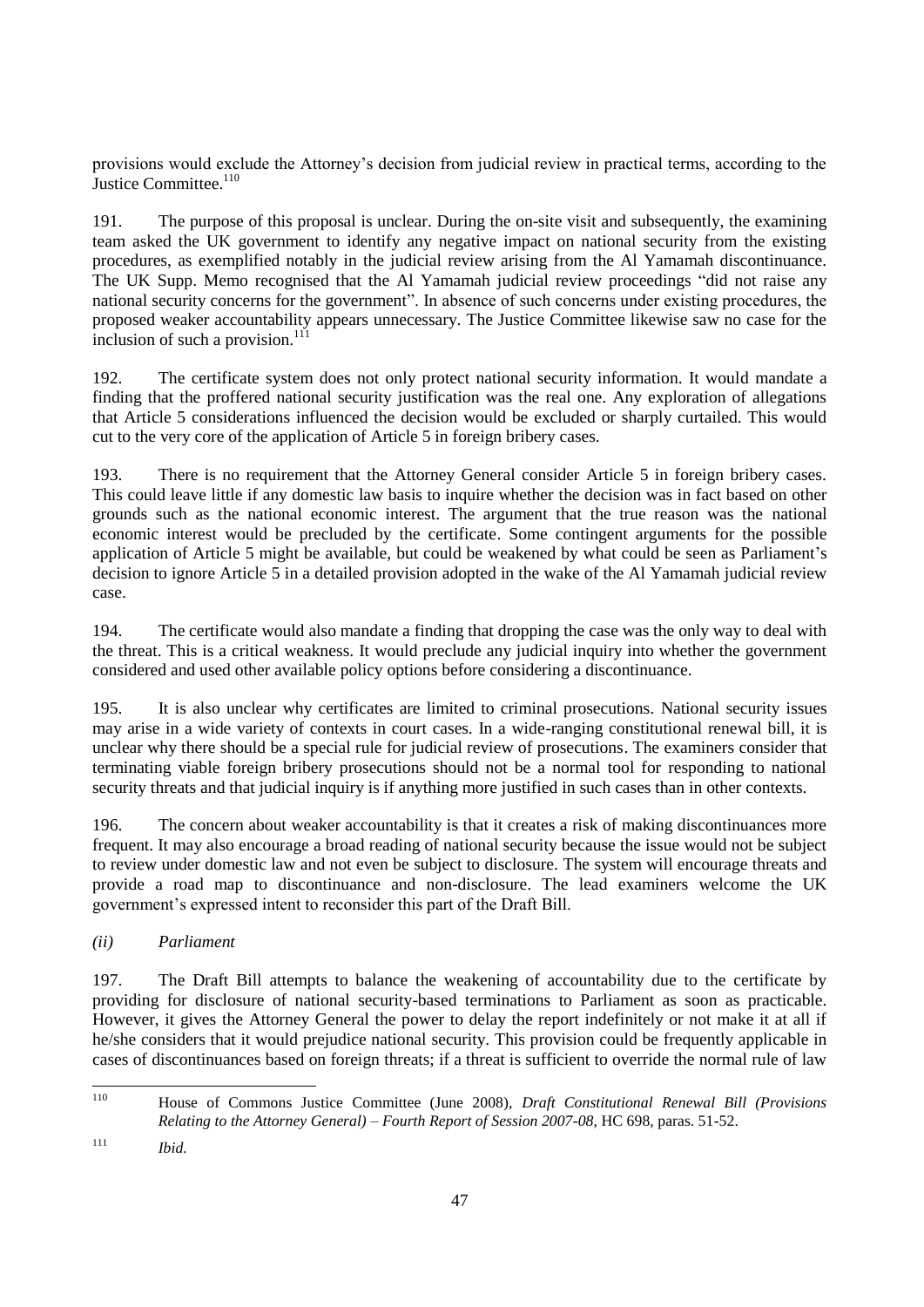requirement that serious cases be addressed on their merits, it would almost certainly be sufficiently serious to justify a lack of disclosure of the circumstances to Parliament. The issuer of the threat could adjust its scope to include issues of disclosure. Indeed, such concerns may be at the core of the reasons for the threat in the first place because the foreign bribery law does not apply to foreign officials.

198. The Justice Committee believes that the provisions on disclosure to Parliament are an insufficient safeguard because such reports are unlikely to contain all of the information relevant to the termination.<sup>112</sup> The examining team notes that despite intense parliamentary interest, much of disclosure of the concrete circumstances of the Al Yamamah termination occurred only in the context of the judicial review in which key contemporaneous documents were made available by the government.

199. There is also no requirement that the Attorney General make a contemporaneous written record of the reasons for the decision to terminate the case or to withhold disclosure to Parliament. Such a requirement could assist in providing accountability and in ensuring that all relevant issues are addressed even under high-pressure circumstances.

200. The power to withhold disclosure to Parliament extends beyond national security to cases where the Attorney General considers that it would seriously prejudice international relations. (See Draft Bill §§ 14(3)(b), 17 (3)) International relations are broadly defined to include the UK's relations with any State or international organisation, the UK's interests abroad or its promotion thereof. These provisions could potentially apply to limit disclosure with regard to many major foreign bribery cases.

# *(c) Appointment and removal of the Director*

201. The original consultation paper on the role of the Attorney General did not address the issue of the appointment or removal of the Director. (As noted above, at present his/her appointment can in effect be terminated by the Attorney General at any time.) The Draft Bill appears to improve the situation in this area somewhat. The Director would continue to be appointed by the Attorney General. However, the Bill would provide for five-year fixed-term appointments for, *inter alia*, the Director and the DPP.

202. The Bill (§ 5(6)), would limit the power of the Attorney General to remove the Director to cases where the Attorney General is "satisfied that the Director is unable, unfit or unwilling to carry out the functions of the office". The proposed statutory test remains a subjective one based solely on the views of the Attorney General. However, objective factors for consideration are identified.

203. One of the objective factors relates to a "protocol", which the Draft Bill  $(\S 3)$  calls for the Attorney General to prepare in consultation with the Director of the SFO and the other Directors. The protocol is to govern the relationship between the Attorney General and the Directors. While the Draft Bill specifies some possible types of provisions, it essentially leaves them up to the Attorney General to decide. The protocol must be laid before Parliament. The Draft Bill has been criticised for giving significant power to the Attorney General to dismiss a Director for failure to have regard to the duty to obey an, as yet unwritten, protocol.<sup>113</sup>

204. The lead examiners welcome continued government attention to strengthening the independence of the Director.

 $112$ *Ibid.* para. 52.

<sup>113</sup> See Justice Committee report §§ 53-58 & 59-63.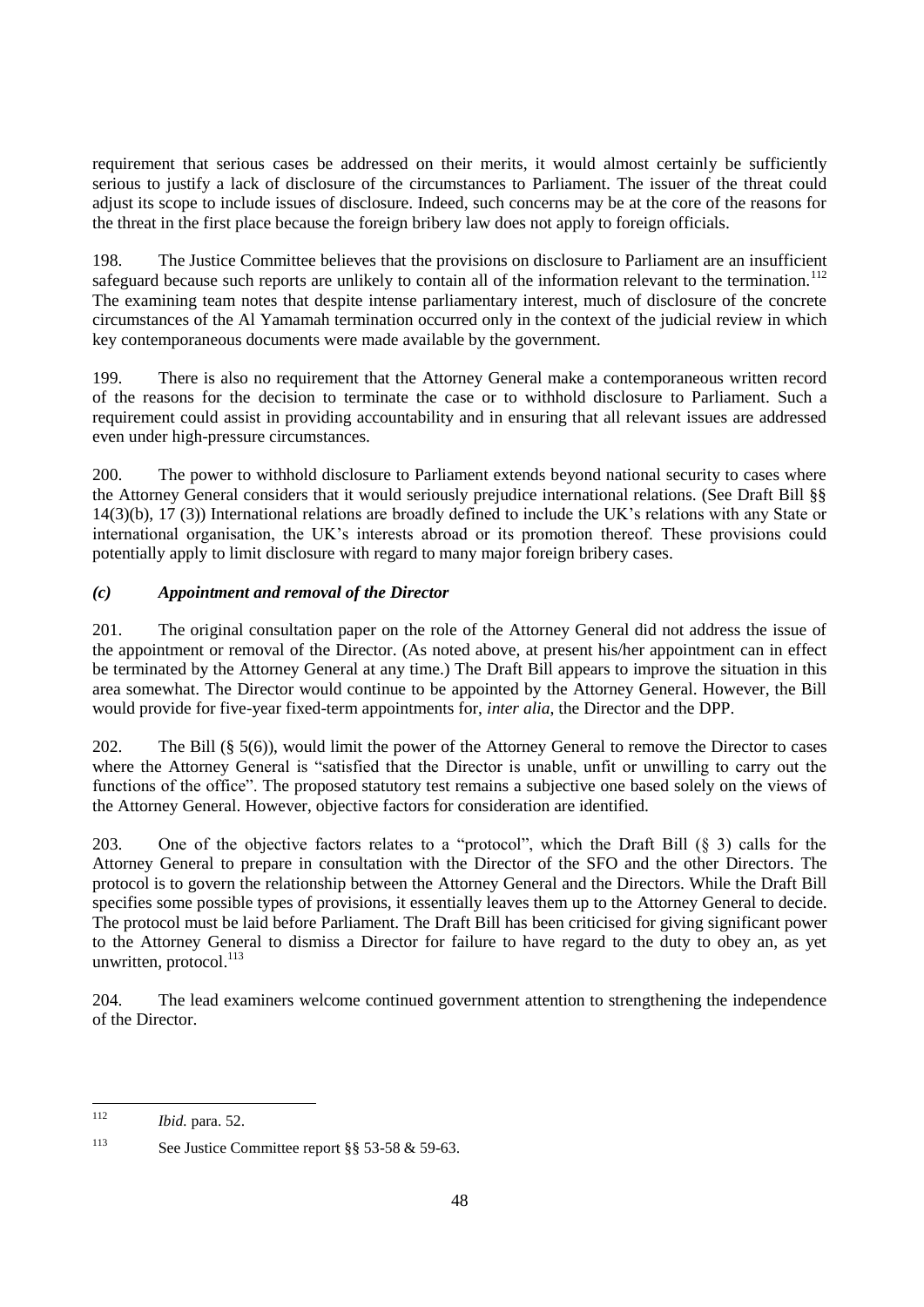*In conformity with standard procedures, the Working Group will assess any relevant new legislation relating to the role of the Attorney General after it is enacted.*

# **G. CO-OPERATION WITH OTHER PARTIES TO THE CONVENTION**

# **1. Co-operation with foreign investigations of the Al Yamamah case**

205. The general issue of MLA was not studied as part of this Phase 2 bis review. However, Parties to the Convention have sought MLA from the UK in connection with the Al Yamamah investigation. They have not received the requested MLA as of the date of this report. Article 9 of the Convention provides that each Party shall, "to the fullest extent possible under its laws and relevant treaties and arrangements, provide prompt and effective legal assistance to another Party for the purpose of criminal investigations and proceedings brought by a Party concerning offences within the scope of this Convention". The Al Yamamah situation raises additional concern regarding consideration of Article 5 grounds in the MLA context.

## *Commentary:*

*The lead examiners are seriously concerned about the lengthy delay by the UK in acting on requests for MLA with regard to a major foreign bribery case. They consider that the reasons for the delay have not been adequately explained. They recommend that the UK authorities, including the Home Office, act promptly and effectively to provide MLA, as required by Article 9 of the Convention.*

## **2. Possible new powers to block extradition**

206. Schedule 13 of the Police and Justice Act 2006 contains two provisions which would, if they enter into force, amend the Extradition Act 2003 to provide a further ground on which the courts may refuse extradition. The amendment would require the court considering a request for extradition from the UK to consider whether it should be barred on the basis that a significant part of the conduct in respect of which extradition is sought occurred in the UK and that it would not be in the interests of justice for the offence in question to be tried in the state requesting extradition. This has been described as a "forum" bar to extradition.

207. The UK authorities have recognised that "introducing a ground for refusal of extradition based on forum is not only unnecessary, but would make the [Extradition] Act operate in a manner that is inconsistent with all of the UK's bilateral extradition treaties".<sup>114</sup> The provisions would also appear to be contrary to the Convention. For example, the extradition of a UK national could apparently be blocked without the person being referred to UK prosecutorial authorities for prosecution.

114

Explanation from UK received 26 March 2008.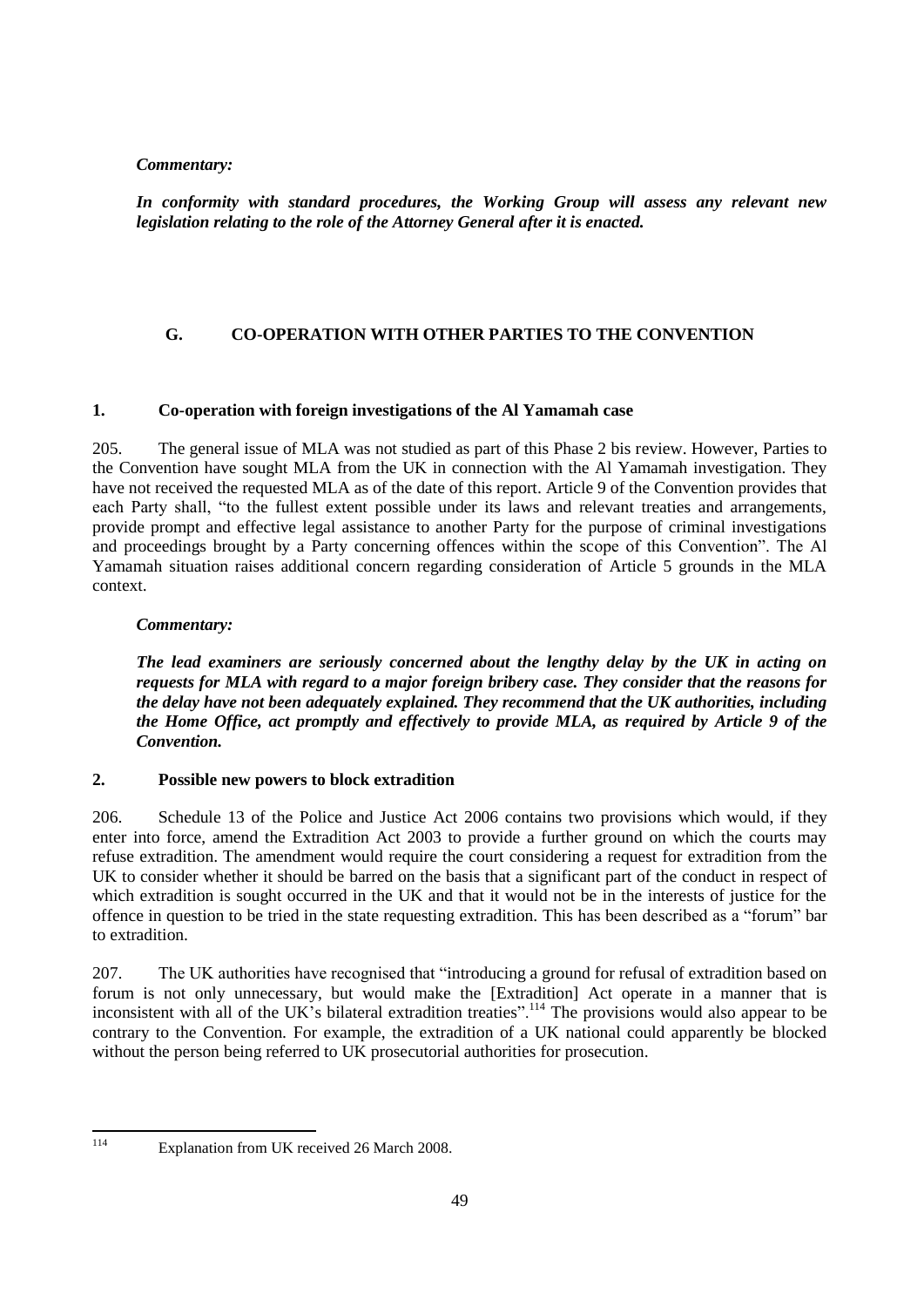208. The new power to block an extradition has been adopted by Parliament, but has not entered into force. It can be brought into force by the government or by a joint declaration of both Houses of Parliament. The government has indicated that it has no current plans to bring it into force and that it would oppose a parliamentary resolution seeking entry into force. If the government's view changes, however, the provisions could be brought into force by the Home Secretary without any further meaningful parliamentary scrutiny.

### *Commentary:*

*The "forum" provisions in the Police and Justice Act 2006 raise serious concerns. The lead examiners take note that the UK government. The current UK government does not intend to bring the provisions into force.*

## **H. INVESTIGATION AND PROSECUTION GENERALLY**

209. Criminal offences in the UK fall into three categories: (1) indictable offences; (2) summary offences; and (3) offences triable either as an indictable or summary offence, known as "either way" offences. Indictable offences (such as the common law bribery offence) are tried in Crown Court. Summary offences are tried in Magistrates' Court. For offences triable either way (such as the statutory foreign bribery offence under the 1906 Act), a magistrate holds a "committal proceeding" to determine the appropriate court for trial.

210. All cases under the common law foreign bribery offence and most statutory foreign bribery cases under the 1906 Act will be tried in Crown Court. The magistrate may decide that a less serious statutory bribery case should be tried in Magistrates' Court, but only if the accused consents; if the case is serious or the accused does not consent to trial in Magistrates' Court, the accused is committed to Crown Court for trial.<sup>115</sup> In addition, if a case is serious or complex, the SFO Director may issue a notice to transfer the case from Magistrates' Court to Crown Court.<sup>116</sup>

## **1. Opening of investigations**

## *(a) Phase 2 concerns*

211. The Phase 2 Report expressed serious concerns about the standard for opening an investigation. As of July 2004, the UK appeared to be very slow to open foreign bribery investigations even where there were serious allegations, whistleblowers and apparently substantial amounts of evidence. The Phase 2 Report criticised the treatment of the BAE/Al Yamamah allegations during the period 2001-2004 (§§ 150- 151). During the Phase 2 on-site visit, the UK authorities recognised that an insufficient investigation had occurred.

212. Paragraph 151 of the Phase 2 Report stated in particular serious concerns about the absence of investigation of the Al Yamamah case in 2001-2004:

 $115$ Sprack (2006), A Practical Approach to Criminal Procedure ( $11<sup>th</sup>$  ed.), paras. 8.01-8.25.

<sup>116</sup> CJA 1987, Sections 4-5.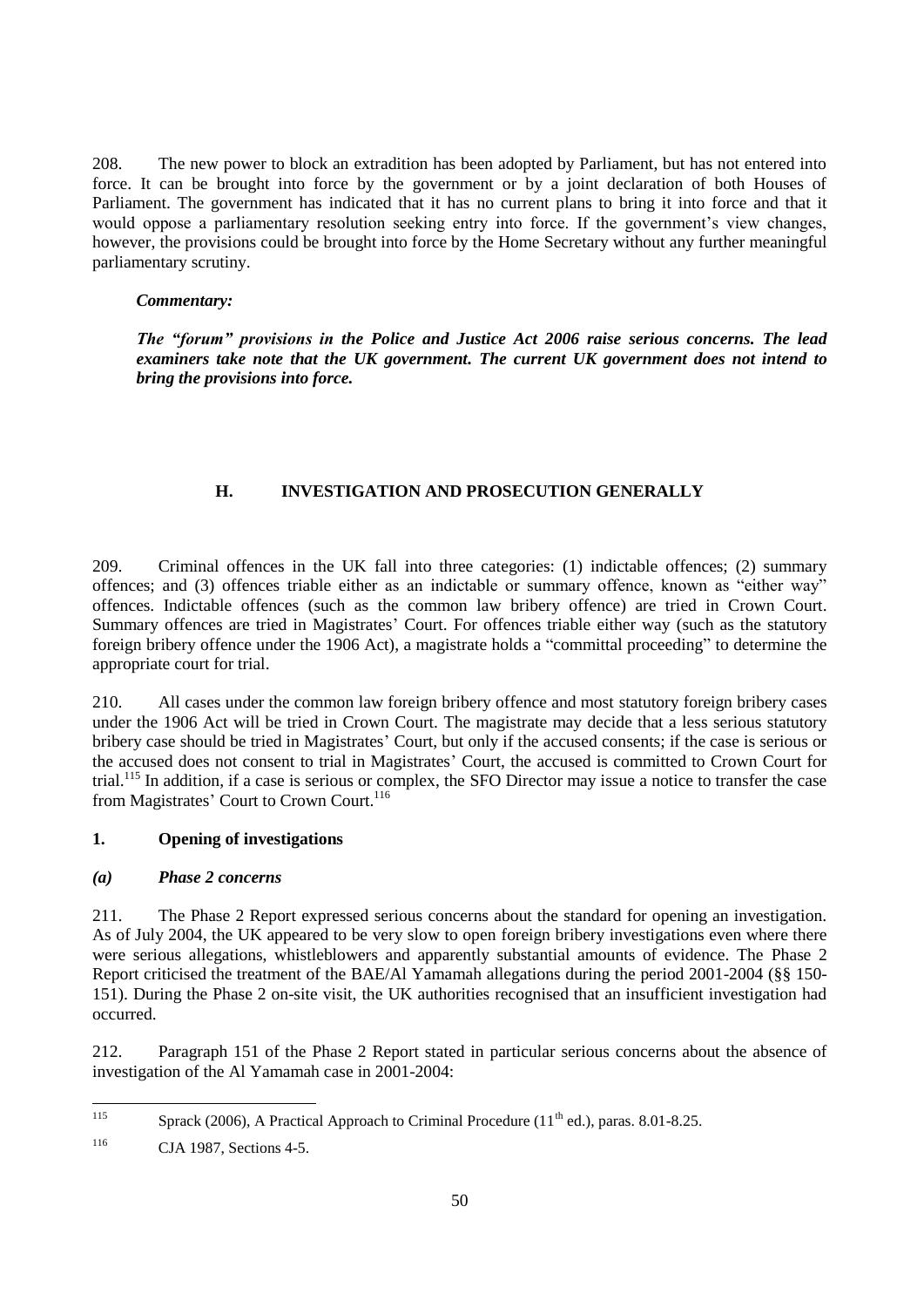151. The UK's handling of this case raises a number of serious concerns including the following: (1) the extremely high level of proof that appears to be required to open an investigation into suspicious transactions including into alleged transactions with substantial events occurring in the UK; (2) the consideration by the UK authorities of the impact of an investigation on the UK economy, contrary to article 5 of the Convention; and (3) the adequacy of checks and balances regarding decisions by investigatory agencies to not investigate serious allegations of foreign bribery.

213. The UK authorities have not addressed the question why no investigation was commenced by the SFO, Ministry of Defence Police (MDP), other police authorities or the Companies Office during that period. Contemporaneous internal SFO correspondence and SFO-Ministry of Defence correspondence regarding the case raised serious concerns that the national economic interest had been considered in conjunction with the decision not to open an investigation. It did not appear as if relevant agencies were aware of the Convention.

# *(b) Allegations received and investigations opened as of August 2008*

214. The UK now has a greater number of cases under investigation. The UK Register of allegations of Overseas Corruption has been maintained since 2002 (and by the SFO since 2005). All foreign bribery allegations are transmitted to the SFO. As at 31 January 2008, 131 allegations have been made.

215. As of the on-sit visit in April 2008, the SFO was investigating 13 cases in which foreign bribery was the suspected offence or one of the offences under consideration. The City of London Police Overseas Anti-Corruption Unit (OACU) were investigating one other offence in which foreign bribery was suspected and were shortly to commence a second. Proceedings had been brought in one case in which foreign bribery was suspected but where available evidence was limited to fraud offences.

216. The SFO reported that 38 allegations were not capable of verification, did not involve overseas corruption, or were repeats of or parts of earlier allegations. 29 preliminary enquiries were closed because of insufficient evidence to justify a formal investigation.

217. The SFO or OACU will research the remaining allegations to ascertain whether there is sufficient evidence to launch formal investigations.

218. As noted in the Introduction, following the on-site visit, the UK indicated that the number of open investigations has increased significantly since the on-site visit: as of August 2008, the SFO had 17 open investigations and the OACU had an additional seven. These developments are very encouraging.

## *(c) Standard for opening an investigation*

219. The UK has provided some additional information about the legal standard for opening an investigation, including the evidentiary threshold for opening a case. However, some questions still exist with regard to the standard for opening investigations. It is important in this context to distinguish between the evidentiary threshold and the special importance criteria for SFO cases.

## *(i) Evidentiary threshold*

220. In order for the SFO to open an investigation, there must be "a suspected offence which appears to the Director on reasonable grounds to involve serious or complex fraud" (CJA 1987 s. 1(3)). This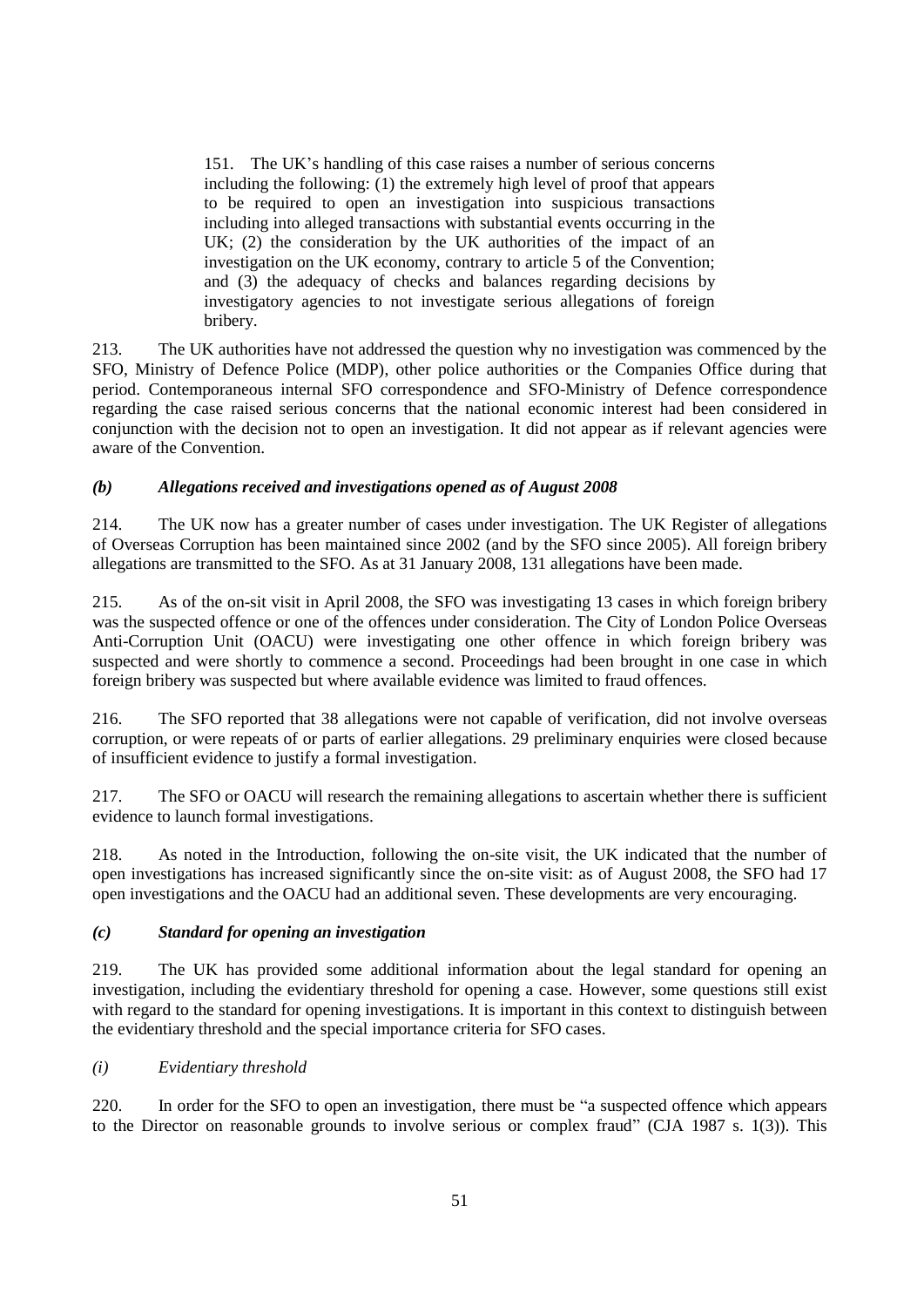appears to set a reasonable standard for the opening of an investigation: a "suspected" offence of a certain kind. The statutory language does not require that the suspicion meet any particular evidentiary standard.

221. However, the evidentiary standard applied in practice appears somewhat unclear. The UK Memo (at 17) states that for there to be a "suspected offence", there must be "credible information to show that an offence has probably taken place". (emphasis added) At the on-site visit, the SFO representative responsible for vetting foreign bribery cases indicated that in practice a reasonable suspicion is required. The Review of the SFO also suggests that the Director applies a different standard, namely that there must be "some evidence" of a crime.<sup>117</sup> While some of these variations could be differences in expression, it does appear that there may be a variety of standards.

222. The SFO can itself launch an inquiry without a referral if there is reason to believe that a serious or complex fraud has been committed. No complaint is required. A press article is not sufficient on its own to open an investigation, but can lead to the opening of an investigation. Once the SFO vetting unit sees or receives notice of a press article, steps are taken to verify the nature of the allegation. Once it is substantiated, it is general practice to open a vetting/preliminary investigation file. Preliminary enquiries are then undertaken to ascertain whether there are reasonable grounds to believe that an offence has been committed and whether it is appropriate to begin a formal enquiry. These steps would include contact with an overseas authority and might now include use of section 2-style notices (under new section 2A CJA 1987).

# *(ii) Specific criteria for the SFO taking on an investigation*

223. The Director retains a discretion whether to open an investigation or not even when a suspected offence appears to the Director on reasonable grounds to involve serious or complex fraud. This is reflected in the use of the term "may" and has been recognised in several case decisions. The discretionary criteria for the SFO taking on a case principally relate to the necessary relationship to fraud and to the importance of the case. The key criterion for accepting a case is whether the investigation should be in the hands of those responsible for the prosecution. Another key factor is the amount at stake and specifically whether the monies at risk are at least GBP 1 million. In foreign bribery cases, this figure is applied to the size of a contract obtained through bribery, not the amount of the bribe. While the figure is only a guideline, it nevertheless indicates that the SFO will only take on significant cases.<sup>118</sup>

224. Where an allegation does not appear likely to meet the discretionary SFO criteria for investigation, the SFO will, where appropriate, attribute the case directly to the City of London Police Overseas Anti-Corruption Unit, another police force or a prosecution authority.<sup>119</sup> It is unclear whether this procedure was followed in a recent foreign bribery case. In late March 2008, the SFO decided not to investigate the Safaricom case after "taking into account the prospects of success against the demands on resources."<sup>120</sup> The UK did not report whether the SFO referred the case to another law enforcement agency after declining to open an investigation.

<sup>117</sup> Review of the SFO (June 2008), pp. 130-2 [\(www.sfo.gov.uk/publications/pdfs/JdeGrazia\\_Final\\_Review\\_of\\_SFO.pdf\)](http://www.sfo.gov.uk/publications/pdfs/JdeGrazia_Final_Review_of_SFO.pdf)

<sup>&</sup>lt;sup>118</sup> The full list of factors is at pp. 17-18 of the UK Memo.

<sup>119</sup> Revised Memorandum Of Understanding On Implementing Part 12 Of The Anti-Terrorism, Crime And Security Act 2001, para. 12. See also UK Second Supp. Memo, Annex B, p. 5.

<sup>&</sup>lt;sup>120</sup> "SFO rules out further inquiry into Vodafone's Kenyan partner", The Independent (29 March 2008).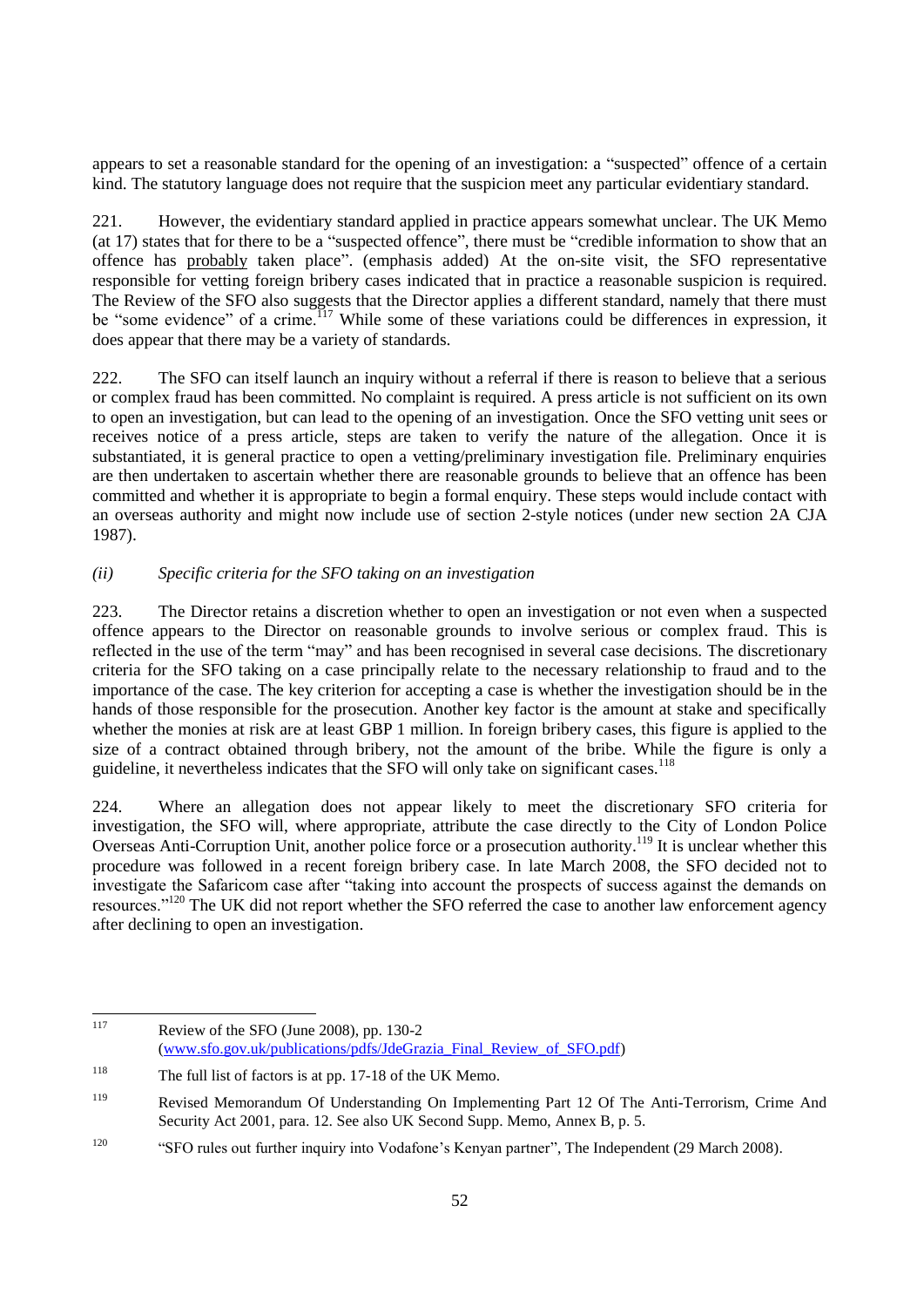*The lead examiners note that the UK has significantly more cases under investigation than in 2004, which constitutes important progress.* 

*The lead examiners note that the standard applied in practice for opening an investigation may be somewhat uncertain and recommend that the UK clarify it. . They also recommend that the SFO ensure that cases that do not meet its discretionary criteria for investigation are referred to other law enforcement agencies for consideration where appropriate.*

# **2. Conduct of investigations and investigative techniques**

# *(a) Gathering evidence and information*

# *(i) Section 2 notices for gathering documents*

225. The SFO has significantly greater power than the police to obtain documents in foreign bribery cases. Under Section 2 of the Criminal Justice Act 1987 (CJA), the SFO Director may issue a written notice requiring a person under investigation or any other person to provide relevant information or documents. Failure to comply with a notice without reasonable excuse is an offence and may also result in the issuance of a search warrant. Section 2 powers were recently extended to the vetting stage in foreign bribery cases. When deciding whether to formally open a foreign bribery investigation, the SFO Director may gather additional information via Section 2 notices if he considers it expedient to do so.<sup>121</sup>

# *(ii) Access to tax information*

226. Section 19 of the Anti-Terrorism, Crime and Security Act 2001 (ATCSA) permits but does not require the UK tax authorities to disclose information subject to secrecy obligations for use in criminal investigations or proceedings. As noted in the Phase 2 Report (paras. 62-63), law enforcement agencies make numerous requests for information to the tax administration. Inland Revenue provides information in most cases. For a small number of requests, the tax authorities ask the requesting agency to clarify the purpose or extent of the request before deciding whether to provide the information. The UK stated that it could not indicate whether tax information was provided or refused to investigators in foreign bribery cases. It explained that all such cases are on-going.<sup>122</sup> However, the examiners note that EFT case has now been withdrawn and hence information about the case should be available. Information about the quality of the co-operation of tax authorities in the Al Yamamah case could also be made available if it would not interfere with other continuing investigations.

227. It is less clear whether the SFO and UK police can readily access tax records in the Crown Dependencies (CDs) and Overseas Territories (OTs). Section 19 of the ATCSA does not appear to apply in these circumstances. Given the role of many CDs and OTs as offshore financial centres, the SFO's ability to access tax information in these jurisdictions could be vital to foreign bribery investigations. To address this problem, the UK hopes to conclude Tax Information Exchange Arrangements (TIEAs) with OTs. Two such arrangements have been concluded with Bermuda and the Isle of Man and negotiations on others with BVI, Guernsey and Jersey are at a late stage. Whether TIEAs allow the exchange of tax information for use in criminal (as opposed to tax-related) proceedings depends on the specific terms of each arrangement, according to the UK. However, information about the actual terms of the arrangements has not been supplied.

 $121$ <sup>121</sup> Criminal Justice and Immigration Act, Section 59, which adds a new Section 2A to CJA 1987.

<sup>&</sup>lt;sup>122</sup> UK Second Supp. Memo at p. 3.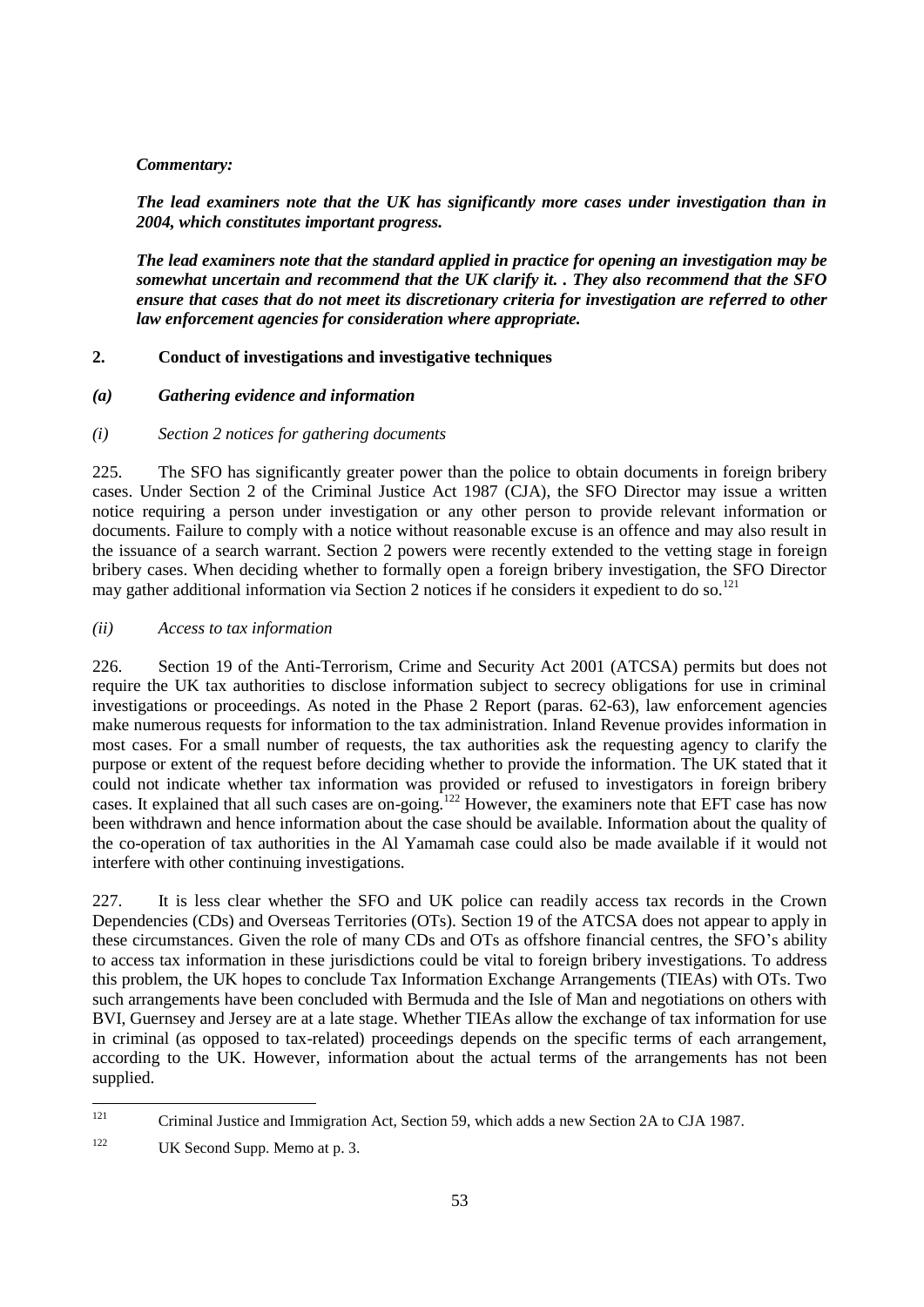*The examiners recommend that the UK take steps to ensure that the SFO can access information held by tax authorities in CDs and OTs in foreign bribery cases. They also recommend that the Working Group follow up whether tax information is provided or refused to investigators in foreign bribery cases.*

#### *(iii) Access to government information*

228. The SFO cannot use Section 2 powers to obtain information from other government departments. Legal powers cannot be exercised against the Crown absent express statutory authority. Nonetheless, the UK has indicated that government departments are obliged to provide evidence or other relevant material to investigators unless there is a statutory barrier to disclosure. The UK did not specify the source of this obligation, however. For SFO cases, section 3(3) CJA 1987 only permits (but does not require) disclosure of information subject to statutory secrecy obligations (other than those in an enactment contained in the Taxes Management Act 1970). In addition, the Cabinet Office has issued guidance on co-operation in investigations. Many government departments also have "statutory gateways" for disclosure of confidential information under an MOU or agreement. In the Al Yamamah case, the UK has indicated that the MOD co-operated fully with the SFO by furnishing access to documents and staff.

229. Difficulties were encountered in the Al Yamamah case with regard to documents held by the National Audit Office (NAO), the public sector auditor. All of the NAO's reports are submitted to the House of Commons Public Accounts Committee and eventually made available to the public. The only exception is a 1992 report of an investigation into the Ministry of Defence (MOD) on the accounting arrangements involving the Al Yamamah transactions, which has never been publicly disclosed.<sup>123</sup> The SFO wrote to and met the NAO to seek a copy of the report. The NAO, however, refused the request on grounds that the report was subject to Parliamentary privilege which could only be waived by Parliament. Despite this assertion of privilege, the NAO provided copies of the report to the MOD and the Foreign and Commonwealth Office (FCO). The UK has indicated that the SFO did not ask the MOD or the FCO for the report since it believed that Parliamentary privilege would also prohibit disclosure by these government departments. It is unclear why the SFO did not ask Parliament to waive privilege. It could have argued, for example, that the rationale for non-disclosure to the public would appear insufficient to justify nondisclosure in the different context of a serious criminal investigation of an alleged fraud involving public funds. More recently, the House of Commons recommended publication of every future audit report of the Eurofighter Typhoon contract between BAE and Saudi Arabia.<sup>124</sup>

 $123$ <sup>123</sup> Instead of providing the report to the full Committee, the NAO submitted it to the Committee Chairman who decided to hear the evidence in camera with one other Committee member. The Chairman then stated that he found no evidence of fraud or wrongdoing in the government. However, he refused to release the report because he considered it would upset the Saudi authorities and impact jobs in the defence industry. Since then, the NAO and successive governments have consistently resisted release of the report. In 2004, the Parliamentary Ombudsman also refused disclosure. She found that the report was subject to parliamentary privilege and hence disclosure was for Parliament to decide. In 2006, several members of Parliament (including the then Public Accounts Committee Chairman) publicly supported releasing the report, but a 2007 Parliamentary motion to that end was defeated. See Parliamentary Ombudsman (2004), *Access to Information: Investigations Completed July 2003 – June 2004*, HC 701, pp. 34-39; ―Parliamentary Auditor Hampers Police Inquiry into Arms Deal‖, The Guardian (25 July 2006); Liberal Democrats Web site (7 February 2007), "House of Commons – Al Yamamah Arms Agreement (Lib Dem Opposition Day)" [\(www.libdems.org.uk\)](http://www.libdems.org.uk/).

<sup>&</sup>lt;sup>124</sup> •• "Ministers call for tougher scrutiny of arms deals", The Guardian (17 July 2008).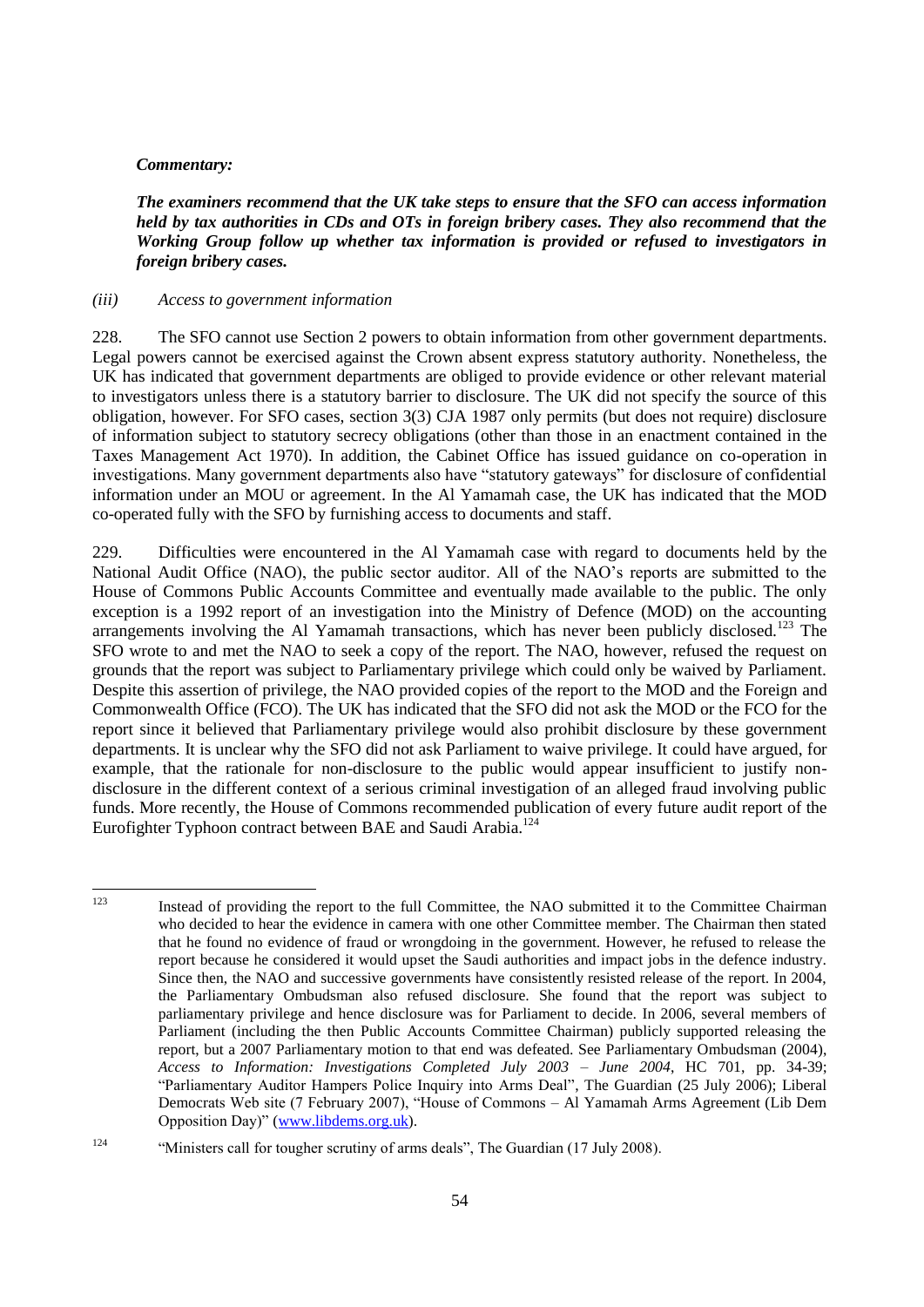## *The examiners recommend that the UK ensure that the SFO can access information held by the NAO and other government agencies that may be relevant to a foreign bribery investigation.*

### *(iv) Special investigative tools*

230. Wiretap evidence remains inadmissible at trial in the UK. A Privy Council Review in January 2008 found that wiretap evidence ought to be allowed at trial. The government has stated that it accepts these recommendations<sup>125</sup> and expects to pass legislation in the 2009-2010 Parliamentary session. In the meantime, some law enforcement agencies such as the Special Organised Crime Agency (SOCA) and the London Metropolitan Police are authorised to seek wiretapping warrants to gather intelligence. The SFO does not have this power, however.<sup>126</sup> At the on-site visit, SOCA stated that it could ask for a warrant to conduct wiretaps at the SFO's request.

231. The SFO also has limited powers to conduct surveillance. The SFO may conduct covert surveillance to obtain private information about a person, but only if the surveillance is not intrusive. The SFO also cannot engage in "property interference", *e.g.*, deploying surveillance devices on vehicles or trespass on private land.<sup>127</sup> However, other law enforcement agencies can and have performed these activities on the SFO's behalf.

232. The SFO may use covert human intelligence sources (CHIS) but does not do so as a matter of policy. (A CHIS is a person who establishes or maintains a relationship with a person to covertly obtain information.) If it is necessary in a particular case, the SFO will leave the matter to other authorised agencies,  $e.g.,$  the police and SOCA.<sup>128</sup> At the time of this report, the SFO was reconsidering this situation as part of a broader review of its directive surveillance powers. General criminal intelligence is available through SOCA.

233. The 2005 Phase 2 Report noted that witness protection programmes were run at the local level which resulted in variations from agency to agency. In April 2006, Sections 82-94 SOCPA on witness protection came into force. The provisions introduced some new measures such as requiring public authorities to assist law enforcement authorities in providing protection, but many of the provisions merely codified existing practice. The Central Witness Bureau, a joint initiative of the Home Office, Ministry of Justice and CPS, was established to assist local law enforcement agencies.

## *(b) Obtaining co-operation from defendants and witnesses*

*(i) Plea bargaining*

234. Limited forms of plea bargaining are available in the UK. For instance, the prosecution may agree to accept a plea by the accused to a lesser offence, or to one or more counts in an indictment. The

<sup>125</sup> UK Memo, p. 29. The Review's Report is available at [www.official-documents.gov.uk/document/cm73/7324/7324.pdf.](http://www.official-documents.gov.uk/document/cm73/7324/7324.pdf)

<sup>&</sup>lt;sup>126</sup> Regulation of Investigatory Powers Act 2000, Sections 1-7; SFO Operations Handbook, "Evidence Gathering  $-$  RIPA".

 $127$  Regulation of Investigatory Powers Act 2000, Sections 26-28; SFO Operations Handbook, "Evidence"  $Gathering - RIPA - Surveyi$ llance".

<sup>&</sup>lt;sup>128</sup> Regulation of Investigatory Powers Act 2000, Sections 29-30; SFO Operations Handbook, "Evidence Gathering – RIPA – Covert Human Intelligence", pp. 143-145.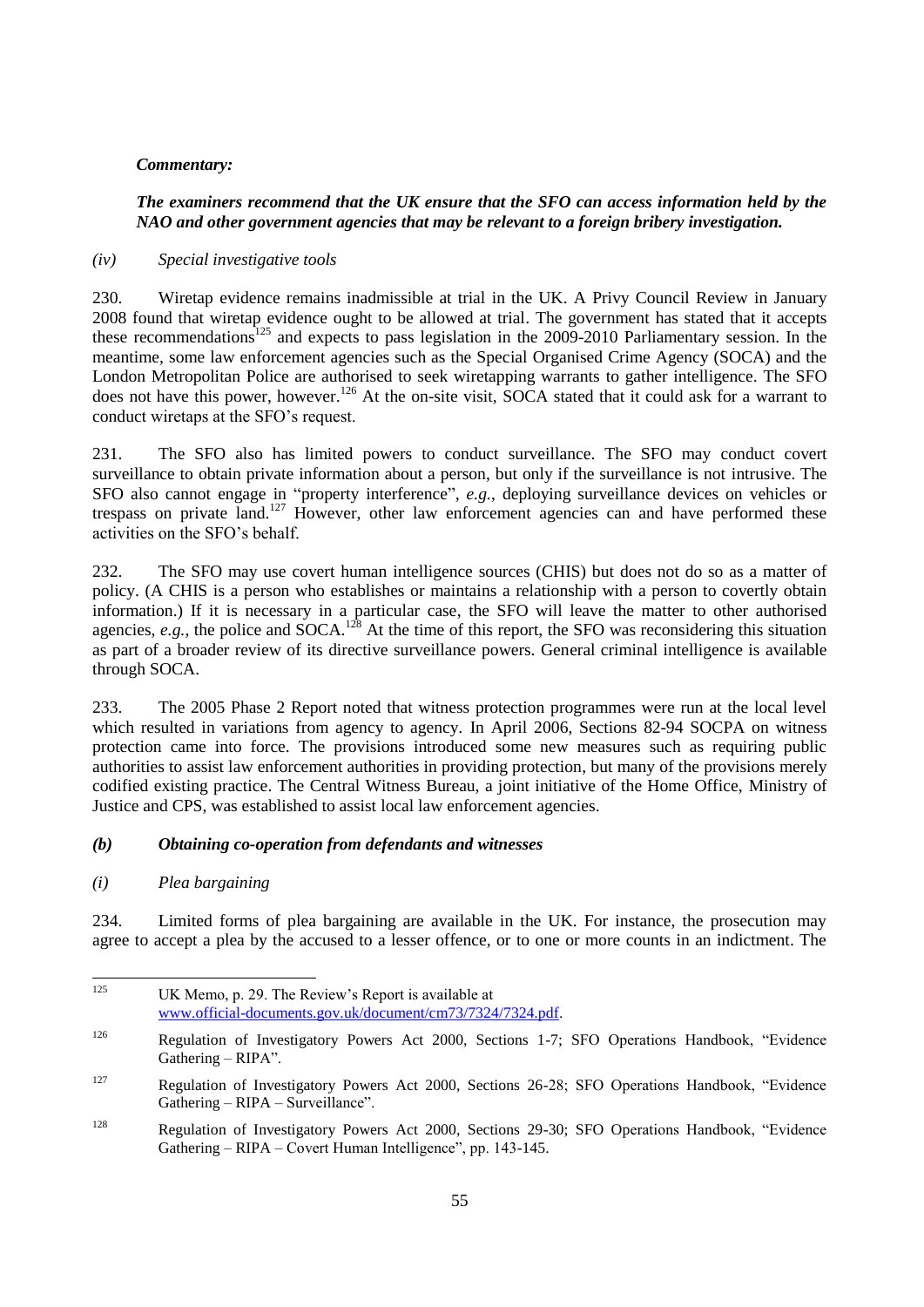defendant may agree to plead guilty on a set of facts agreed with the prosecution. "Indicative sentencing" is also available for cases heard in Crown Court.<sup>129</sup> Under this procedure, the court indicates the maximum sentence that would be imposed based on a set of facts agreed to by the prosecution and the defence.<sup>130</sup> Several factors influence the sentence after a guilty plea. The court is required to consider guidelines that suggest a discount of one third for a plea at the first reasonable opportunity, one quarter after a trial date is set, and one tenth just before or during a trial.<sup>131</sup>

235. The SFO and other UK law enforcement bodies have repeatedly suggested that an effective system of plea bargaining would help reduce the time needed for investigation and trial preparation.<sup>132</sup> At the on-site visit, SFO officials stated that defendants in serious fraud cases generally do not plead guilty or do so just before trial for several reasons. Sentences upon conviction for fraud are low (only three years' imprisonment on average) so there is limited incentive for a plea. In the 2007 Fraud Review, 94% of the respondents favoured reform. In April 2008, the Attorney General published a consultation paper which proposed a framework for "plea negotiations" in fraud cases.<sup>133</sup> The SFO is also considering using plea bargaining more frequently and supports the Attorney General's reform proposals.<sup>134</sup>

236. The examiners are encouraged by these reform efforts but nevertheless have some reservations. The lack of effective corporate liability for foreign bribery will prevent plea bargaining from being an effective option. In addition, the proposed reform does not appear to result in greater sentencing discounts for early pleas. A more effective solution may involve increasing the maximum sentence for foreign bribery. The Review of the SFO and the Fraud Review have recommended that the maximum sentence for fraud be increased to 14 years;<sup>135</sup> penalties for foreign bribery should be the same as for fraud. Especially in connection with higher potential sanctions, the UK could also consider increasing the discount rates applied to early pleas. The current plea bargaining reform proposal would not be available for the foreign bribery offence because it applies only to fraud.

237. Despite these concerns, the UK recently secured through plea bargaining its first foreign bribery conviction in an OACU case.<sup>136</sup> Only limited information about the case is available from media reports. The UK authorities explained that they could not provide additional details about the case because of on-

<sup>129</sup> The Crown Court tries "either-way" offences if the case is serious or complex. It also tries all indictable offences, such as the common law foreign bribery offence.

<sup>130</sup> For a fuller discussion of plea bargaining and indicative sentencing, see Sprack (2006), A Practical Approach to Criminal Procedure  $(11^{\text{th}}$  ed.), paras. 17.29-17.32; and *R. v. Goodyear*, [2005] EWCA Crim 888.

<sup>131</sup> Sentencing Guidelines Council (2004), *Reduction in Sentence for a Guilty Plea*; Attorney General (2005), *Guidelines on the Acceptance of Pleas and the Prosecutor's Role in the Sentencing Exercise*.

<sup>132</sup> See also "SFO Chief Backs Overseas Bribe Case Deals", Financial Times (29 June 2008); "SFO's New Chief Lobbies for Radical Overhaul", The Guardian (21 April 2003); "Top Fraud Investigator Calls for Plea Bargaining", The Guardian (3 March 2005); "Plea Bargaining Urged to Help Gain Information", The Guardian (July 19 2005); see also O'Keefe (2006), "The Serious Fraud Office's Perspective on Sentence Canvassing" [\(www.isrcl.org\)](http://www.isrcl.org/).

<sup>133</sup> Attorney General's Office (2008), *The Introduction of a Plea Negotiation Framework for Fraud Cases in England and Wales: a Consultation*.

<sup>&</sup>lt;sup>134</sup> "SFO to allow company plea-bargains over fraud", The Times (17 July 2008); "Fraud Office to adopt USstyle plea bargaining", The Daily Telegraph (9 September 2008); UK Second Supp. Memo, Annex A, p. 5.

<sup>&</sup>lt;sup>135</sup> Review of the SFO (June 2008), p. 87.

<sup>136</sup> ―Corruption case success celebrated‖, Department for Business, Enterprise and Regulatory Reform (22 August 2008).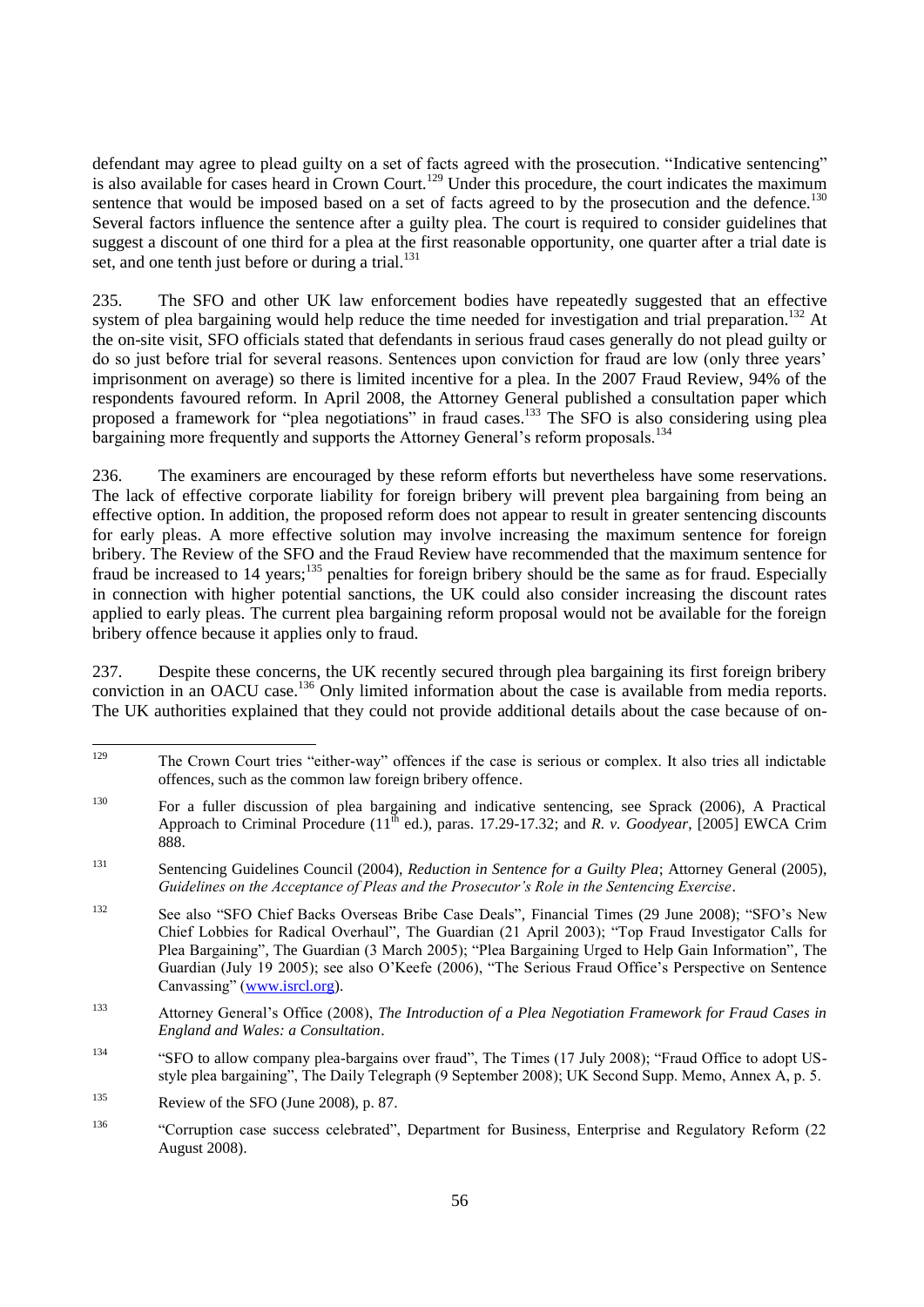going related legal proceedings. The examiners find these developments encouraging, but a full assessment of the case is possible only with more detailed information such as the details of the plea agreement, any understanding regarding sanctions, and any proceedings against or agreements with the company involved.

238. According to press reports, in August 2008, the 65-year-old Danish managing and financial director of CBRN Team, a UK-based weapons security company, pled guilty to one count of bribery under the 1906 Act. The director had paid GBP 83 000 in bribes in 2007-2008 to two Ugandan officials in relation to a GBP 210 000 contract. A second count of transferring criminal property in the amount of GBP 38 000 was dismissed after the prosecution tendered no evidence. A third count of money laundering was in effect brought to an end without entering a verdict. In September 2008, the director received a 5 month jail sentence suspended for one year.<sup>137</sup>

### *Commentary:*

*The examiners recommend that the UK make its system of plea bargaining more effective and include the foreign bribery offence within the scope of the reform efforts. They also recommend that the UK provide further information to the Working Group about the first conviction in the UK for foreign bribery, and that the Working Group assess the case when such information becomes available.*

### *(ii) Co-operative witnesses - Queen's evidence and immunity*

239. Reduction in sentences for defendants in exchange for co-operation (known as "Queen's Evidence") is permitted under UK case law. The practice was codified by statute in 2006 and is available in cases tried in Crown Court. The Review of the SFO noted that the SFO is only "beginning to use SOCPA powers to develop co-operators" and that it has yet to fully avail itself of this tool.<sup>138</sup> Under this framework, a defendant must agree in writing with the prosecution to assist in the investigation or prosecution of an offence. A reduction in sentence is normally between one-half and two-thirds of the sentence that would otherwise be passed, but could exceed three-quarters in the most exceptional cases. The discount is in addition to any that may apply for guilty pleas. If the defendant knowingly fails to provide the assistance as agreed, then the prosecutor may ask the court to increase the sentence, but only if the defendant is still serving his/her sentence.<sup>139</sup>

240. A defendant who reneges on his/her agreement may be brought back to court only if he/she is still serving a sentence. This suggests that the prosecution would be pressured to quickly advance an investigation/prosecution and allow the defendant to assist (*e.g.*, provide court testimony) before the defendant's (likely very short) sentence expires.

241. The recent legislation provides two additional means for prosecutors to obtain co-operation from witnesses. A prosecutor may offer any person (including a defendant) an undertaking that information provided by that person would not be used in any proceedings against him/her. As well, a prosecutor may

<sup>137</sup> <sup>137</sup> ―Government official guilty of corruption‖, City of London Police News Release (22 September 2008) [\(www.cityoflondon.police.uk\)](http://www.cityoflondon.police.uk/); "Security boss escapes jail over Ugandan bribes", The Times (26 September 2008); "First executive convicted of foreign bribery escapes jail term", The Guardian (27 September 2008); "Ugandan is jailed in UK bribery crackdown", The Guardian (23 September 2008); ―Government official guilty of £50,000 corruption‖, The London Daily News (23 September 2008). ―Guilty plea to bribery sets legal landmark‖, Financial Times (23 August 2008).

<sup>138</sup> Review of the SFO (June 2008), p. 127; see also *Phase 2 Report: United Kingdom* at para. 134.

<sup>139</sup> Serious Organised Crime and Police Act 2005 (SOCPA), Sections 73-75A; *R. v. P; R. v. Blackburn*, [2007] EWCA Crim 2290.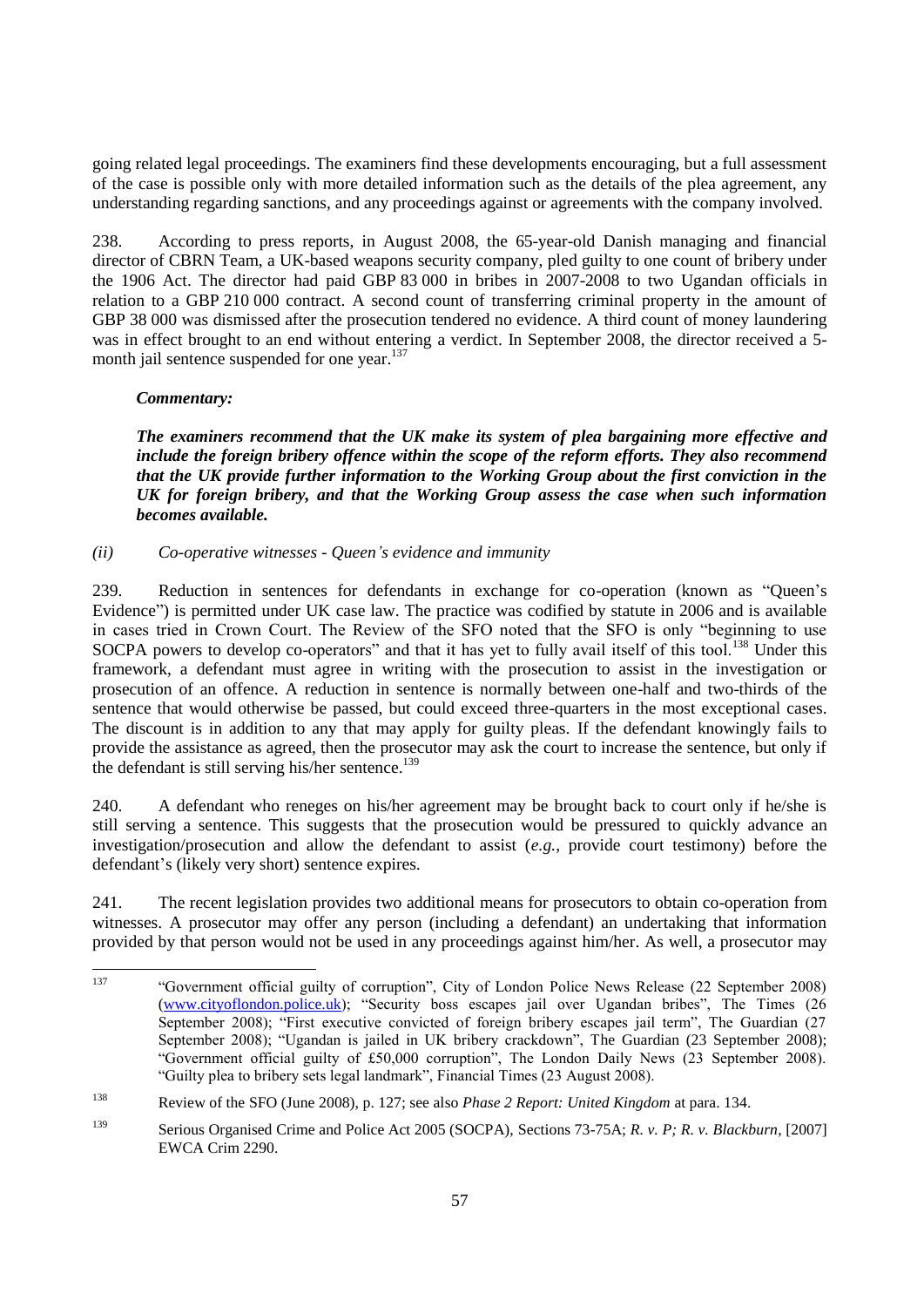grant immunity from prosecution (in writing) to a person. A prosecutor may invoke either provision if he/she deems it "appropriate" to do so.<sup>140</sup> More recently, the new Director of the SFO stated that it would consider deferring prosecutions against companies in return for co-operation and/or the implementation of internal company controls to prevent foreign bribery.<sup>141</sup> In the absence of monetary sanctions, such sanctions would raise questions about the sufficiency of sanctions. After the on-site visit, the SFO stated that it was examining the U.S. approach to deferred prosecutions, $142$  a system which imposes substantial fines and internal controls against corporations under such arrangements. Fines are obviously highly unlikely for companies in plea bargaining scenarios when there is no effective regime of corporate liability.

### *Commentary:*

*The examiners recommend that the UK ensure that defendants in foreign bribery cases who cooperate with the authorities, or who enter into deferred prosecution agreements or similar agreements, are nevertheless subject to sanctions that are effective, proportionate and dissuasive. They also recommend that the Working Group follow up the use of co-operative witnesses and deferred prosecution of companies in foreign bribery cases as practice develops.*

### **3. Delays in investigations and prosecutions**

242. Delay has become a major concern in SFO cases. In the two years after Phase 2, the average time needed for the SFO to take a major fraud or corruption case to court has doubled to almost five years, though this figure fell to 25.5 months in 2007-2008.<sup>143</sup> Delay appears to be principally caused by the SFO's disclosure obligations, and the availability and use of resources.

### *(a) The prosecution's disclosure obligations*

243. Disclosure in the UK is very labour-intensive and time consuming in cases of complex economic crime. In conducting an investigation, an investigator must pursue all reasonable lines of inquiry. He/she is then required to retain all relevant material and to record all information relevant to an investigation in a durable or retrievable form. Material is relevant if it has some bearing on any offence or person under investigation, or on the surrounding circumstances of the case. The prosecution must then disclose to the defence the material on which it relies to prove its case (known as "used material"). It must also disclose ―unused material‖, *i.e.* material that does not form part of the prosecutor's case but ―might reasonably be considered capable of undermining the case for the prosecution against the accused, or of assisting the case for the accused." Thereafter, the prosecution has a continuing duty to produce additional unused material

<sup>140</sup> SOCPA, Sections 71 and 72.

<sup>&</sup>lt;sup>141</sup> "SFO to allow company plea-bargains over fraud", The Times (17 July 2008).

<sup>&</sup>lt;sup>142</sup> UK Second Supp. Memo, Annex A, p. 5; "Fraud Office to adopt US-style plea bargaining", The Daily Telegraph (9 September 2008).

<sup>&</sup>lt;sup>143</sup> SFO Annual Report 2006/2007, p. 14; "Time runs out for SFO dogged by delays and embarrassment", The Guardian (17 July 2007); SFO Annual Report 2007/2008, p. 5.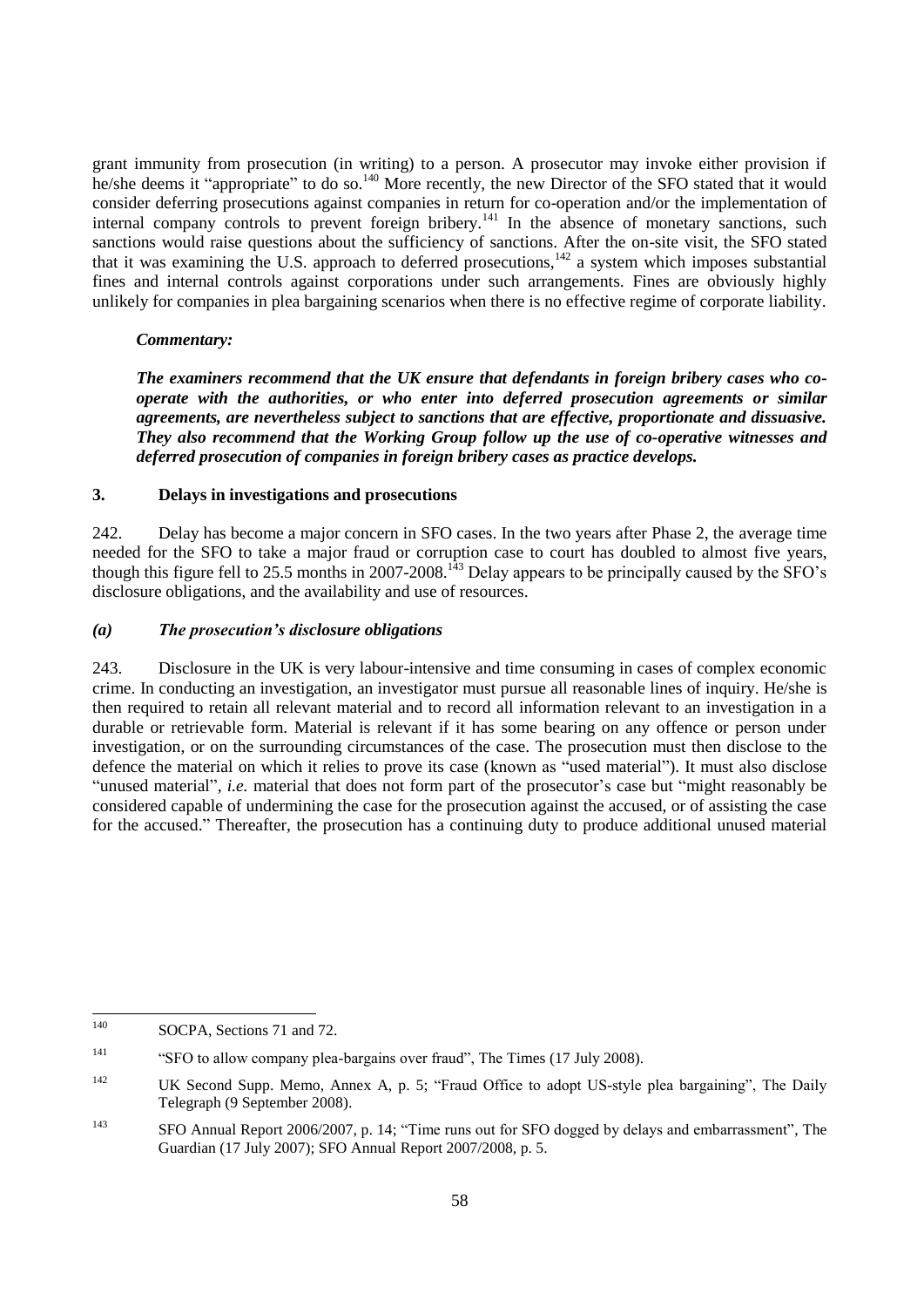that meets the test for disclosure.<sup>144</sup> Failure to meet disclosure obligations can have grave consequences. A court may find that there has been an abuse of process and stay the proceedings.<sup>145</sup>

244. The duty to retain all relevant material and information can result in voluminous records, especially when electronic information is involved. A single search and seizure of computers could involve millions of pages of documents. Investigators and prosecutors must in theory examine all of this material and provide disclosure of all material favourable to the accused. Providing the defence with the "warehouse key" *(i.e.* all of the material) is prohibited. Software tools and techniques such as dip sampling ameliorate but do not resolve the problem. To reduce the amount of materials gathered and the resulting disclosure obligations, the SFO has used Section 2 notices to compel suspects to produce evidence. However, this approach risks the destruction of evidence. At the on-site visit, UK police officers stated that they prefer search warrants to Section 2 notices whenever the former is available.

245. Recent comprehensive reviews of fraud practice and the SFO have concluded that the current disclosure regime is not suited for cases of complex economic crime. The Fraud Advisory Panel<sup>146</sup> has called the regime "unfit for purpose" in complex fraud cases. The UK Government's Fraud Review found that there was a general consensus that "complex cases, including serious fraud, present particular problems for trial management and the handling of disclosure issues".<sup>147</sup> The Review of the SFO concluded that disclosure diverts a massive amount of SFO resources from investigative work and may drive away good staff. At the on-site visit, SFO representatives were also of this view. However, solicitors from the private bar did not express any concerns. In the press release announcing the issuance of the Review of the SFO was published, the Attorney General rejected the Review's proposal for reforming disclosure but stated that the regime would be kept under active review.<sup>148</sup>

## *(b) SFO resources*

246. Despite increases in recent years, the SFO's budget appears low compared to those of other enforcement agencies in the UK. The budget rose from GBP 23 million in 2003-2004 to GBP 35 million in 2005-2006, mostly because of the SFO's major new role in prosecuting cartel cases (Phase 2 Report, para. 127). By 2007-2008, the budget had risen to GBP 43.3 million, but was still less than 10% of the 2006- 2007 budget for the Serious Organised Crime Agency (SOCA) and 15% of the 2007-2008 budget for the Financial Services Authority. At the end the 2006-2007 financial year, the SFO had 314 permanent and

<sup>144</sup> <sup>144</sup> CPIA Code of Practice, paras. 2.1, 4.1-4.4 and 5.1-5.6; SFO Operational Handbook IV. Evidence Gathering – Disclosure of Unused Material; CPIA 1996, Part I; Criminal Procedure Rules 2005, Part 22- 28; CPS, Disclosure Manual, Chapter 12; Court of Appeal, Protocol for the Control and Management of Unused Material in the Crown Court, paras. 20-22; Attorney General's Guidelines on Disclosure, paras. 10-12 and 24; Blackstone's Criminal Practice, D9.

<sup>145</sup> Attorney General's Guidelines on Disclosure, paras. 32-41; CPS, Disclosure Manual, Chapter 30, paras. 3- 7; Review of the SFO (June 2008), Chapter 5. It should be noted, however, that a court will stay proceedings only in exceptional circumstances. At the on-site visit, a judge stated that the prosecution would be given more leeway in cases involving serious and complex charges. SFO officials also could not cite any SFO cases that were judicially stayed due to a failure to make timely disclosure. See also CPIA 1996, Section 10; Protocol on the Control and Management of Heavy Fraud and other Complex Cases (2005), Section 5.ii); and Blackstone's Criminal Practice 2008, D3.58-3.62.

<sup>&</sup>lt;sup>146</sup> The Fraud Advisory Panel is a body that works on policy and legal reform in the area of fraud, among other things. It includes representatives from the legal and accountancy professions, law enforcement, and academia [\(www.fraudadvisorypanel.org/index.html\)](http://www.fraudadvisorypanel.org/index.html).

<sup>&</sup>lt;sup>147</sup> Fraud Review, Chapter 9.

<sup>&</sup>lt;sup>148</sup> "Attorney General Ministerial Statement on de Grazia Report into the Serious Fraud Office" (10 June 2008) [\(www.attorneygeneral.gov.uk\)](http://www.attorneygeneral.gov.uk/).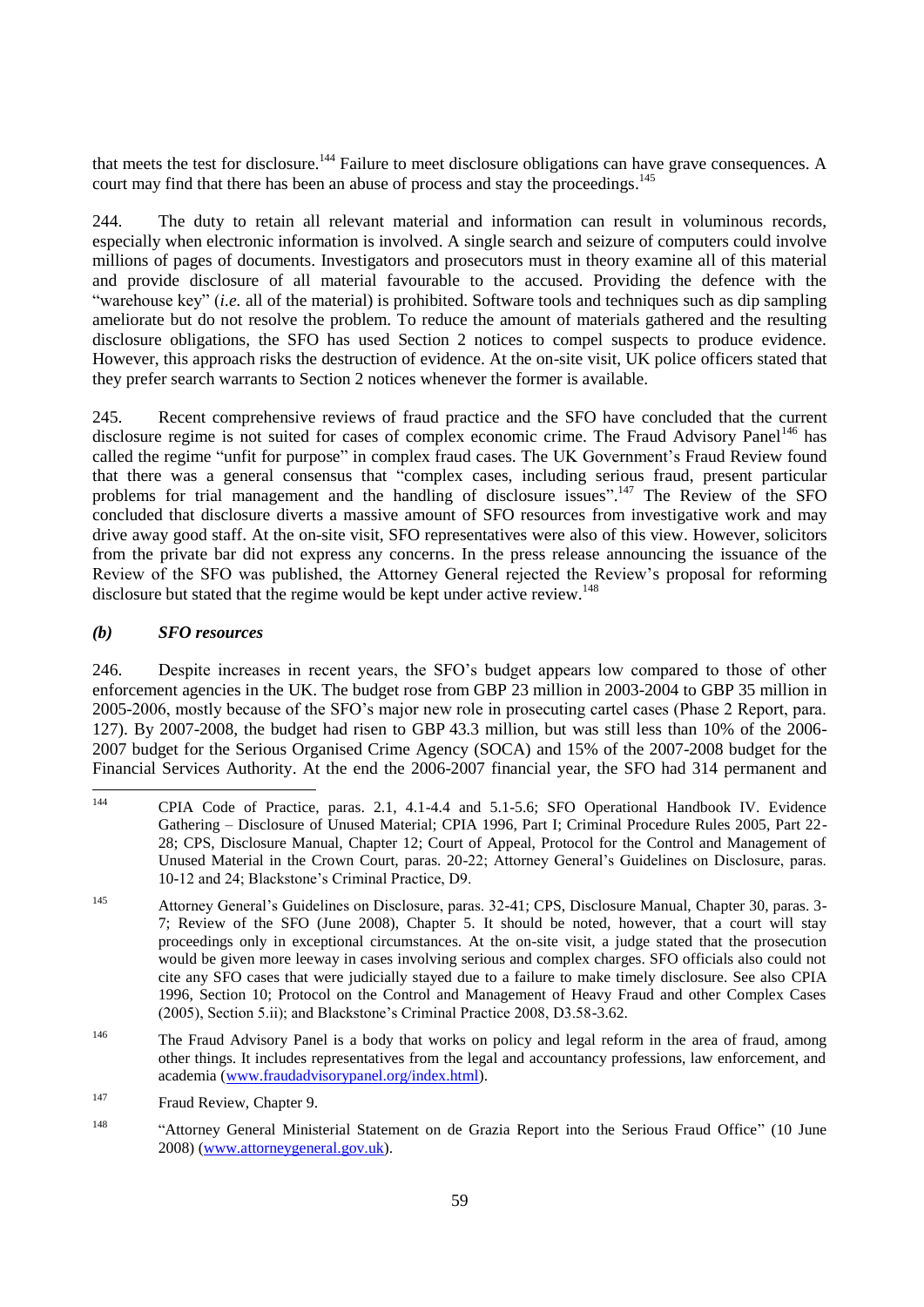non-permanent staff, compared to SOCA's approximately 4 200. Thereafter, the SFO's budget is set to shrink by almost 10% to approximately GBP 39.0 million in 2008-2009, with further slight reductions in the following two years. $^{149}$ 

247. Since it began actively investigating foreign bribery cases in 2004, the SFO has spent significant resources on foreign bribery cases. The precise amounts expended are not clear. The UK indicated that approximately one-third of the SFO's work since 2004 has involved foreign bribery.<sup>150</sup> However, it also stated that in 2007, the "resource budget" for foreign bribery was approximately GBP 4 million.<sup>151</sup> which roughly equals 9% of the overall 2007-2008 SFO budget of GBP 43.3 million. The UK also indicated that in 2007 twelve permanent SFO staff worked on foreign bribery as well as a contracted team of seven consisting largely of counsel.<sup>152</sup> This would appear to amount to only approximately 6% of the 314 permanent and non-permanent SFO staff in 2006-2007. Finally, the UK also stated that the SFO "believe that around 23% of current investigator/prosecutor resources were devoted to overseas corruption in 2007- 08".<sup>153</sup> It is difficult to draw any general conclusions from these various statements.

248. The UK expects SFO resources devoted to foreign bribery to remain unchanged for 2008-09. It has explained that the percentage of investigator/prosecutor resources and the available budgetary funds will remain at 23% and GBP 4 million respectively. The UK has indicated that a further GBP 500 000 will be allocated to MLA to assist foreign investigations.

249. Overall SFO budget figures do not include special requests for funding an overseas corruption unit. In spring 2008, an SFO request for ring-fenced funding for such a unit was denied. The unit would have been similar in size to the Al Yamamah case team, *i.e.* three case controllers, four investigative lawyers, four to five financial investigators, and temporary staff.

250. These SFO budget figures also do not include expenditures in "blockbuster" cases, *i.e.* those exceeding GBP 7.5 million over the life of an investigation and prosecution. The Treasury provides additional funding for blockbusters through the Reserve on a case-by-case basis, though there is no complete data on how much funding was actually allocated.<sup>154</sup> Nevertheless, the UK has indicated that in January 2007 Treasury approved GBP 22.8 million over five years for the SFO to investigate cases arising from the UN Oil-for-Food programme for Iraq.<sup>155</sup> However, these alleged cases involve sanctions-busting and not foreign bribery. After the on-site visit, the UK stated that an additional GBP 6 million has been designated for Oil-for-Food cases.<sup>156</sup>

251. The SFO's budget is spent mainly on non-police resources, and much of it on non-SFO personnel. Around GBP 10 million is spent annually on outside expertise. This includes outside counsel, who are used to prosecute all cases.<sup>157</sup> The reliance on external counsel has hindered the retention of

<sup>152</sup> *Ibid.*

- <sup>154</sup> UK Memo at 12-14; additional information provided by the UK at the on-site visit.
- <sup>155</sup> Summary and Conclusions of the Working Group on the UK's Written Follow-up Report, para. 10.
- <sup>156</sup> UK Second Supp. Memo at p. 7 and Annex A, p. 6.
- <sup>157</sup> UK Memo at pp. 13-14.

 $149$ UK Memo, pp. 10-12; SFO Annual Report 2006/07, p. 9; SOCA Annual Plan, 2006/07, p. 7; FSA Business Plan 2008-2009, p. 39. See also SOCA Annual Plan, 2008/09, p. 8.

 $150$  UK Supp. Memo, p. 6.

<sup>151</sup> *Ibid.*

<sup>153</sup> UK Second Supp. Memo, Annex A at p. 6. Reliable data before 2006-2007 were not available because of fluctuating numbers in staff. See UK Supp. Memo, p. 6.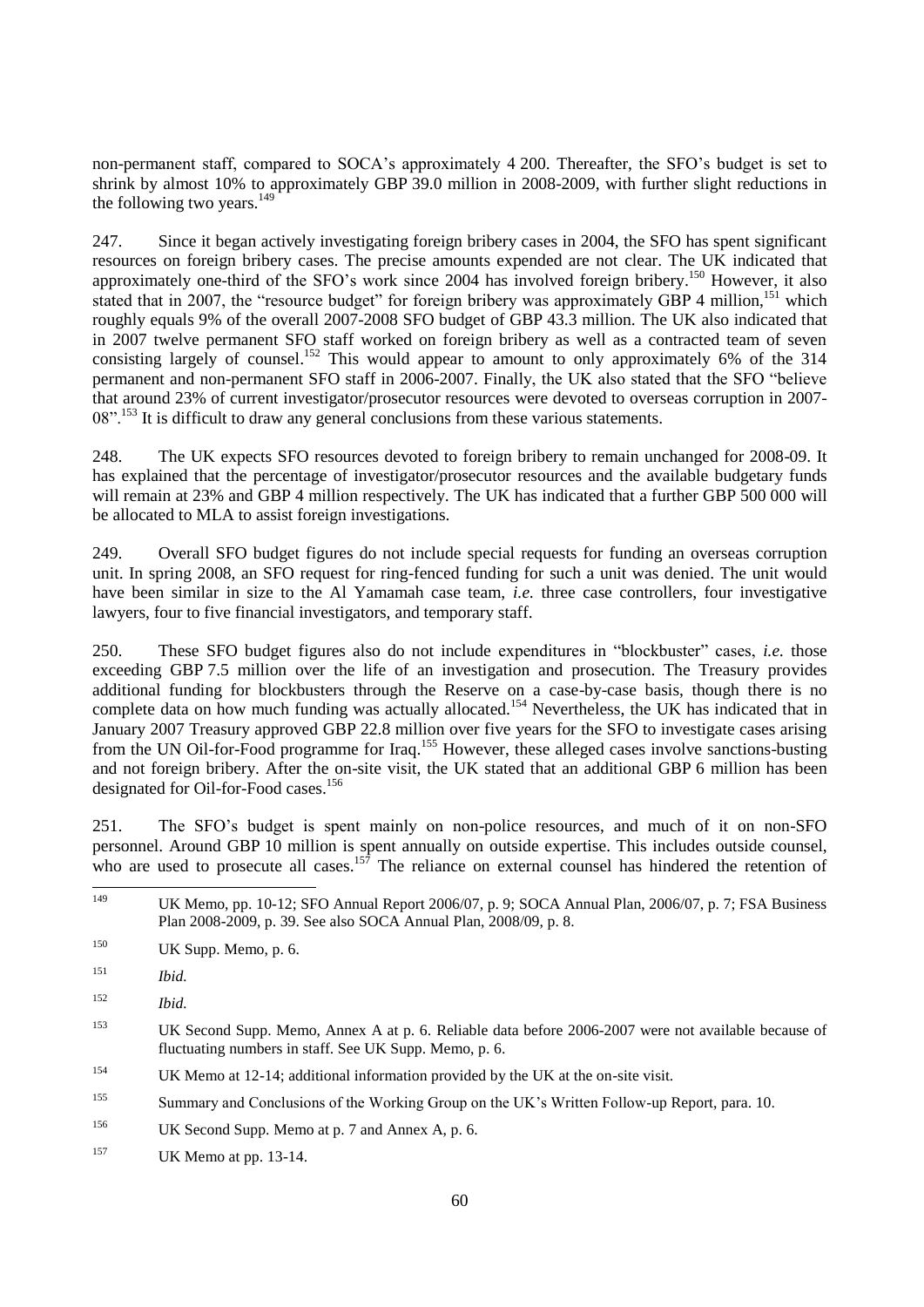expertise within the SFO, as noted in the Review of the SFO.<sup>158</sup> When necessary, the SFO will also hire outside forensic accountants and experts to assist an investigation. The balance of the budget is spent on inhouse case controllers, investigative lawyers, financial investigators, administrative staff, and overhead.<sup>159</sup>

252. The examiners are somewhat concerned that resources for foreign bribery cases may be inadequate. These cases are often time-consuming and costly because they are very complex and entail gathering evidence from abroad. The Safaricom case illustrates these considerations. In late March 2008, the SFO decided not to investigate the case after "taking into account the prospects of success against the demands on resources."<sup>160</sup> The UK authorities did not provide information about the anticipated difficulties in the case. At the on-site visit, the then SFO Director stated plainly that the Office did not have enough resources. Other SFO officials added that these stringent budgetary conditions have resulted in staff salaries that are lower than those at other law enforcement agencies. This in turn has affected staff morale and made it difficult to hire and retain qualified investigators. Blockbuster funding provides some welcome relief but is not ideal. It is generally used to hire temporary external staff who tend to leave the SFO - with their investigative expertise and experience - when their contracts expire. This has at least partly contributed to a shortage of skills at the SFO, according to the Review of the SFO (Chapter 9).

253. The examiners further believe that these resource problems may worsen. The SFO expects foreign bribery cases to grow in number and complexity, but it has yet to determine how to handle the consequent resource implications.<sup>161</sup> Furthermore, as noted above, the new Director announced in May 2008 that the SFO would put greater emphasis on areas such as consumer fraud and fraud prevention. The Director later indicated that "[t]here may well be less spent on investigating and prosecuting fraud because there will be other things we'll be doing within our financial envelope".<sup>162</sup> Foreign bribery cases may therefore face growing competition for resources. It was also noted above that five of the most senior prosecutors at the SFO had left or were expected to leave the Office. Such an extraordinary turnover in senior management in a short period of time will likely deplete the SFO of invaluable expertise in foreign bribery investigations.

254. After the on-site visit, the SFO explained that the purpose of the "ongoing reorganisation" was to "enable the SFO to conduct more timely investigations and prosecutions". Upon taking office, the new Director of the SFO was of the view that the SFO's overseas corruption unit was too small to cope with the workload. In October 2008, he explained to the Working Group that he intended to make overseas corruption one of the three publicly-identified core work areas of the SFO. At the time the Working Group discussed this report, a new head of the overseas corruption area had also just been appointed. The Director also indicated to the Group that he expected to increase resources for overseas corruption cases from present levels. However, the specific budget figures were still being determined.

#### *Commentary:*

# *The examiners are very concerned about the SFO's high level of staff turnover and extensive use of temporary staff, which appear to be exacerbated by current funding arrangements. They are*

<sup>158</sup> Review of the SFO (June 2008), Chapter 10.

<sup>159</sup> UK Memo, pp. 13-14; Review of the Serious Fraud Office – Final Report (June 2008), p. 56; SFO Operational Handbook - III. Case Planning – Counsel and External Legal Expertise and Accountants.

<sup>&</sup>lt;sup>160</sup> "SFO rules out further inquiry into Vodafone's Kenyan partner", The Independent (29 March 2008).

<sup>161</sup> SFO Annual Report 2006/07, p. 36; UK Supp. Memo p. 6.

<sup>&</sup>lt;sup>162</sup> "SFO chief stands firm on consumer fraud", Accountancy Age (15 May 2008); "Fraud boss has smaller fish to fry", The Financial Mail (25 May 2008); "White-collar crime: SFO boss plans to cut back on prosecutions and investigations", The Guardian (17 July 2008).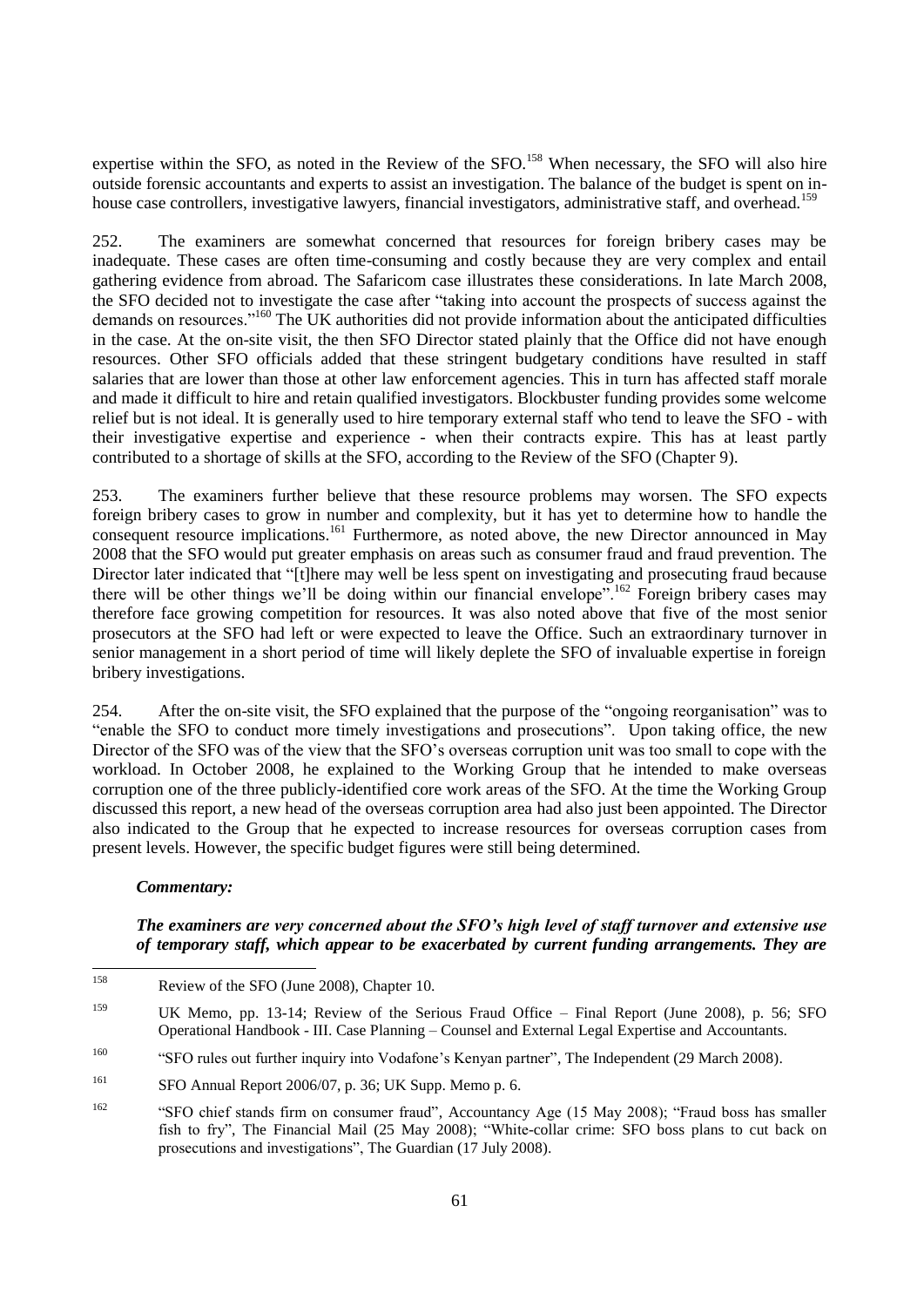*also concerned about the amount of resources expended on outside barristers. They recommend that the UK (a) consider whether SFO salaries and other conditions of employment are sufficiently competitive to attract and retain staff, and (b) consider using in-house barristers to prosecute its cases. They also recommend that the UK continue its active review of the disclosure regime for prosecutors in complex commercial cases and that the Working Group follow up in this area.*

*The examiners are also concerned that the SFO may not have sufficient resources to investigate and prosecute foreign bribery cases. Resource pressures will likely rise due to the SFO's decreasing budget, ongoing reorganisation, and new initiatives on consumer fraud and fraud prevention. A dedicated overseas corruption unit with ring-fenced funding could have resolved some of these difficulties. While that option has been rejected, the examiners note that the Director of the SFO will be increasing resources for overseas corruption cases. The examiners recommend that the UK ensure that the SFO has sufficient human and financial resources so as to carry out its role effectively in foreign bribery cases.*

## *(c) Police resources, including for the SFO*

255. The SFO does not have in-house police resources. Until 2006, it had to request police support from various external police bodies. According to the SFO, such requests are rarely refused but the available support could often be limited in various ways. The SFO attempted to get around the problem by relying on temporary staff or retired police officers. It was also increasingly forced to rely on police officers with no experience in fraud investigations.

256. This situation improved in November 2006 with the creation of the City of London Police Overseas Anti-Corruption Unit (COLP OACU). At present, the Unit works exclusively on foreign bribery cases except in emergencies, *i.e.* to save life and limb. It supports all foreign bribery investigations conducted by the SFO except those assigned to the Ministry of Defence Police (MDP). It also has conduct of foreign bribery cases which the SFO has declined to investigate. The OACU had ten officers in April 2008, all of whom were drawn from the COLP Economic Crime Department.<sup>163</sup> The Unit is funded by the Department for International Development (DFID) and the Department for Business Enterprise and Regulatory Reform (BERR). The funding was initially for three years from November 2006 but was later extended to April 2011.<sup>164</sup> DFID will contribute over GBP 3 million during this period, while BERR will provide GBP 140 000 per year from April 2008 for two officers. As of October 2008, the unit thus had twelve officers. The DFID funding had been earmarked for poverty reduction in developing countries, but the UK considers that all of the officers in the OACU may also investigate bribery of foreign officials of developed countries.

257. The jurisdiction of the COLP was expanded from South-east England to all of England and Wales on 1 April 2008. This greatly expands the OACU's territorial competence and largely eliminates the need to rely on local police in foreign bribery cases. The development is thus a major improvement, provided that the OACU has sufficient resources. While the change is welcome, its nature and permanence are uncertain. Despite requests, the UK has not provided further information about the decision such as who made it, how it is funded, or its nature and the date.

258. The MDP investigates foreign bribery cases involving Ministry of Defence (MOD) employees or defence contracts to which the MOD is party. As such, it has supported the SFO in the Al Yamamah

<sup>163</sup> Information provided by the UK in its response to the Phase 2 bis questionnaire and at the on-site visit. See also Web site of the OACU [\(www.cityoflondon.police.uk/CityPolice/ECD/anticorruptionunit\)](http://www.cityoflondon.police.uk/CityPolice/ECD/anticorruptionunit).

<sup>164</sup> This date corresponds to the funding arrangements for all other police forces and bodies in the UK.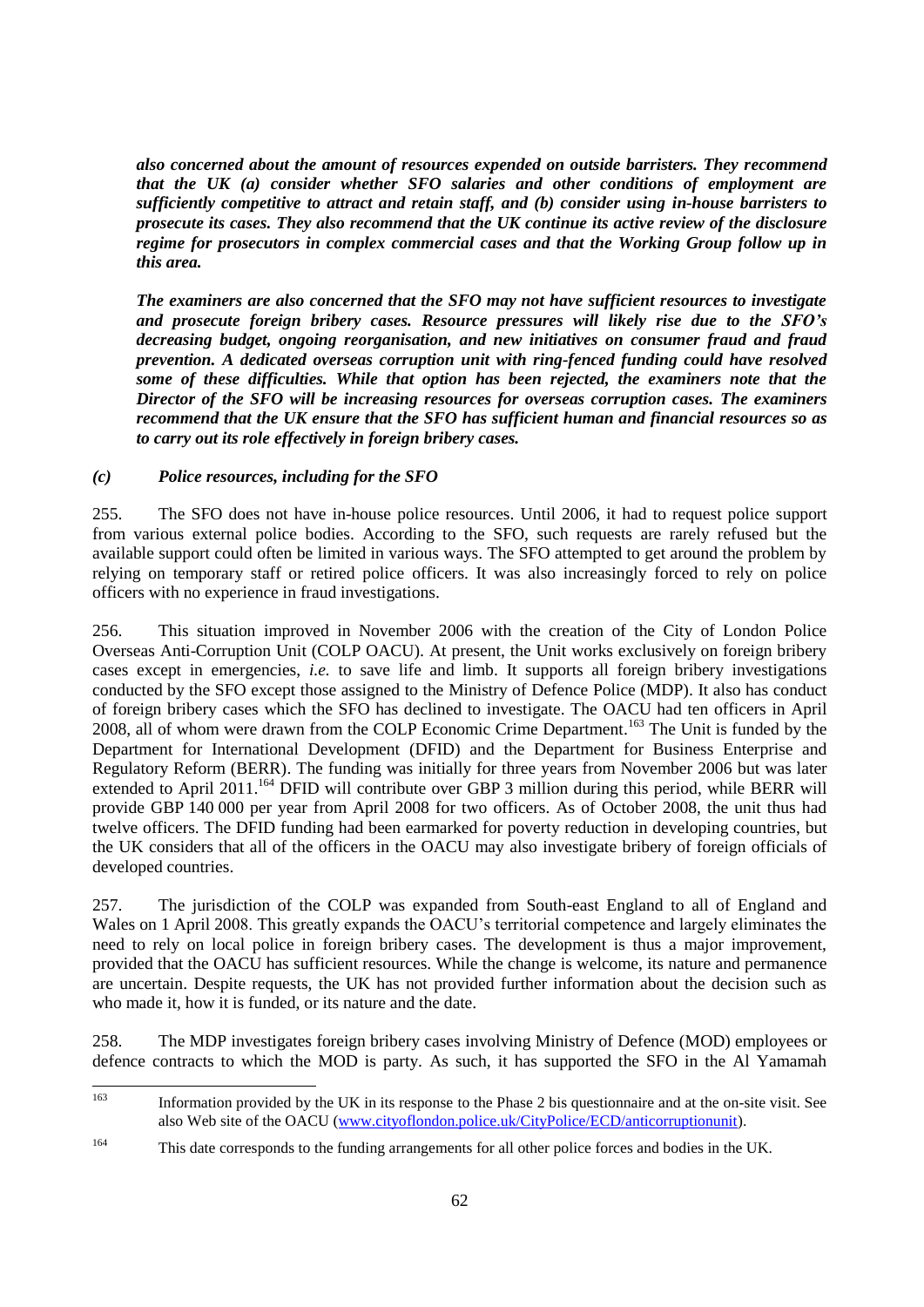investigation. Foreign bribery investigations are conducted by the MDP's Economic Crime Unit and funded from the existing MOD budget. There is no data on the amount of financial and human resources allocated by the MOD for this purpose. The MOD is considering whether to seek dedicated funding for this work.<sup>165</sup> The examiners unfortunately could not obtain additional information as the MDP did not attend the on-site visit.

259. Police forces other than the OACU and the MDP could be involved in future foreign bribery cases. A Proceeds of Crime Team within the Metropolitan Police investigates and recovers money laundered through the UK financial system by politically exposed persons.<sup>166</sup> The unit could conceivably provide useful information to foreign bribery investigations. The SFO may also ask SOCA to perform tasks that can be done more effectively or efficiently by a central agency, or where SOCA has competencies or knowledge not widely available elsewhere. In 2006/07, SOCA assisted 21 police forces and five government agencies with (presumably domestic) corruption investigations.<sup>167</sup>

260. The examiners believe that the creation of the OACU is a very significant improvement, though some concerns remain. Current funding extends to  $2011$ .<sup>168</sup> Officials at the on-site visit suggested that the Home Office may assume future financial responsibility but that is far from certain at this point. It is also unclear whether the current funding is sufficient, since the OACU's 12 officers are now responsible for 26 foreign bribery investigations, with more cases expected in the near future. Officials at the on-site visit stated that additional COLP officers can be assigned, subject to availability. The examiners also received very limited information about the MDP's resources.

# *Commentary:*

# *The examiners recommend that the Working Group follow up whether there are sufficient police resources to investigate foreign bribery cases, including in SFO cases.*

## **4. Jurisdictional issues**

# *(a) Nationality jurisdiction over legal persons from the Crown Dependencies and Overseas Territories*

261. The UK has established nationality jurisdiction to prosecute natural persons from the CDs and OTs for foreign bribery, but not for legal persons incorporated in those jurisdictions. (See Phase 2 Report § 210). The reasons for this distinction are not clear. The absence of nationality jurisdiction over legal persons in the CDs and OTs in foreign bribery cases is not due to any legal impediment.

262. In *JPMorgan Chase Bank v. Traffic Stream (BVI) Infrastructure Limited* (2002), 536 U.S. 88 (2002), the U.S. Supreme Court was faced with the issue whether a company from an OT (the British Virgin Islands, BVI) is a "citizen or subject" of the UK. In a brief submitted to the Court as *amicus* 

<sup>165</sup> UK Memo, p. 13.

<sup>&</sup>lt;sup>166</sup> DFID has committed GBP 1.8 million to the Team until 2011.

<sup>&</sup>lt;sup>167</sup> SOCA Annual Report 2006/07, pp. 6 and 26. SOCA involvement might not alleviate resource shortages in an originating investigating agency (*e.g.*, SFO), since the latter may have to compensate SOCA for its services (SOCPA Sections 23-24). As well, SOCA allocates relatively few resources (10%) to supporting other law enforcement agencies (SOCA Annual Report 2006/07, p. 30).

<sup>168</sup> See [www.cityoflondon.police.uk/CityPolice/ECD/anticorruptionunit/DfID.htm.](http://www.cityoflondon.police.uk/CityPolice/ECD/anticorruptionunit/DfID.htm)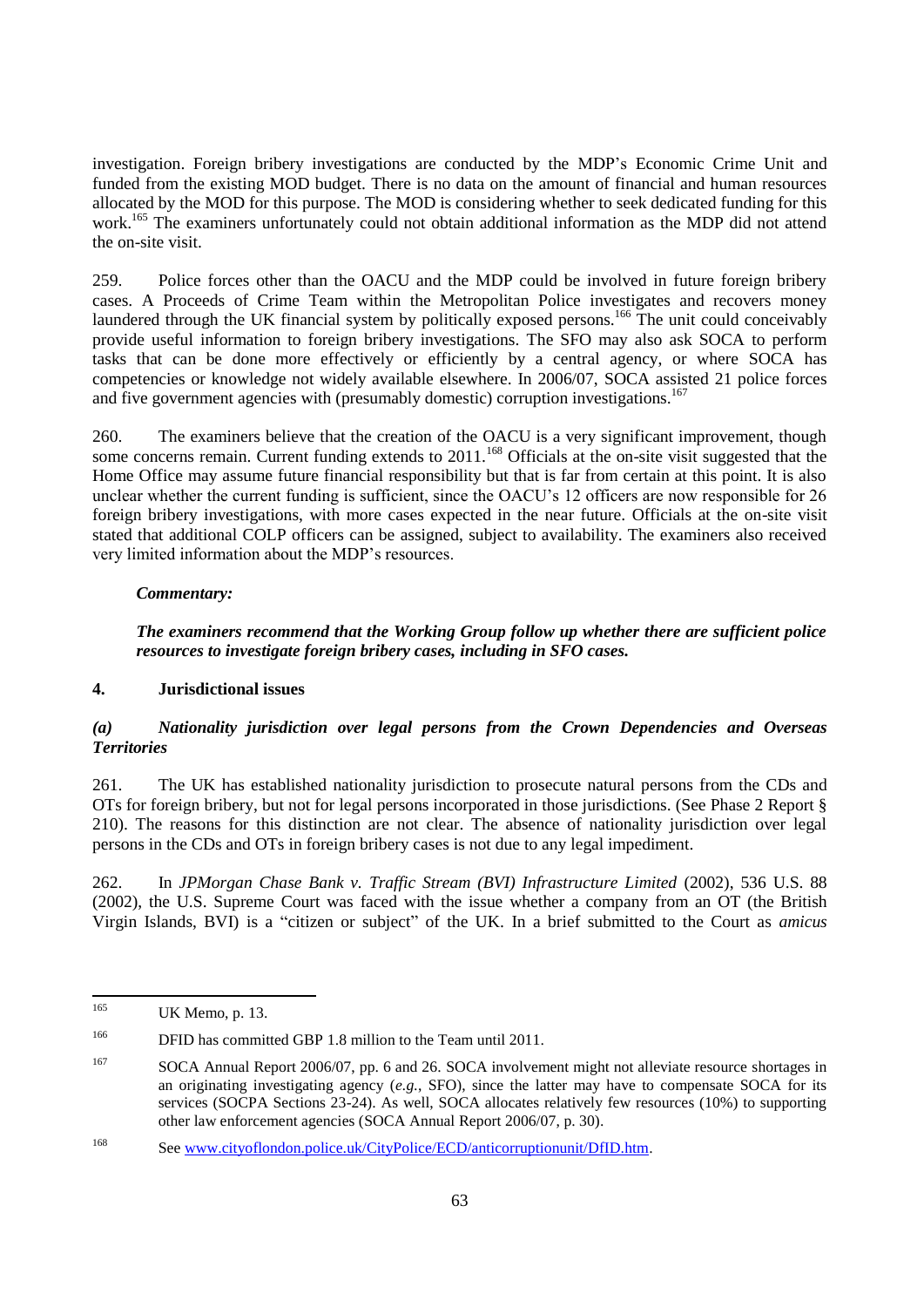*curiae*,<sup>169</sup> the UK government argued it had twice sent Diplomatic Notes to the U.S. to state "in unmistakable terms" that "corporations incorporated under the laws of any of its Overseas Territories are subjects of the United Kingdom."<sup>170</sup> The UK brief made clear that "the United Kingdom retains responsibility for and sovereignty over the affairs of the BVI government and people" and that the BVI constitution reserves to the Queen the power to legislate directly for the "peace, order and good government" of the Virgin Islands.<sup>171</sup> The UK government stated specifically that the UK has adopted legislation regulating the extraterritorial actions of companies incorporated in OTs. Many of these laws concern areas involving the UK's international obligations (*e.g.*, anti-terrorism).

## *Commentary:*

## *The examiners recommend that the UK amend its legislation to establish nationality jurisdiction in foreign bribery cases over legal persons incorporated in the OTs.*

### *(b) Territorial jurisdiction*

263. The EFT case raises further questions about possible jurisdictional impediments to the effective prosecution of foreign bribery cases. In explaining why it terminated the prosecution, the UK stated that its courts will exercise jurisdiction over a case "only where a substantial part of the criminal acts are committed [in England and Wales]."<sup>172</sup> This is more restrictive than permitted under Article 4 and Commentary 25 of the Convention. In addition, it is more restrictive than the law as described in Phase 1 and Phase 2. The Phase 2 Report noted that UK prosecutors had "confirmed that there is no requirement for a substantial part of the offence to have taken place in the United Kingdom to establish jurisdiction".<sup>173</sup>

264. As noted earlier, there was a difference of opinion about the merits of the case: the original case team and former Director considered that the case was appropriate for prosecution; the new Director, after consulting a new legal opinion from outside counsel obtained by the Attorney General, ultimately decided that the case lacked merit on jurisdictional grounds. The UK has not clarified whether the difference of opinion about the jurisdictional merits of the case was based on differing views about the applicable legal test for territorial jurisdiction. As noted above, the former SFO Director apparently saw the new opinion, but was not persuaded that it justified withdrawing the request for consent.

<sup>169</sup> <sup>169</sup> See Brief of the Government of the United Kingdom of Great Britain and Northern Ireland as *Amicus Curiae* in Support of Petitioner, 2002 WL 257562. The UK government has formally taken a similar position in at least two other cases before U.S. courts. *III Finance Ltd. v. Aegis Consumer Finance, Inc.,* No. 00-7016 (2d Cir. 2000); and *ART 57 Properties, Inc. v. 57 BB Property, L.L.C.,* No. 99-10385 (5th Cir. 2000).

<sup>170</sup> *Ibid.*, p. 3; Diplomatic Notes No. 90/2001 (5 October 2001) and No. 13/2000 (2 February 2000).

<sup>&</sup>lt;sup>171</sup> In its brief, the UK also noted that it had recently exercised its power to make such laws, and this included examples where the laws were adopted over the opposition of an OT government. For example, the UK government adopted the Caribbean Territories (Criminal Law) Order 2000 (decriminalising homosexual acts between consenting adults in private) in order to achieve compliance by certain OTs with the European Convention on Human Rights. While the OTs were given an opportunity to adopt the necessary legislation themselves, the UK government adopted the Order when it became clear that the territories were unwilling to legislate themselves. See [www.montserratreporter.org/news1100-3.htm;](http://www.montserratreporter.org/news1100-3.htm) see also "Britain to Legalise Gay Sex in Colonies", The Independent (12 November 2000).

 $172$  UK Supp. Memo 2, Annex A, p. 7.

<sup>173</sup> *Phase 2 Report: United Kingdom*, para. 207. See also *Phase 1 Report: United Kingdom* at p. 11. The UK indicated territorial jurisdiction can be invoked in "instances where the benefits of the bribe payment returned to the United Kingdom, or where a telephone conversation relative to the offence took place within the territory."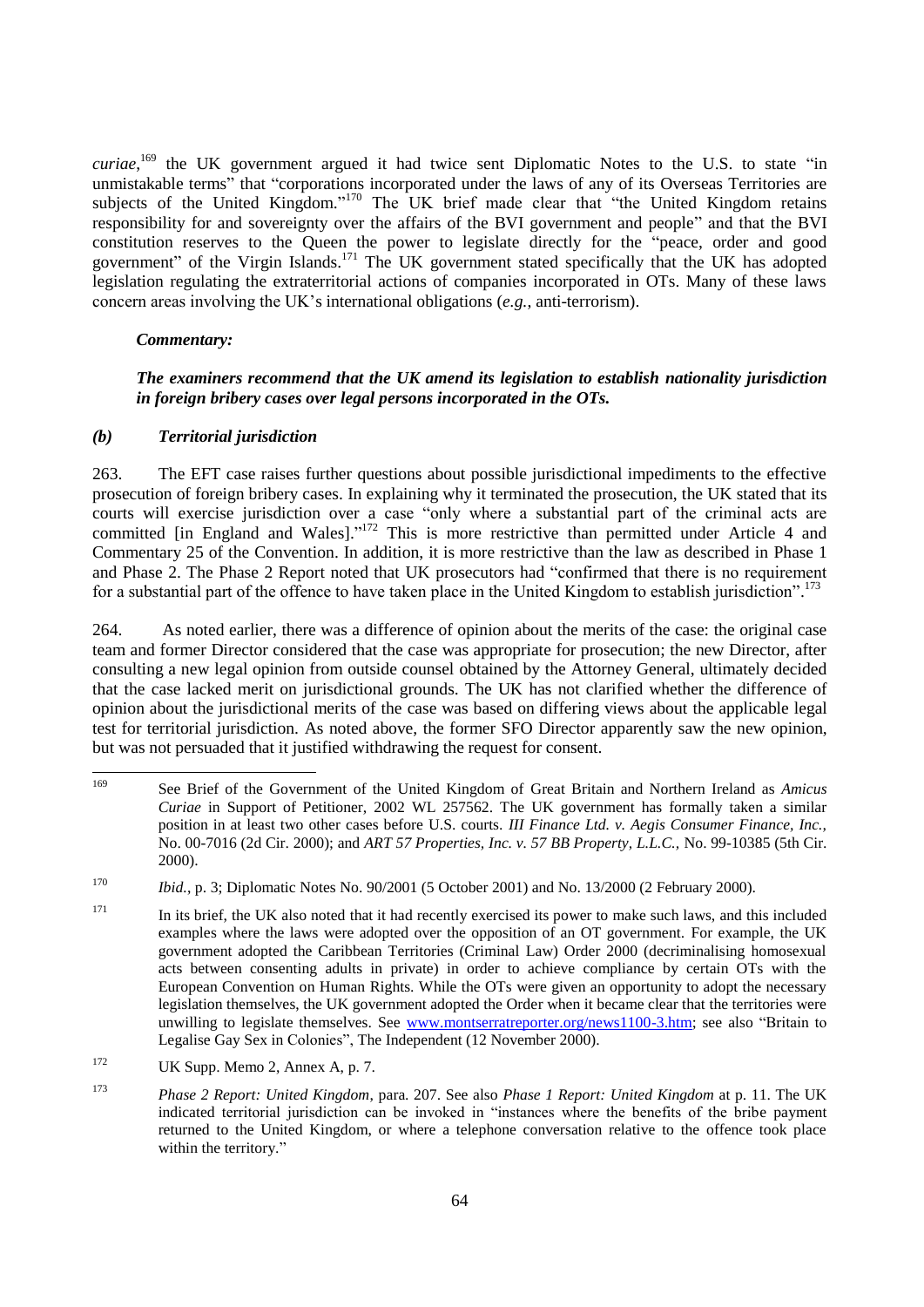265. The UK has indicated that the prosecution "could not show where the relevant acts had allegedly been committed".<sup>174</sup> Despite the examiners' request, the UK did not provide the factual background of the case or the facts relevant to territorial jurisdiction, including those on which the case team and the former SFO Director relied in concluding that the case was suitable for prosecution.

## *Commentary:*

*The examiners are seriously concerned that the UK has territorial jurisdiction over foreign bribery only where a substantial part of the criminal acts are committed in the UK. They recommend that the UK satisfy the Working Group, by enacting legislation or otherwise, that it has established a broad territorial basis for jurisdiction that does not require an extensive physical connection to the bribery act.*

## **5. Seeking mutual legal assistance**

266. Other than informal police contacts, the SFO has three principal means of obtaining evidence from overseas: (1) under a memorandum of understanding (MOU), (2) a request in the absence of a treaty, convention, or MOU, or (3) a request based on an applicable treaty or convention. Requests are made by the SFO via a Letter of Request.

267. The SFO frequently requires MLA from Crown Dependencies (CDs) and Overseas Territories (OTs) in its foreign bribery investigations. Resort to formal mechanism is required in many cases, *e.g.*, when seeking banking records from the OTs. This can slow co-operation significantly.<sup>175</sup> At the on-site visit, an SFO investigator alluded to problems with obtaining banking information from OTs and CDs, as well as non-UK off-shore financial centres.

268. Particular attention should be paid to the British Virgin Islands (BVI), an OT with less than 24 000 people but 802 850 companies as of June 2007.<sup>176</sup> BAE is alleged to have used a BVI company to channel bribe money.<sup>177</sup> Requests to BVI for MLA are executed by the BVI Financial Services Commission (FSC).<sup>178</sup> It usually takes five to six months to execute a letter of request, though there is no information on the complexity of the requests.<sup>179</sup> Overseas requests for information on BVI companies are handled by the Financial Investigation Agency, which is staffed by one retired senior UK police officer and five staff. These resource issues do not appear to be unique to BVI. The UK noted that many OTs similarly operate under severe resource constraints. The UK is accordingly ready to provide support and resources for capacity building to the OTs, including the provision of secondments, training and legislative drafting expertise.<sup>180</sup>

269. Dual criminality requirements may also prevent CDs and OTs from providing MLA to the UK in foreign bribery cases. At least some OTs and CDs require dual criminality before they provide co-

<sup>174</sup> UK Supp. Memo at pp. 6-7.

<sup>175</sup> UK Memo, p. 7 and 32; SFO Operational Handbook, pp. 51-59.

<sup>176</sup> British Virgin Islands Financial Services Commission, Statistical Bulletin, vol. 7, June 2007.

<sup>177</sup> ―Questions over secret bank transfers‖, The Guardian (11 June 2007).

<sup>&</sup>lt;sup>178</sup> The FSC was also recently accepted as a member of the International Organisation of Securities Commission (IOSCO).

<sup>179</sup> UK Memo, p. 32.

<sup>&</sup>lt;sup>180</sup> UK Second Supp. Memo, Annex B, p. 7.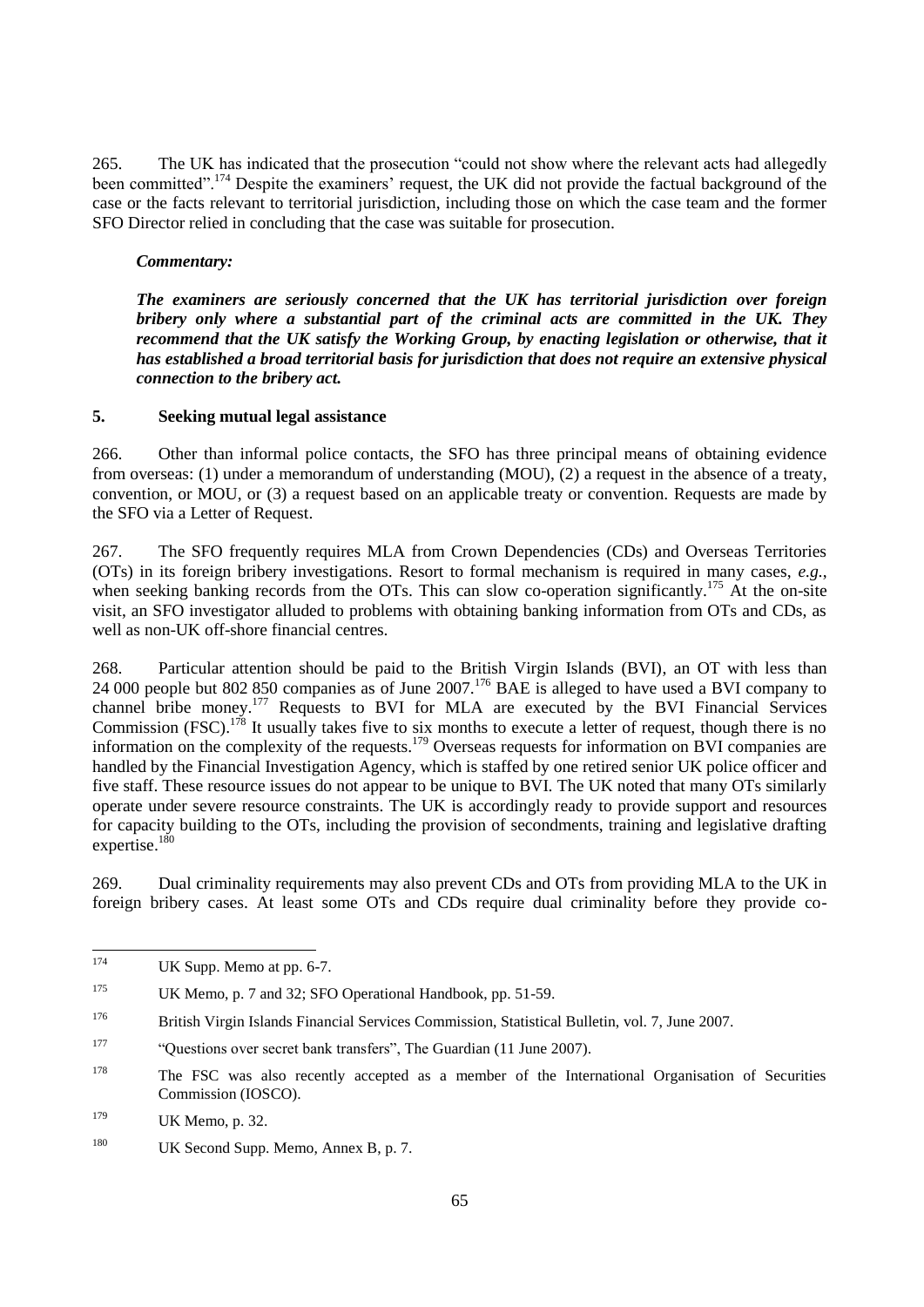operation, *e.g.*, BVI for MLA,<sup>181</sup> and Jersey and Guernsey for some types of assistance.<sup>182</sup> Many OTs (*e.g.*, BVI) still have not adopted foreign bribery legislation.<sup>183</sup>

270. As noted above in the section on nationality jurisdiction, the UK can and has directly legislated over the opposition of OT governments in certain cases, notably where compliance with international conventions is at issue. Regarding whether to legislate directly for the OTs, the UK has recognised that "it is a matter of good policy and administration to consult OTs on the adoption of legislation rather than imposing legislation directly."<sup>184</sup> The examiners consider that, as in the case of other international conventions, lengthy inaction by the OTs despite consultations should be taken into account in deciding the appropriate policy.

#### *Commentary:*

*The examiners recommend that the UK take steps to ensure that OTs adopt foreign bribery legislation so that dual criminality would not impede the provision of MLA. They further recommend that the UK (1) take steps to improve the ability of CDs and OTs to provide MLA to the UK, such as by eliminating formal requirements and by increasing the resources available; and (2) analyse the causes of delay in obtaining MLA from CDs and OTs.* 

## **I. EXPORT CREDIT**

271. One of the four branches of the discontinued SFO Al Yamamah investigation involved alleged bribery-related fraudulent misrepresentations by BAE to ECGD, the UK's export credit agency.<sup>185</sup> In February 2007, the WGB asked the UK whether ECGD had taken any action with regard to existing or future credit support relating to Saudi Arabia in light of the impossibility of a criminal investigation of serious allegations relating to that country.

272. In March 2007, the UK indicated that the SFO and MDP were "proposing to meet the ECGD to discuss the ramifications of the [discontinuance]". SFO representatives indicated during the April 2008 Phase 2 bis on-site visit that they had supplied to ECGD the evidence of bribery-related fraud against it. The SFO indicated that it considered that under the circumstances it was up to the ECGD, as a UK public body, to determine what to do with the evidence that it had allegedly been defrauded.

<sup>181</sup> <sup>181</sup> Government of the British Virgin Islands and the Financial Services Commission (2007), *Handbook on International Co-operation and Information Exchange: A Guide for Law Enforcement Officials and Regulators*, p. 18 [\(www.bvifsc.vg/Publications/InternationalCooperation/tabid/256/Default.aspx\)](http://www.bvifsc.vg/Publications/InternationalCooperation/tabid/256/Default.aspx).

<sup>182</sup> *Ibid.*; Criminal Justice (International Co-operation) (Jersey) Law 2001, Sections 6-7; Criminal Justice (International Co-operation) (Bailiwick of Guernsey) Law, 2001, Section 7.

<sup>183</sup> *Phase 2 Report: United Kingdom* at paras. 212-223; Summary and Conclusions of the Working Group on the UK's Written Follow-up Report, para. 15. Those jurisdictions with foreign bribery offences have usually adopted a model similar to the present UK legislative scheme (*e.g.*, the agent/principal approach) and thus have similar shortcomings.

<sup>&</sup>lt;sup>184</sup> UK Second Supp. Memo, Annex B, p. 7.

<sup>&</sup>lt;sup>185</sup> Statement by SFO at 16-18 January 2007 WGB meeting.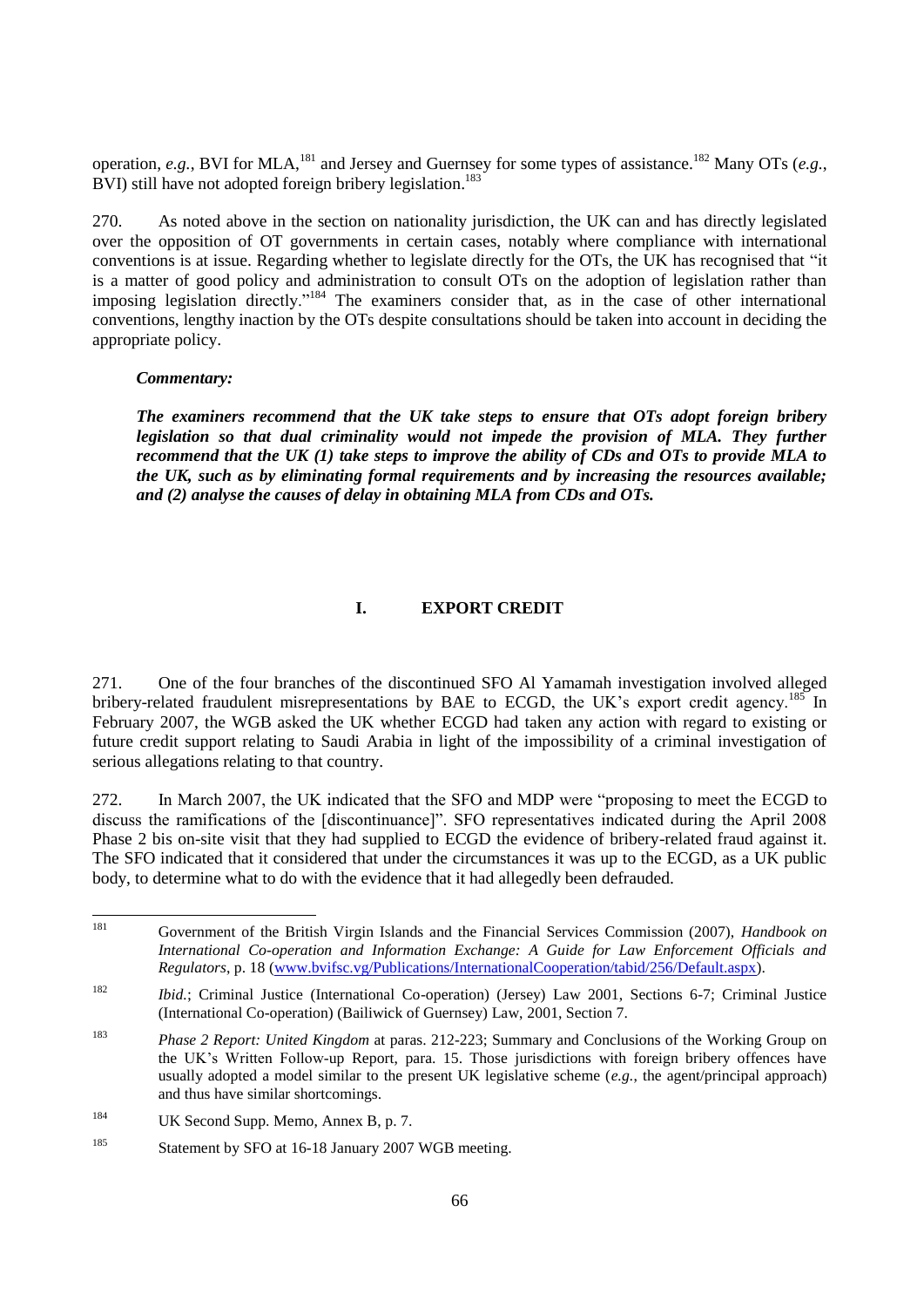273. The examining team has focused in particular on two aspects of ECGD's approach to cases of suspected bribery and/or related suspected fraud where the criminal investigation of the suspected bribery and fraud is discontinued other than on the merits: (1) ECGD's reaction to the receipt of alleged evidence of bribery-related fraud by an existing client against ECGD with regard to its existing contracts; and (2) ECGD's reaction, in particular with regard to its applicable contractual terms for new contracts, to the future possibility that UK criminal investigations of alleged foreign bribery by its clients may be discontinued on grounds other than the merits.<sup>186</sup>

## **1. ECGD's reaction to the receipt of alleged evidence of bribery-related fraud with regard to its existing contracts.**

274. The UK Memo states that ECGD's existing contracts terminate and/or have recourse provisions upon "either conviction or admission of Corrupt Activity as defined". These provisions would not appear to allow for the ECGD to terminate support for contracts where there is suspected bribery that cannot be investigated: no conviction is possible and there is no likelihood of any admission of corruption.

275. The evidence gathered by the SFO, however, related to allegations of bribery-related fraud involving alleged misrepresentations by the company to ECGD in connection with the issuance of insurance. The general law of insurance "imposes heavy duties on those applying for insurance" and allows the insurer to avoid the policy -- treat it as if it never existed -- if, *inter alia*, the policyholder makes an incorrect statement of material fact.<sup>187</sup> ECGD's contractual documents both refer to general law and contain specific provisions providing for avoidance rights in the event of certain misrepresentations.<sup>188</sup> The evidence gathered by the SFO may thus give rise to rights of avoidance by ECGD.

276. The Phase 2 bis questionnaire (Q121-122) asked the UK to describe actions taken by ECGD with regard to this SFO evidence of bribery-related fraud. In response, the UK Memo indicated only that the contracts are still in force and did not describe any action by ECGD. It stated that the sum insured had not been extended by ECGD, but this may simply reflect the absence of any claim to date.

(Footnotes omitted. Available at [www.lawcom.gov.uk/docs/cp182\\_summary.pdf\)](http://www.lawcom.gov.uk/docs/cp182_summary.pdf)

<sup>186</sup> In accordance with the mandate for the Phase 2 bis review, this report reviews only export credit policy issues raised by the Al Yamamah case.

<sup>187</sup> See Law Commission and Scottish Law Commission, *Insurance Contract Law: Misrepresentation, Breach of Warranty and Non-Disclosure by the Insured: A Summary*, § 6.1 (2007):

The law imposes heavy duties on those applying for insurance. Potential policyholders are required to volunteer information to the insurer about anything that would influence a prudent underwriter's assessment of the risk. If the policyholder fails in this duty, and the insurer can show that, if it had been given the information it would not have agreed to the policy on the same terms (or at all), the insurer may "avoid the policy". This means that the insurer can. Similarly, the insurer may avoid the policy if the policyholder makes an incorrect statement of fact that is material. It does not matter that the policyholder had no reason to know that the statement was untrue, or that it was material to the insurer.

<sup>188</sup> See for example, ECGD's current Proposal for an Export Insurance Policy (which applicants must complete to request support). It includes provisions that certain misrepresentations by the applicant would allow ECGD to "forthwith upon giving written notice to [the applicant], avoid the resulting insurance policy from its inception‖ and require repayment of any amounts paid. See Proposal for an Export Insurance Policy § 8.1); see also id. (Introductory note) (noting that failure to disclose all material facts may nullify any Export Insurance Policy based on this Proposal); id. § 3. While these provisions date from 2006, earlier contracts may have also included provisions allowing nullification in the event of misrepresentations particularly since such provisions reflect general principles of insurance law.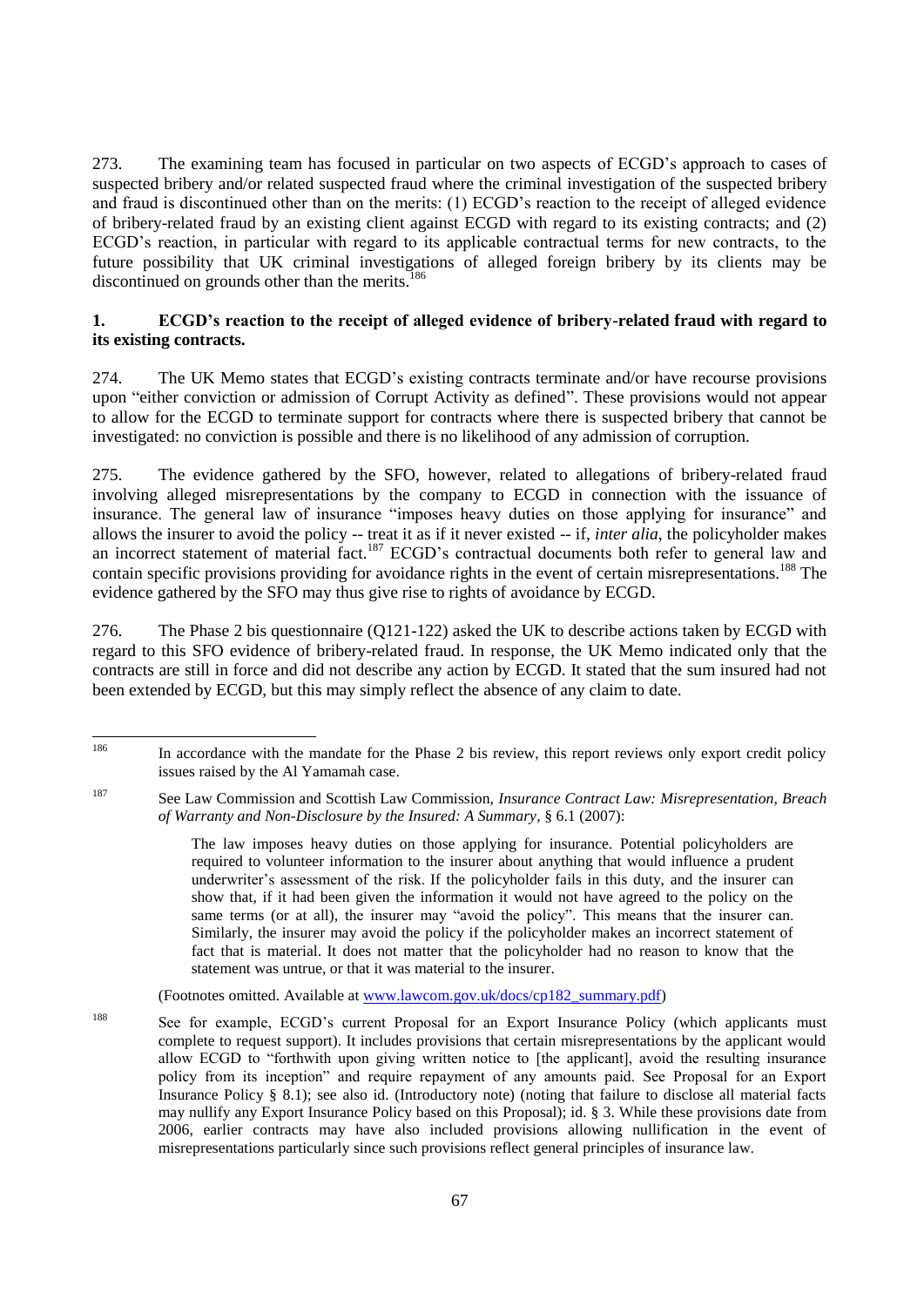277. At the on-site visit, the ECGD representatives described at some length the complex regime of public and private law to which it is subject. However, its representative declined to provide the requested information about whether ECGD had taken any action with regard to the evidence of alleged fraud. He stated that ECGD had received legal advice to the effect that responding would breach its private law obligations of commercial confidence with regard to information supplied by its client in confidence.

278. The examiners note that their questions relate to whether ECGD has taken any action, not to the substance of the alleged misrepresentations or fraud. ECGD could provide general information on its actions, (*e.g.*, whether it engaged in an audit, considered avoiding the relevant contracts or contacted BAE to obtain an explanation) without disclosing any commercial information provided by BAE.

279. Anti-bribery provisions in export credit contract documents will be of little use in deterring bribery if they appear to remain unused by the export credit agency in relevant cases. The examining team of course expresses no views about the underlying allegations in this case, but it notes that they were sufficient for the SFO to commence a full-scale investigation. In this context, and in light of the discontinuance of the SFO investigation, they are seriously concerned both about the lack of evidence of any response by ECGD to the fraud allegations, the absence of any explanation for the inaction and ECGD's proffered justification for declining to provide information in this area.

280. ECGD stressed during the on-site visit that it does not have any investigative powers and that it principally relies in this regard on the criminal law enforcement agencies. The government has made clear that it does not intend to change this policy and excluded the issue of whether the ECGD should have investigative powers from the planned review of ECGD anti-corruption policies in 2009.<sup>189</sup> While this reliance on criminal investigations may make sense as a general rule, its rationale is undermined when the criminal process is blocked.

# **2. ECGD's policy response to address foreign bribery allegations relating to ECGD-supported transactions that cannot be investigated by law enforcement authorities.**

281. The December 2006 discontinuance raises several new issues for ECGD and its anti-corruption policy. Questions arise in particular with regard to the recent Typhoon sale agreement between the UK government and the Saudi government. It was formalised in an Understanding Document signed by the UK Defence Secretary and the Saudi Minister of Defence and Aviation on 21 December 2005. BAE Systems was designated Prime Contractor for the new programme. A formal Letter of Offer and Acceptance (LOA) for the supply of the aircraft was signed by the two Governments in September 2007. The sale thus involves understandings or agreements both before and after the discontinuance of the criminal case. ECGD has extended coverage to the 2007 Typhoon contract, which post-dates the discontinuance.

282. First, and most broadly, there is the policy question of the appropriate export credit policy with regard to exports to countries whose senior officials have interfered with UK criminal investigations of foreign bribery. The continuing provision of export credit support for exports to such countries under the same conditions as for other countries may not be consistent with a general anti-foreign bribery policy. There is no evidence that ECGD has considered this question to date.

 $100$ 

See The Government's Response to Recommendations made by the Trade and Industry Committee in its Fifth Report of the 2005-06 Session published on 25 July 2006 - Export Credits Guarantee Department's bribery rules ("the [2009] review will not include consideration of possible changes to ECGD's statute to enable it to assume regulatory and investigatory powers as the Government does not accept the relevant recommendation") [\(www.publications.parliament.uk/pa/cm200506/cmselect/cmtrdind/1670/167005.htm\)](http://www.publications.parliament.uk/pa/cm200506/cmselect/cmtrdind/1670/167005.htm).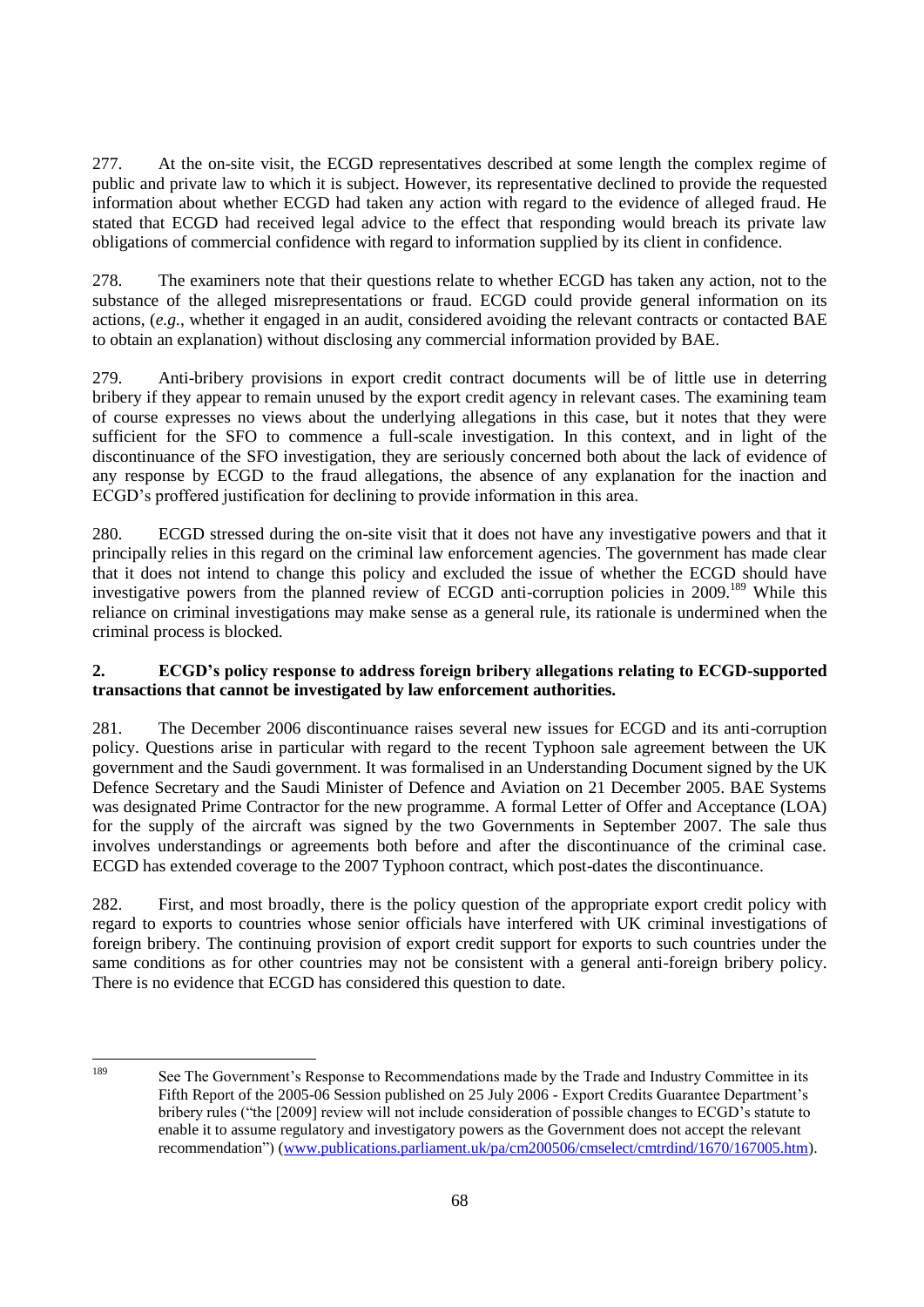283. Second, if support is still to be provided under some circumstances where there is risk of foreign interference with UK criminal proceedings, a second more technical policy question relates to who should bear the risk of financial loss if there is alleged bribery by a client or someone acting on its behalf in relation to an insured contract after the insurance is issued, but it cannot be proved in court because investigation is precluded under UK law by national security or other concerns unrelated to the merits. Given the current standard which requires a conviction or an admission of bribery, it would appear that this risk may remain with ECGD which may not be appropriate.

284. A variety of approaches could be considered. Consideration could be given to requiring clauses that would seek to exclude coverage in the event of any foreign government interference in the future with regard to the newly covered transaction. Such clauses would appear to be justified not only by the fight against corruption, but also by the financial interests of the export credit agency because its recourse may limited in the event criminal proceedings are discontinued.

285. Changes could include giving ECGD the power to terminate its support or seek recourse in defined circumstances. They could also include a requirement that insured contracts in appropriate cases expressly clarify that any "confidentiality" understandings, such as those that were alleged to be implicit in the Al Yamamah arrangement, should be understood by all parties not to affect normal UK criminal proceedings.<sup>190</sup> They could provide ECGD with special audit and other rights if the criminal process is terminated other than on the merits.

286. Discussions at the on-site visit made clear that ECGD has not to date given any consideration to policies of this nature. Accordingly, even under ECGD's post-2006 contracts, a company that benefits from a discontinuance may well be able to claim on its ECGD export credit insurance even if there are serious reasons to believe bribery has occurred.

287. As the UK notes, the 2006 OECD Recommendation on Bribery and Officially Supported Export Credits does not explicitly address situations where investigations into allegations of bribery are discontinued other than on the merits or where prosecution is not possible for other factors, such as expiry of the statute of limitations. However, it does recommend generally that members take "appropriate" measures to deter bribery in international business transactions benefitting from export credit support." The examiners consider that a pro-active anti-bribery policy should examine appropriate measures to address situations of concern even where they are not expressly identified in the 2006 Recommendation.

## *Commentary:*

*The lead examiners are seriously concerned about the lack of evidence of any response by ECGD to the serious allegations of bribery-related fraud relating to the Al Yamamah contracts. The lead examiners invite the UK government to provide information in this regard in a manner that does not require any disclosure of commercial information disclosed by a client of the agency.* 

*The examiners note that ECGD considers that it does not have any investigative powers and that it principally relies in this regard on the criminal law enforcement agencies. Reliance on the criminal law enforcement authorities is not appropriate where a criminal investigation is blocked for reasons other than the merits. In such cases, the lead examiners consider that ECGD should make vigorous use of all of its powers to review the situation, including notably its audit powers. Contracting policies should be reviewed to determine if additional powers should be available to the ECGD in such cases.* 

<sup>190</sup> 

See, *e.g.*, Bundle at 136; House of Lords Judgement §§ 3, 13.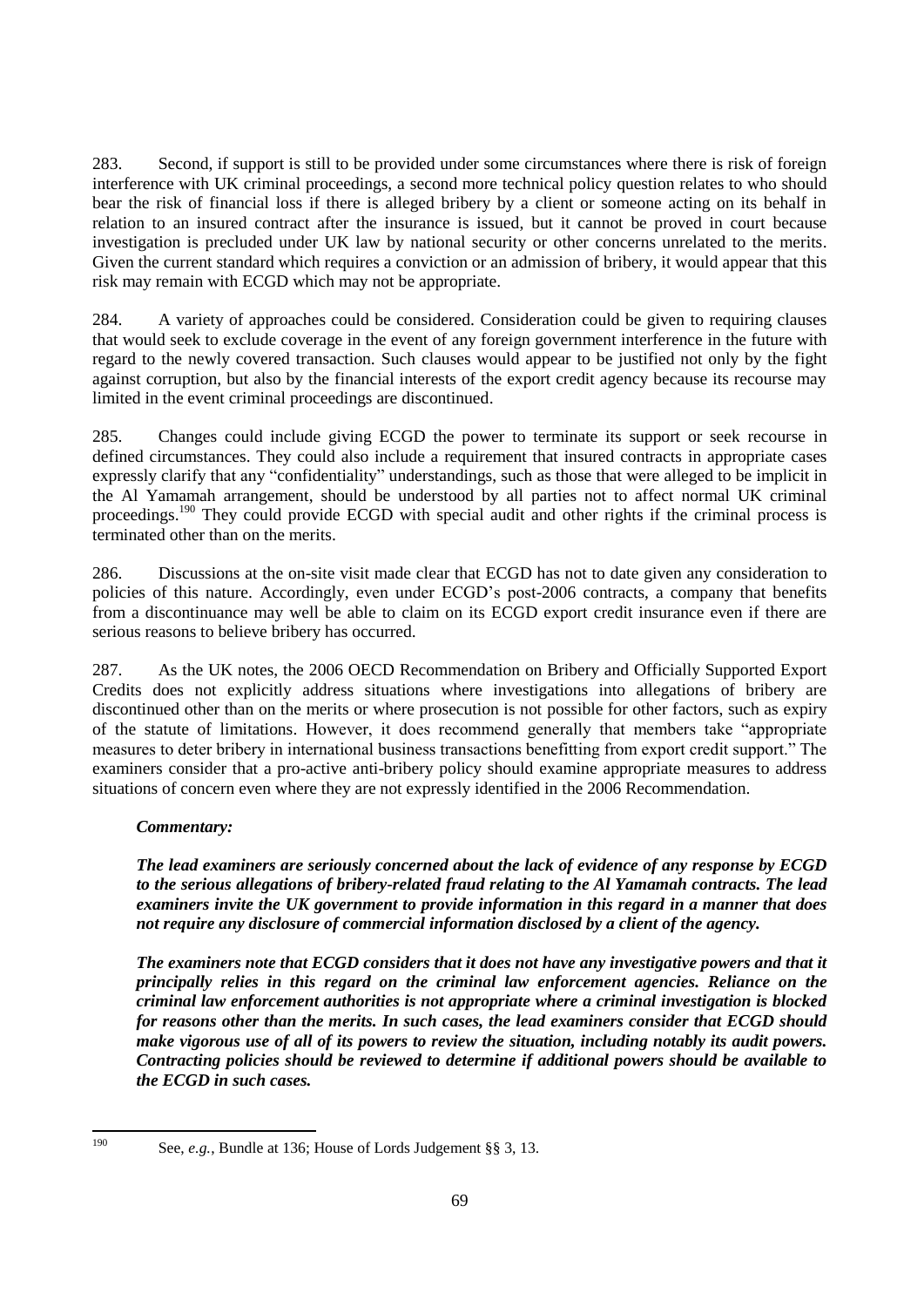*Threats by foreign states that interfere with criminal law proceedings in foreign bribery cases raise numerous additional issues for ECGD. The lead examiners are concerned about the limited information made available in this area by the UK authorities. They recommend that ECGD take all necessary measures, including enhanced due diligence when appropriate, to ensure that applicants for export credit support, or anyone acting on their behalf, have not engaged in, and will not engage in, foreign bribery or foreign-bribery-related fraud against ECGD. Such measures should address in particular the issues raised by cases where criminal proceedings may be blocked for reasons unrelated to the merits.*

### **K. RECOMMENDATIONS OF THE WORKING GROUP AND FOLLOW UP**

The Working Group is disappointed and seriously concerned with the unsatisfactory implementation of the Convention by the UK. The continued failure of the UK to address deficiencies in its laws on bribery of foreign public officials and on corporate liability for foreign bribery has hindered investigations. The Working Group reiterates its previous 2003, 2005 and 2007 recommendations that the UK enact new foreign bribery legislation at the earliest possible date. The Group also strongly regrets the uncertainty about the UK's commitment to establish an effective corporate liability regime in accordance with the Convention, as recommended in 2005, and urges the UK to adopt appropriate legislation as a matter of high priority.

The Working Group recognises that the UK government has taken some measures to strengthen the fight against foreign bribery and notes a first conviction in September 2008 for foreign bribery in international business transactions. It also notes the recent UK anti-corruption strategy to improve and strengthen the UK's law and structures to tackle foreign bribery. Reforms are urgently needed and should be dealt with as a matter of political priority.

The Working Group understands that the Law Commission will deliver its final report in November 2008 and that the Government will publish a draft bill for pre-legislative scrutiny early next year. The Working Group expects that a bill be introduced in Parliament in 2009.

The Working Group's priority is indeed to ensure that the UK will enact new legislation on foreign bribery which is effective and comprehensive (including on liability of legal persons). In this context, the Working Group will seek to confer with the Law Commission about this Report and the concerns raised therein prior to the Commission's publication of its report. In addition, the Group welcomes the invitation of the UK government to discuss the content of the Law Commission report soon after its publication in order to fully apprise the UK of the views of the Working Group before a draft bill is submitted for pre-legislative scrutiny. The modalities of such discussion will need to be agreed between the United Kingdom and the Management Group.

In addition, in light of the numerous issues of serious concern, the Working Group requests the UK to provide a written report on legislative progress at each Working Group meeting and reserves the right to carry out follow-up visits to the UK as it deems appropriate. The Working Group may also take further appropriate action after it considers the reports or any on-site visits.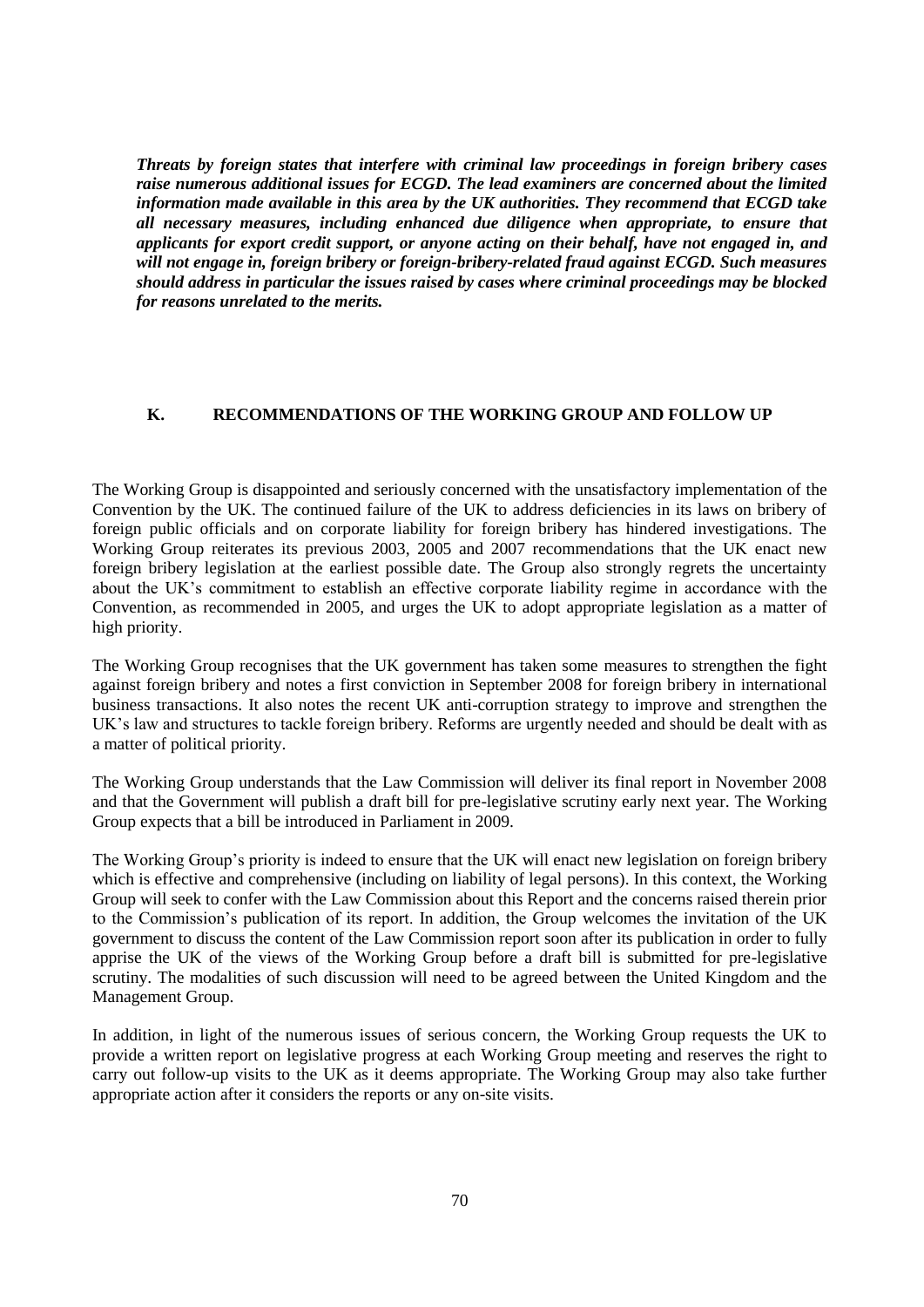The Working Group stresses that failing to enact effective and comprehensive legislation undermines the credibility of the UK legal framework and potentially triggers the need for increased due diligence over UK companies by their commercial partners or Multilateral Development Banks.

In light of the above and based on its findings regarding the UK's implementation of the Convention and the Revised Recommendation, the Working Group also (i) makes the following recommendations to the UK under part I; and (ii) will follow up the issues in part II when there is sufficient relevant practice.

### **Part I. Recommendations**

- 1. Regarding the offence of foreign bribery, the Working Group recommends that the UK:
	- (a) enact effective and modern foreign bribery legislation in accordance with the Convention at the earliest possible date and as a matter of high priority (Convention Article 1);
	- (b) ensure, in particular, that such legislation does not permit principal consent as a defence to foreign bribery and criminalises extraterritorial foreign bribery committed through an intermediary who is not a UK national (Convention Article 1).

2. Regarding the liability of legal persons, the Working Group recommends that the UK adopt on a high priority basis appropriate legislation to achieve effective corporate liability for foreign bribery (Convention Articles 2 and 3).

- 3. Regarding jurisdiction over foreign bribery cases, the Working Group recommends that the UK:
	- (a) satisfy the Working Group, by enacting legislation or otherwise, that it has established a broad territorial basis for jurisdiction that does not require an extensive physical connection to the bribery act (Convention Article 4(1));
	- (b) enact legislation to establish, for foreign bribery cases, nationality jurisdiction over legal persons incorporated in the Crown Dependencies and Overseas Territories (Convention Article 4(2)).
- 4. Regarding the application of Article 5, the Working Group recommends that the UK:
	- (a) take all necessary measures to ensure that Article 5 applies effectively to investigators and prosecutors at all stages of a foreign bribery investigation or prosecution, and in respect of all investigative and prosecutorial decisions including those made by the SFO, police and Attorney General (Convention Article 5);
	- (b) ensure that all relevant parts of the government are fully aware of their duty to respect the principles in Article 5 so that they can assist investigators and prosecutors to act in accordance with that Article (Convention Article 5).

5. Regarding the investigation and prosecution of foreign bribery cases, the Working Group recommends that the UK:

(a) ensure that the Attorney General's superintendence role does not include the power to give directions to the Director in individual foreign bribery cases, and eliminate the statutory requirements for the Attorney General to consent to prosecutions of foreign bribery (Convention Article 5; Revised Recommendation Paragraphs I and II);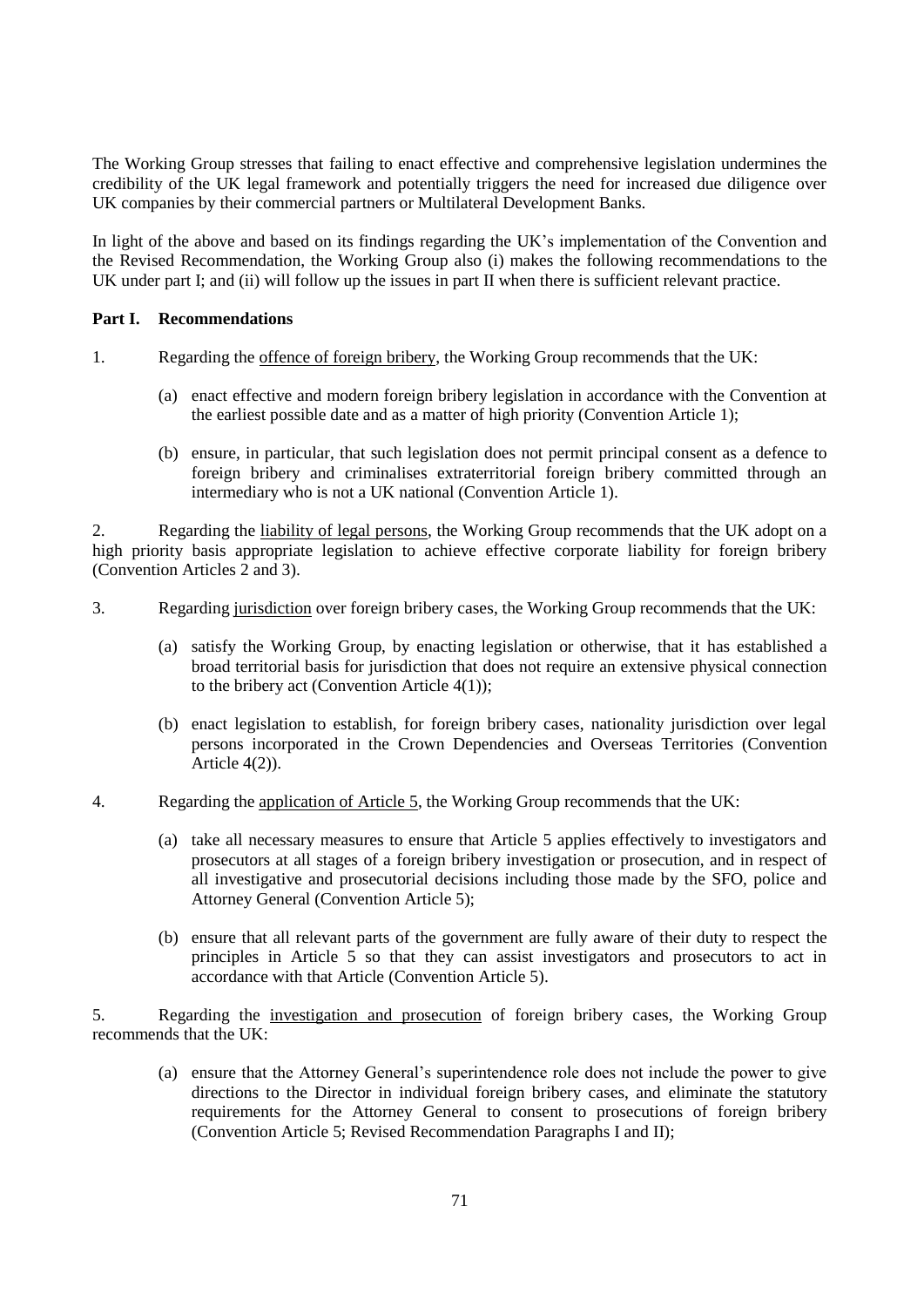- (b) take steps to ensure that the SFO can obtain access to information that may be relevant to a foreign bribery investigation and which is held by the National Audit Office, tax authorities in the Crown Dependencies and Overseas Territories, and other UK government agencies (Revised Recommendation Paragraphs I and II);
- (c) include the foreign bribery offence within the scope of the current reform efforts to make its system of plea bargaining more effective (Revised Recommendation Paragraphs I and II);
- (d) improve the ability of the Crown Dependencies and Overseas Territories to provide MLA to the UK, including by eliminating formal requirements and increasing the available resources; ensuring that the Overseas Territories adopt, and encouraging the Crown Dependencies to adopt, foreign bribery legislation, and analysing the causes of delay (Convention Article 9; Revised Recommendation Paragraphs I, II.vii and VII);
- (e) consider re-opening the Al Yamamah investigation if the UK were satisfied that the circumstances that led to the decision to discontinue the investigation sufficiently changed (Convention Article 5).

6. Regarding resources for foreign bribery cases, the Working Group recommends that the UK ensure that the SFO and the relevant investigative agencies have sufficient human and financial resources so as to carry out their role effectively in foreign bribery cases (Revised Recommendation Paragraphs I and II).

7. Regarding export credits, the Working Group recommends that Export Credits Guarantee Department (ECGD):

- (a) in any case where a criminal investigation into a transaction supported by ECGD has been blocked for reasons other than on the merits, make vigorous use of all of its powers, including notably its audit powers, to investigate whether the transaction involves foreign bribery (Convention Article 3(4), Revised Recommendation Paragraph I);
- (b) review its general contracting policies for future transactions to address policy issues raised by cases that cannot be investigated by criminal law enforcement authorities (Convention Article 3(4), Revised Recommendation Paragraph I).

## **Part II. Follow-up by the Working Group**

8. The Working Group will follow up on the issues below, as practice develops, in order to assess:

- (a) the rules for appointing and removing the SFO Director, and the powers of the Attorney General and SFO Director in foreign bribery cases (Convention Article 5; Revised Recommendation Paragraphs I and II);
- (b) the results of the UK's continuing active review of the disclosure regime for prosecutors in complex commercial cases as they apply to foreign bribery and the need for resources in such cases (Revised Recommendation Paragraphs I and II);
- (c) the use of co-operative witnesses and deferred prosecution of companies in foreign bribery cases (Revised Recommendation Paragraphs I and II).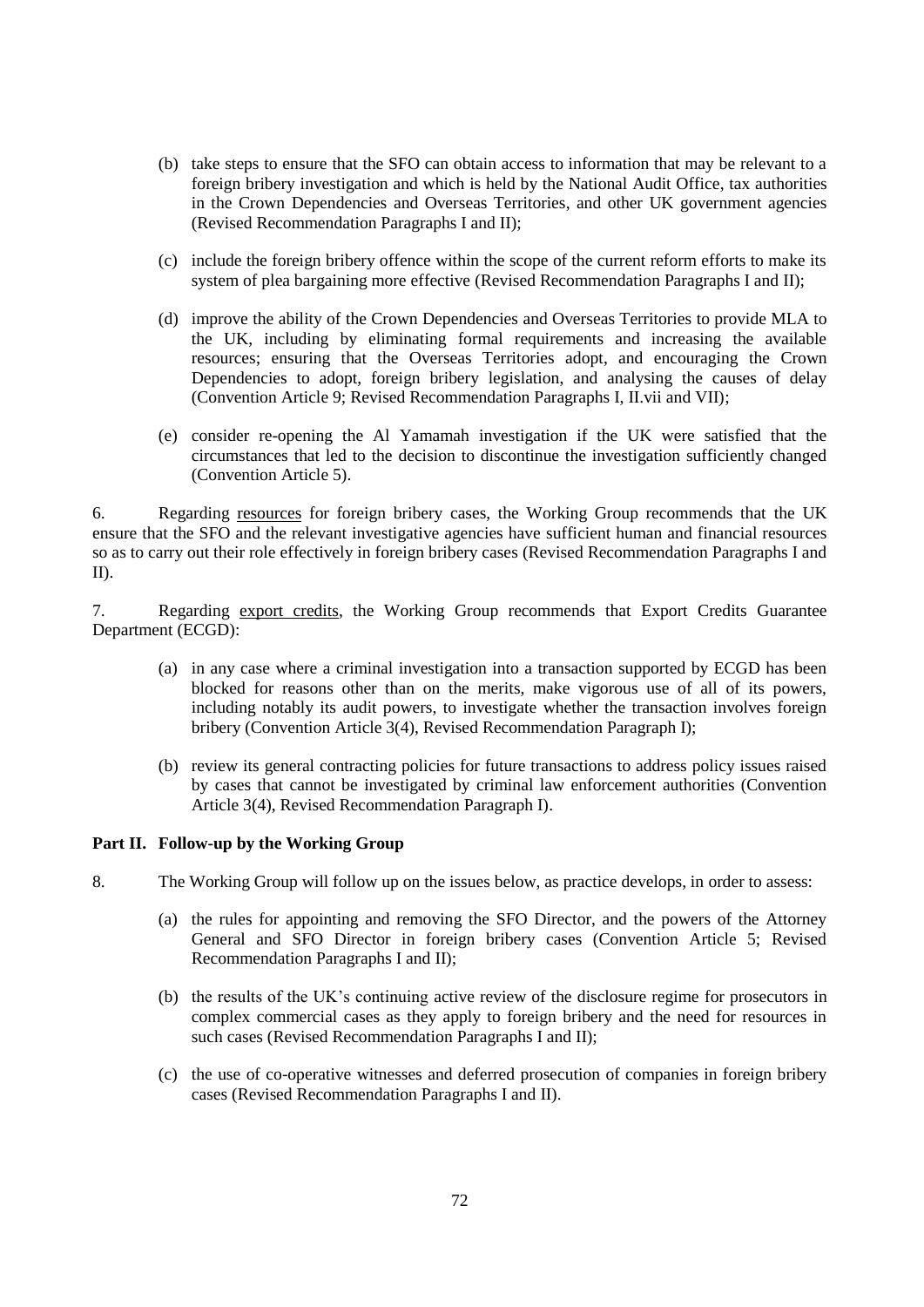# **ANNEX 1 - PARTICIPANTS IN THE ON-SITE VISIT**

- Foreign and Commonwealth Office
- Department for Business, Enterprise and Regulatory Reform
- Serious Fraud Office
- Attorney General's Office
- Ministry of Justice
- Home Office
- Crown Prosecution Service
- Serious Organised Crime Agency
- City of London Police
- Association of Chief Police Officers
- Export Credit Guarantee Department
- HM Treasury
- Department for International Development
- Cabinet Office
- Law Commission
- Criminal court judges
- Criminal and corporate lawyers
- Large UK company
- Business associations
- Academics
- Non-governmental organisations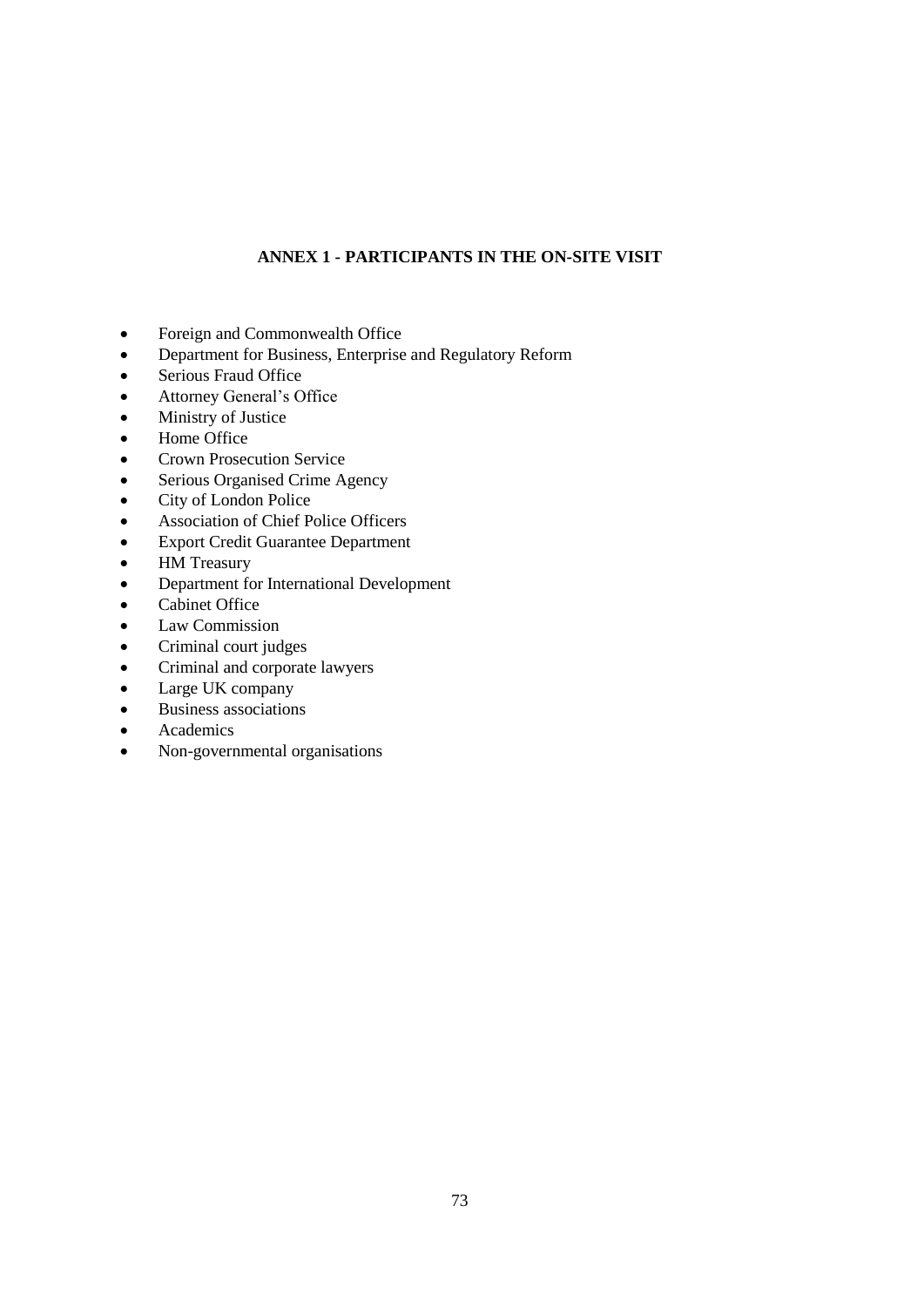# **ANNEX 2 - PRINCIPAL ACRONYMS AND ABBREVIATIONS**

| AG              | <b>Attorney General</b>                                              |
|-----------------|----------------------------------------------------------------------|
| <b>AGO</b>      | <b>Attorney General's Office</b>                                     |
| <b>ATCSA</b>    | Anti-Terrorism, Crime and Security Act 2001                          |
| <b>BERR</b>     | Department for Business Enterprise and Regulatory Reform             |
| <b>BVI</b>      | <b>British Virgin Islands</b>                                        |
| CDs             | Crown Dependencies                                                   |
| <b>CHIS</b>     | covert human intelligence sources                                    |
| <b>CJA 1987</b> | Criminal Justice Act 1987                                            |
| <b>COLP</b>     | City of London Police                                                |
| <b>CPS</b>      | <b>Crown Prosecuting Service</b>                                     |
| <b>DFID</b>     | Department for International Development                             |
| <b>DPP</b>      | Director of Public Prosecutions                                      |
| <b>ECGD</b>     | <b>Export Credits Guarantee Department</b>                           |
| <b>FCO</b>      | Foreign and Commonwealth Office                                      |
| <b>FSA</b>      | <b>Financial Services Authority</b>                                  |
| <b>FSC</b>      | Financial Services Commission (British Virgin Islands)               |
| <b>GBP</b>      | pound sterling                                                       |
| ICJ             | <b>International Court of Justice</b>                                |
| <b>MDP</b>      | Ministry of Defence Police                                           |
| <b>MLA</b>      | mutual legal assistance                                              |
| <b>MOD</b>      | Ministry of Defence                                                  |
| <b>MOU</b>      | memorandum of understanding                                          |
| <b>NAO</b>      | National Audit Office                                                |
| <b>NGO</b>      | non-governmental organisation                                        |
| <b>OACU</b>     | Overseas Anti-Corruption Unit                                        |
| <b>OTs</b>      | <b>Overseas Territories</b>                                          |
| <b>PACE</b>     | Police and Criminal Evidence Act                                     |
| SFO             | Serious Fraud Office                                                 |
| <b>SOCA</b>     | Special Organised Crime Agency                                       |
| <b>SOCPA</b>    | Serious Organised Crime and Police Act 2005                          |
| UK              | <b>United Kingdom</b>                                                |
| <b>WGB</b>      | OECD Working Group on Bribery in International Business Transactions |
|                 |                                                                      |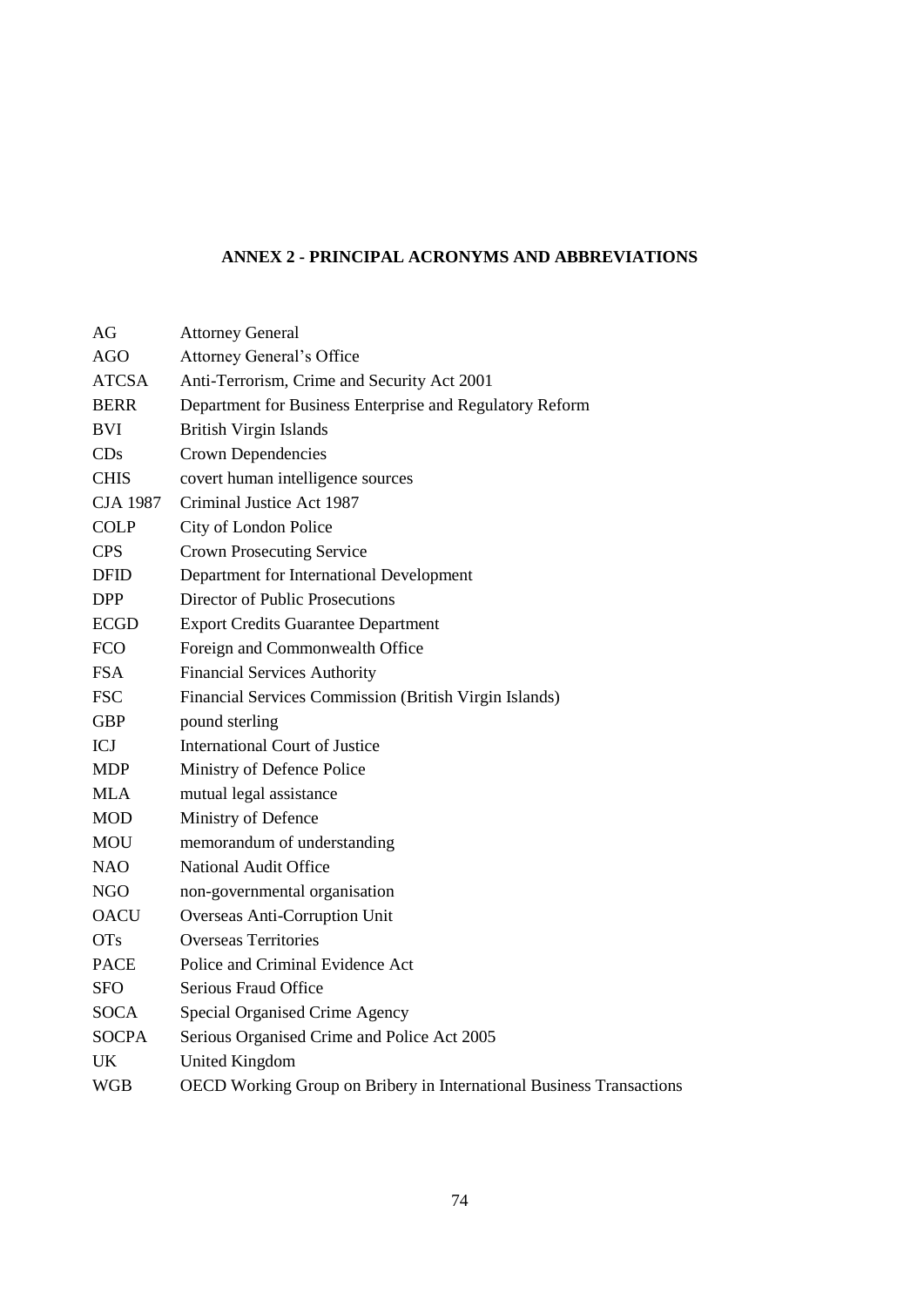# **ANNEX 3 - INVESTIGATIVE AGENCIES**

## Serious Fraud Office (SFO)

- The SFO is a Government department headed by a Director under the superintendence of the Attorney General. It investigates and prosecutes cases which appear to its Director to "*involve serious and complex fraud*" (CJA §1(3))
- The SFO "vets" (initial review) all foreign bribery allegations to determine whether to proceed. All law enforcement agencies are instructed to forward all foreign bribery allegations to the SFO; the SFO maintains a register of all such allegations.
- If, after vetting, the SFO takes on a case itself, the investigation team will comprise lawyers, financial investigators, and police officers. Officers are generally drawn from the City of London Police Overseas Anti-Corruption Unit (COLP OACU), except as described below. The SFO also retains outside barristers to prosecute its cases.
- If the SFO decides not to investigate an allegation itself, the case can be investigated by other police agencies as described below.

## Ministry of Defence Police (MDP)

• The MDP is a civil police force that is part of the Ministry of Defence (MOD). It replaces the COLP OACU as the police force in foreign bribery cases if the allegations are against MOD employees or defence contracts to which the MOD is a party.

## Local police

- The 43 separate local police forces in England and Wales are heavily focused on local concerns, However, in theory could be called on to investigate foreign bribery in non-SFO and non-MDP cases.
- Where the allegation involves a UK incorporated body, it would be the force where its registered office is located. Where the allegation is against a UK national (and no incorporated body is involved), it would be the force where his last known UK address is located. In practice, the key agency may be the COLP, which has jurisdiction throughout England and Wales.

## Serious Organised Crime Agency (SOCA)

- The SOCA is responsible for preventing and detecting serious organised crime. SOCA has special investigative powers which can be used to investigate bribery and corruption offences.
- However, SOCA can only investigate suspected serious or complex fraud with the agreement of the SFO or if the SFO declines to act.

## Metropolitan Police Proceeds of Crime Team

• The team investigates money laundering through the UK financial system by politically exposed persons. The unit could conceivably provide useful information to foreign bribery investigations.

## Crown Prosecution Service (CPS)

- The CPS is the main prosecutorial authority in England and Wales. It is headed by the Director of Public Prosecutions (DPP) who is appointed by the Attorney General.
- Its traditionally limited role in the police investigations has become much more active, especially in complex cases. Nonetheless, the police still maintain control over the investigation.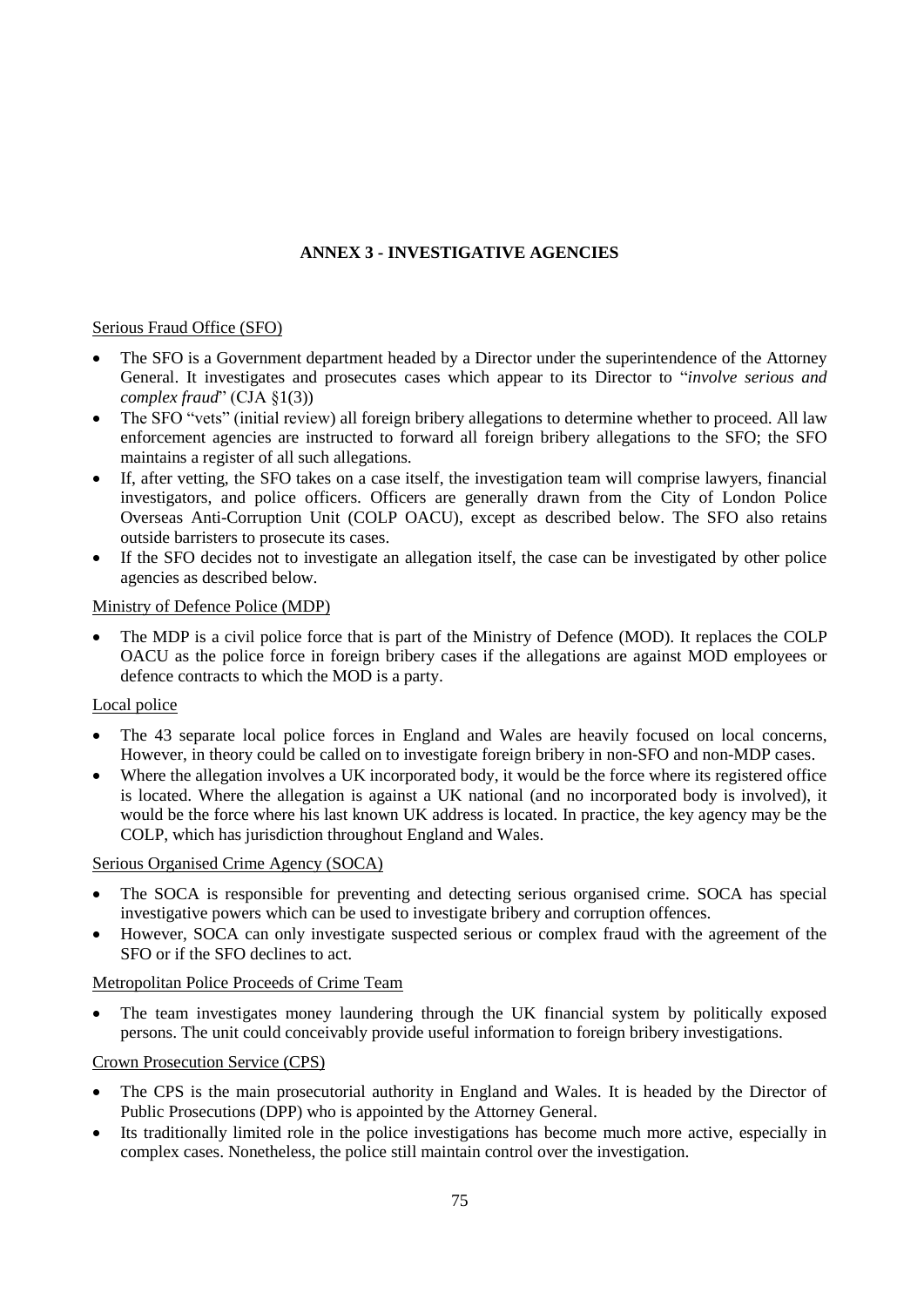### **ANNEX 4 - EXCERPTS FROM RELEVANT LEGISLATION**

### **Prevention of Corruption Act 1906**

### **1 Punishment of corrupt transactions with agents**

(1) If any agent corruptly accepts or obtains, or agrees to accept or attempts to obtain, from any person, for himself or for any other person, any gift or consideration as an inducement or reward for doing or forbearing to do, or for having after the passing of this Act done or forborne to do, any act in relation to his principal's affairs or business, or for showing or forbearing to show favour or disfavour to any person in relation to his principal's affairs or business; or

If any person corruptly gives or agrees to give or offers any gift or consideration to any agent as an inducement or reward for doing or forbearing to do, or for having after the passing of this Act done or forborne to do, any act in relation to his principal's affairs or business, or for showing or forbearing to show favour or disfavour to any person in relation to his principal's affairs or business; or

If any person knowingly gives to any agent, or if any agent knowingly uses with intent to deceive his principal, any receipt, account, or other document in respect of which the principal is interested, and which contains any statement which is false or erroneous or defective in any material particular, and which to his knowledge is intended to mislead the principal;

he shall be guilty of a misdemeanour, and shall be liable--

(a) on summary conviction, to imprisonment for a term not exceeding 6 months or to a fine not exceeding the statutory maximum, or to both; and

(b) on conviction on indictment, to imprisonment for a term not exceeding 7 years or to a fine, or to both.

(2) For the purposes of this Act the expression "consideration" includes valuable consideration of any kind; the expression "agent" includes any person employed by or acting for another; and the expression "principal" includes an employer.

(3) A person serving under the Crown or under any corporation or any borough, county, or district council, or any board of guardians, is an agent within the meaning of this Act.

(4) For the purposes of this Act it is immaterial if--

(a) the principal's affairs or business have no connection with the United Kingdom and are conducted in a country or territory outside the United Kingdom;

(b) the agent's functions have no connection with the United Kingdom and are carried out in a country or territory outside the United Kingdom.

#### **2 Prosecution of offences**

(1) A prosecution for an offence under this Act shall not be instituted without the consent, in England of the Attorney-General.

### **Public Bodies Corrupt Practices Act 1889**

### **1 Corruption in office a misdemeanor**

(1) Every person who shall by himself or by or in conjunction with any other person, corruptly solicit or receive, or agree to receive, for himself, or for any other person, any gift, loan, fee, reward, or advantage whatever as an inducement to, or reward for, or otherwise on account of any member, officer, or servant of a public body as in this Act defined, doing or forbearing to do anything in respect of any matter or transaction whatsoever, actual or proposed, in which the said public body is concerned, shall be guilty of a misdemeanor.

(2) Every person who shall by himself or by or in conjunction with any other person corruptly give, promise, or offer any gift, loan, fee, reward, or advantage whatsoever to any person, whether for the benefit of that person or of another person, as an inducement to or reward for or otherwise on account of any member, officer, or servant of any public body as in this Act defined, doing or forbearing to do anything in respect of any matter or transaction whatsoever, actual or proposed, in which such public body as aforesaid is concerned, shall be guilty of a misdemeanor.

#### **2 Penalty for offences**

Any person on conviction for offending as aforesaid shall, at the discretion of the court before which he is convicted,--

(a) be liable--

(i) on summary conviction, to imprisonment for a term not exceeding 6 months or to a fine not exceeding the statutory maximum, or to both; and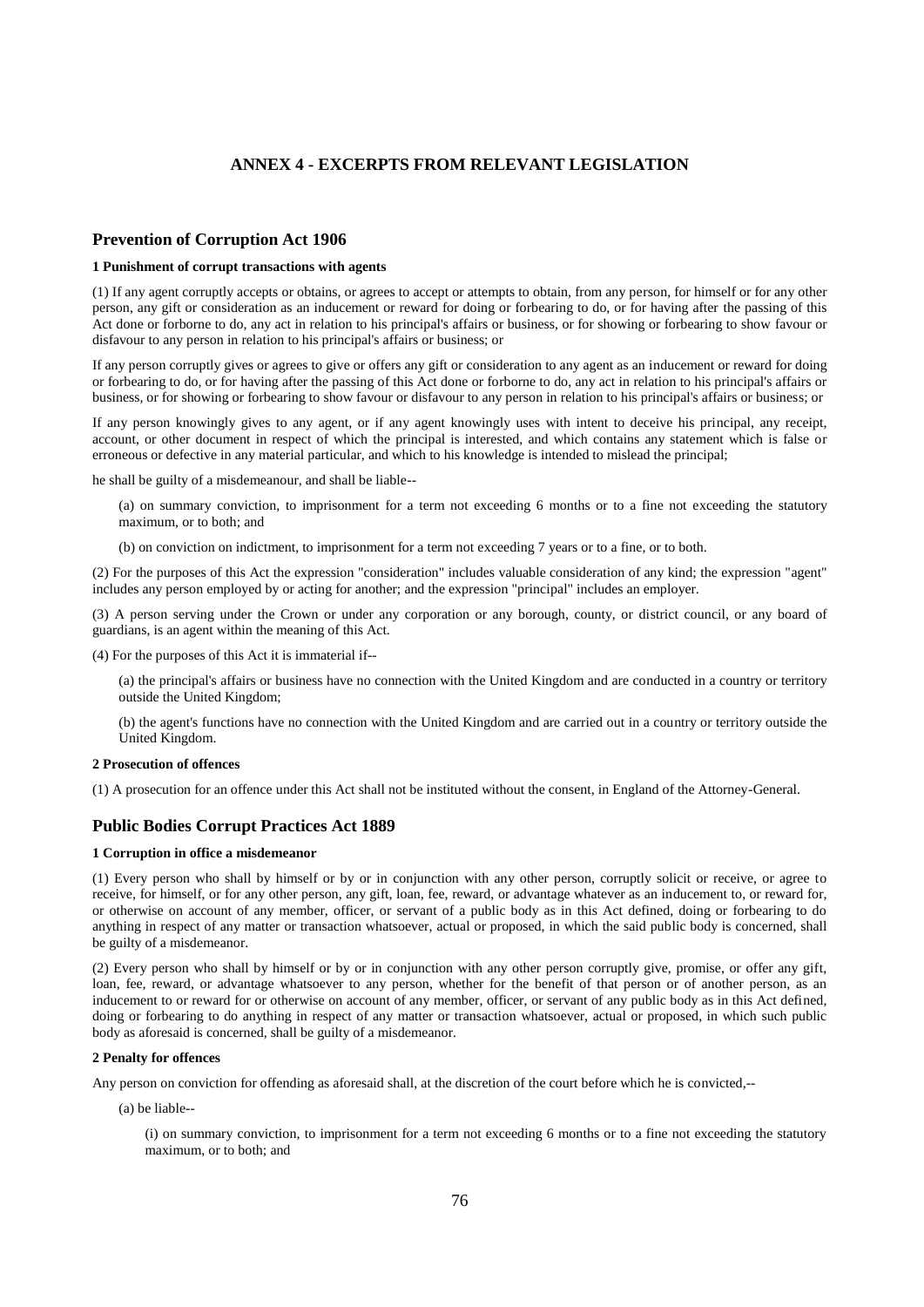(ii) on conviction on indictment, to imprisonment for a term not exceeding 7 years or to a fine, or to both; and

(b) in addition be liable to be ordered to pay to such body, and in such manner as the court directs, the amount or value of any gift, loan, fee, or reward received by him or any part thereof; and

(c) be liable to be adjudged incapable of being elected or appointed to any public office for five years from the date of his conviction, and to forfeit any such office held by him at the time of his conviction; and

(d) in the event of a second conviction for a like offence he shall, in addition to the foregoing penalties, be liable to be adjudged to be for ever incapable of holding any public office, and to be incapable for five years of being registered as an elector, or voting at an election either of members to serve in Parliament or of members of any public body, and the enactments for preventing the voting and registration of persons declared by reason of corrupt practices to be incapable of voting shall apply to a person adjudged in pursuance of this section to be incapable of voting; and

(e) if such person is an officer or servant in the employ of any public body upon such conviction he shall, at the discretion of the court, be liable to forfeit his right and claim to any compensation or pension to which he would otherwise have been entitled.

### **4 Restriction on prosecution**

(1) A prosecution for an offence under this Act shall not be instituted except by or with the consent of the Attorney-General.

(2) In this section the expression "Attorney General" means the Attorney or Solicitor General for England, and as respects Scotland means the Lord Advocate.

### **7 Interpretation**

In this Act--

The expression "public body" means any council of a county or county of a city or town, any council of a municipal borough, also any board, commissioners, select vestry, or other body which has power to act under and for the purposes of any Act relating to local government, or the public health, or to poor law or otherwise to administer money raised by rates in pursuance of any public general Act, and includes any body which exists in a country or territory outside the United Kingdom and is equivalent to any body described above:

The expression "public office" means any office or employment of a person as a member, officer, or servant of such public body:

The expression "person" includes a body of persons, corporate or unincorporate:

The expression "advantage" includes any office or dignity, and any forbearance to demand any money or money's worth or valuable thing, and includes any aid, vote, consent, or influence, or pretended aid, vote, consent, or influence, and also includes any promise or procurement of or agreement or endeavour to procure, or the holding out of any expectation of any gift, loan, fee, reward, or advantage, as before defined.

### **Anti-terrorism, Crime and Security Act 2001**

#### **Part 12 Bribery and Corruption**

#### **109 Bribery and corruption committed outside the UK**

(1) This section applies if--

(a) a national of the United Kingdom or a body incorporated under the law of any part of the United Kingdom does anything in a country or territory outside the United Kingdom, and

(b) the act would, if done in the United Kingdom, constitute a corruption offence (as defined below).

(2) In such a case--

(a) the act constitutes the offence concerned, and

(b) proceedings for the offence may be taken in the United Kingdom.

(3) These are corruption offences--

(a) any common law offence of bribery;

(b) the offences under section 1 of the Public Bodies Corrupt Practices Act 1889 (c 69) (corruption in office);

(c) the first two offences under section 1 of the Prevention of Corruption Act 1906 (c 34) (bribes obtained by or given to agents).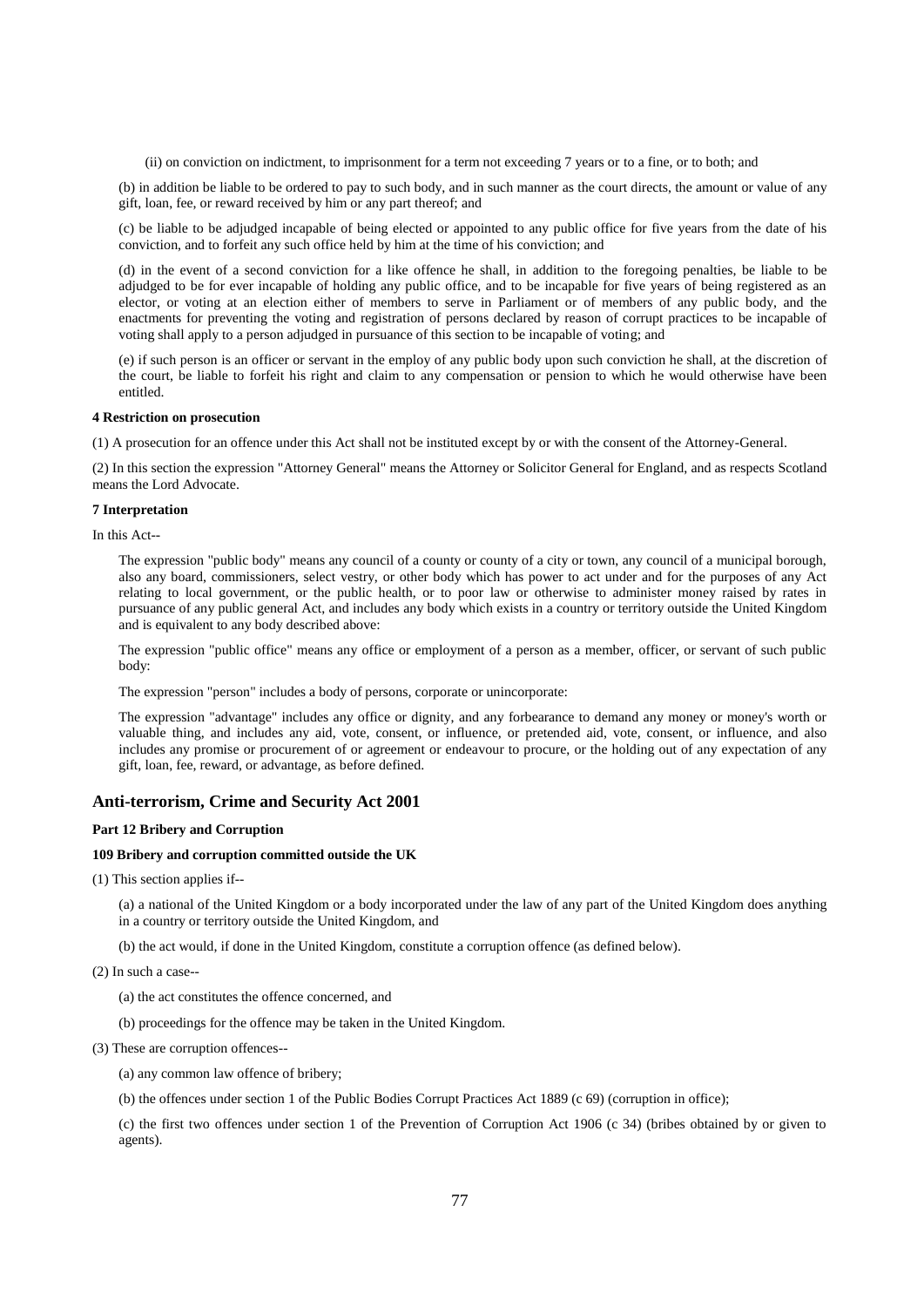- (4) A national of the United Kingdom is an individual who is--
	- (a) a British citizen, a British overseas territories citizen, a British National (Overseas) or a British Overseas citizen,
	- (b) a person who under the British Nationality Act 1981 (c 61) is a British subject, or
	- (c) a British protected person within the meaning of that Act.

#### **110 Presumption of corruption not to apply**

Section 2 of the Prevention of Corruption Act 1916 (c 64) (presumption of corruption in certain cases) is not to apply in relation to anything which would not be an offence apart from section 108 or section 109.

### **Criminal Justice Act 1987**

### **Part I Fraud Serious Fraud Office**

#### **1 The Serious Fraud Office**

(1) A Serious Fraud Office shall be constituted for England and Wales and Northern Ireland.

(2) The Attorney General shall appoint a person to be the Director of the Serious Fraud Office (referred to in this Part of this Act as "the Director"), and he shall discharge his functions under the superintendence of the Attorney General.

(3) The Director may investigate any suspected offence which appears to him on reasonable grounds to involve serious or complex fraud.

(4) The Director may, if he thinks fit, conduct any such investigation in conjunction either with the police or with any other person who is, in the opinion of the Director, a proper person to be concerned in it.

(5) The Director may--

- (a) institute and have the conduct of any criminal proceedings which appear to him to relate to such fraud; and
- (b) take over the conduct of any such proceedings at any stage.

(6) The Director shall discharge such other functions in relation to fraud as may from time to time be assigned to him by the Attorney General.

#### **2 Director's investigation powers**

(1) The powers of the Director under this section shall be exercisable, but only for the purposes of an investigation under section 1 above, or, on a request made by an authority entitled to make such a request, in any case in which it appears to him that there is good reason to do so for the purpose of investigating the affairs, or any aspect of the affairs, of any person.

(1A) The authorities entitled to request the Director to exercise his powers under this section are--

(a) the Attorney-General of the Isle of Man, Jersey or Guernsey, acting under legislation corresponding to section 1 of this Act and having effect in the Island whose Attorney-General makes the request; and

(b) the Secretary of State acting under section 15(2) of the Crime (International Co-operation) Act 2003, in response to a request received by him from a person mentioned in section 13(2) of that Act (an "overseas authority").

(1B) The Director shall not exercise his powers on a request from the Secretary of State acting in response to a request received from an overseas authority within subsection (1A)(b) above unless it appears to the Director on reasonable grounds that the offence in respect of which he has been requested to obtain evidence involves serious or complex fraud.

(2) The Director may by notice in writing require the person whose affairs are to be investigated ("the person under investigation") or any other person whom he has reason to believe has relevant information to answer questions or otherwise furnish information with respect to any matter relevant to the investigation at a specified place and either at a specified time or forthwith.

(3) The Director may by notice in writing require the person under investigation or any other person to produce at such place as may be specified in the notice and either forthwith or at such time as may be so specified any specified documents which appear to the Director to relate to any matter relevant to the investigation or any documents of a specified description which appear to him so to relate; and--

- (a) if any such documents are produced, the Director may--
	- (i) take copies or extracts from them;
	- (ii) require the person producing them to provide an explanation of any of them;